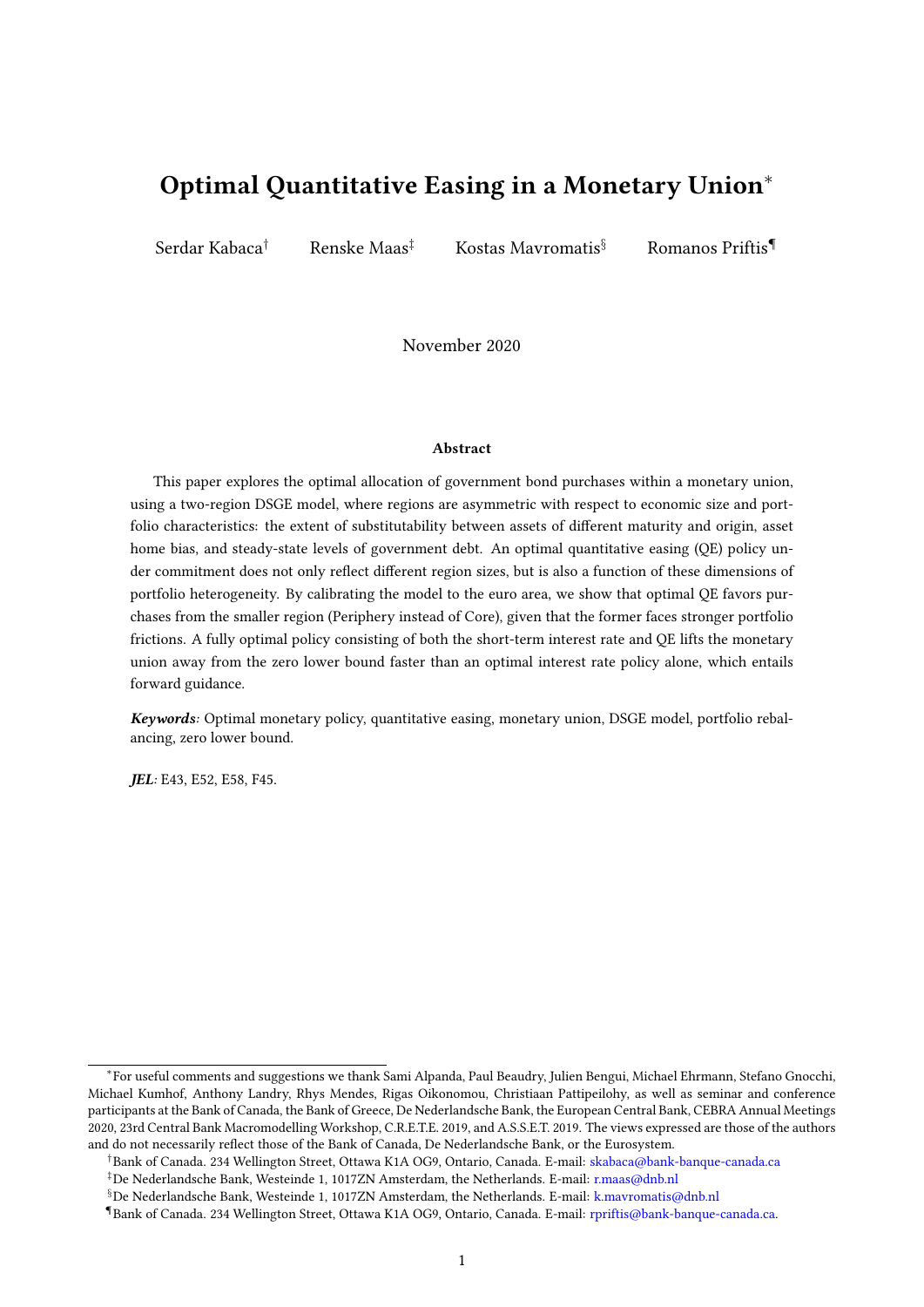# 1 Introduction

In practice, the design of a quantitative easing (QE) policy in a monetary union requires a framework about the allocation of government bond purchases across regions. For example, in the case of the euro area (EA), the European Central Bank (ECB) purchases government bonds from each country based on the notion of the "capital key", which determines each country's contribution to the ECB's capital and corresponds (roughly) to each country's share in the total population and gross domestic product of the EA; i.e., around 40% of bonds are purchased from Germany, 10% from Portugal, etc. The natural question that arises is whether this type of allocation is optimal. And how should QE be designed in the presence of asymmetries that go beyond the geographic and economic size of regions.

We study optimal unconventional monetary policy in a two-region world of a monetary union, where each region is asymmetric with respect to economic size and bond market characteristics. We refer to bond market characteristics as the crucial elements that affect the transmission of  $QE$  in an open economy: i) the elasticities of substitution between short-term and long-term bonds ("short-long friction"); ii) the share of short-term to long-term bonds ("short share"); iii) the share of domestic long-term bonds to foreign long-term bonds ("home bias"); and iv) the level of total government debt-to-GDP. All these asymmetries are important in dictating the effects of QE through changes in the term premium and can be interpreted as a measure of differing financial frictions between countries.

As we document in section [2,](#page-5-0) there are considerable differences in bond market characteristics between the Periphery and Core of the EA. First, there is a striking difference in the degree of home bias across regions: on average, domestic bonds make up 55% of Core bond portfolios, while they make up 97% of bond portfolios held by Periphery residents. Second, although the short share has risen steadily since the start of the ECB's QE policy in 2015 in both regions, the increase in the Core seems to be larger compared to the Periphery. This suggests a stronger portfolio rebalancing in the Core. In addition, Periphery economies have a larger debt-to-GDP ratio compared to Core economies (9[1](#page-1-0)% vs. 70%).<sup>1</sup> So, although the Periphery is smaller in population size, the absolute size of the government debt is closer to that in the Core.

Armed with these stylized facts, we build a two-region dynamic stochastic general equilibrium (DSGE) model of the EA Periphery and Core with an active role for QE through the portfolio rebalancing channel. Portfolio balancing frictions are a commonly discussed reason for the effectiveness of QE on real and financial variables. This channel crucially depends on investors' preferred habitat environment and hence their preferences over bonds with different characteristics [\(Vayanos and Vila,](#page-47-0) [2009\)](#page-47-0). We introduce imperfect substitutability between short- and long-term, domestic and foreign bonds, in a fashion similar to [Alpanda and](#page-44-0) [Kabaca](#page-44-0) [\(2020\)](#page-44-0); households hold government bonds and, in addition to interest payments, derive benets mo-

<span id="page-1-0"></span><sup>&</sup>lt;sup>1</sup>The numbers reflect the averages from 2000:Q1 to 2013:Q4. See section  $6.1$  for details.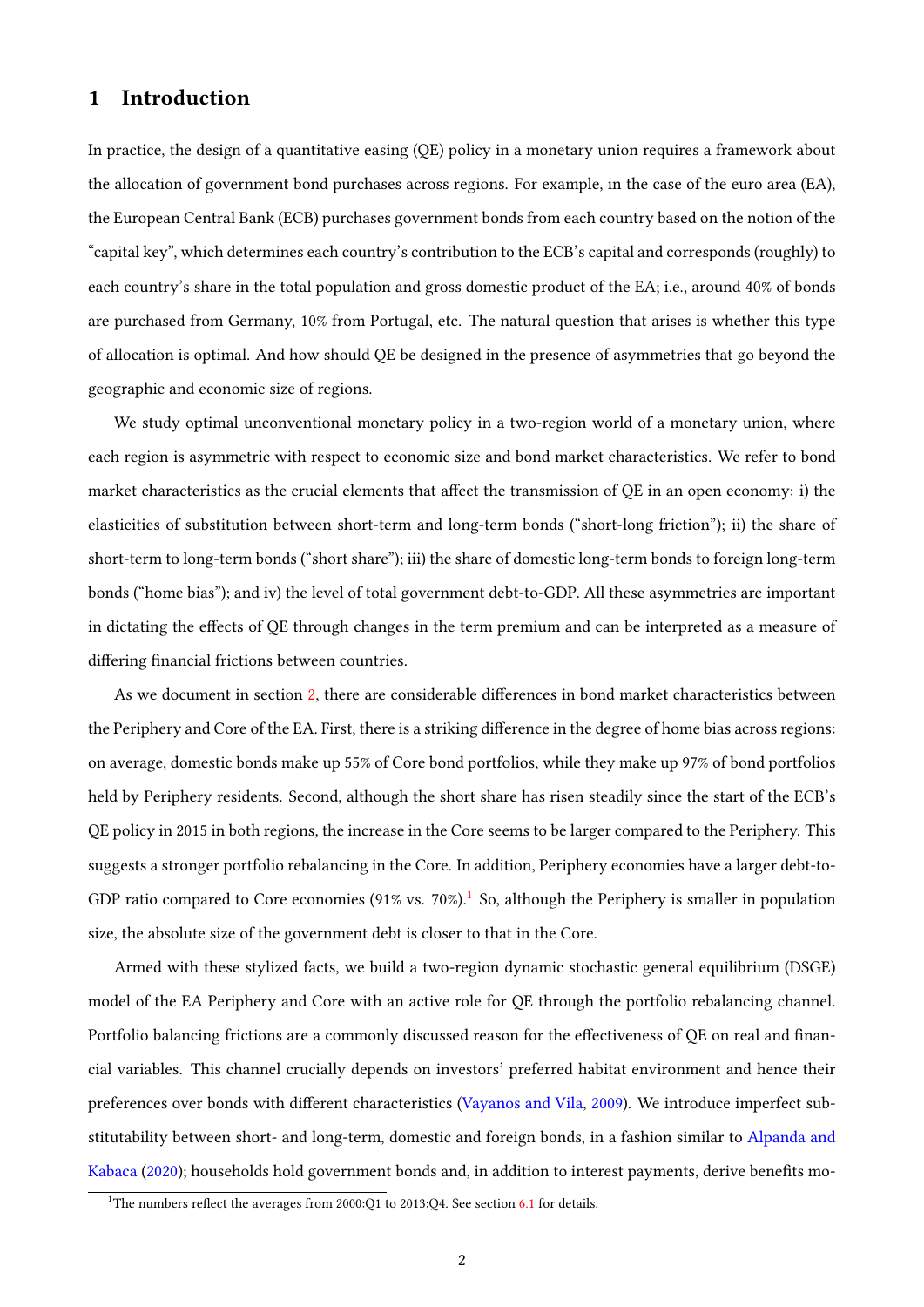tivated by these bonds' liquidity characteristics.<sup>[2](#page-2-0)</sup> Central bank asset purchases then have effects on the real economy through the extent to which private investors are induced to re-establish the portfolio mix of their asset holdings. These purchases affect asset prices, domestic and foreign term premia, and by extension real variables.

Using this framework, we evaluate analytically the optimal monetary policy under commitment when the policy rate is subject to an occasionally-binding zero lower bound (ZLB) constraint. To do so we derive the second-order approximation of the welfare of the representative household in each region and use a weighted average of the two as a loss function for the union-wide central bank. We show that beyond the usual trade-o between relative output and relative price level stabilization, giving a role to QE in our open economy model introduces two additional trade-offs: a trade-off related to asset purchases and fluctuations in the terms of trade, and a trade-off between the terms of trade and aggregate portfolio stabilization.

Naturally, the optimal policy depends on the number of instruments available to the central bank. Optimal interest rate policy under commitment follows the standard predictions of the canonical New Keynesian model; that is, forward guidance in the face of adverse shocks, as in [Eggertsson and Woodford](#page-46-0) [\(2003\)](#page-46-0). When QE policy is also available alongside interest rate policy, the central bank is able to restore the term premium at lower levels, thus further stimulating output and inflation and providing overall more stabilization. This shortens the duration of the ZLB spell following a negative demand shock.

More importantly, optimal QE policy in an asymmetric union also determines the optimal amount of purchases across regions. For lack of a better term we call this the "optimal fraction", i.e., the share of longterm bonds that the central bank purchases from the Periphery. In our model with bond market asymmetries, an optimal allocation of QE purchases across regions is not only a function of each region's size, but also reflects different bond market characteristics of regions. Being a micro-founded object, it in fact additionally depends on further dimensions of heterogeneity, such as different degrees of (nominal) rigidities, transaction costs of QE, preferences, consumption and portfolio imbalances, etc.

We show all these results both analytically and numerically. First, at the aggregate portfolio level, the optimal fraction is decreasing in the elasticity of substitution between short- and long-term sub-portfolios. A higher "short-long friction" implies a larger term premium effect for a given amount of purchases and a greater marginal benefit for the union. As a result, policy favors purchases from the region with a lower elasticity of substitution. Second, the optimal fraction is non-monotonic in the share of short-term assets in aggregate portfolios. On the one hand, a larger "short share" implies less stimulus for a given decline in the term premium, because aggregate demand depends more on the short-term rate, which is binding at zero. The

<span id="page-2-0"></span><sup>&</sup>lt;sup>2</sup>Allowing for cross-border holdings of assets of different maturities has shown to play a key role in shaping the macroeconomic effects in DSGE-model-based analyses of ECB QE in the EA (see [Priftis and Vogel](#page-47-1) [\(2017\)](#page-47-1); [Kolasa and Wesolowski](#page-47-2) [\(2018\)](#page-47-2); [Hohberger](#page-47-3) [et al.](#page-47-3) [\(2019\)](#page-47-3)). Cross-border holdings also limit the effectiveness of QE on the domestic term premium in small open economies relative to large economies (see [Kabaca](#page-47-4) [\(2016\)](#page-47-4)).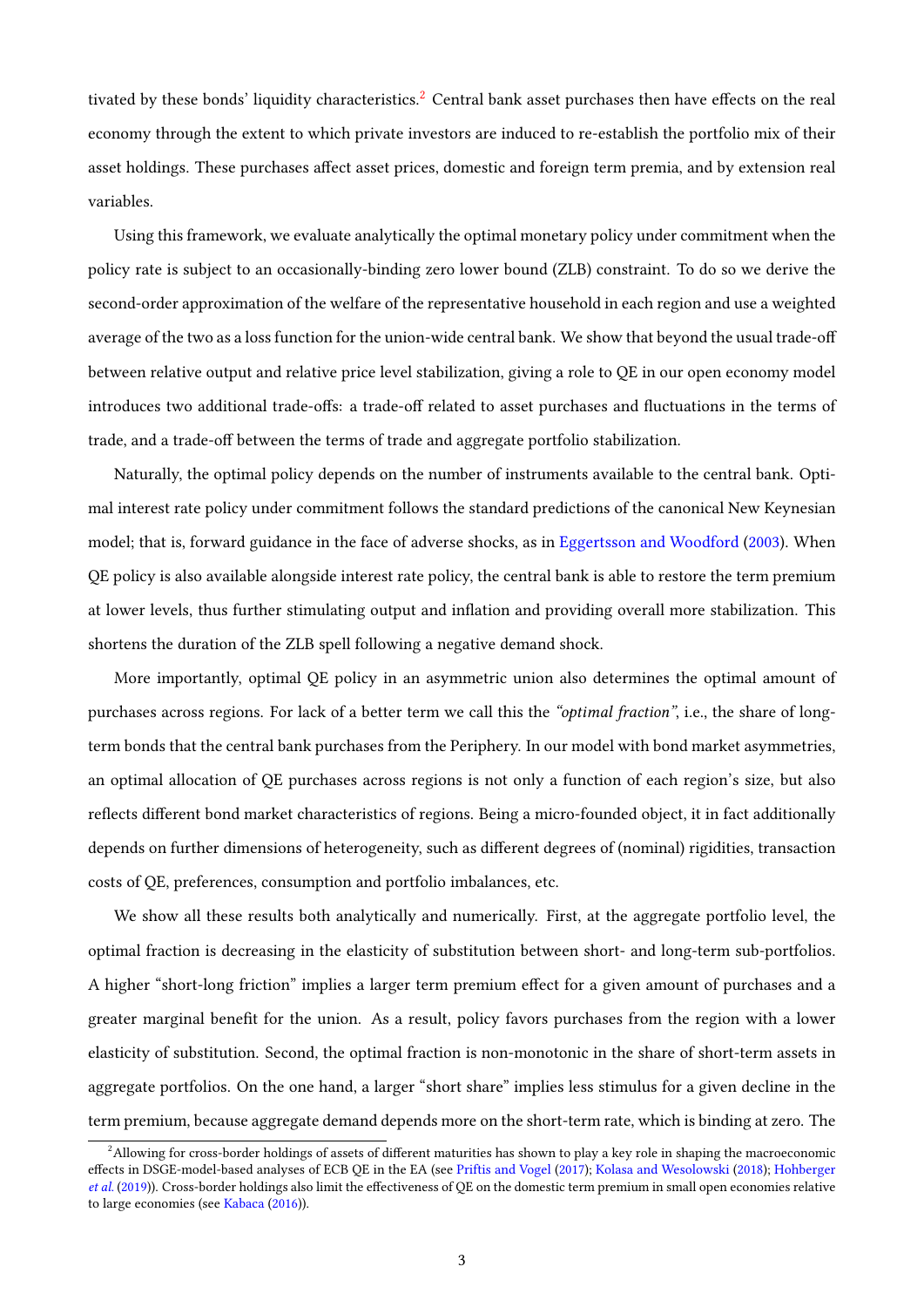central bank therefore optimally purchases more bonds from the region where the "short share" is larger. On the other hand, a larger "short share" also implies a smaller share of available long-term debt and therefore a greater term premium effect for a given level of bond purchases. Here, the central bank optimally purchases less bonds from the region with a larger "short share". We show that the first (second) effect dominates for high (low) levels of the "short share". Third, the optimal fraction is increasing in the share of domestic longterm bonds to foreign long-term bonds. The central bank optimally favors the region with a higher degree of "home bias", because it displays a higher reliance on domestic rates in order for aggregate demand and inflation to be stimulated. Fourth, the optimal fraction is increasing in the share of government debt-to-GDP. Higher debt implies a larger market for bonds, which in turn implies a larger share of long-term bonds in private portfolios. In order to have the same portfolio switching effect (the same change in portfolio shares), the central bank optimally places more weight on those bonds that are most supplied.

Finally, we calibrate our model to the EA economy and compare the model-consistent optimal policy, comprised by QE and interest rate setting, to a proxy of the actual policy by the ECB. To calibrate the parameters related to bond market characteristics we estimate a structural vector autoregression (SVAR) of the EA Periphery and Core using bond holdings data from the Security Holding Statistics (SHS) of the ECB. The SVAR is identified with theoretical sign restrictions on the movements of these bond holdings and term premia across regions. Our calibrated model predicts that central bank purchases of Peripheral debt according to the ECB's capital key (35% of bonds purchased from the Periphery) lie below our model's optimal fraction (57% of bonds purchased from the Periphery). Furthermore, optimal QE in our model is shorter-lived than the one implied by the capital key, which results in a different speed of the lift-off upon exit from the ZLB.

Overall, the predictions of our model suggest that the central bank should favor purchases from the region that faces "stronger frictions", as these amplify the transmission of QE to the real economy. These predictions are in line with the rationale of the recently implemented Pandemic Emergency Purchase Programme (PEPP) of the ECB, which was launched in March 2020 to tackle the economic repercussions from the COVID-19 pandemic in the EA. Under the PEPP, the ECB allows for a more flexible allocation of purchases across EA jurisdictions than what the benchmark capital key would suggest, thereby boosting activity in regions that have been harder hit by the pandemic.

### Related literature

Our paper lies at the intersection of two literatures: one that focuses on model-based analyses of the macroeconomic impact of QE in closed and open economies, $^3$  $^3$  and another that relates to optimal monetary

<span id="page-3-0"></span><sup>&</sup>lt;sup>3</sup>This has been summarized in e.g., [Hohberger](#page-47-3) *et al.* [\(2019\)](#page-47-3) and includes the works of [Chen](#page-45-0) *et al.* [\(2012\)](#page-45-0); [Gertler and Karadi](#page-46-1) [\(2013\)](#page-46-1); [Priftis and Vogel](#page-47-5) [\(2016\)](#page-47-5); [Andrade](#page-44-1) et al. [\(2016\)](#page-44-1); [Kolasa and Wesolowski](#page-47-2) [\(2018\)](#page-47-2); [Mouabbi and Sahuc](#page-47-6) [\(2019\)](#page-47-6); [Cova](#page-46-2) et al. [\(2019\)](#page-46-2); [Alpanda](#page-44-0) [and Kabaca](#page-44-0) [\(2020\)](#page-44-0), among others. See also [Bhattarai and Neely](#page-45-1) [\(2016\)](#page-45-1) for a recent review.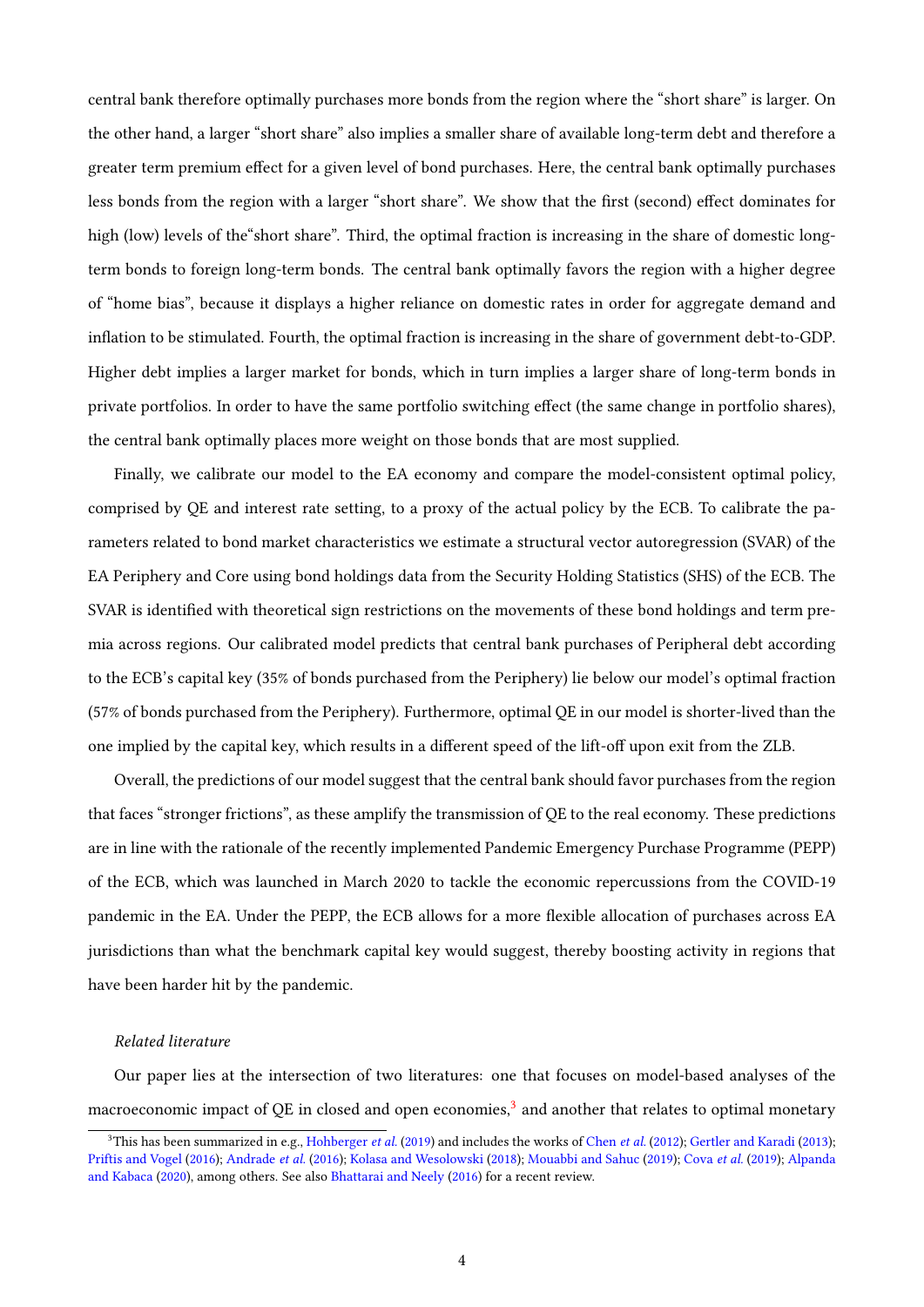policy in open economies.[4](#page-4-0) The most relevant studies focus on optimal unconventional monetary policy; however, works in this area are limited.

[Harrison](#page-47-7) [\(2017\)](#page-47-7) analyzes optimal QE under discretion through the lens of a closed economy model with nominal rigidities and portfolio adjustment costs. In a comparable setup, [Harrison](#page-46-3) [\(2012\)](#page-46-3) analyzes optimal QE under commitment. In turn, [Karadi and Nakov](#page-47-8) [\(2020\)](#page-47-8) build on [Gertler and Karadi](#page-46-4) [\(2011\)](#page-46-4) to analyze optimal asset-purchase policies in a macroeconomic model with banks that face occasionally-binding balance-sheet constraints. [Darracq Paries and Kuhl](#page-46-5) [\(2016\)](#page-46-5) study optimal commitment policies in a closed economy banking model of the EA from a timeless perspective and for a number of predetermined loss function specifications. Our paper can be seen as an extension of these works for the case of a monetary union, with a focus on the design of the optimal monetary policy under different types of asymmetries across regions. Our choice in modeling QE using the portfolio rebalancing channel derives from the bond market asymmetries we document in the data, which are particularly important in affecting its transmission through this channel but are not necessarily equally sensitive for other frameworks.<sup>[5](#page-4-1)</sup> Despite the differences in frameworks, these works have similar predictions to the closed economy version of our model, in that the optimal combination of QE and interest rate policy leads to a stronger stabilization and to an earlier lift-off of the policy rate compared to the case of optimal interest rate policy alone.

To the best of our knowledge we are the first to focus on the question of the optimal allocation of QE purchases across regions. Closest to us can be considered the work by [Bletzinger and von Thadden](#page-45-2) [\(2018\)](#page-45-2), who discuss the effectiveness of QE in a monetary union by building a two-country model with portfolio frictions in the banking sector and a fiscal governance structure. To establish under which circumstances QE is effective under a ZLB, they consider a range of monetary union specifications and ask whether it is possible for QE to replicate the results of an unconstrained policy rule. Our model has a more quantitative focus and instead crucially analyzes the optimal policy problem under an occasionally-binding ZLB constraint; we derive the loss function of the central bank in a model-consistent fashion and focus on asymmetric portfolio rebalancing frictions across regions.

Finally, our work is also linked to [Devereux and Sutherland](#page-46-6) [\(2007\)](#page-46-6), who explore the role of monetary policy in an open economy with endogenous portfolio choice, as well as [Devereux](#page-46-7) et al. [\(2020\)](#page-46-7) who analyze the tradeoffs and characterize operational policy rules in a two-country open economy DSGE model with financial frictions.

We structure the paper as follows: Section [2](#page-5-0) presents evidence on bond market asymmetries observed in

<span id="page-4-0"></span><sup>4</sup> Examples (with and without cooperation) include [Benigno](#page-44-2) [\(2004\)](#page-44-2); [Pappa](#page-47-9) [\(2004\)](#page-47-9); [Corsetti and Pesenti](#page-45-3) [\(2005\)](#page-45-3); [Benigno and Lopez-](#page-45-4)[Salido](#page-45-4) [\(2006\)](#page-47-10); [Lombardo and Sutherland](#page-47-10) (2006); [Coenen](#page-45-5) et al. [\(2007\)](#page-45-5); [Gali and Monacelli](#page-46-8) [\(2008\)](#page-46-8); [Corsetti](#page-45-6) et al. [\(2010\)](#page-45-6); [Engel](#page-46-9) [\(2011\)](#page-46-9), among others.

<span id="page-4-1"></span> $5$ See also [Bhattarai](#page-45-7) et al. [\(2015b\)](#page-45-7) for a QE model with the signaling channel.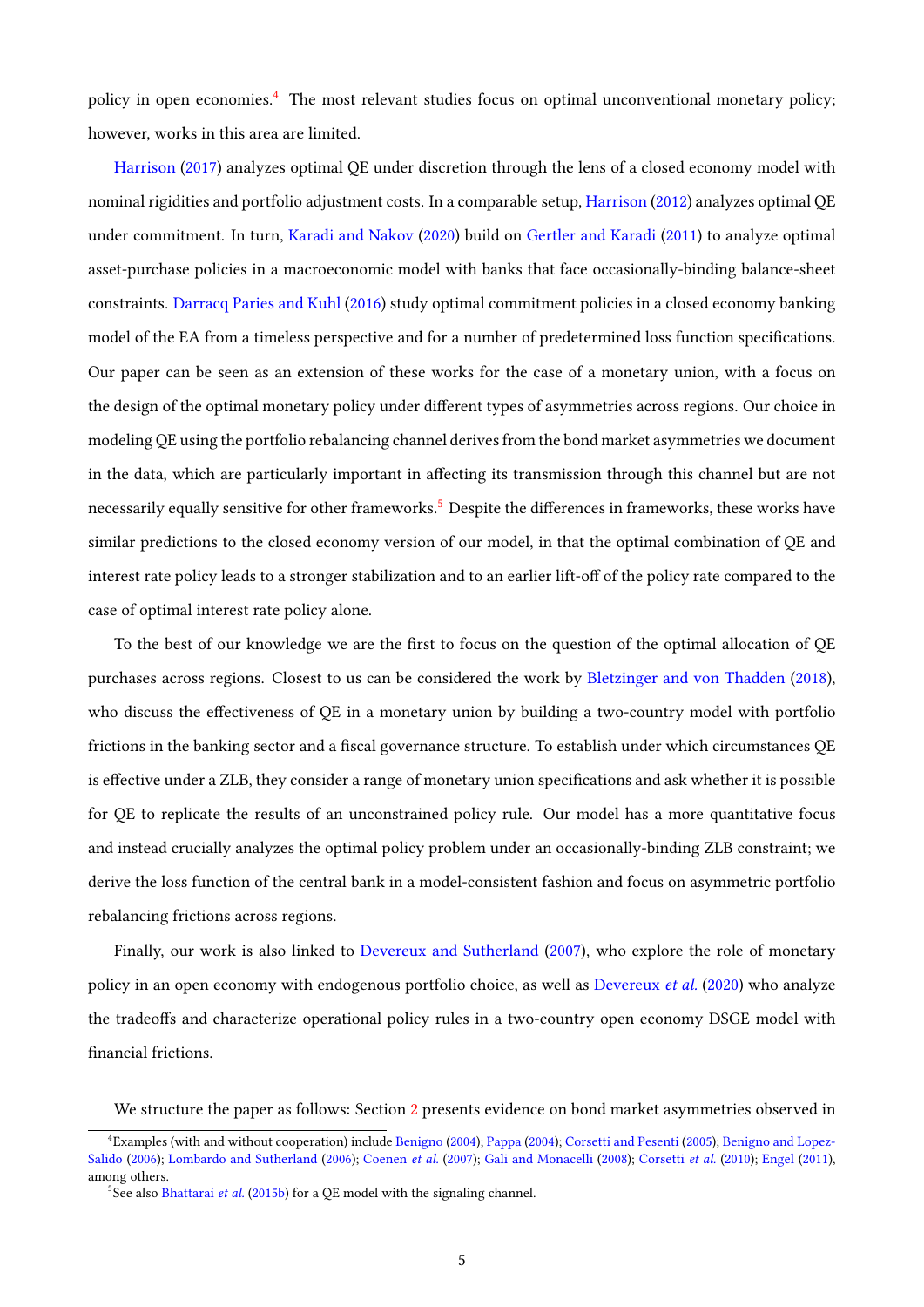the data. Section [3](#page-7-0) outlines a model for a monetary union, section [4](#page-14-0) discusses the transmission channels of unconventional monetary policy in our setup, and section [5](#page-17-0) presents the optimal monetary policy problem under commitment. Section [6](#page-24-1) discusses the calibration and presents the quantitative results from the solution of the optimal policy problem. Finally, section [7](#page-44-3) summarizes the paper and concludes.

# <span id="page-5-0"></span>2 Asymmetries in Portfolio Characteristics

We take the euro area as being the prototypical example of a monetary union and document portfolio characteristics of Periphery and Core countries. Data on government bond holdings come from the ECB's SHS database, which reports quarterly holdings of Core and Peripheral government debt held by private agents in each region. The Periphery is represented by Italy, Portugal, and Spain, while the Core is represented by France, Germany, and the Netherlands. For each region, we retrieve data on holdings of both short- and long-term government debt securities. Long-term debt holdings represent government debt securities with maturities longer than one year, while short-term debt holdings represent government debt securities with a maturity less than one year. Following [Chen](#page-45-0) et al. [\(2012\)](#page-45-0) we also include monetary base holdings to the short-term portfolio holdings since i) at the ZLB, money and short-term government debt are almost perfect substitutes, and ii) the change in money holdings is an important indication of how portfolios are switching from long-term to short-term instruments following QE policy. Monetary holdings include banks' vault cash and reserves as well as currency outside of banks. Data on monetary holdings of banks are obtained from each country's central bank balance sheets and data on non-bank currency holdings are obtained from Eurostat's financial balance sheets. Lastly, the sample period is from 2013:Q4 to 2018:Q4 and reflects the availability of data from the SHS database.

Figure [1](#page-6-0) illustrates the degree of home bias in long-term government bond portfolios for Periphery and Core residents.<sup>[6](#page-5-1)</sup> There is a striking difference in home bias across regions: on average, domestic bonds make up 55% of Core bond portfolios, while they make up 97% of bond portfolios held by Periphery residents. Thus, Periphery residents hold on to their bonds while Core residents diversify more across the monetary union. In addition, home bias has been quite stable since the start of the ECB's QE policy in 2015. This means that while Periphery residents' portfolio return almost solely depends on their domestic bond return, Core residents enjoy returns from both regions of the area during the QE period.

Figure [2](#page-6-1) illustrates the evolution of the share of short-term instruments in the overall portfolio for the Periphery and Core over the same period. Not surprisingly, short-term instruments steadily increase in portfolios as a result of an increased monetary base in the EA. However, the increase in the Core seems to be larger

<span id="page-5-1"></span><sup>&</sup>lt;sup>6</sup>Note that, for home bias, we concentrate on the long-term bond portfolio rather than short-term portfolios since about half of the short-term portfolio is composed of currency or reserve assets, and in a currency union, reserve assets are perfectly substitutable regardless of whether they are a liability to domestic or foreign governments.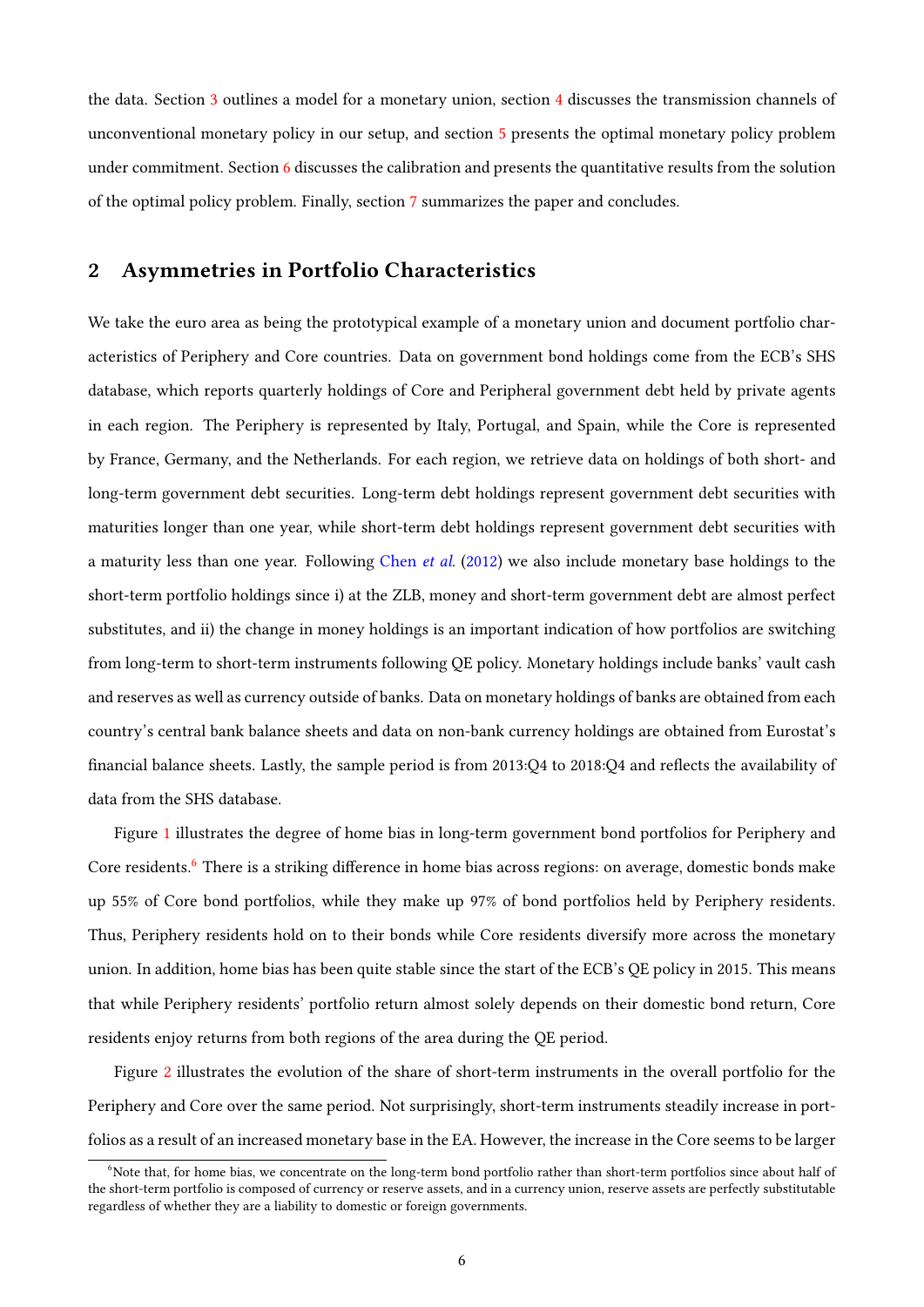

### Figure 1: Home Bias in the Long Share

<span id="page-6-0"></span>

Source: Security Holdings Statistics Database

Last Observation: 201804

Notes: Home bias is the share of domestic long-term bonds in the long-term sub-portfolio. The long-term sub-portfolio is the sum of domestic and foreign long-term debt holdings. Periphery consists of Spain, Italy, Portugal; Core consists of Germany, France, Netherlands.



<span id="page-6-1"></span>

Source: Security Holdings Statistics Database, EU Financial Accounts

Last Observation: 201804

Notes: The short share is the ratio of short-term instruments to the overall portfolio. The total portfolio is defined as the sum of holdings of short- and long-term government liabilities. Short-term holdings include holdings of both short-term government debt securities and the monetary base. Periphery consists of Spain, Italy, Portugal; Core consists of Germany, France, Netherlands.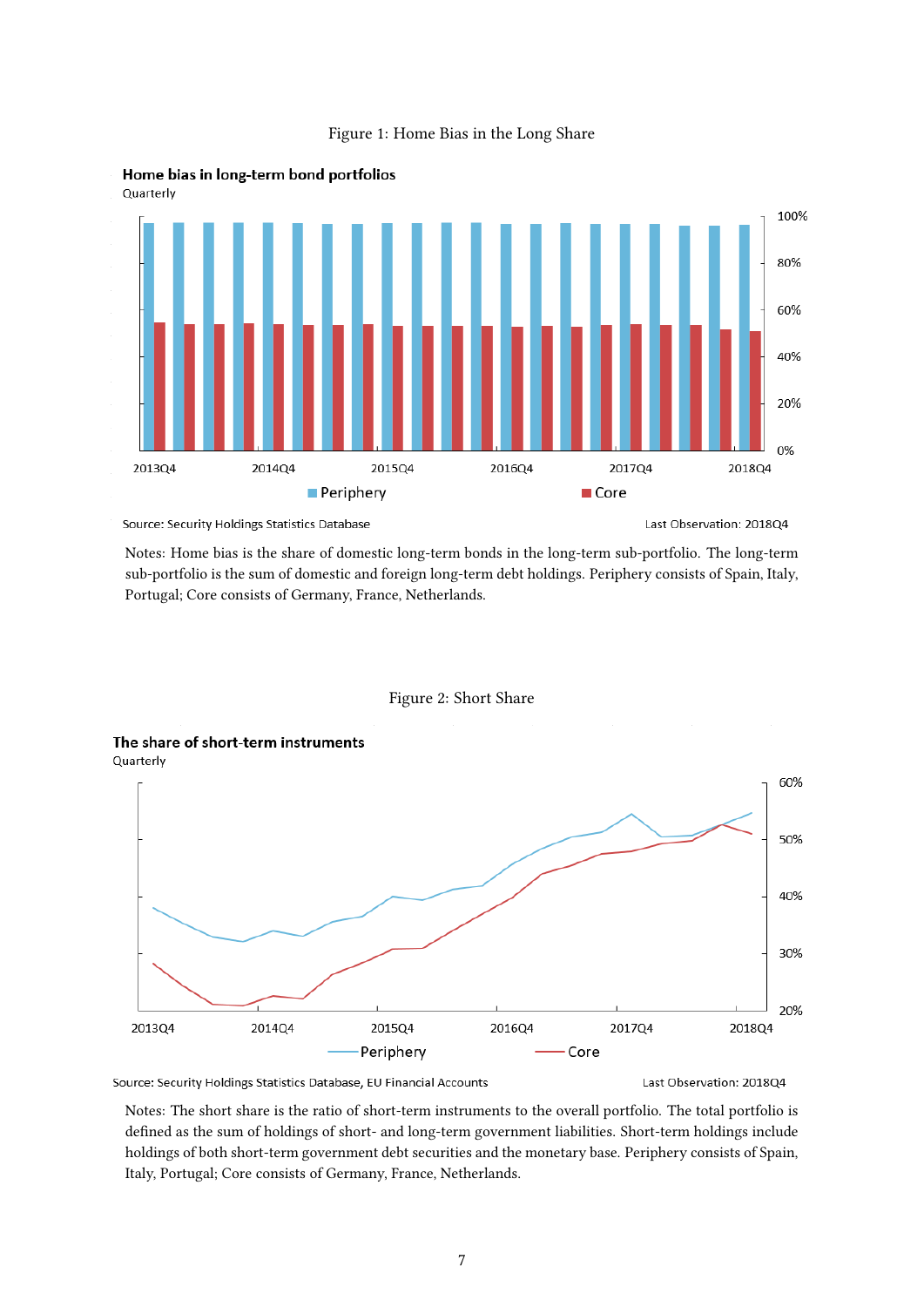compared to the Periphery, implying a bigger shift from long- to short-term instruments for Core residents. Thus, QE led to a bigger portfolio rebalancing in the Core relative to the Periphery.

Moreover, regions differ in terms of their government debt size. From 2000:Q1 to 2013:Q4, Periphery debt averages 91% of GDP, while Core debt averages 70% of GDP. Thus, although the Periphery is smaller in economic size, the size of its government bond market in absolute terms is approximately equal to the size of the bond market of the Core.

Overall, these facts point to significant asymmetries in portfolio characteristics across regions, which we will exploit to calibrate our model with portfolio rebalancing in section [6.1.](#page-24-0) Notably, these relative differences across regions have important consequences for aggregate demand in each region and, thereby, on optimal union-wide QE policy as well.

# <span id="page-7-0"></span>3 A Model for a Monetary Union

The union is populated by a continuum of identical, infinitely lived households of measure 1 and consists of two regions, the home country (Periphery) and the foreign country (Core). Agents in the Periphery span the interval  $[0, n]$  while agents in the Core span the interval  $(n, 1]$ . There is no migration. Each agent produces a single differentiated good and consumes the goods produced in both regions. Each household has access to all financial markets and can trade in assets of different maturities across borders. Monetary policy is conducted by the union-wide central bank controlling the nominal interest rate, which coincides with the rate on short-term assets. The central bank can also engage in unconventional policy through purchases of long-term government bonds. The fiscal authority in each region accumulates debt to finance lump-sum transfers. Since the regions are symmetric in terms of structure (but not in terms of parametrization), we only describe the problem of the Periphery. Variables denoted with an asterisk refer to the Core.

### 3.1 Households

The representative household i in the Periphery derives utility from consumption  $c_t(i)$  and disutility from supplying labor  $l_t(i)$  to domestic firms. The expected utility function is given by:

<span id="page-7-1"></span>
$$
E_0 \left\{ \sum_{\tau=0}^{\infty} \beta^t \varepsilon_{d,t} \left[ \log c_t \left( i \right) - \frac{l_t \left( i \right)^{1+\gamma}}{1+\gamma} \right] \right\} \tag{3.1}
$$

where  $\gamma$  is the inverse of the Frisch elasticity of labor supply,  $\beta$  is the subjective discount factor at the steady state, and  $\varepsilon_{d,t}$  is the discount factor shock. The representative household in the Periphery consumes home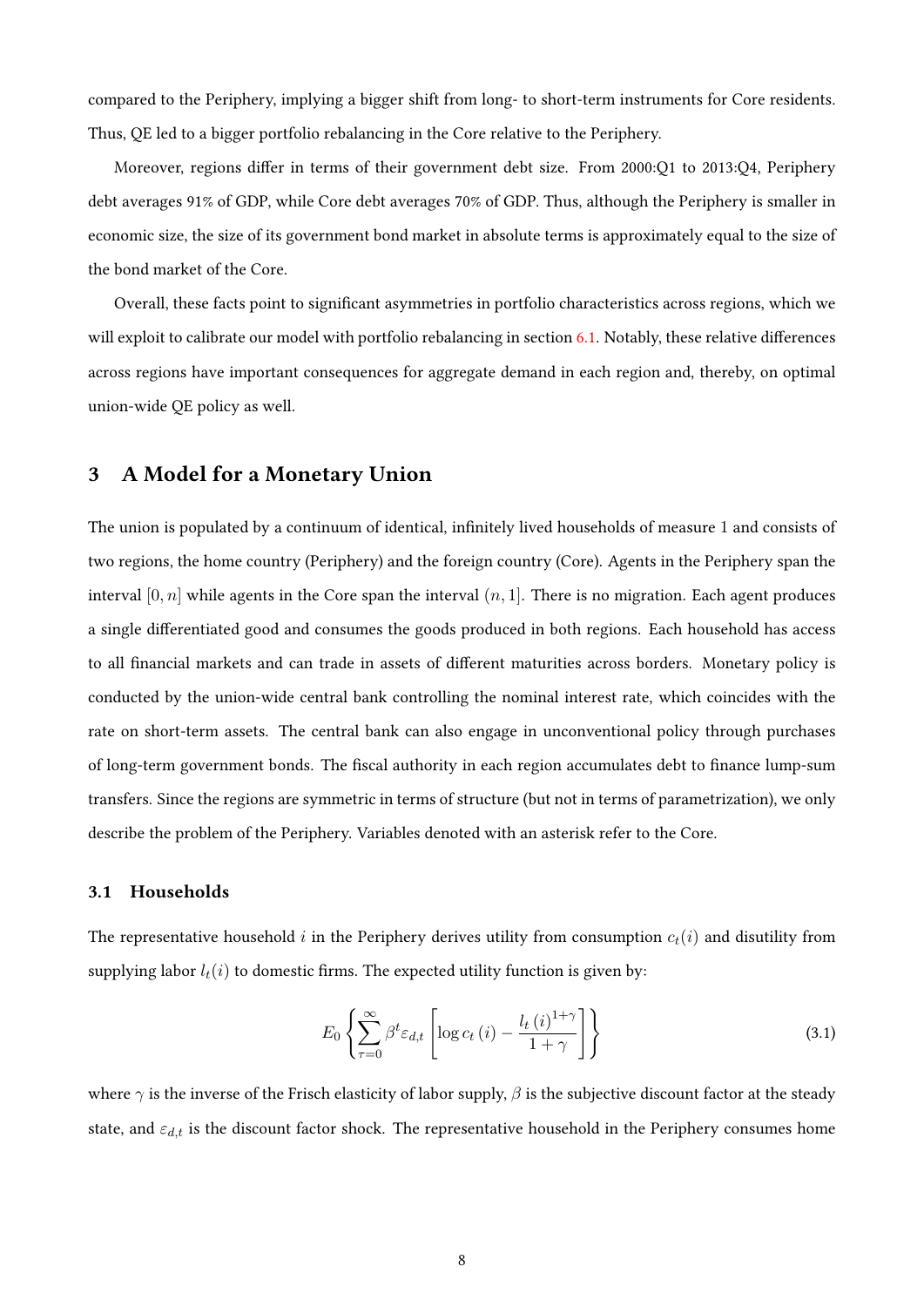(Peripheral) and foreign (Core) goods. The consumption bundle is a composite index described as:

$$
c_t(i) = \left[\zeta^{\frac{1}{\kappa}} c_{H,t}(i)^{\frac{\kappa-1}{\kappa}} + (1-\zeta)^{\frac{1}{\kappa}} c_{F,t}(i)^{\frac{\kappa-1}{\kappa}}\right]^{\frac{\kappa}{\kappa-1}}
$$
(3.2)

where  $\kappa$  captures the intratemporal elasticity of substitution between Peripheral and Core goods, and  $\zeta$  reflects the weights of domestic and foreign consumption goods in the aggregate bundle.  $\zeta$  is a function of the relative size of the economy, n, and the degree of trade openness  $\lambda$ , so  $1 - \zeta = (1 - n)\lambda$ .  $c_{H,t}(i)$  and  $c_{F,t}(i)$  are the home (Peripheral) and foreign (Core) good consumption indices in the Periphery. Analogously in the Core,  $c_{H,t}^*(i)$  and  $c_{F,t}^*(i)$  are the home (Peripheral) and foreign (Core) consumption good indices. Consumption indices for household  $i$  in the Periphery are defined as:

$$
c_{H,t}(i) = \left[ \left( \frac{1}{n} \right)^{1/\theta} \int_0^n c_t(i, h)^{\frac{\theta - 1}{\theta}} dh \right]^{\frac{\theta}{\theta - 1}}, \ c_{F,t}(i) = \left[ \left( \frac{1}{1 - n} \right)^{1/\theta} \int_n^1 c_t(i, f)^{\frac{\theta - 1}{\theta}} df \right]^{\frac{\theta}{\theta - 1}} \tag{3.3}
$$

where  $c_t(i, h)$  and  $c_t(i, f)$  are consumption of Periphery brand h and Core brand f by the Periphery household i at time t.  $\theta$  is the elasticity of substitution of goods produced within the same region.

The real budget constraint of household  $i$  is given as:

<span id="page-8-1"></span> $\frac{D_t}{\pi_t} + TR_t$ 

$$
c_{t}(i) + b_{HS,t}(i) + b_{FS,t}(i) + q_{L,t}b_{HL,t}(i) + q_{L,t}^{*}b_{FL,t}(i) + \left[\Xi - \xi\alpha_{t}(i)\right]
$$
  
\n
$$
\leq w_{t}l_{t}(i) + \frac{R_{t-1}b_{HS,t-1}(i)}{\pi_{t}} + \frac{\psi_{t}R_{t-1}^{U}b_{FS,t-1}(i)}{\pi_{t}^{*}} + \frac{(1 + \rho q_{L,t})b_{HL,t-1}(i)}{\pi_{t}} + \frac{\psi_{t}\left(1 + \rho q_{L,t}^{*}\right)b_{FL,t-1}(i)}{\pi_{t}^{*}}
$$
\n
$$
+ \frac{D_{t}}{L} + TR_{t}
$$
\n(3.4)

where 
$$
w_t
$$
 denotes the real wage,  $D_t$  are nominal profit transfers from firm ownership,  $TR_t$  are lump-sum  
transfers from the government, and  $\pi_t$  is gross inflation. Each household has access to all financial markets  
and can trade in assets of different maturities: domestic short-term bonds,  $b_{H S, t}$ ; domestic long-term bonds,  
 $b_{H L, t}$ ; foreign short-term bonds,  $b_{F S, t}$ ; and foreign long-term bonds,  $b_{F L, t}$ .<sup>7</sup> The nominal returns for domestic  
and foreign short-term bonds are  $R_t$  and  $R_t^U$ , respectively, where  $R_t^U$  is the union-wide central bank policy  
rate.  $\psi_t = P_t^*/P_t$  denotes relative price indices across regions, and  $q_{L,t}$  and  $q_{L,t}^*$  denote prices of domestic  
and foreign long-term bonds relative to the consumption good. Note that long-term bonds are modeled as  
perpetuities following Woodford (2001). Specifically, a long-term bond has a payment structure  $\rho^{T-t-1}$  for  
 $T > t$  and  $0 \le \rho \le 1$ . Hence, the value of a long-term bond issued in period  $t$ , in any future period  $t + j$ , is

<span id="page-8-0"></span><sup>&</sup>lt;sup>7</sup>We define:  $b_{HS,t} = B_{HS,t}/P_t$ ,  $b_{FS,t} = B_{FS,t}/P_t$ ,  $b_{HL,t} = B_{HL,t}/P_t$ , and  $b_{FL,t} = B_{FL,t}/P_t$ , where the capital letter, B, denotes the nominal quantities.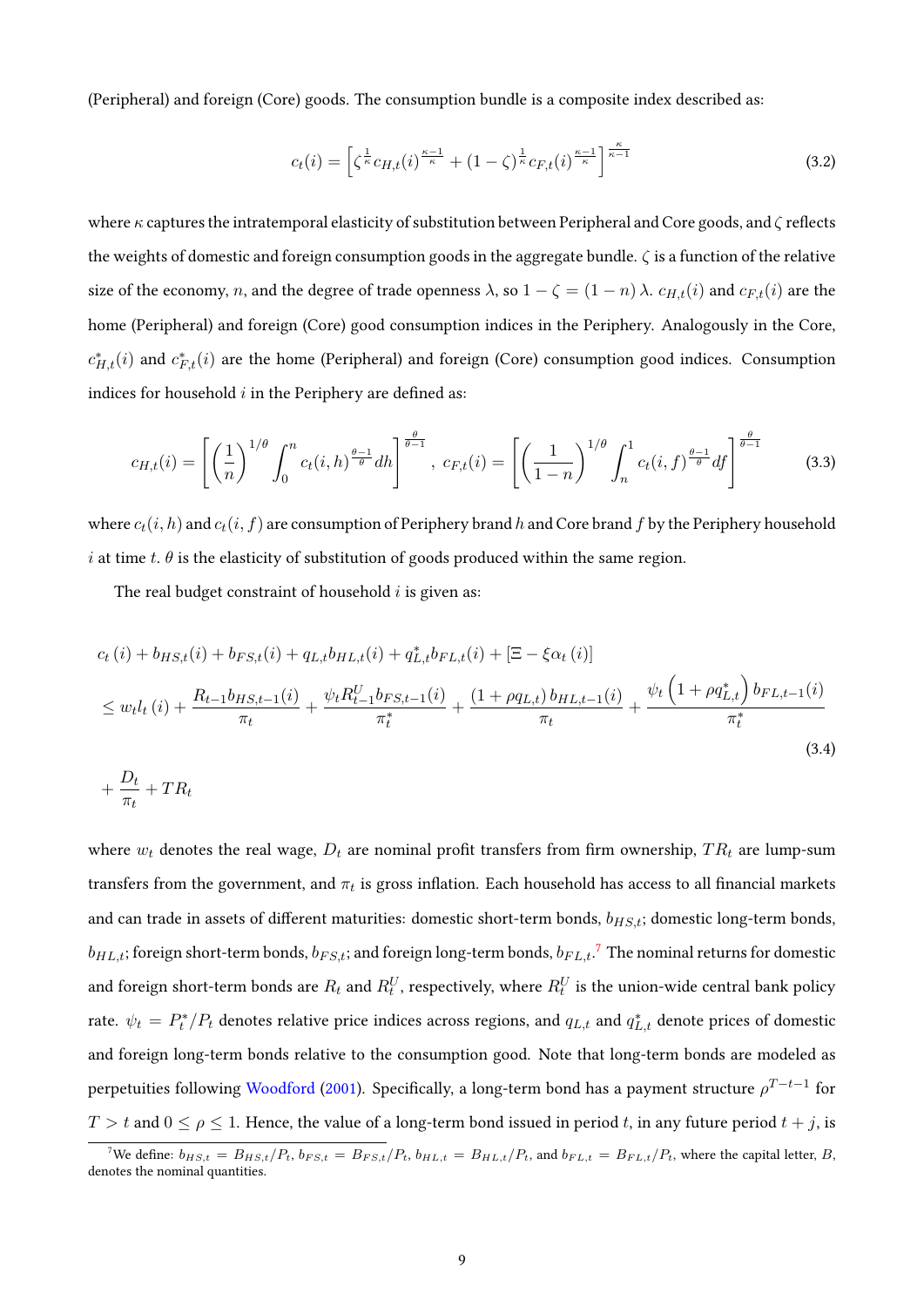given by  $q_{L,t+j}^{-j}=\rho^jq_{L,t+j},$  where  $\rho$  captures the maturity. $^8$  $^8$  Nominal yields on long-term bonds can thus be expressed as  $R_{L,t} = \frac{1}{a_t}$  $\frac{1}{q_{L,t}}+\rho$  and  $R^*_{L,t}=\frac{1}{q^*_L}$  $\frac{1}{q_{L,t}^*} + \rho^*$ . Finally,  $\Xi$  is assumed to be a constant cost that households incur for their transactions of goods or assets, and  $\xi$  measures the extent by which this cost can be reduced through holdings of liquid assets,  $\alpha_t.$ 

Our specification for  $\alpha_t$  follows the approach in [Alpanda and Kabaca](#page-44-0) [\(2020\)](#page-44-0). A constant-elasticity-ofsubstitution (CES) aggregate of short-term and long-term bond portfolios,  $\alpha_{S,t}$  and  $\alpha_{L,t}$  constitutes the households aggregate portfolio  ${\alpha_t}^9$  ${\alpha_t}^9$ :

$$
\alpha_t(i) = \left[ \zeta_{\alpha}^{\frac{1}{\kappa_{\alpha}}} \alpha_{S,t}(i)^{\frac{\kappa_{\alpha}-1}{\kappa_{\alpha}}} + (1 - \zeta_{\alpha})^{\frac{1}{\kappa_{\alpha}}} \alpha_{L,t}(i)^{\frac{\kappa_{\alpha}-1}{\kappa_{\alpha}}}\right]^{\frac{\kappa_{\alpha}}{\kappa_{\alpha}-1}}
$$
(3.5)

where  $\zeta_\alpha$  is the share of short-term bonds in the aggregate portfolio and  $\kappa_\alpha$  is the elasticity of substitution between short- and long-term bonds.

The household's short-term sub-portfolio,  $\alpha_{S,t}$ , is then another (nested) CES aggregate of short-term domestic bonds,  $b_{HS,t}$ , and short-term foreign bonds,  $b_{FS,t}$ :

$$
\alpha_{S,t}(i) = \left[ \zeta_S^{\frac{1}{\kappa_S}} b_{HS,t}(i) \frac{\kappa_S - 1}{\kappa_S} + (1 - \zeta_S)^{\frac{1}{\kappa_S}} (\psi_t b_{FS,t}(i)) \frac{\kappa_S - 1}{\kappa_S} \right]^{\frac{\kappa_S}{\kappa_S - 1}}
$$
(3.6)

where  $\zeta_S = 1 - (1 - n) \lambda_S$  is the share of domestic short-term bonds with  $\lambda_S$  being the degree of financial openness in short-term maturities, and  $\kappa_S$  the elasticity of substitution between domestic and foreign shortterm bonds.

An additional nested CES aggregate of long-term domestic bonds,  $b_{HL,t}$ , and long-term foreign bonds,  $b_{FL,t}$  constitutes the household's long-term portfolio  $\alpha_{L,t}$ :

$$
\alpha_{L,t}(i) = \left[ \zeta_L^{\frac{1}{\kappa_L}} \left( q_{L,t} b_{HL,t}(i) \right)^{\frac{\kappa_L - 1}{\kappa_L}} + (1 - \zeta_L)^{\frac{1}{\kappa_L}} \left( \psi_t q_{L,t}^* b_{FL,t}(i) \right)^{\frac{\kappa_L - 1}{\kappa_L}} \right]^{\frac{\kappa_L}{\kappa_L - 1}} \tag{3.7}
$$

where  $\zeta_L = 1 - (1 - n) \lambda_L$  is the share of domestic long-term bonds with  $\lambda_L$  being the degree of financial openness in short-term maturities, and  $\kappa_L$  the elasticity of substitution between domestic and foreign longterm bonds.

Because of the imperfect substitutability that the CES specifications introduce, changes in the relative supply of long-term bonds, both domestic and foreign (e.g., through QE) will be non-neutral. Instead, when  $\kappa_S, \kappa_L, \kappa_\alpha \to \infty$ , short- and long-term bonds are perfect substitutes and changes in the relative supply of long-term bonds do not matter.

<span id="page-9-1"></span><span id="page-9-0"></span><sup>&</sup>lt;sup>8</sup>When  $\rho = 0$  this asset collapses to a one-period bond, while for  $\rho = 1$  this asset resembles a console.

<sup>&</sup>lt;sup>9</sup>[Alpanda and Kabaca](#page-44-0) [\(2020\)](#page-44-0) introduce this CES bond specification into the household's utility function. As shown in their online appendix, this approach yields virtually the same quantitative results with the transaction cost approach taken here.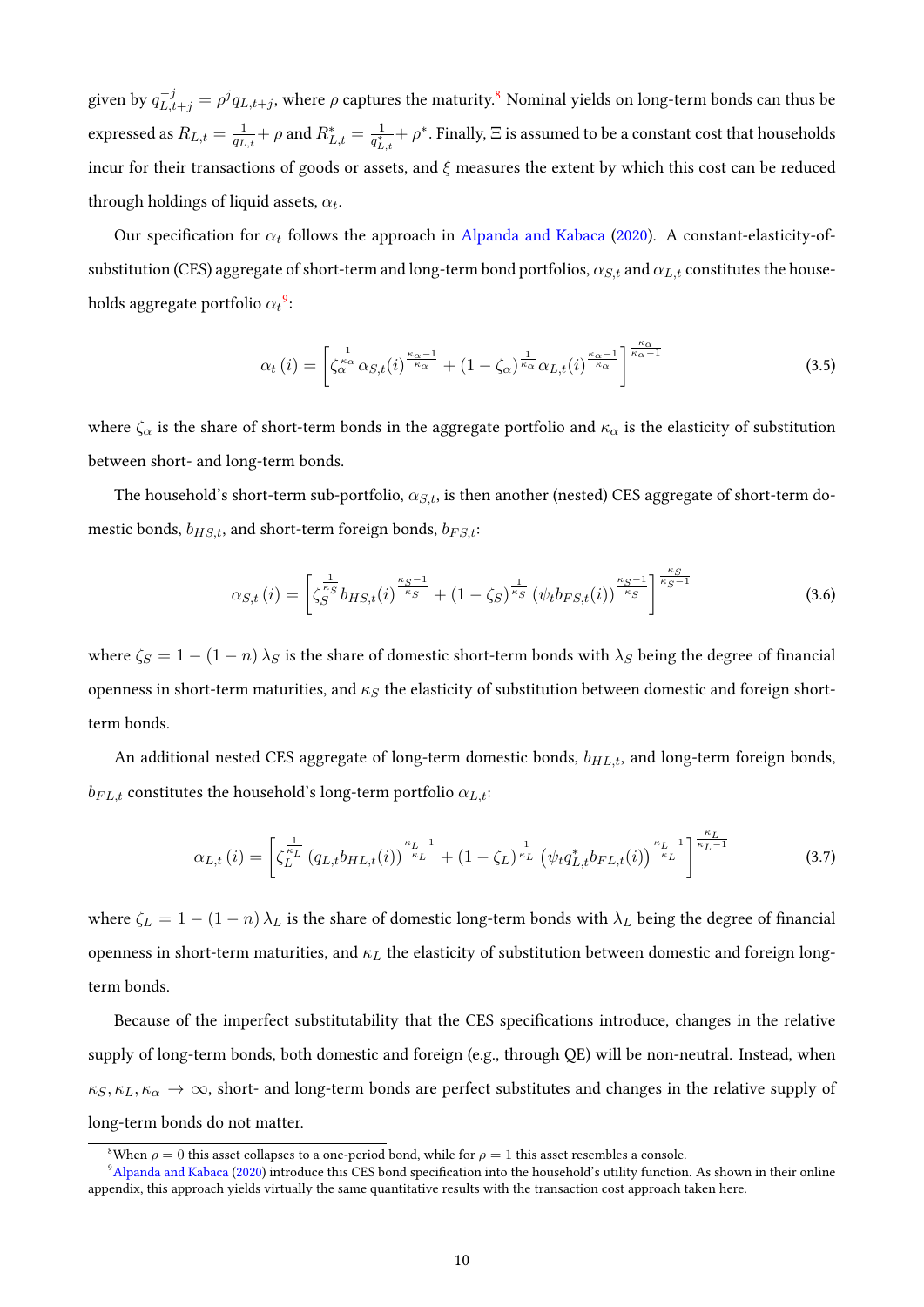Household  $i$  chooses the sequences  $\{c_t(i),$   $l_t(i),$   $b_{HS,t}(i),$   $b_{FS,t}(i),$   $b_{HL,t}(i),$   $b_{FL,t}(i)\}_{t=0}^\infty$  to maximize expected lifetime utility  $(3.1)$  subject to the flow budget constraint  $(3.4)$  and the relevant no-Ponzi game constraints, given initial bond holdings,  $b_{H S, t-1}(i)$ ,  $b_{F S, t-1}(i)$ ,  $b_{H L,t-1}(i)$ ,  $b_{F L,t-1}(i)$ .

The first order conditions with respect to  $c_t(i)$  and  $l_t(i)$  read:

$$
\frac{1}{c_t} = l_t^{\gamma} w_t \tag{3.8}
$$

Next, the first order conditions with respect to  $b_{H,S,t}(i), b_{H,L,t}(i), b_{FS,t}(i), b_{FL,t}(i)$  give:

<span id="page-10-0"></span>
$$
\frac{\varepsilon_{d,t}}{c_t} = \beta E_t \left[ \frac{R_t \varepsilon_{d,t+1}}{c_{t+1} \pi_{t+1}} \right] + \frac{\varepsilon_{d,t}}{c_t} \xi \left( \zeta_\alpha \frac{\alpha_t}{\alpha_{S,t}} \right)^{\frac{1}{\kappa_\alpha}} \left( \zeta_S \frac{\alpha_{S,t}}{b_{HS,t}} \right)^{\frac{1}{\kappa_S}} \tag{3.9}
$$

<span id="page-10-4"></span>
$$
\frac{q_{L,t}\varepsilon_{d,t}}{c_t} = \beta E_t \left[ \frac{R_{L,t+1}q_{L,t+1}\varepsilon_{d,t+1}}{c_{t+1}\pi_{t+1}} \right] + \frac{\varepsilon_{d,t}}{c_t} \xi \left( (1 - \zeta_\alpha) \frac{\alpha_t}{\alpha_{L,t}} \right)^{\frac{1}{\kappa_\alpha}} q_{L,t} \left( \zeta_L \frac{\alpha_{L,t}}{q_{L,t}b_{HL,t}} \right)^{\frac{1}{\kappa_L}}
$$
(3.10)

<span id="page-10-5"></span>
$$
\frac{\psi_t \varepsilon_{d,t}}{c_t} = \beta E_t \left[ \frac{\psi_{t+1} R_t^U \varepsilon_{d,t+1}}{c_{t+1} \pi_{t+1}^*} \right] + \frac{\varepsilon_{d,t}}{c_t} \xi \left( \zeta_\alpha \frac{\alpha_t}{\alpha_{S,t}} \right)^{\frac{1}{\kappa_\alpha}} \psi_t \left( (1 - \zeta_S) \frac{\alpha_{S,t}}{\psi_t b_{FS,t}} \right)^{\frac{1}{\kappa_S}} \tag{3.11}
$$

<span id="page-10-1"></span>
$$
\frac{\psi_t q_{L,t}^* \varepsilon_{d,t}}{c_t} = \beta E_t \left[ \frac{\psi_{t+1} R_{L,t+1}^* q_{L,t+1}^* \varepsilon_{d,t+1}}{c_{t+1} \pi_{t+1}^*} \right] + \frac{\varepsilon_{d,t}}{c_t} \xi \left( (1 - \zeta_\alpha) \frac{\alpha_t}{\alpha_{L,t}} \right)^{\frac{1}{\kappa_\alpha}} \psi_t q_{L,t}^* \left( (1 - \zeta_L) \frac{\alpha_{L,t}}{\psi_t q_{L,t}^* b_{FL,t}} \right)^{\frac{1}{\kappa_L}} (3.12)
$$

The last two terms in eqs.  $(3.9)$  -  $(3.12)$  capture the portfolio rebalancing effects. As we show below, these drive the term premium, which depends on the relative holdings of bonds in households' portfolios and the elasticities of substitution between maturities and location.<sup>[10](#page-10-2)</sup>

### 3.2 Firms

We assume a continuum of monopolistically competitive final good firms  $h$  in each region. Each firm produces the differentiated good  $y_t(h)$  using the constant returns to scale technology:

<span id="page-10-3"></span>
$$
y_t(h) = l_t(h) \tag{3.13}
$$

Each firm sets one price for its good infrequently, as in [Calvo](#page-45-8) [\(1983\)](#page-45-8). By setting one price for its good, the firm does not engage in price discrimination as it does not distinguish between the domestic and the foreign market. This means that it takes into account the total demand for its product when setting its price. At each date, each firm changes its price with probability  $1-\omega$ . A firm that re-optimizes at time  $t$  chooses  $P^*_{h,t}(h)$  to

<span id="page-10-2"></span> $10$ Note that the CES specification on bond holdings excludes corner solutions. That is, there will always be a well-defined term premium between short- and long-term assets. Alternative specifications of portfolio adjustment costs can allow for a zero term premium (see [Alpanda and Kabaca](#page-44-0) [\(2020\)](#page-44-0) and [Chen](#page-45-0) et al. [\(2012\)](#page-45-0) and references therein).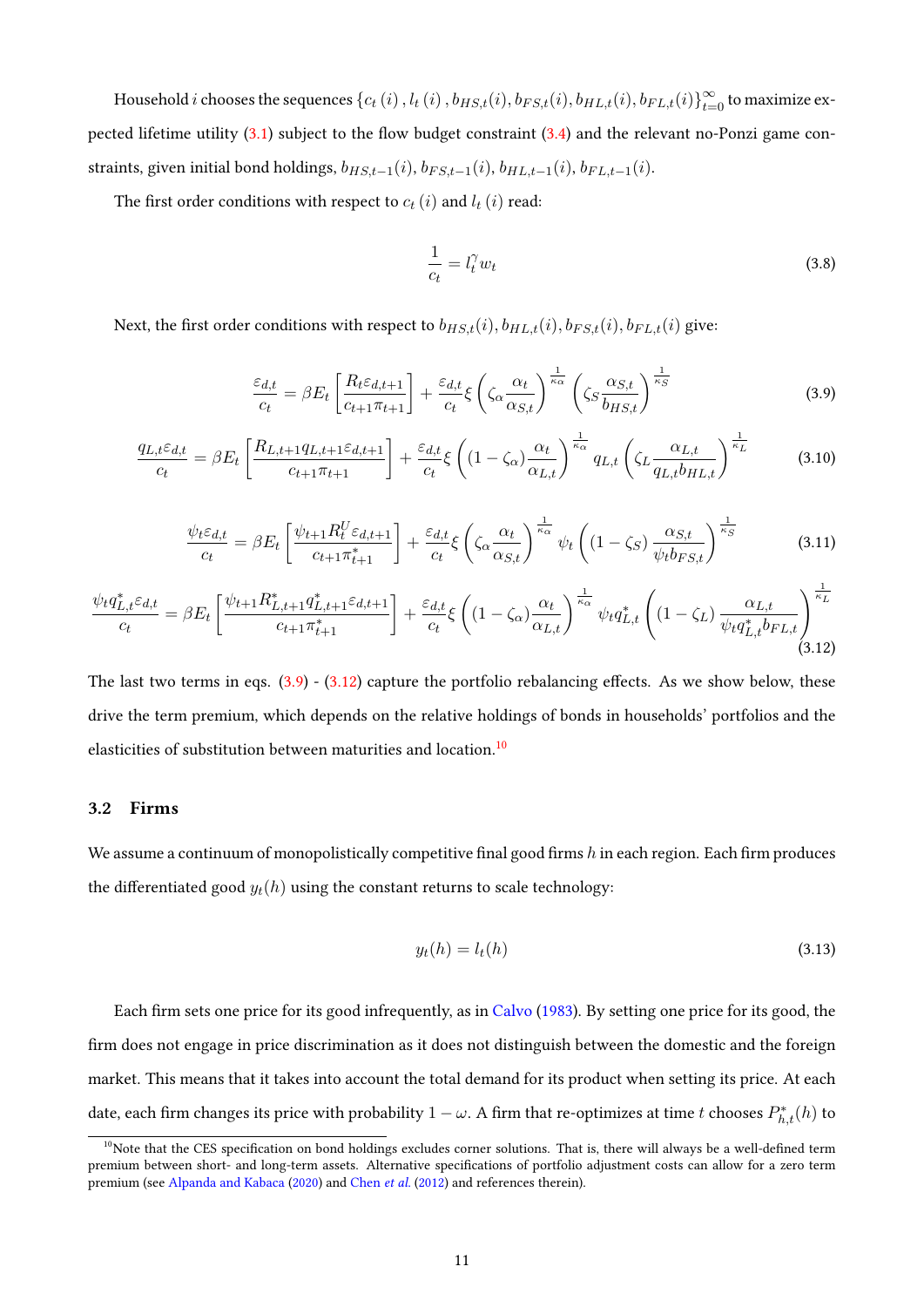maximize expected discounted profits:

<span id="page-11-0"></span>
$$
\max_{P_{h,t}^*(h)} E_t \sum_{\varsigma=0}^{\infty} \omega^{\varsigma} \Lambda_{t,t+\varsigma} \left\{ P_{h,t}^*(h) y_{t+\varsigma}(h) - w_{t+\varsigma}(h) l_{t+\varsigma}(h) \right\} \tag{3.14}
$$

where  $\Lambda_{t,t+\varsigma}=\beta^\varsigma\,(C_{t+\varsigma}/C_t)^{-\sigma}\,(P_{t+\varsigma}/P_t)$  is the stochastic discount factor. The firm maximizes [\(3.14\)](#page-11-0) subject to [\(3.13\)](#page-10-3) and the total demand for its product,  $y_{t+\varsigma}(h)$ , which reads as:

$$
y_{h,t}(h) = \left(\frac{P_{h,t}(h)}{P_{h,t}}\right)^{-\theta} \left(\frac{P_{h,t}}{P_t}\right)^{-\kappa} \left(c_{h,t} + \left(\frac{1}{\psi_t}\right)^{-\kappa} c_{h,t}^*\right)
$$
(3.15)

The first order condition that determines optimal price setting is then given by:

$$
\frac{\theta}{\theta-1} E_t \sum_{\varsigma=0}^{\infty} \omega^{\varsigma} \Lambda_{t,t+\varsigma} \left( \frac{P_{h,t}^*(h)}{P_{h,t+\varsigma}} \right)^{-\theta} \left( \frac{P_{h,t+\varsigma}}{P_{t+\varsigma}} \right)^{-\kappa} y_{t+\varsigma} \left[ \frac{P_{h,t}^*(h)}{P_{t+\varsigma}} - \frac{w_{t+\varsigma}(h)}{P_{t+\varsigma}A_{t+\varsigma}} \right] = 0
$$

We focus on a symmetric equilibrium where firms choose a common price:  $P_{h,t}^*(h) = P_{h,t}^*$ . This implies that the optimal price level in the Periphery evolves according to:

$$
P_{h,t} = \left[\omega P_{h,t-1}^{1-\theta} + (1-\omega)P_{h,t}^*(h)^{1-\theta}\right]^{\frac{1}{1-\theta}}
$$
\n(3.16)

### 3.3 Policy

### 3.3.1 Conventional monetary policy and central bank asset purchases

The central bank has two policy instruments: the policy rate and purchases of long-term government bonds from the Periphery and Core. Both instruments are chosen optimally under commitment (see section [5.2\)](#page-21-0). We let the short-term interest rate be occasionally constrained by the zero lower bound  $\widehat{R}_t^U \geq \underline{R}^{zlb}$ .

A quantitative easing policy for the Periphery is the purchase of long-term government bonds by the central bank,  $q_{L,t}b_{L,t}^{CB}$ , financed with issuance of new short-term debt,  $b_{S,t}^{CB}$ . The returns on long-term bond purchases,  $\frac{q_{L,t}R_{L,t}}{\pi_t}b_{L,t-1}^{CB}$ , are then transferred back to the government in the form of lump-sum transfers,  $z_t$ . This renders the effect of the QE policy neutral on fiscal balances, i.e., it circumvents the financing of the program via lump-sum taxes from households and isolates the portfolio rebalancing channel of QE. Net receipts from central bank purchases,  $z_t$ , which are then transferred back to the government, are given by:

$$
z_t = \frac{q_{L,t}R_{L,t}}{\pi_t}b_{L,t-1}^{CB} - q_{L,t}b_{L,t}^{CB} + b_{S,t}^{CB} - \frac{R_{t-1}^U}{\pi_t}b_{S,t-1}^{CB} - \Gamma_t
$$

which simplify to

$$
z_t = \frac{q_{L,t}R_{L,t}}{\pi_t}b_{L,t-1}^{CB} - \frac{q_{L,t-1}R_{t-1}^U}{\pi_t}b_{L,t-1}^{CB} - \Gamma_t
$$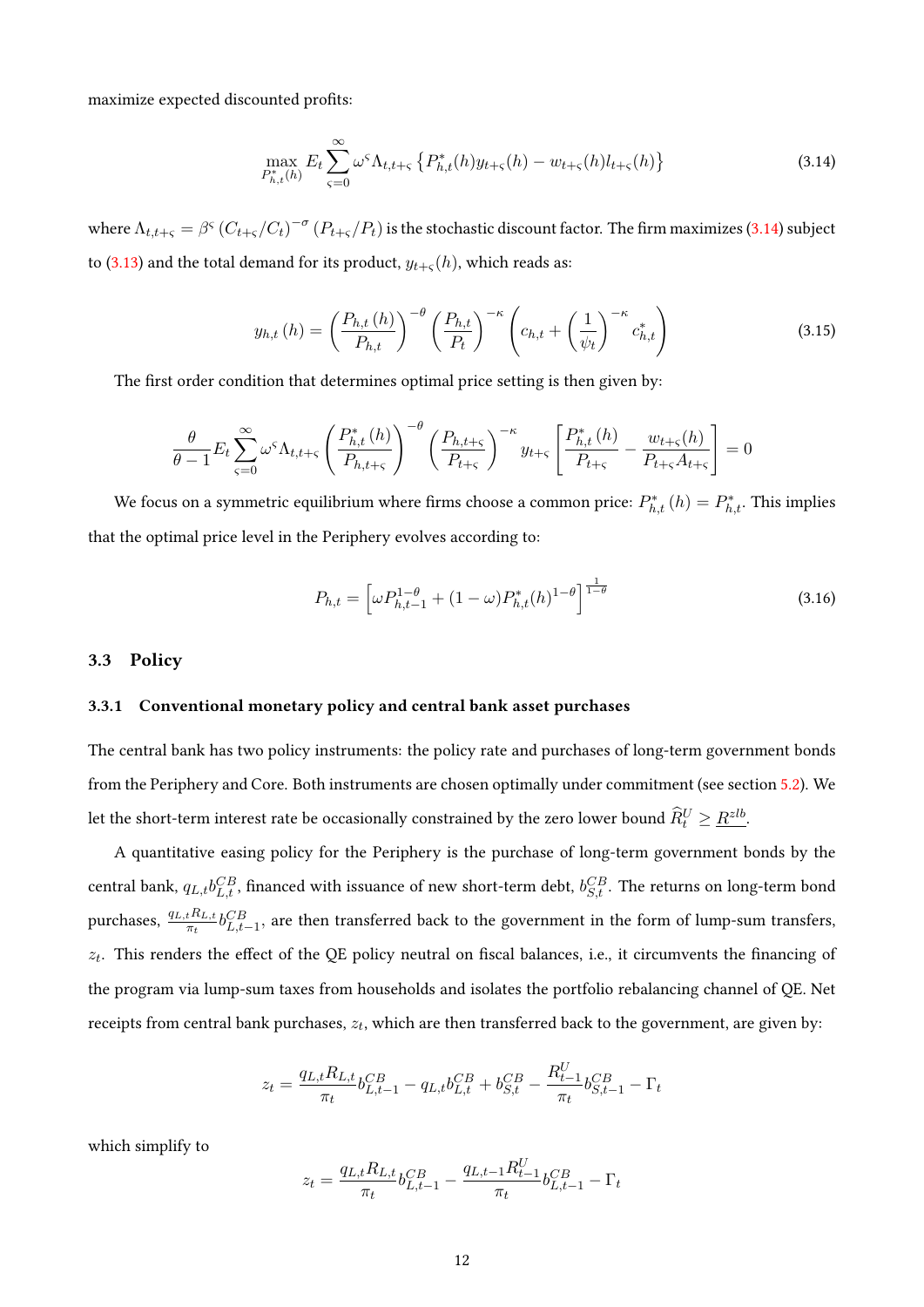since  $q_{L,t}b_{L,t}^{CB} = b_{S,t}^{CB}$ . We follow [Gertler and Karadi](#page-46-4) [\(2011\)](#page-46-4) and [Karadi and Nakov](#page-47-8) [\(2020\)](#page-47-8) and assume the central bank pays a quadratic efficiency cost  $\tau$  on the square of the government bonds it purchases, so:

$$
\Gamma_t = \frac{\tau}{2} \left( \frac{q_{L,t} b_{L,t}^{CB}}{q_L b_L} \right)^2
$$

This cost reflects the notion that the central bank faces several distortions, such as political costs and other implementation constraints (e.g., costs of maintaining a large balance sheet or identifying preferred government sector markets) when purchasing long-term government bonds. More specifically, we express the cost in terms of the share of outstanding long-term government debt. This reflects differences in the implementation of QE in bond markets of different size. For instance, 1-billion euro purchases can be more easily performed in a larger and deeper market compared to a smaller and shallower market. This is different to [Karadi and](#page-47-8) [Nakov](#page-47-8) [\(2020\)](#page-47-8) who study QE in a closed economy.

Analogously, in the Core, the central bank purchases  $q_{L,t}^* b_{L,t}^{*,CB}$  and finances them with issuance of new foreign short-term debt  $b_{S,t}^{*,CB}$ . By providing these transaction services it faces a cost of intermediation,  $\Gamma_t^*$ . The central bank's balance sheet is therefore given by:  $q_{L,t}^* b_{L,t}^{*,CB} + q_{L,t} b_{L,t}^{CB} = b_{S,t}^{CB} + b_{S,t}^{*,CB}.$ 

Our focus will be on the optimal responses of  $q_{L,t}b_{L,t}^{CB}$  and  $q_{L,t}^*b_{L,t}^{*,CB}$ , and in particular how these evolve asymmetrically across regions. For this purpose, it is useful to define the following object, which we label the "optimal fraction"  $(OF_t)$ :

<span id="page-12-0"></span>
$$
OF_{t} = \frac{nq_{L,t}b_{L,t}^{CB}}{nq_{L,t}B_{L,t}^{CB} + (1-n)q_{L,t}^{*}B_{L,t}^{*,CB}} = \frac{nq_{L,t}b_{L,t}^{CB}}{nq_{L,t}b_{L,t}^{CB} + (1-n)q_{L,t}^{*}b_{L,t}^{*,CB}\psi_{t}}
$$
(3.17)

where bond quantities are in real terms. In our setting, the optimal fraction is dependent on country size, but crucially also on structural parameters of the model related to portfolio frictions, steady-state debt levels, price rigidities, etc. In a purely symmetric monetary union, where structural parameters are identical across equally-sized countries,  $OF_t = 0.5$  for  $t \geq 0$ . To the extent that regions are structurally asymmetric as well,  $OF_t \neq 0.5$  for  $t \geq 0$ .

#### 3.3.2 Government

The fiscal authority issues both short- and long-term bonds. Together with transfers from the central bank,  $z_t$ , they finance net transfers to households,  $TR_t$ , and interest payments on debt. The government budget constraint is then specified as follows:

$$
b_{S,t} + q_{L,t}b_{L,t} + z_t = \frac{R_{t-1}b_{S,t-1}}{\pi_t} + \frac{q_{L,t}R_{L,t}b_{L,t-1}}{\pi_t} + TR_t
$$
\n(3.18)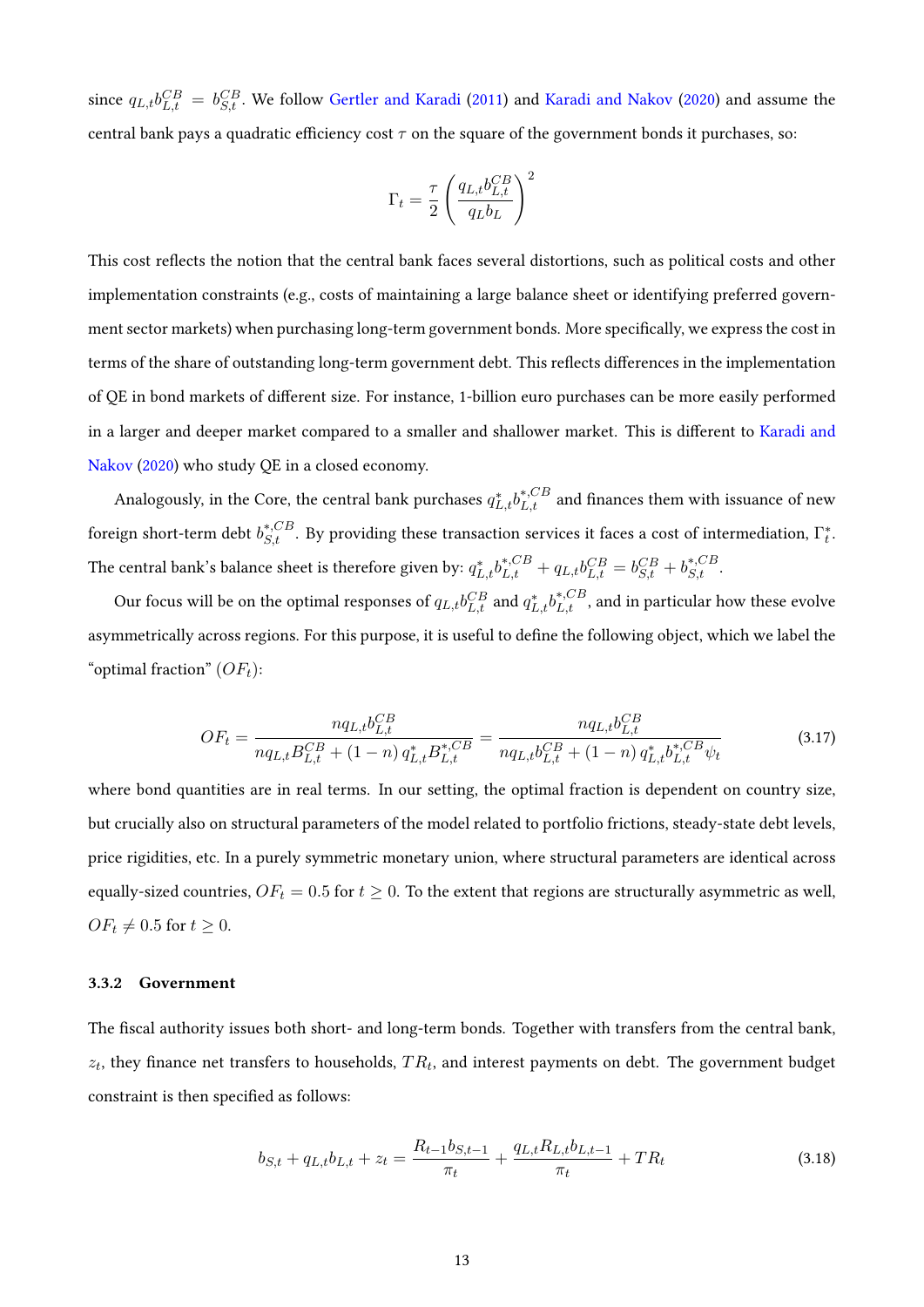We assume that the government keeps the total amount of debt,  $b$ , and its composition fixed, which implies a constant government bond supply in both short- and long-term maturities:

$$
b_{S,t} + q_{L,t}b_{L,t} = b_S + q_L b_L = b \tag{3.19}
$$

$$
b_{S,t} = \vartheta q_{L,t} b_{L,t} \tag{3.20}
$$

# 3.4 Market clearing

The bond market clearing conditions for short-term and long-term debt are given by eqs. [\(3.21\)](#page-13-0)-[\(3.22\)](#page-13-1) for the Periphery and eqs. [\(3.23\)](#page-13-2) - [\(3.24\)](#page-13-3) for the Core.

<span id="page-13-0"></span>
$$
nb_{S,t} + nb_{S,t}^{CB} = nb_{HS,t} + (1 - n)b_{HS,t}^{*}
$$
\n(3.21)

<span id="page-13-1"></span>
$$
nb_{L,t} = nb_{HL,t} + (1 - n) b_{HL,t}^* + nb_{L,t}^{CB}
$$
\n(3.22)

<span id="page-13-2"></span>
$$
(1 - n) b_{S,t}^* + (1 - n) b_{S,t}^{*,CB} = nb_{FS,t}^* + (1 - n) b_{FS,t}
$$
\n(3.23)

<span id="page-13-3"></span>
$$
(1 - n) b_{L,t}^* = (1 - n) b_{FL,t}^* + n b_{FL,t} + (1 - n) b_{L,t}^{*,CB}
$$
\n(3.24)

Note that  $b_{S,t}^{CB}$  enters the left-hand side of the equation because both the government and the central bank can issue these instruments, which would increase total short-term instruments held by private agents following a QE policy. In addition, the goods market clearing conditions for each good are given by:

$$
ny_{t} = nc_{h,t} + (1 - n)c_{h,t}^{*} + -n[\Xi - \xi a_{t}] + n\Gamma_{t}
$$
\n(3.25)

$$
(1 - n) y_t^* = nc_{f,t} + (1 - n)c_{f,t}^* - (1 - n) \left[\Xi^* - \xi^* a_t^*\right] + (1 - n) \Gamma_t^*
$$
\n(3.26)

These conditions ensure that total output supplied is used for households' consumption, transaction services, as well as services related to the central bank's QE purchases.

Finally, we combine the market clearing conditions with the budget constraints of households and governments in both regions, as well as the zero-profit condition of firms, to obtain the law of motion for the Periphery's net foreign assets position (in real terms):

$$
n\left(\psi_t b_{FS,t} - \frac{\psi_t R_{t-1}^U b_{FS,t-1}}{\pi_t^*}\right) + n\left(\psi_t q_{L,t}^* b_{FL,t} - \frac{\psi_t R_{L,t}^U q_{L,t}^* b_{FL,t-1}}{\pi_t^*}\right) - (1-n)\left(\frac{b_{HS,t}^*}{\psi_t} - \frac{R_{t-1}b_{HS,t-1}^*}{\psi_t \pi_t}\right) - (1-n)\left(\frac{q_{L,t}b_{HL,t}^*}{\psi_t} - \frac{R_{L,t}q_{L,t}b_{HL,t-1}^*}{\psi_t \pi_t}\right) = (1-n)p_{h,t}c_{h,t}^* - np_{f,t}c_{f,t}
$$
\n(3.27)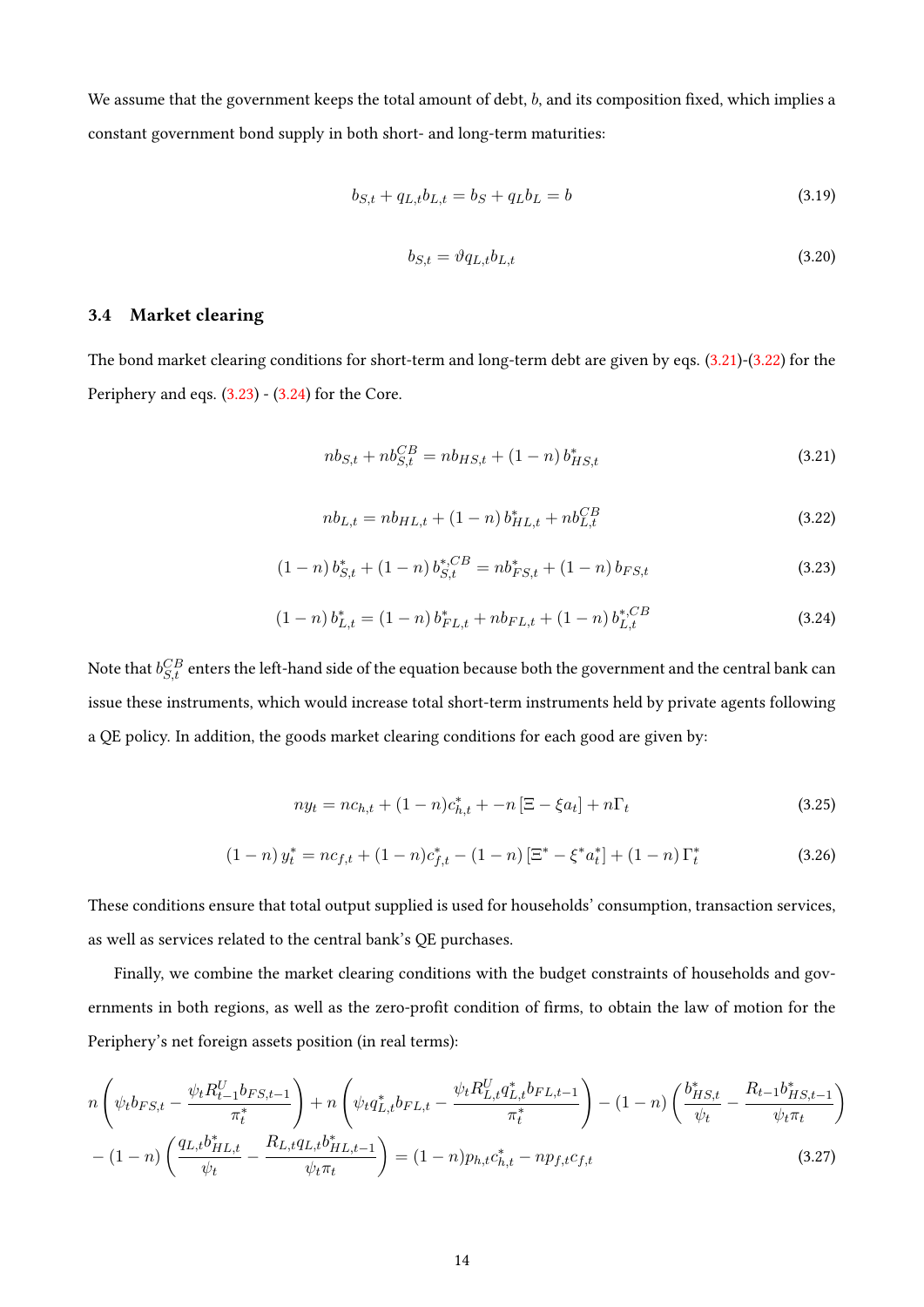### 3.5 Equilibrium

All the equilibrium conditions can be seen in Appendix [A,](#page-48-0) which, similar to the optimality conditions described here, also includes analogous optimality conditions for the Core. We repeat the definition of equilibrium here for completeness. The equilibrium consists of a block similar to the canonical New Keynesian model, in addition to a set of equations that determine bond holdings and returns as well as balance of payments and a zero lower bound constraint.

**Definition 1.** An imperfectly competitive equilibrium is a sequence of stochastic processes  $\mathcal{X}_t\!\equiv \{\hat{c}_t,\hat{c}_t^*,$  $\{\hat{m}_{h,t},\hat{\pi}_{f,t}^*,s_t,\hat{\theta}_{HS,t},\hat{\theta}_{FS,t},\hat{q}_{HL,t}^*,\hat{\theta}_{HS,t}^*,\hat{\theta}_{FS,t}^*,\hat{q}_{HL,t}^*,\hat{q}_{FL,t}^*\}$  that satisfy the conditions in Appendix [A,](#page-48-0) given monetary policies  $\mathcal{P}_t{\equiv}\left\{\hat{R}^{\mathit{U}}_t,\hat{q}\hat{\mathit{b}}_{L,t}^{\mathit{CB}}\right\}$  $\overrightarrow{CB}$ <sub>L,t</sub>,  $\widehat{qb}_{L,t}^{*CB}$  $\left\{L, t \atop L, t}\right\},$  the exogenous process  $r_t^n$ , and initial conditions  $\mathcal{I}_{-1} = \{b_{HS,-1}, b_{FS,-1}, b_{HL,-1}, b_{FL,-1}, s_{t-1}\},$  for  $t \geq 0$ .

# <span id="page-14-0"></span>4 Transmission Mechanisms of Monetary Policy

The channels operating in our model can be illustrated using the optimality conditions for the Periphery, but analogous effects are also present in the Core. We solve the model by log-linearizing the private sector equilibrium around a deterministic, symmetric steady state. For any variable  $\hat{X}_t\ =\ \ln{(X_t/\bar{X})}$ , except for the value of the central bank's QE purchases  $\widehat{qb}_{L,t}^{CB} = qb_{L,t}^{CB} - qb_L^{CB}$ . Note that the terms of trade is given by  $s_t = (1 - \zeta - \zeta^*) \psi_t$ , and its change represents relative inflation between Periphery and Core goods:  $\widehat{s}_t - \widehat{s}_{t-1} = (\widehat{\pi}_{h,t} - \widehat{\pi}_{f,t}^*)$ .

### 4.1 Term premia

By combining the log-linearized first order conditions (FOCs) for domestic short-term  $(3.9)$  and domestic long-term bonds [\(3.10\)](#page-10-4) and substituting bond prices  $\widehat q_{L,t},$  with the long-term rate  $\hat R_{L,t},$  we obtain the following expression:

<span id="page-14-1"></span>
$$
\frac{R_L \hat{R}_{L,t} - \rho E_t \hat{R}_{L,t+1}}{R_L - \rho} = \hat{R}_t + \left(\frac{\pi}{\beta R} - 1\right) \hat{T}_t
$$
\n(4.1)

where

$$
\hat{T}_t = \left(\frac{1}{\kappa_{\alpha}}\right)(\hat{\alpha}_{L,t} - \hat{\alpha}_{S,t}) + \left(\frac{1}{\kappa_{S}}\right)(\hat{\alpha}_{S,t} - \hat{b}_{HS,t}) - \left(\frac{1}{\kappa_{L}}\right)(\hat{\alpha}_{L,t} - \hat{q}_{L,t} - \hat{b}_{HL,t})
$$

By iterating on [\(4.1\)](#page-14-1) and re-arranging we obtain an expression for long-term yields:

<span id="page-14-2"></span>
$$
\hat{R}_{L,t} = \left(1 - \frac{\rho}{R_L}\right) E_t \sum_{s=0}^{\infty} \left(\frac{\rho}{R_L}\right)^s \left[\hat{R}_{t+s} + \left(\frac{\pi}{\beta R} - 1\right) \hat{T}_{t+s}\right]
$$
\n(4.2)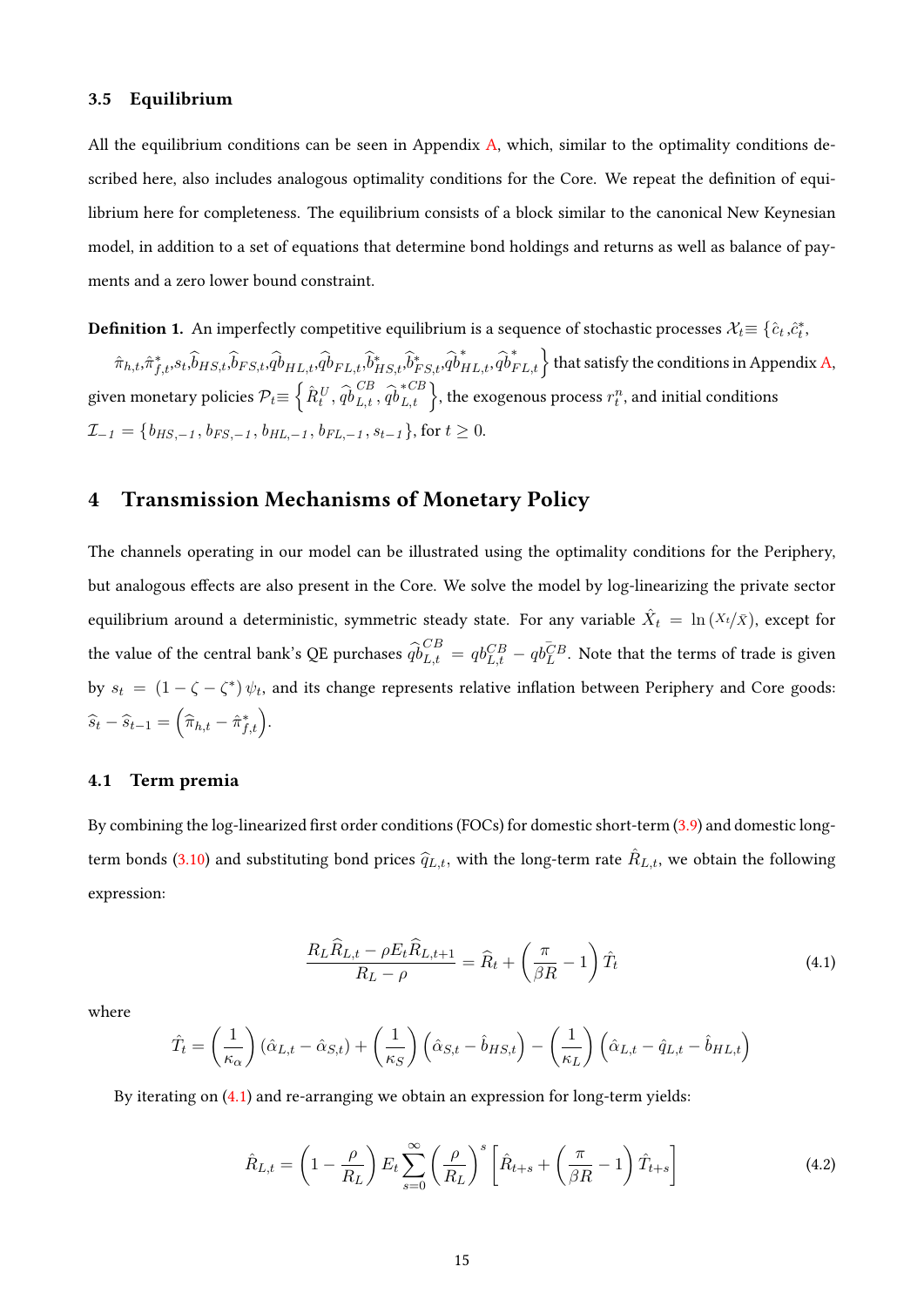Eq.  $(4.2)$  highlights the relationship between returns of assets of different maturities for households in the Periphery. It shows that the long-term rate can be expressed as the sum of expected future short-term rates and a term premium that agents require when switching between portfolios. The term premium arises because of imperfect substitutability between assets of different maturities within and across borders, and it is a direct consequence of the CES structure of the aggregate portfolio,  $\hat{\alpha}_t$ , and short-term,  $\hat{\alpha}_{S,t}$ , and long-term,  $\hat{\alpha}_{L,t}$ , sub-portfolios. Because households also have access to foreign short- and long-term bonds, the term premium consists of three components, each capturing the imperfect substitutability within each (sub-)portfolio, dictated by the strength of  $\kappa_{\alpha}$ ,  $\kappa_{S}$ , and  $\kappa_{L}$ . In the extreme case of perfect substitutability (i.e.,  $\kappa_{\alpha}$ ,  $\kappa_{S}$ ,  $\kappa_{L} \to \infty$ ), the term premium collapses to zero and the long-term rate is simply the sum of expected future short-term rates. Otherwise, the dynamic behavior of  $\hat T_t$  and consequently  $\hat R_{L,t}$  is determined by portfolio shares: i) the portfolio holdings of long-term bonds  $\hat{\alpha}_{L,t}$  relative to short-term bonds  $\hat{\alpha}_{S,t}$ , ii) the portfolio holdings of short-term bonds  $\hat{\alpha}_{S,t}$  relative to domestic short-term bond holdings  $\hat{b}_{H S,t}$ , and iii) the portfolio holdings of long-term bonds  $\hat{\alpha}_{L,t}$  relative to domestic long-term bond holdings  $\hat{b}_{HL,t}$ .

The endogenous structure of the term premium captures the effects of changes in the supply of long-term bonds. If the central bank purchases Periphery long-term bonds, then Periphery households will face a drop in the supply of their long-term bonds,  $\hat{b}_{HL,t}$ . This lowers the term premium and hence the interest rate on those assets, ceteris paribus. The lower the substitutability between home and foreign long-term assets  $\kappa_{\alpha}$ , the larger the drop in the term premium.

However, household behavior may mitigate the effects of the reduction in the supply of long-term bonds engineered by the central bank. For a given drop in the supply of Periphery long-term bonds  $\hat{b}_{HL,t}$ , the drop in the term premium may be partly offset by a switch to foreign long-term bonds  $\hat{b}_{FL,t}$  (and hence  $\hat{\alpha}_{L,t}$ ). In contrast, if households alter their portfolio in favor of short-term bonds  $\hat{b}_{HS,t}$ , the drop in the term premium is instead amplied. In sum, the nature of portfolio rebalancing taking place following a central bank intervention can work either in favor of or against the intended effects on real rates.

### 4.2 Arbitrage between home and foreign bonds

We now discuss the relationships between home and foreign yields at each maturity. By log-linearizing and combining the FOCs for domestic short-term bonds [\(3.9\)](#page-10-0) and foreign short-term bonds [\(3.11\)](#page-10-5), we obtain the no-arbitrage condition with respect to short-term bonds:

<span id="page-15-0"></span>
$$
\widehat{R}_t - \widehat{R}_t^U = \left(\frac{\pi}{\beta R} - 1\right) \frac{1}{\kappa_S} \left(\widehat{b}_{HS,t} - \left(\widehat{\psi}_t + \widehat{b}_{FS,t}\right)\right),\tag{4.3}
$$

which illustrates how, as a result of limits to arbitrage, Periphery and Core yields differ from each other. Note that when  $\kappa_S \to \infty$ , short-term rates are equalized across regions for every period. As we discuss in section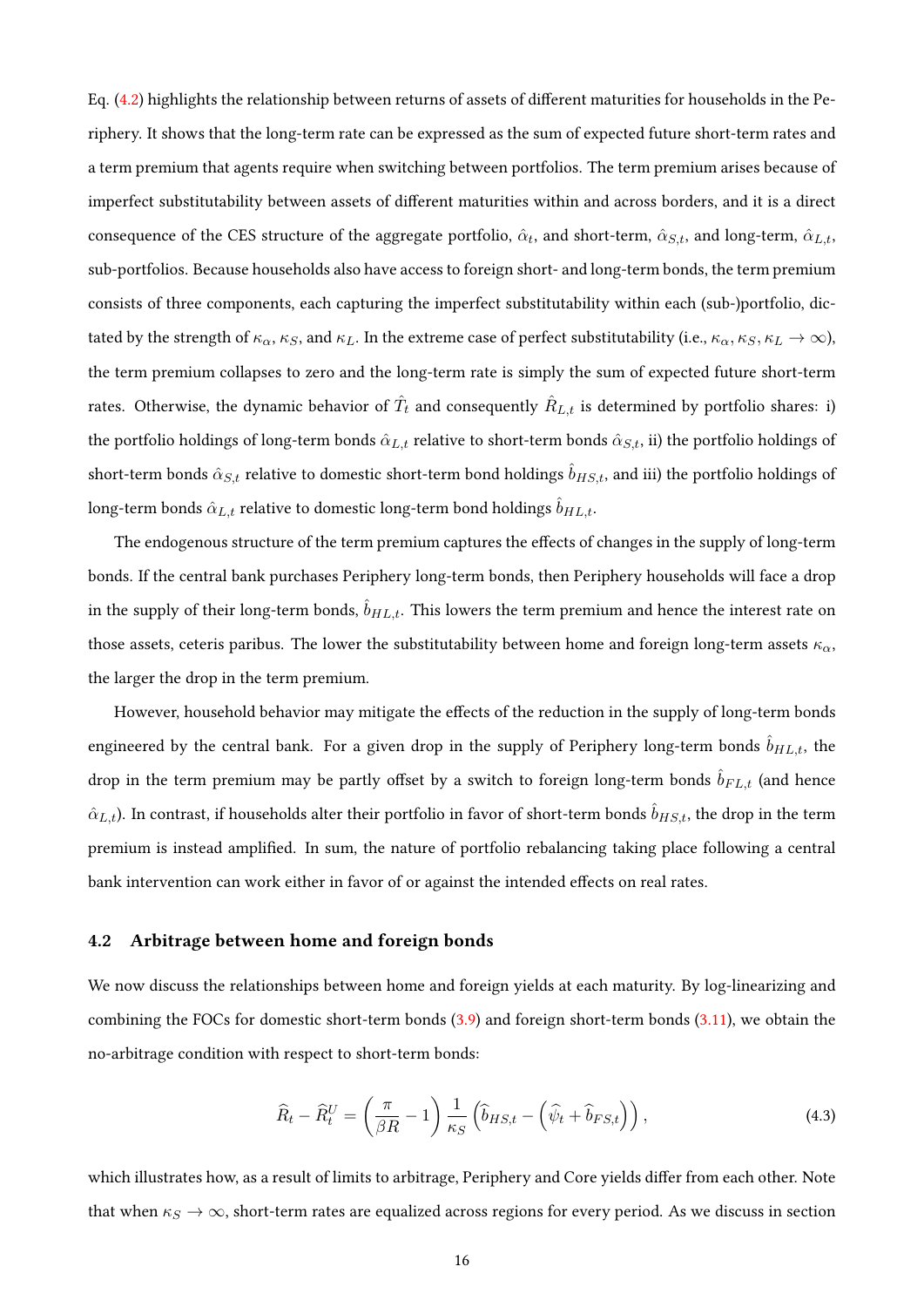[6.1,](#page-24-0) we calibrate  $\kappa_S$  to a high value, ensuring that the union-wide central bank can set the same short-term rate (i.e., the policy rate) across the union in both the Periphery and Core.

In turn, by log-linearizing and combining the FOCs for domestic long-term bonds [\(3.10\)](#page-10-4) and foreign longterm bonds [\(3.12\)](#page-10-1) we obtain an analogous no-arbitrage condition for long-term bonds:

<span id="page-16-3"></span>
$$
\frac{R_L \hat{R}_{L,t} - \rho E_t \hat{R}_{L,t+1}}{R_L - \rho} - \frac{R_L \hat{R}_{L,t}^* - \rho E_t \hat{R}_{L,t+1}^*}{R_L - \rho} = \left(\frac{\pi}{\beta R} - 1\right) \frac{1}{\kappa_L} \left[ (\hat{q}_{L,t} + \hat{b}_{HL,t} - \hat{\psi}_t) - (\hat{q}_{L,t}^* + \hat{b}_{FL,t})\right]
$$
\n(4.4)

Similarly, this equation highlights the one-period holding return differentials between home and foreign longterm bonds, governed by the elasticity of substitution between Periphery and Core bonds in the long-term sub-portfolio,  $\kappa_L$ .

The above equations can be used to obtain a relationship between  $\hat{T_t}$  and  $\hat{T_t^*},$  which determines the link between domestic and foreign term premia:

$$
\hat{T}_t = \hat{T}_t^* + \frac{1}{\kappa_L} \left[ (\hat{q}_{L,t} + \hat{b}_{HL,t} - \hat{\psi}_t) - (\hat{q}_{L,t}^* + \hat{b}_{FL,t}) \right]
$$

assuming  $\kappa_S \to \infty$ . This expression shows that in order for the supply of Periphery long-term bonds to increase relative to the supply of Core long-term bonds, households must be compensated by a higher Periphery term premium. Note that when long-term bonds are perfect substitutes (i.e.,  $\kappa_L \to \infty$ ), Periphery and Core term premia are equalized.

### 4.3 Aggregate demand

How do the financial returns affect domestic demand? In order to illustrate the transmission of changes in term premia to the real economy, we combine the FOCs with respect to all bonds [\(3.9\)](#page-10-0) - [\(3.12\)](#page-10-1), as well as with the marginal utility of consumption, to obtain:

<span id="page-16-0"></span>
$$
\hat{c}_t = E_t \hat{c}_{t+1} - (PR_t - E_t \hat{\pi}_{t+1} - r_t^n)
$$
\n(4.5)

where

<span id="page-16-1"></span>
$$
PR_t = \zeta_a \zeta_S \widehat{R}_t + (1 - \zeta_a) \zeta_L \left( \widehat{R}_t + \widehat{T}_t \right) - \zeta_a (1 - \zeta_S) \widehat{R}_t^U + (1 - \zeta_a) (1 - \zeta_L) \left( \widehat{R}_t^U + \widehat{T}_t^* \right) \tag{4.6}
$$

Eq.  $(4.5)$  is the Euler equation for the Periphery and shows how consumption and inflation in the Periphery depend on the gap between portfolio returns (eq. [4.6\)](#page-16-1) and the natural rate of interest  $r_t^n$ , which follows an AR(1) process  $r_t^n = \rho_{rn} r_{t-1}^n + \varepsilon_t^{rn}$ .<sup>[11](#page-16-2)</sup>  $PR_t$  denotes the weighted average of returns from each bond in the

<span id="page-16-2"></span><sup>&</sup>lt;sup>11</sup>Note that the discount factor shock is rescaled as  $r_t^n = \hat{\epsilon}_{d,t} - E_t \hat{\epsilon}_{d,t+1}$  so that the shock can be interpreted as a deviation from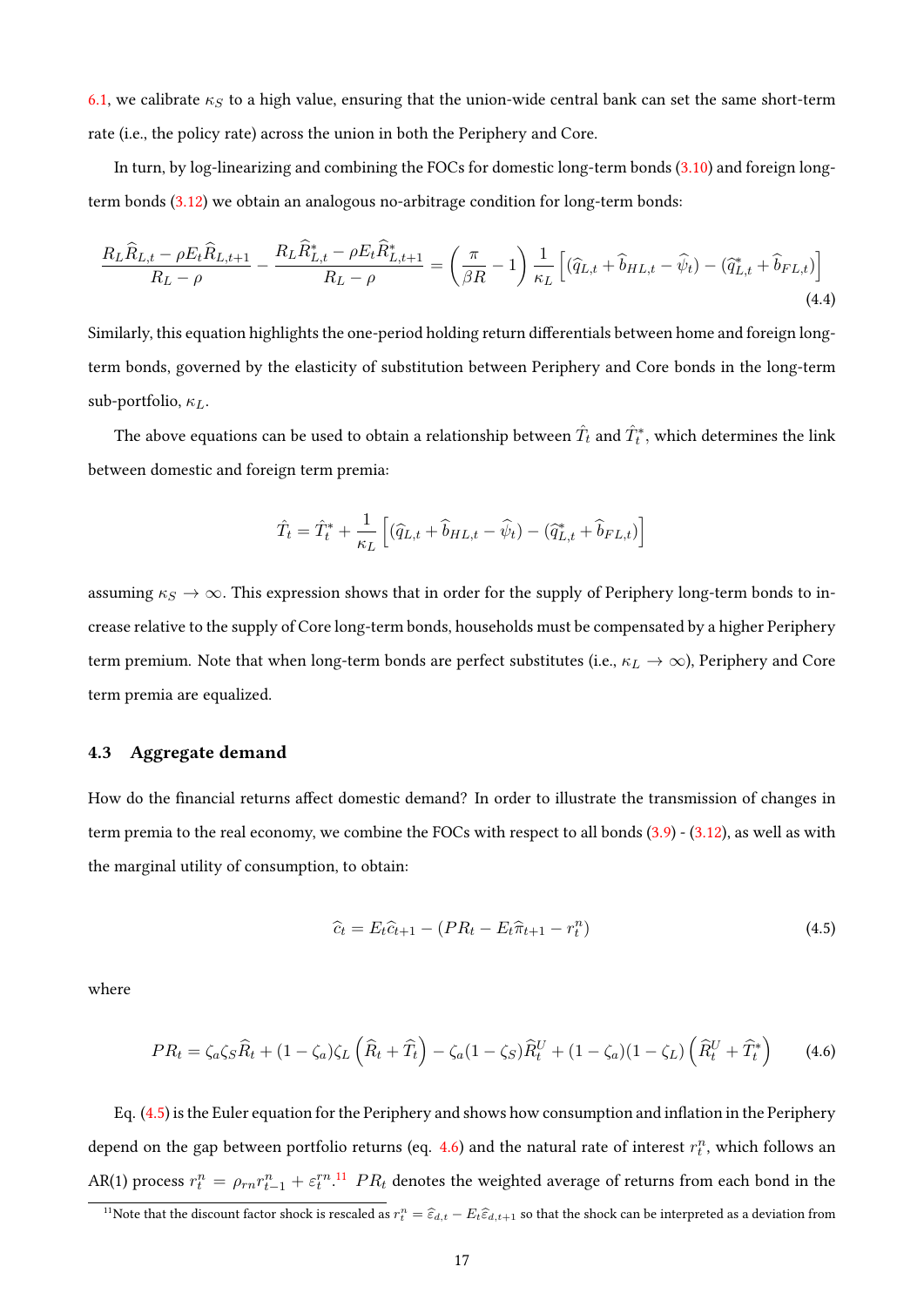household's portfolio. If the household's portfolio is weighted more towards long-term bonds ( $\zeta_{\alpha} < 0.5$ ), the impact from long-term yields becomes greater. Conversely, as households hold more short-term assets  $(\zeta_{\alpha} > 0.5)$ , total portfolio returns are more heavily weighted by the policy rate set by the central bank. Similar arguments apply for the relative holdings of domestic bonds, through  $\zeta_S$  and  $\zeta_L$ . Thus, higher home bias in portfolios implies higher effects of domestic yields on aggregate demand.

As is standard, [\(4.5\)](#page-16-0) shows how conventional monetary policy (i.e., a fall in the short-term rate  $\hat{R}_t^U$ ) lowers private consumption. However, unconventional monetary policy (i.e., purchases of long-term bonds by the union-wide central bank) generate an additional effect that operates through the term premium. Namely, they lower the term premium component of long-term yields and strengthen consumption demand.

Finally, note that when all assets are perfectly substitutable, all asset classes yield the same returns. Thus, when  $\kappa_{\alpha}, \kappa_S, \kappa_L \to \infty$ , the portfolio components in the no-arbitrage conditions (eqs. [4.3](#page-15-0) and [4.4\)](#page-16-3) disappear; therefore  $\widehat R_t = \widehat R^U_t = \widehat R_t + \widehat T_t = \widehat R^U_t + \widehat T_t^*$ . In this frictionless setup, the model generates the same Euler condition as in the standard closed economy New Keynesian model:  $\hat{c}_t = E_t\hat{c}_{t+1} - (R_t - E_t\hat{\pi}_{t+1} - r_t^n)$ . In the absence of these frictions, long-term government bond purchases are neutral, and monetary policy can only influence aggregate demand through changes in the short-term interest rate.

# <span id="page-17-0"></span>5 Optimal Monetary Policy

We use the linear-quadratic approach, as in [Woodford](#page-47-12) [\(2003\)](#page-47-12), to derive the quadratic welfare-theoretic loss function of the union-wide central bank.

### 5.1 Welfare loss function

The loss function of the union-wide central bank is a weighted average of the welfare losses of the two regions with weights equal to their sizes:

$$
L_t = nL_t^P + (1 - n)L_t^C
$$
\n(5.1)

where  $L_t^P$  and  $L_t^C$  are the welfare losses in the Periphery and Core, respectively. The welfare loss function in each region is derived from a second order approximation to the utility function of the representative household in the Periphery and the Core. Working in this fashion yields the welfare-theoretic loss function of the union-wide central bank as summarized in proposition [1](#page-17-1) below.

### <span id="page-17-1"></span>**Proposition 1.** The discounted sum of the utilities of households in the union is given by:

the natural rate of interest. Given that the level of productivity, and thus potential output, is kept fixed in the model, a shock to the discount factor is the only cause of movement in the natural rate. A relatively large negative shock to  $r_t^n$  drives the economy to the zero lower bound,  $\widehat{R}_t^U = -R^{zlb}$ .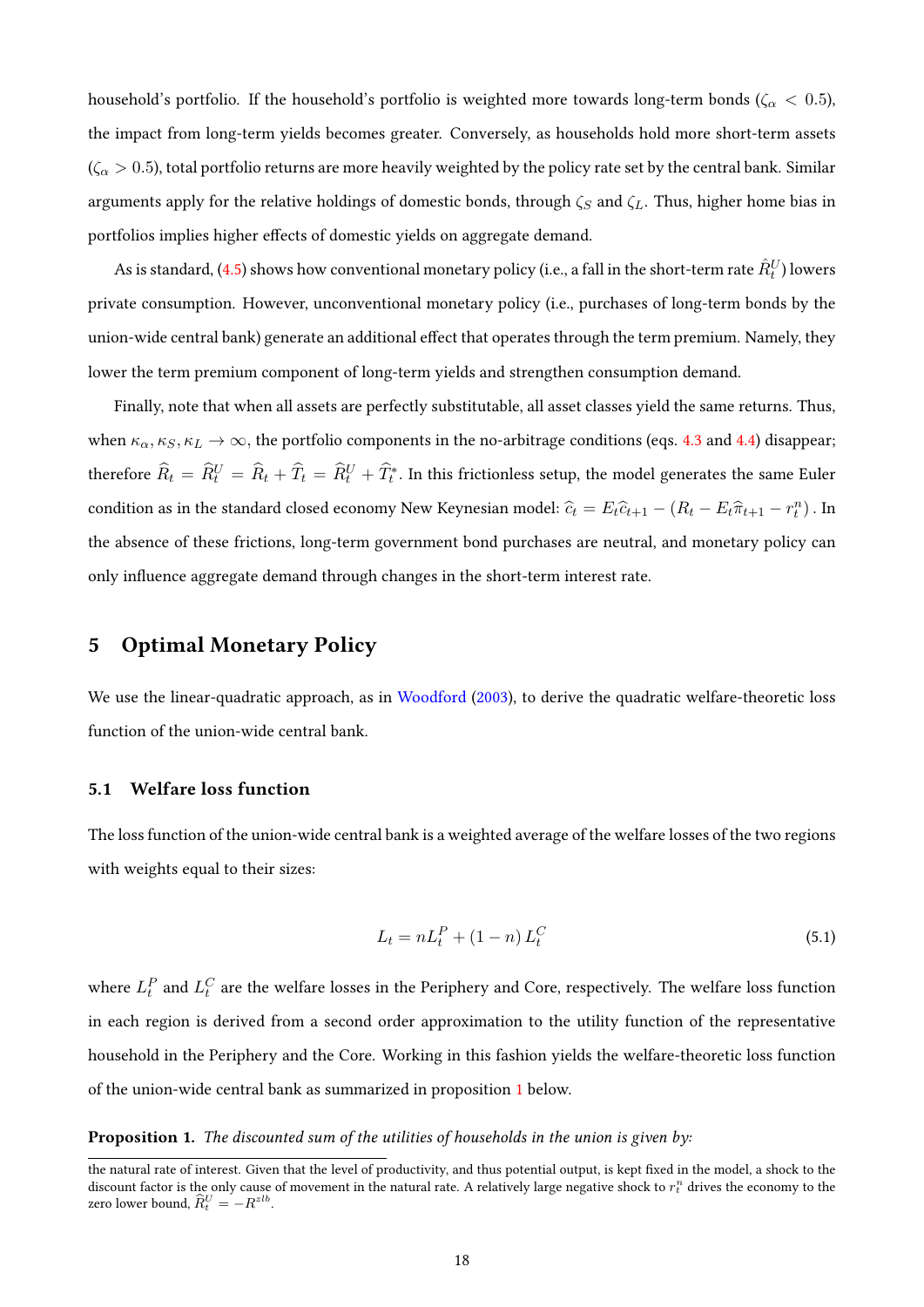$$
L_{t} = -\frac{1}{2} \frac{U_{c^{*}}^{*}}{y + y^{*}} \left\{ \Phi_{y} \left(\widehat{y}_{t}\right)^{2} + \Phi_{y^{*}} \left(\widehat{y}_{t}^{*}\right)^{2} + \Phi_{\pi^{h}} \left(\widehat{\pi}_{h,t}\right)^{2} + \Phi_{\pi^{f^{*}}} \left(\widehat{\pi}_{f,t}^{*}\right)^{2} + \Phi_{s} \left(\widehat{\psi}_{t}\right)^{2} \right. \\ \left. - \Phi_{c^{*}} \left(\widehat{c}_{t}^{*}\right)^{2} - \Phi_{c} \left(\widehat{c}_{t}\right)^{2} - \Phi_{a} \left(\widehat{\alpha}_{t}\right)^{2} - \Phi_{a^{*}} \left(\widehat{\alpha}_{t}^{*}\right)^{2} + \frac{\tau n}{2} \left(\frac{\widehat{q}b_{L,t}^{cb}}{q_{L}b_{L}}\right)^{2} + \frac{\tau (1 - n)}{2} \left(\frac{\widehat{q}b_{L,t}^{*,cb}}{q_{L}^{*}b_{L}^{*}}\right)^{2} \right. \\ \left. + \Omega_{ij}\sigma_{ij,t} \right\} + t.i.p. + O(||\xi||^{3}) \tag{5.2}
$$

where

$$
\Phi_y = \frac{n}{2} \left( n y^2 + \gamma \left( y + y^* \right) \right); \quad \Phi_{y^*} = \frac{(1-n)}{2} \left( \left( 1 - n \right) \left( y^* \right)^2 + \gamma^* \left( y + y^* \right) \right)
$$
\n
$$
\Phi_{\pi^h} = \frac{n(y + y^*)}{2} \frac{\theta \omega}{(1 - \omega)(1 - \omega \beta)}; \quad \Phi_{\pi^{f^*}} = \frac{(1-n)(y + y^*)}{2} \frac{\theta^* \omega^*}{(1 - \omega^*)(1 - \omega^* \beta)}
$$
\n
$$
\Phi_s = \frac{(1-n)^2}{2} \left( \left( y^* \right)^2 - \left( c^* \right)^2 \right) \left( 1 - \zeta - \zeta^* \right)
$$
\n
$$
\Phi_c = \frac{n^2}{2} c^2; \quad \Phi_{c^*} = \frac{(1-n)^2}{2} c^{*2}; \quad \Phi_a = \frac{n^2}{2} \xi^2 \alpha^2; \quad \Phi_{a^*} = \frac{(1-n)^2}{2} \xi^{*2} \alpha^{*2} \text{ and where } \Omega_{ij} \text{ and } \sigma_{ij,t} \text{ are}
$$

<span id="page-18-1"></span> $\Box$ 

matrices of coefficients and covariance terms, respectively, for  $i, j = \{\hat{c}_t, \hat{c}_t^*, s_t, \hat{y}_t, \hat{y}_t^*, \hat{a}_t, \hat{a}_t^*\}$ , when  $i \neq j$ .

### *Proof.* In Appendix  $C$ .

The terms in the loss function illustrate the various distortions present in the model. Inflation of the two regions,  $\widehat{\pi}_{h,t}$  and  $\widehat{\pi}_{f,t}^*$ , appear in the loss function because sticky prices cause an inefficient dispersion in prices and in the production of goods. The output gaps of both regions,  $\widehat{y}_t$  and  $\widehat{y}_t^*$  (defined as the gap between output and its (efficient) level in the flexible price equilibrium), appear in the loss function because sticky prices and monopolistic competition also cause an inefficiency at the aggregate level. These two terms are standard in the literature (see e.g., [Woodford](#page-47-12) [\(2003\)](#page-47-12)) and also present in the closed economy version of our model (i.e., when foreign assets are unavailable and countries are symmetric in terms of structure). Moreover, as e.g., [Benigno](#page-44-2) [\(2004\)](#page-44-2) and [Ferrero](#page-46-10) [\(2009\)](#page-46-10) have shown, the open economy formulation brings an additional, cross-country dimension into the problem described above. In a monetary union, each region faces a fixed exchange rate, resulting in sticky prices leading to a cross-country distortion in relative prices. Therefore the terms of trade,  $s_t$ , also appears in the loss function, allowing for welfare gains from its stabilization. $^{12}$  $^{12}$  $^{12}$ 

The remaining terms that appear in the loss function are a result of the bond market imperfections. Consumption of the two regions,  $\widehat{c}_t$  and  $\widehat{c}_t^*$ , appear in the loss function because risk-sharing is imperfect across countries, following from the imperfect substitutability between assets as well as transaction costs. These terms are also present in other open economy models with incomplete markets, such as [Benigno](#page-45-9) [\(2009\)](#page-45-9) among others. The remaining two terms are specific to our model. First, household portfolios,  $\alpha_t$  and  $\alpha_t^*$ , appear in the loss function because households incur transaction costs, which can be alleviated by carrying

<span id="page-18-0"></span><sup>&</sup>lt;sup>12</sup>Note that we have used the definition:  $\hat{\psi}_t = (1 - \zeta - \zeta^*) \hat{s}_t$ .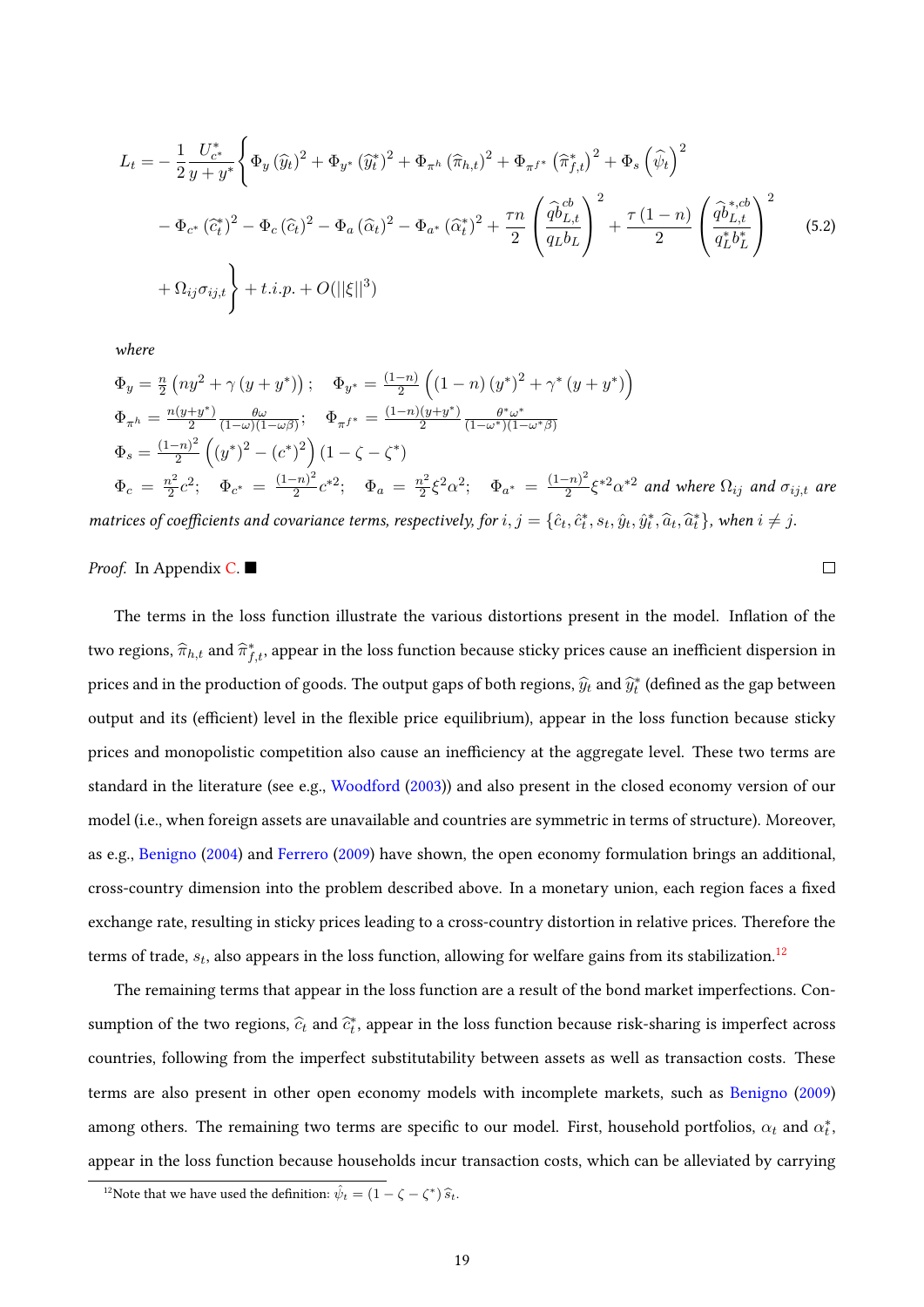liquid assets in their portfolio. This distortion can be mitigated by stabilizing supplies of bonds and the rate at which portfolio holdings change. $^{13}$  $^{13}$  $^{13}$  Second, central bank purchases of long-term government bonds,  $\widehat{qb}^{CB}_{L,t}$  and  $\widehat{qb}^{CB*}_{L,t}$  , appear in the loss function because these purchases consume real resources. Finally, the cross-factors  $\Omega_{ij}\sigma_{ij,t}$ , with  $i,j=\{\hat{c}_t,\hat{c}_t^*,s_t,\hat{y}_t,\hat{y}_t^*,\hat{a}_t,\hat{a}_t^*\}$ , for  $i\neq j$ , represent an additional international dimension and imply further welfare effects that originate from the correlation of cross-country variables.

Given that the loss function is micro-founded, the weights on the various policy targets are functions of structural parameters and meaningful from a model-consistent perspective. First, the weights on inflation,  $\Phi_{\pi h}$  and  $\Phi_{\pi f^*}$ , depend on the level of price stickiness,  $\{\omega, \omega^*\}$ , as well as on the elasticity of substitution across varieties,  $\{\theta, \theta^*\}$ . The latter determines how relative price dispersion across varieties translates into relative dispersion of output. Second, the weight on the output gap,  $\Phi_{y^h}$  and  $\Phi_{y^*}$ , depends on the elasticity of labor,  $\{\gamma, \gamma^*\}$ , as this governs the disutility from supplying labor for households.<sup>[14](#page-19-1)</sup>

Third, the weight on the terms of trade,  $\Phi_s$ , depends on the share of domestic goods in the aggregate consumption basket,  $\{\zeta,\zeta^*\}$ , and the steady states of foreign output and consumption,  $c^*$  and  $y^*$ . The share  $\zeta$ dictates openness to trade and hence determines the pass-through of dispersion of foreign prices to domestic production. Regarding  $c^*$  and  $y^*$ , note that after algebraic manipulations, they can be written as:

$$
c^* = \left[1 - \Psi^* + \frac{n}{(1-n)\,\delta_2^*}\left(\Psi - \delta_1\frac{(1-n)\,\Psi^*\delta_2^* - n\Psi\delta_1^*}{n\left(\delta_2\delta_2^* - \delta_1\delta_1^*\right)}\right)\right]^{\frac{\gamma^*}{\gamma^*+1}}(1-\phi^*)^{\frac{1}{\gamma^*+1}}\,;\quad y^* = \left(\frac{1-\phi^*}{c^*}\right)^{\frac{1}{\gamma^*}}
$$

where  $\delta_1 = \zeta_S \zeta_\alpha + \zeta_L (1 - \zeta_\alpha)$ ;  $\delta_2 = (1 - \zeta_S) \zeta_\alpha + (1 - \zeta_L) (1 - \zeta_\alpha)$ ;  $\delta_1^* = \zeta_S^* \zeta_\alpha^* + \zeta_L^* (1 - \zeta_\alpha^*)$ ; and  $\delta_2^* = (1 - \zeta_S^*) \zeta_\alpha^* + (1 - \zeta_L^*) (1 - \zeta_\alpha^*)$ . Through these terms, the weight  $\Phi_s$  summarizes how the policy objective of terms of trade stability depends on the shares of short-to-long-term bonds,  $\{\zeta_a,\zeta_a^*\}$ , the shares of domestic-to-foreign short-term bonds,  $\{\zeta_S, \zeta_S^*\}$ , and the shares of domestic-to-foreign long-term bonds,  $\{\zeta_L,\zeta_L^*\}$ . It also depends on the level of government debt  $\{\Psi,\Psi^*\}$ , but also the steady-state net markup  $\phi^*$ . The shares determine the effectiveness of government bond purchases by the central bank in each region, and hence the extent to which regional prices are affected. And these effects are only possible if the available government debt is high. Finally, the effect also varies with the strength of the distortion from monopolistic competition.

The weights on consumption,  $\Phi_c$  and  $\Phi_{c^*}$ , also depend on the steady states of consumption, both in the Periphery and in the Core,  $c$  and  $c^*$ . Note that:

$$
c = \left[1 - \Psi + \frac{(1-n)\,\Psi^*\delta_2^* - n\Psi\delta_1^*}{n\left(\delta_2\delta_2^* - \delta_1\delta_1^*\right)}\right]^{\frac{\gamma}{\gamma+1}}\left(1 - \phi\right)^{\frac{1}{\gamma+1}}; \quad y = \left(\frac{1-\phi}{c}\right)^{\frac{1}{\gamma}}
$$

<span id="page-19-0"></span> $13$ These portfolio holdings are similar in spirit to the debt terms that appear in [Curdia and Woodford](#page-46-11) [\(2010\)](#page-46-11); [Fiore and Tristani](#page-46-12) [\(2013\)](#page-46-12); [Bhattarai](#page-45-10) et al. [\(2015c\)](#page-45-10), which capture the inefficiency caused by financial frictions and interest rate spreads.

<span id="page-19-1"></span><sup>&</sup>lt;sup>14</sup>We have assumed log-consumption in the household's utility function. In a more general specification with an intertemporal elasticity of substitution  $\sigma\neq 1$ ,  $\sigma$  would appear in  $\Phi_{y^h}$  and  $\Phi_{y^*}$ , but also in  $\Phi_c$  and  $\Phi_{c^*}.$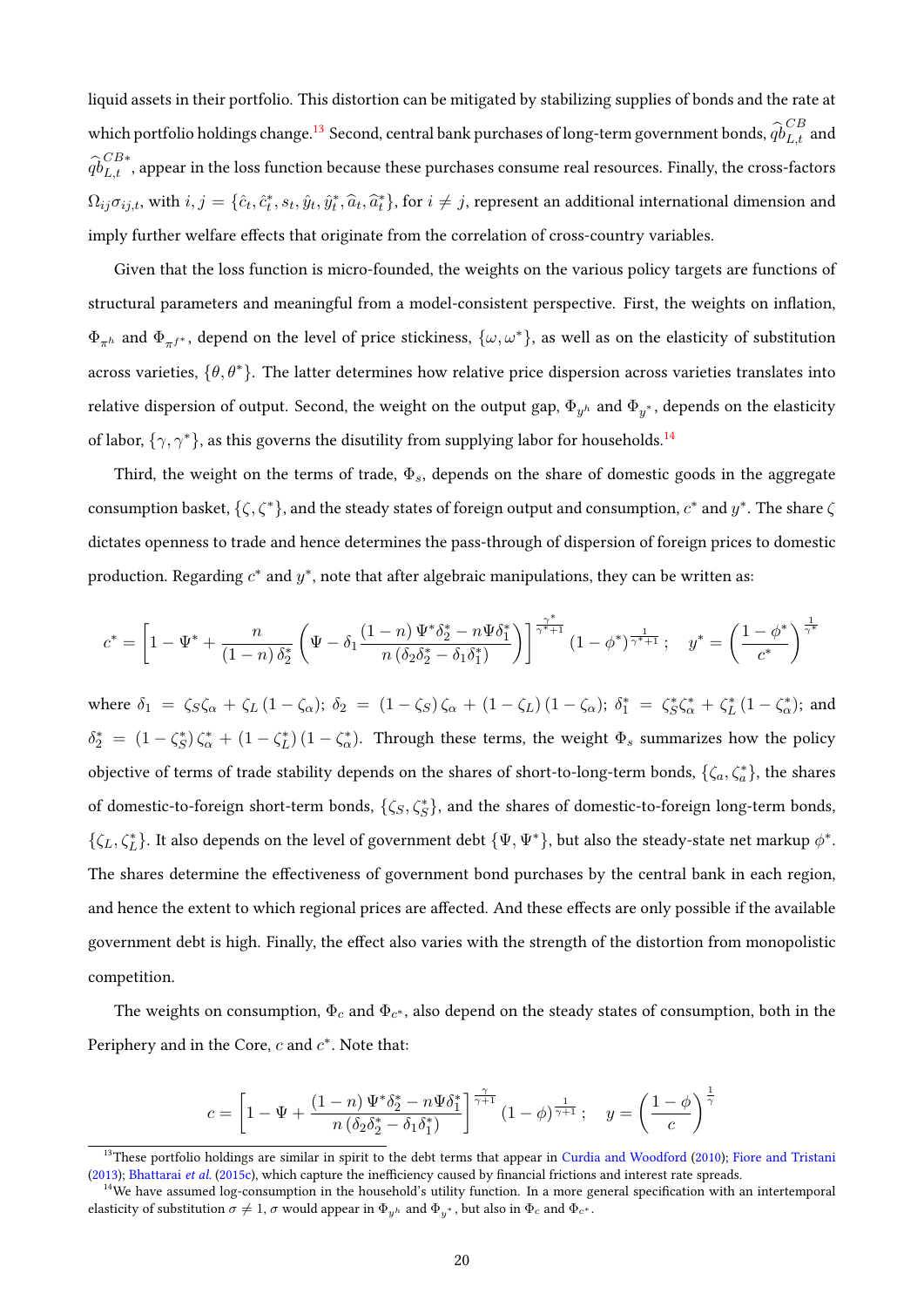which again summarizes how regional government bond purchases affect private consumption stabilization in each region through  $\{\zeta_a, \zeta_a^*\}, \{\zeta_S, \zeta_S^*\}$ , and  $\{\zeta_L, \zeta_L^*\}.$ 

Next, the weights on portfolio holdings,  $\Phi_a$  and  $\Phi_{a^*}$ , depend on the strength of portfolio benefits in the households' problem,  $\{\xi, \xi^*\}$ , and on the steady-state values of portfolio holdings, a and  $a^*$ . Both terms determine the rate at which portfolio holdings change when bond supplies are altered. Note again that, following algebraic manipulations,  $a$  and  $a^*$  can be written as:

$$
a = \frac{\overline{\pi}}{\overline{R} - \overline{\pi}} \left( \frac{(1-n) \Psi^* \delta_2^* - n \Psi \delta_1^*}{n \left( \delta_2 \delta_2^* - \delta_1 \delta_1^* \right)} \right) \left( \frac{1-\phi}{c} \right)^{\frac{1}{\gamma}}
$$

$$
a^* = \frac{n \overline{\pi}}{(1-n) \left( \overline{R} - \overline{\pi} \right) \delta_2^*} \left( \Psi - \delta_1 \frac{(1-n) \Psi^* \delta_2^* - n \Psi \delta_1^*}{n \left( \delta_2 \delta_2^* - \delta_1 \delta_1^* \right)} \right) \left( \frac{1-\phi^*}{c^*} \right)
$$

Finally, the weight on central bank purchases of long-term government bonds,  $\widehat{qb}^{CB}_{L,t}$  and  $\widehat{qb}^{CB*}_{L,t}$ , depends on the strength of the resource costs that are consumed. These are dictated by  $\tau$ . When  $\tau = 0$ , quantitative easing is costless in the model, and the central bank can perfectly stabilize the economy, provided that the remaining distortions are mitigated (see discussion below). A variant of these terms also appear in the welfaretheoretic loss function of [Harrison](#page-46-3) [\(2012\)](#page-46-3) and [Harrison](#page-47-7) [\(2017\)](#page-47-7), but also in [Darracq Paries and Kuhl](#page-46-5) [\(2016\)](#page-46-5), who consider a form of preference-guided unconventional monetary policy.[15](#page-20-0)

We end this subsection with comparative statics regarding policy trade-offs that the central bank is facing. The results are intuitive and follow from the discussion above.

Proposition 2. Inflation stabilization becomes more important relative to the other policy objectives as i) the degree of price stickiness increases  $\frac{\partial \Phi_{\pi^h}}{\partial \omega}>0;$   $\frac{\partial \Phi_{\pi^f*}}{\partial \omega^*}>0$ , and/or ii) the elasticity of substitution across varieties increases  $\frac{\partial \Phi_{\pi} h}{\partial \theta} > 0$ ,  $\frac{\partial \Phi_{\pi} f^*}{\partial \theta^*} > 0$ . Output stabilization becomes relatively more important as i) the inverse of the elasticity of labor supply increases  $\frac{\partial \Phi_y}{\partial \gamma}}>0$ ;  $\frac{\partial \Phi_{y^*}}{\partial \gamma^*}>0$ , and/or ii) the steady-state value of output increases  $\frac{\partial\Phi_y}{\partial y}>0;\ \frac{\partial\Phi_{y^*}}{\partial y^*}>0.$  Relative price stabilization becomes relatively more important as i) the share of domestic goods in the aggregate consumption basket decreases  $\frac{\partial \Phi_s}{\partial \zeta} < 0;$   $\frac{\partial \Phi_s}{\partial \zeta^*} < 0$ , and/or ii) the steady-state value of foreign consumption falls  $\frac{\partial \Phi_s}{\partial c^*} < 0$ . Consumption stabilization becomes relatively more important as i) the steady-state values of consumption increase  $\frac{\partial \Phi_c}{\partial c}>0;$   $\frac{\partial \Phi_{c^*}}{\partial c^*}>0$ . Portfolio stabilization becomes relatively more important as i) the measure of portfolio benefits increase  $\frac{\partial \Phi_a}{\partial \xi} > 0$ ;  $\frac{\partial \Phi_{a^*}}{\partial \xi^*} > 0$ , and/or ii) the steady-state values of portfolio holdings increase  $\frac{\partial \Phi_a}{\partial a}>0;$   $\frac{\partial \Phi_a*}{\partial a^*}>0.$  Finally, stabilization of long-term government bond purchases become more important as i) the cost of central bank transaction services,  $\tau$ , increases, and/or ii) as the share of outstanding debt,  $\{q_L b_L, q^*_L b^*_L\}$ , becomes smaller.

<span id="page-20-0"></span> $15$ [Harrison](#page-47-7) [\(2017\)](#page-47-7) assumes quadratic portfolio adjustment costs in the budget constraint of the household. Upon aggregation to derive the resource constraint, these adjustment costs serve exactly the same purpose as our costly central bank intervention. Both assumptions serve to introduce asset purchases as one of the objectives in the central bank's welfare criterion and are necessary to pin down central bank purchases in the optimal policy problem.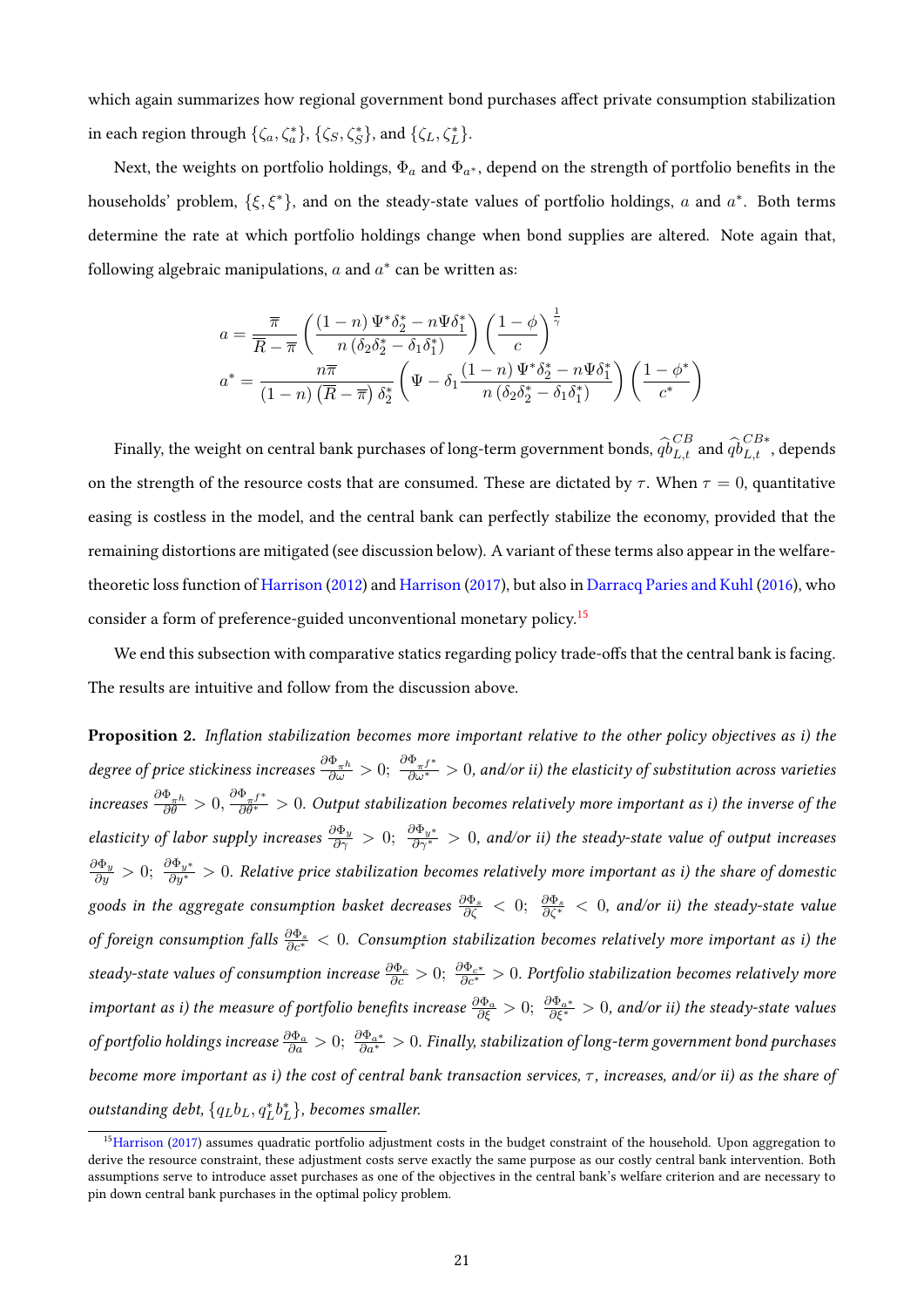Inflation stabilization becomes more important as price stickiness increases because the flattening of the Phillips curve impedes the transmission of monetary policy. As a result, the central bank needs to attach a higher weight on inflation stabilization. Importantly, this result also shows that the union central bank finds it optimal to increase the weight on the inflation of the region that is subject to higher price stickiness. When it comes to the elasticity of substitution across varieties,  $\theta$ , a higher elasticity reduces the distortion due to monopolistic competition. This brings output closer to its efficient level. Consequently, and given the tradeoff between inflation and output stabilization, the central bank finds it optimal to place a higher weight on inflation stabilization. As regards output stabilization, an inelastic labor supply implies that real wages, and hence not output, adjust to the increase in labor demand following, say, an increase in aggregate demand. This may keep output away from the desired target and the central bank would need to spend more resources in stabilizing output. At the same time, an increase in steady-state output requires a higher weight

on output stabilization given that the latter is now farther away from target. A similar argument applies to consumption stabilization. Lower degrees of home bias make the domestic economy more susceptible to foreign shocks and, in particular, to fluctuations in foreign prices. This necessitates a higher weight on relative price stabilization.[16](#page-21-1)

An important aspect of our model is market incompleteness domestically as well as at the union level. This is captured by parameters  $\xi$  and  $\xi^*$ , respectively. As this distortion increases, the more agents in both regions reduce their private consumption because they need to give up a larger portion of it in order to engage in asset trading.<sup>[17](#page-21-2)</sup> Since the central bank cannot vary  $\xi$  and  $\xi^*$ , it instead controls portfolios in order to avoid large declines in private consumption. This deems portfolio stabilization essential in order to minimize welfare losses. For the same reasons, higher steady-state portfolios trranslate to a higher weight on portfolio stabilization. Finally, the intuition behind central bank purchases as  $\tau$  increases is obvious. As explained in the text above, central bank interventions are costly and consume resources.

### <span id="page-21-0"></span>5.2 Optimal policy under commitment

We characterize the Ramsey problem of the central bank that entails minimizing the loss function (eq. [5.2\)](#page-18-1) subject to the first-order approximation of the private sector equilibrium conditions. We assume that the central bank has the enforcement technology to commit to the policy, and the monetary policy instruments consist of the policy rate,  $\hat{R}_t^U$ , and purchases of long-term government bonds in the Periphery,  $\widehat{q}_{L,t}^{CB}$ , and Core,  $\widehat{qb}^{*CB}_{L,t}$  . The Lagrangian and solution to the optimal policy problem under commitment can be seen in

<span id="page-21-2"></span><span id="page-21-1"></span> $16$ Recall that CPI inflation in each region is a weighted average of home PPI inflation and the terms of trade (i.e., relative prices).

<sup>&</sup>lt;sup>17</sup>The distortionary nature of net transaction costs,  $\Xi - \xi \alpha_t$ , becomes clearer when focusing on the resource constraint. Ceteris paribus, higher transaction costs consume real resources.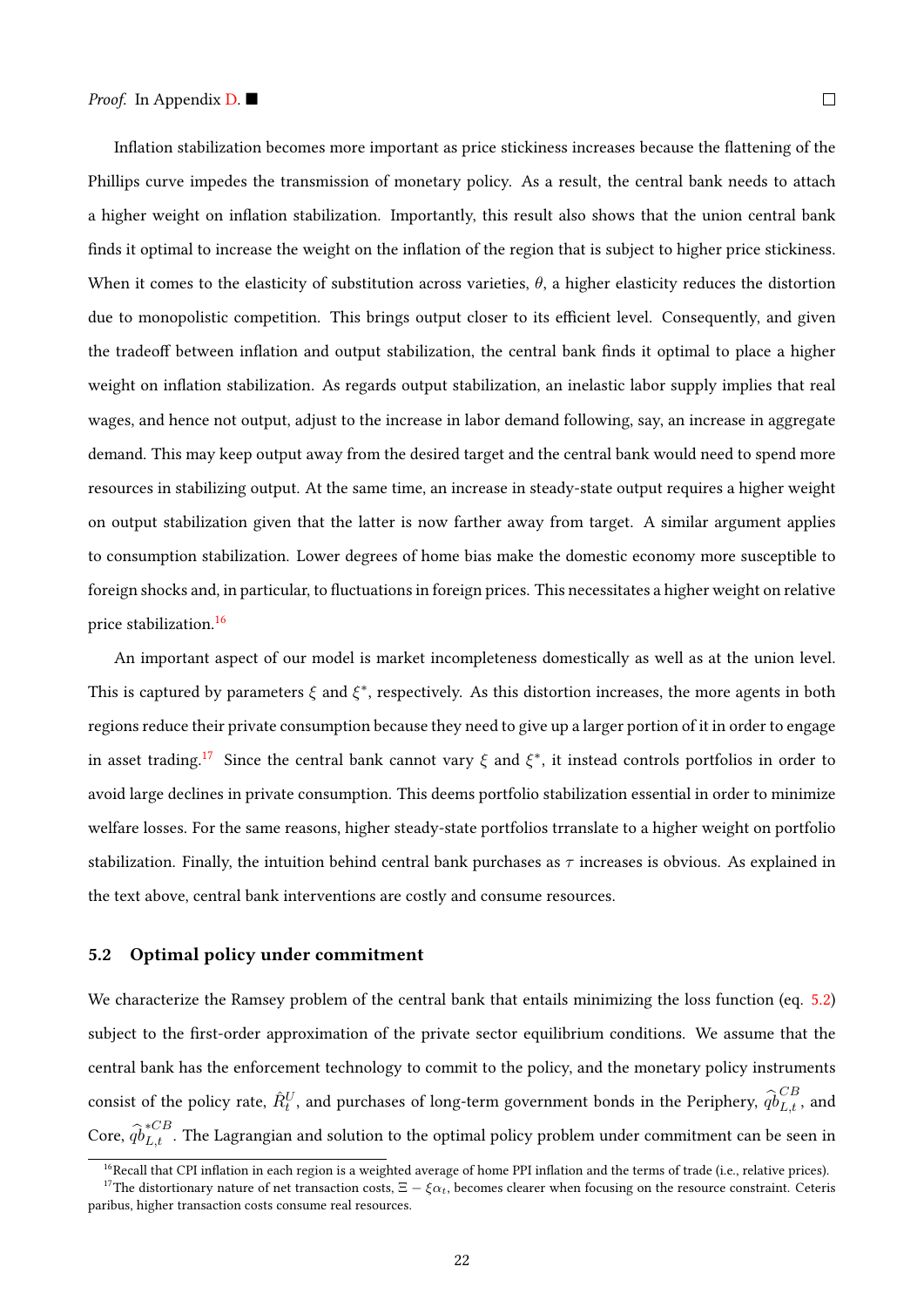#### Appendix [J.](#page-65-0)

We proceed in this section through a series of propositions that highlight the main tradeoffs that the central bank is facing, as well as illustrate optimal policies.

**Proposition 3.** Prices and output trade-off away from the zero lower bound: Under optimal commitment, the central bank of the union faces a trade-off between stabilizing a weighted average of price levels in both regions and a weighted average of output in both regions.

 $\Box$ 

 $\Box$ 

*Proof.* In Appendix [E.](#page-59-1)

The first key result from the optimal policy problem is the well known trade-off between output and price level optimization. A standard result under commitment is the output/price level trade-off and not an output/inflation trade-off, as is the case under discretion. This holds true in both closed and open economy settings. In our model, the union-wide central bank faces a trade-off between stabilizing a weighted average of outputs of the two regions and stabilizing a weighted average of their price levels.[18](#page-22-0) As [Corsetti and Pesenti](#page-45-3) [\(2005\)](#page-45-3) note, when there is no pricing-to-market, monetary policy is inward-looking, targeting domestic PPI prices  $(\widehat{p}_{h,t}, \widehat{p}_{f,t})$  instead of aggregate CPI inflation, which includes the terms of trade. This is what our optimal policy also points to.[19](#page-22-1)

<span id="page-22-2"></span>**Proposition 4.** QE purchases and terms of trade trade-off: For home bias in consumption,  $\zeta$ ,  $\zeta^* > 1/2$ , the union central bank faces a trade-off between terms of trade,  $\widehat{s}_t$ , stabilization and the purchases of long-term debt<br>CR issued in the Periphery,  $\widehat{qb}_{L,t}^{CB}$  . Purchases of Core long-term bonds,  $\widehat{qb}_{L,t}^{*,CB}$  , instead are associated with an increase in the terms of trade. Under symmetry and symmetric central bank asset purchases  $\left(\widehat{qb}^{CB}_{L,t}=\widehat{qb}^{*CB}_{L,t}\right)$ , the terms of trade is equal to its steady state. Furthermore, the following conditions are necessary and sufficient for those two relationships to hold:

$$
\text{either} \qquad \kappa_S > \kappa_\alpha > \kappa_L \text{ and } \kappa_S^* > \kappa_\alpha^* > \kappa_L^*
$$

or

$$
\left(1-\zeta_S\right)\tfrac{\kappa_S-\kappa_\alpha}{\kappa_S\kappa_\alpha} > \left(1-\zeta_L\right)\tfrac{\kappa_L-\kappa_\alpha}{\kappa_L\kappa_\alpha} \text{ and } \left(1-\zeta_S^*\right)\tfrac{\kappa_S^*-\kappa_\alpha^*}{\kappa_S^*\kappa_\alpha^*} > \left(1-\zeta_L^*\right)\tfrac{\kappa_L^*-\kappa_\alpha^*}{\kappa_L^*\kappa_\alpha^*}
$$

*Proof.* In Appendix  $\bf{F}$ .

Given the open economy structure of the model, when the central bank optimally chooses a QE policy it is faced with trade-offs that relate to variables that link the two regions. The terms of trade,  $\widehat{s}_t$ , plays a key role for optimal policy. Following a negative demand shock, it is optimal for the central bank to increase its purchases of Peripheral bonds if prices in the Periphery (and hence the terms of trade) decline, ceteris paribus

<span id="page-22-0"></span> $18$ Similarly, [Engel](#page-46-9) [\(2011\)](#page-46-9) designing optimal monetary policy under coordination in a two country model shows that there is a trade-off between the stabilization of a weighted average of outputs and the stabilization of a weighted average of price levels.

<span id="page-22-1"></span><sup>&</sup>lt;sup>19</sup>This point has been analyzed extensively in the open economy literature. See also [Benigno and Benigno](#page-44-4) [\(2006\)](#page-44-4), [Coenen](#page-45-5) et al. [\(2007\)](#page-45-5), [Corsetti](#page-45-6) et al. [\(2010\)](#page-45-6), [Mavromatis](#page-47-13) [\(2018\)](#page-47-13) and the references therein.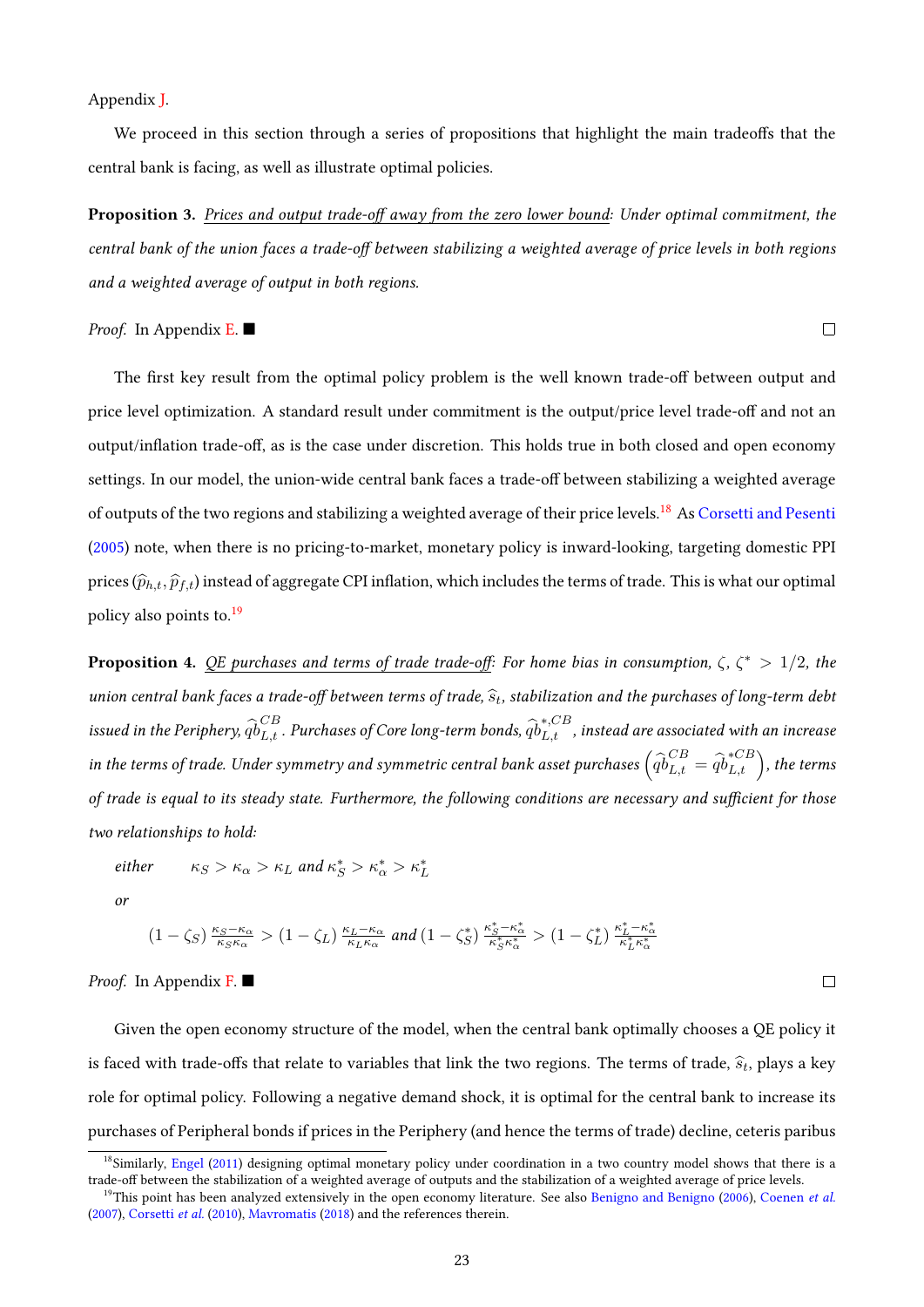(recall that the definition of the terms of trade is the ratio of Peripheral to Core prices,  $S_t = P_{h,t}/P_{f,t}$ ). In this way, the central bank engineers an expansion in economic activity in order to drive inflation closer to target. Moreover, it finds it optimal to allocate relatively more asset purchases from the region where inflation drops more. We have derived proposition [4](#page-22-2) as that region being the Periphery. The same argument applies for the Core, with the sign of the relationship reversed.<sup>[20](#page-23-0)</sup>

An interesting observation of the discussion above is that the trade-off between asset purchases and the terms of trade depends crucially on the elasticities of substitution between assets. We discuss the calibration in section [6.1,](#page-24-0) but the near-perfect substitutability in both regions between short-term Peripheral and Core bonds,  $\kappa_S$ ,  $\kappa_S^*$  , as well as stronger frictions in the market for long-term bonds, captured by  $\kappa_L$ ,  $\kappa_L^*$ , guarantees that the necessary and sufficient condition in proposition  $4$  is satisfied. The second condition pertains to non-linear combinations of portfolio parameters. The near-perfect substitutability between Peripheral and Core short-term bonds now implies that  $\kappa_S > \kappa_\alpha$  and  $\kappa_S^* > \kappa_\alpha^*$ , respectively. Importantly, home bias in short- and long-term portfolios,  $\zeta_S, \zeta_S^*, \zeta_L, \zeta_L^*$ , play a crucial role as well. Given near-perfect substitutability in short-term assets, the two necessary and sufficient conditions thus allow for some freedom as regards the relationship between the elasticity of substitution for long-term bonds,  $\kappa_L$  and  $\kappa_L^*$ , and the elasticity of substitution between short- and long-term assets in the aggregate portfolios,  $\kappa^*_\alpha$  and  $\kappa^*_\alpha$ .

Proposition 5. Portfolio holdings and terms of trade tradeoff: The union central bank faces a tradeoff between terms of trade,  $\widehat{s}_t$ , stabilization and Peripheral aggregate portfolio stabilization,  $\widehat{\alpha}_t$ . Aggregate portfolio at the Core,  $\widehat{\alpha}^*_t$ , instead is associated with an increase in the terms of trade.

*Proof.* In Appendix  $G$ .

 $\Box$ 

Central bank purchases trigger portfolio rebalancing in both regions. Optimal monetary policy in our model therefore features an interaction between aggregate portfolios and the terms of trade. Following a negative demand shock, a drop in the terms of trade suppresses the purchasing power of households in the Periphery and creates a negative externality. In order to stabilize the terms of trade, the central bank has to engineer an increase in the aggregate portfolio,  $\widehat{\alpha}_t$ , in the Periphery. This way, the central bank increases the wealth of the representative household in the Periphery, which boosts aggregate demand.<sup>[21](#page-23-1)</sup> Higher consumption demand can partly offset the downward pressure on prices in the Periphery and can thus stabilize the terms of trade. Form the perspective of the Core, the sign of the relationship is reversed, given the denition of the terms of trade.

<span id="page-23-0"></span> $^{20}$ In a model with cross-country segmentation in bond markets and home bias in government spending, [Tischbirek](#page-47-14) [\(2018\)](#page-47-14) shows that the central bank can use government bond purchases to control the terms of trade and achieve asymmetric degrees of stimulus across the members of the currency union.

<span id="page-23-1"></span> $21$ We associate an increase in wealth to an increase in consumption demand because an increase in the aggregate portfolio coincides with an increase in the holdings of short-term assets, which are easily liquidated. Households increase their holdings of short-term assets since total government debt supply is fixed and the availability of long-term assets has diminished following the central bank intervention.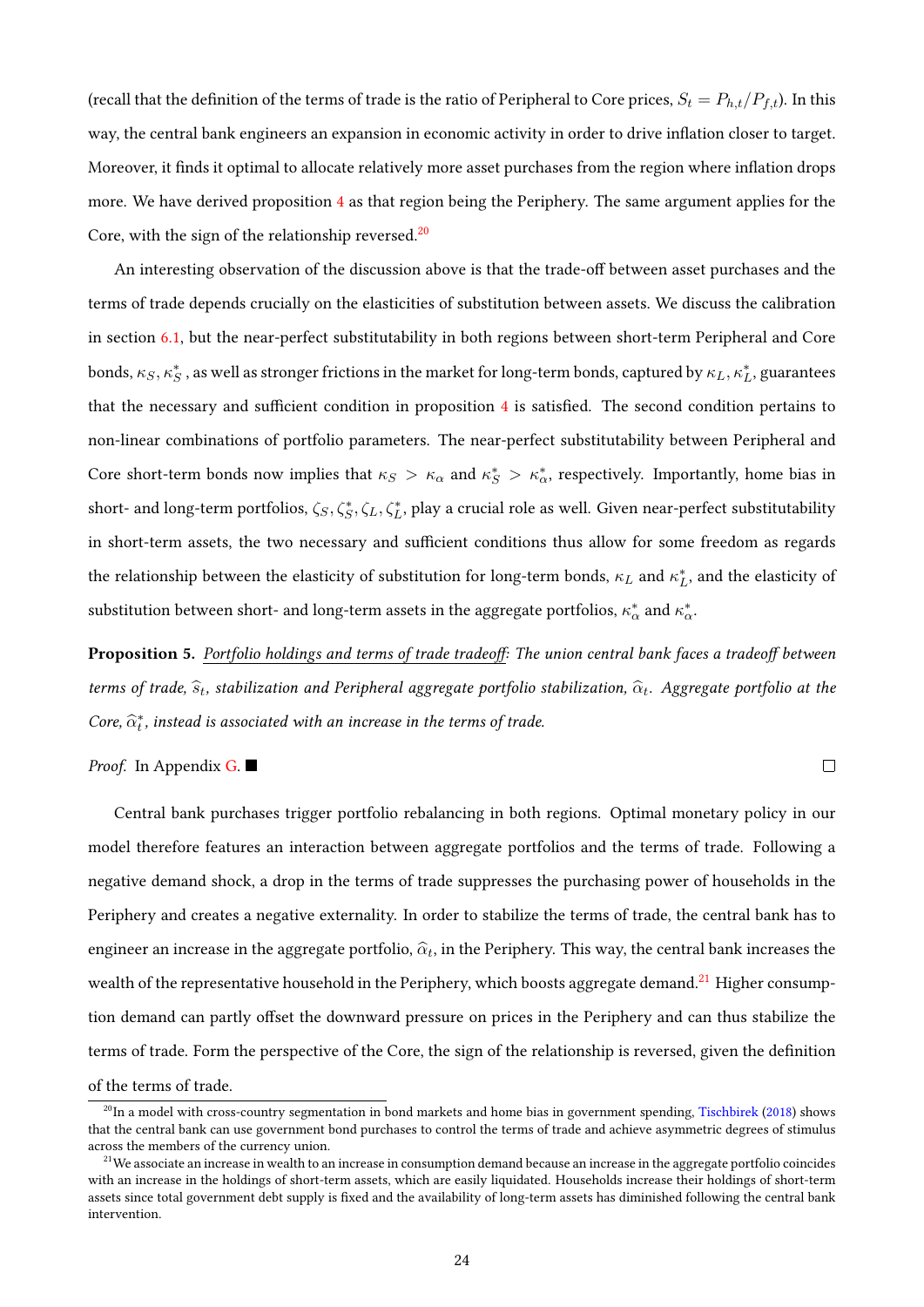Proposition 6. Optimal QE: The union central bank raises its asset purchases in the Periphery relative to the Core when private consumption in the Periphery declines more relative to the Core. This causes portfolios to increase. Moreover, the central bank has to limit its asset purchases in the Periphery relative to the Core as inflation in Periphery increases more relative to the Core. At the ZLB, asset purchases are dependent on the evolution of output, whereas above the ZLB they are not.

 $\Box$ 

 $\Box$ 

### Proof. In Appendix **H**. ■

A natural extension of proposition [4](#page-22-2) is the relationship between optimal QE and other macro aggregates, such as private consumption, output, and inflation. From the discussion above and from the derivation of the loss function, it becomes evident that it is optimal for the union central bank to adjust its asset purchases according to the characteristics of each region. It becomes apparent, that when consumption and inflation in one region decline with respect to the other region, the central bank finds it optimal to increase its purchases of long-term bonds from the region that experiences a deeper contraction. In other words, the central bank may find it optimal to readjust the weights with which it allocates its asset purchases.

Proposition 7. Optimal OE and price stickiness: The union central bank increases its asset purchases in the Periphery relative to the Core as price stickiness in the Periphery increases, ceteris paribus. The opposite holds as price stickiness in the Core increases.

*Proof.* In Appendix **[I.](#page-64-0)** 

Apart from the potential asymmetries in the business cycle between the two regions, asymmetries may also arise from differences in the potency of monetary policy in the two regions. A key factor determining this is the degree of price stickiness, summarized by parameters  $\omega$  and  $\omega^*$ . A flatter Phillips curve thwarts a substantial part of the desired effects of QE. Therefore, the union central bank may need to increase asset purchases from the region whose prices exhibit a higher degree of stickiness.

# <span id="page-24-1"></span>6 Quantitative Analysis

In this section we perform a quantitative analysis of the model to investigate the effects of optimal policy in the union.

### <span id="page-24-0"></span>6.1 Calibration

We calibrate the model to the euro area. The region size is set to  $n = 0.35$  to reflect the economic size of the Periphery countries relative to the Core.<sup>[22](#page-24-2)</sup> We assume that parameters unrelated to portfolio rebalancing are

<span id="page-24-2"></span> $22$ Recall that Periphery consists of Italy, Spain, and Portugal; Core consists of Germany, France, and the Netherlands.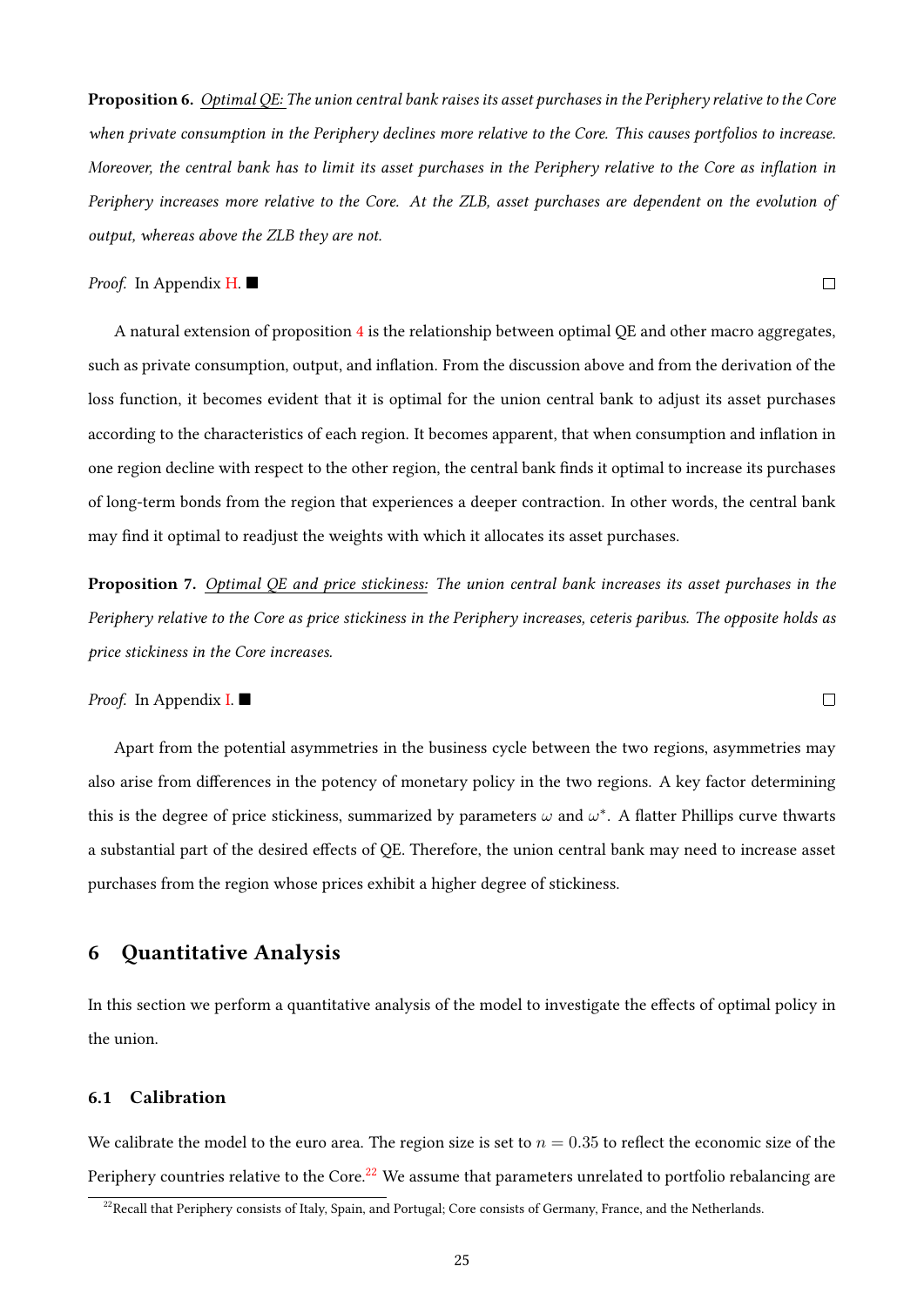common across regions (e.g., preferences, price rigidities). Instead, parameters related to portfolio rebalancing in each region (e.g., portfolio shares, elasticities of substitution between assets) can vary. The values of all parameters and steady-state values can be seen in Tables [1](#page-27-0) and [2.](#page-27-1)

Regarding the common parameters: we set the inflation targets to  $\pi = \pi^* = 1.005$  (2% annualized) so that they are consistent with the mandate of the ECB in the EA. The discount factor  $\beta$  is set to 0.99. The inverse of the elasticity of labor supply  $\gamma$  is set to 1. The parameter reflecting price rigidity  $\omega$  is set to 0.75, and the gross markup  $\phi$  is set to 1.1, which implies an elasticity of substitution across good varieties  $\theta = 10$ . The parameter reflecting the intratemporal elasticity of substitution between domestic and foreign goods  $\kappa$  is set to 1.5. The coupon rate of long-term bonds  $\rho$  is calibrated to match the average duration of long-term bonds in the EA (about 25 quarters) and is set at 0.9675 in both the Periphery and Core. We calibrate the portfolio level parameter,  $\xi$ , to 0.0075 so that the Euler condition yields a 3% annualized interest rate at steady state. This implies that  $R^{zlb} = -0.0075$  at a quarterly level. Finally, the resource cost associated with central bank purchases of government bonds  $\tau$  is set to 1 basis point in our benchmark calibration; however, we discuss the robustness of the results to alternative values.

Regarding parameters that are different across regions: first, the shares that govern the weight of shortterm bonds relative to long-term bonds in households' portfolios,  $\zeta_a$  and  $\zeta_a^*$ , are set to 0.34 and 0.22, consistent with the short share in the Periphery and Core presented in Figure [2](#page-6-1) in section [2.](#page-5-0) We use  $2014$  averages  $$ before the ECB started its QE policy — when calibrating these parameters. Second, the shares of domestic bonds in the long-term sub-portfolio,  $\zeta_L$  and  $\zeta_L^*$ , are set to 0.97 and 0.54, respectively. These values reflect the information from SHS data presented in Figure [1](#page-6-0) in section [2.](#page-5-0)<sup>[23](#page-25-0)</sup> This implies that the Core holds more Periphery long-term bonds than country size suggests. Third, the shares of domestic bonds in the shortterm sub-portfolio,  $\zeta_S$  and  $\zeta_S^*$ , are set to 0.99 and 0.95, respectively. They are calibrated to match the share of domestic short-term government bonds in the short-term bond sub-portfolio obtained from the SHS dataset.<sup>[24](#page-25-1)</sup>

Debt targets,  $b$  and  $b^*$ , are calibrated to match total government liabilities including the monetary base (as a % of annual GDP) in each region, which is equal to 91% and 70%, respectively.<sup>[25](#page-25-2)</sup> As for the weights of domestic consumption, recall that  $\zeta$  is a function of n, and the degree of home bias  $\lambda$ , so  $1 - \zeta = (1 - n)\lambda$ . We set  $\lambda$  to 0.38 in order to match an import-to-GDP ratio of 0.25 in the Periphery, which is close to the value found in ECB-EAGLE [\(Jacquinot](#page-47-15) *et al.*, [2010\)](#page-47-15). This implies  $\zeta = 0.75$ . However, the weight of domestic

<span id="page-25-0"></span><sup>&</sup>lt;sup>23</sup>Recall that these parameters are functions of country size and financial openness:  $\zeta_L = 1 - (1 - n)\lambda_L$  and  $\zeta_L^* = 1 - n\lambda_L^*$ . Given country size, our parametrization implies financial openness,  $\lambda_L$  and  $\lambda_L^*$ , to be equal to 0.04 and 1.31 in long-term maturities for the Periphery and Core respectively.

<span id="page-25-1"></span> $^{24}$ We assume that monetary base holdings in the short-term portfolio exhibit the same degree of home bias as short-term government debt holdings. This implies that each country mostly holds the currency that each region's central bank is liable for. Recall that these parameters are functions of country size and financial openness:  $\zeta_S = 1-(1-n)\,\lambda_S$  and  $\zeta_S^* = 1-n\lambda_S^*$ . The parametrization suggests financial openness,  $\lambda_S$  and  $\lambda_S^*$ , to be equal to 0.01 and 0.13.

<span id="page-25-2"></span> $^{25}$ Total government debt is obtained from the government sector's balance sheets in the EU Financial Accounts. Monetary liabilities are included using the share of euro monetary base that each region is liable for. We use the ECB's capital key when computing monetary liabilities.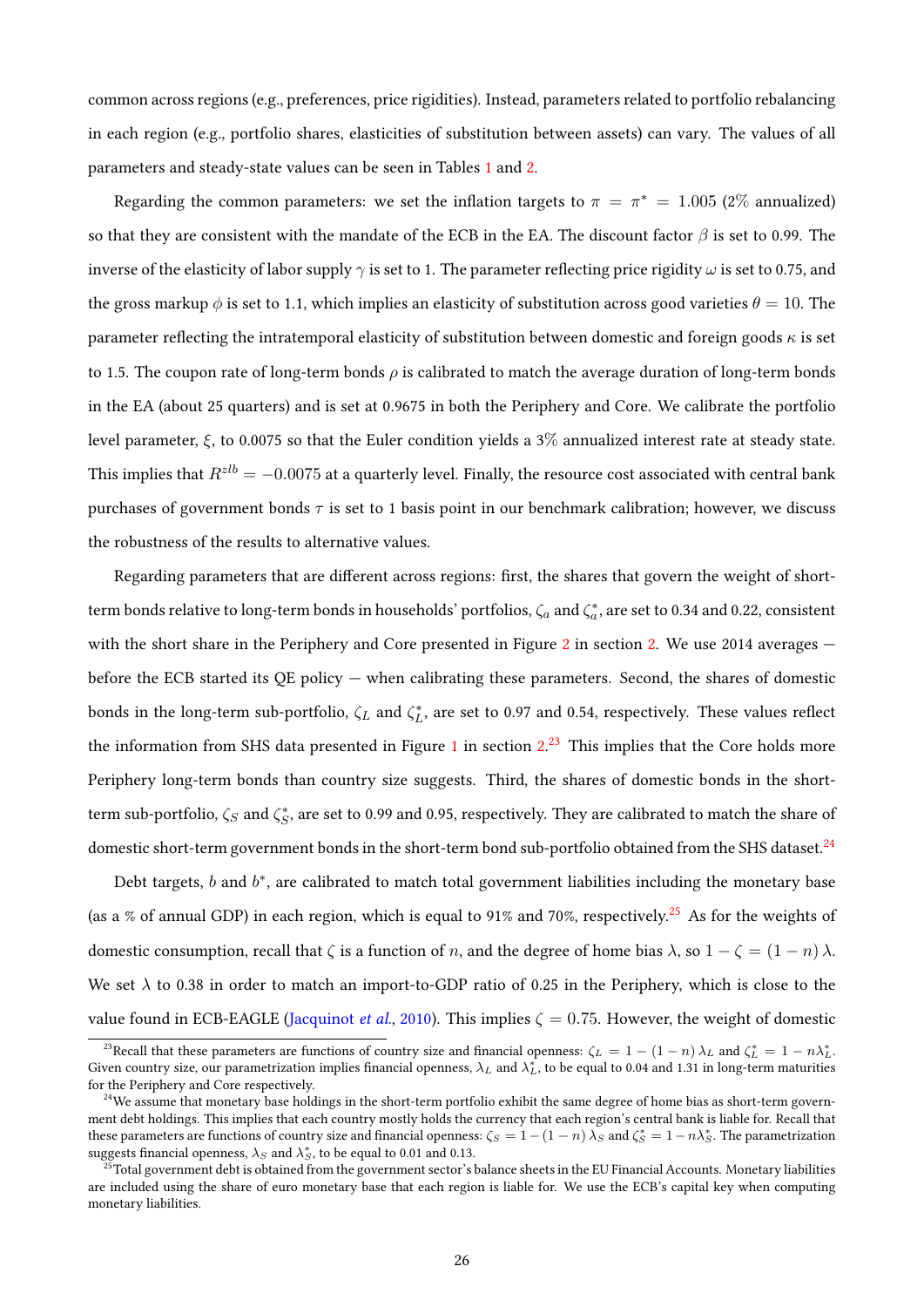goods in the Core,  $\zeta^*$ , cannot be set freely and is implied by  $\zeta$  and portfolio parameters of the Periphery and Core. Based on our calibration,  $\zeta^* = 0.7974$ . The ratio of short-term to long-term bonds,  $\vartheta = b_S/b_L$ , is also determined by portfolio parameters and can also not be set freely. Portfolio parameters imply  $\vartheta = 0.09$  and  $\vartheta^* = 0.50$ . Finally, the transaction costs in the household budget constraint,  $\Xi$  and  $\Xi^*$ , are set to 0.005 and 0.031. These have been set to match zero transaction costs (net of portfolio benefits) at the steady state, so,  $\Xi = \xi \alpha$ .

### 6.1.1 SVAR-based approach for the calibration of portfolio elasticities

Beyond the share of short-term and long-term bonds in households' portfolios, the magnitude of the effects of bond purchases by the central bank are crucially driven by the extent to which assets are imperfectly substitutable (i.e.,  $\kappa_a$ ,  $\kappa_a^*, \kappa_S$ ,  $\kappa_L^*, \kappa_L$ ,  $\kappa_L^*$ ). First, we calibrate  $\kappa_S$  and  $\kappa_S^*$  to 100, a high enough value that, at every point in time, short-term rates are almost equal to each other across regions. This ensures that the central bank sets short-term rates across the union as a result of the monetary union assumption.

Calibrating the rest of the portfolio elasticity parameters is not an obvious task since observed changes in (relative) short and long, or domestic and foreign, bond shares over time are not uniquely driven by the quantitative easing policy of the ECB. We place empirical discipline on these elasticities by estimating an SVAR for the Periphery and Core using data on bond holdings from the ECB's SHS dataset over the period 2013:Q4- 2018:Q4. We identify a quantitative easing shock in each region using theoretically-robust sign restrictions consistent with the model's predictions. The details on estimation, identification, and the results from this exercise are found in Appendix [B.](#page-51-0)

Given the responses from the identified QE shock in the data, we then calibrate  $\kappa_\alpha,\kappa^*_\alpha,\kappa_L$ , and  $\kappa^*_L$  so that our model can capture four targets: i) an increase in the share of short-term bonds to total bonds (short-share) in the Periphery by 10%, ii) a decline in the union-wide term premium by 145 basis points, iii) an increase in the share of domestic long-term bonds to total long-term bonds (home bias) in the Periphery by 1pp., and iv) an increase in the share of domestic long-term bonds to total long-term bonds (home bias) in the Core by 4pp.

This term premium decline is slightly larger than the evidence from DSGE-based studies of QE in the EA (see [Hohberger](#page-47-3) et al. [\(2019\)](#page-46-13) and references therein), but in line with the evidence in [Demir](#page-46-13) et al. (2019), who find that following an unconventional monetary policy shock, bond returns decrease by around 150-200 basis points in Spain, Italy, and Portugal, and by around 50 basis points in Germany, France, and the Netherlands. The increases in the shares of domestic long-term bonds to total long-term bonds in both the Periphery and Core are small, especially when compared to changes in the short shares, so also in line with the evidence presented in section [2.](#page-5-0) The implied parameters from this exercise are:  $\kappa_\alpha=0.1$  ,  $\kappa_\alpha^*=0.4$ ,  $\kappa_L=0.1$ , and  $\kappa_L^* = 0.1.$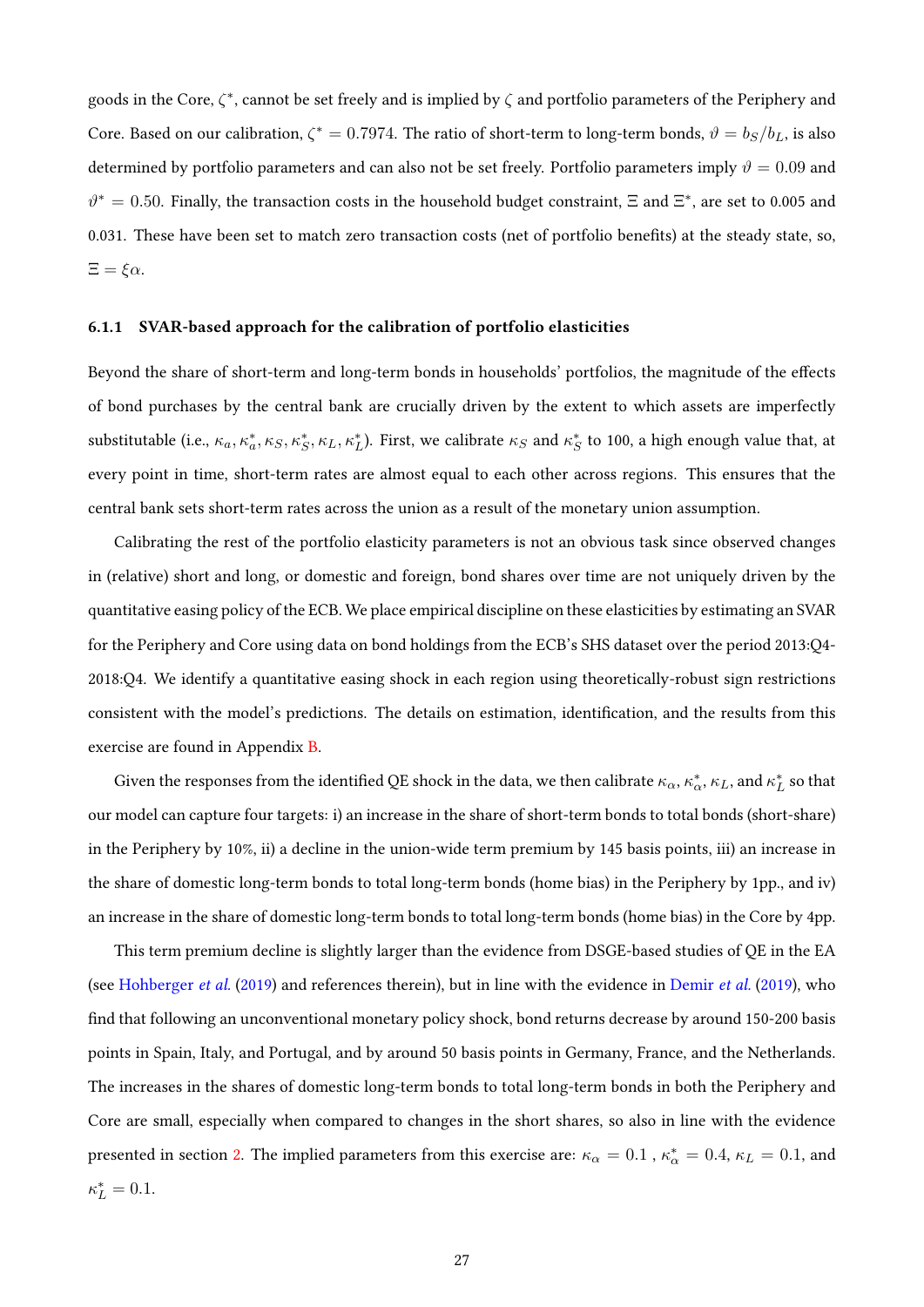<span id="page-27-0"></span>

|                                                   | Symbol                            | Periphery    | Core      | Symmetry  |
|---------------------------------------------------|-----------------------------------|--------------|-----------|-----------|
| Country size                                      | $\boldsymbol{n}$                  | 0.35         | 0.65      | 0.5       |
| Inflation target (gross, qtr.)                    | $\pi$                             | 1.005        | 1.005     | 1.005     |
| Zero-lower bound (qtr.)                           | $R^{zlb}$                         | $-0.0075$    | $-0.0075$ | $-0.0075$ |
| Discount factor                                   | β                                 | 0.99         | 0.99      | 0.99      |
| Inverse of the elasticity of labor supply         | $\gamma$                          | $\mathbf{1}$ | 1         | 1         |
| El. subst. domestic and foreign goods             | $\kappa$                          | 1.5          | 1.5       | 1.5       |
| Price rigidity                                    | $\omega$                          | 0.75         | 0.75      | 0.75      |
| Gross markup - domestic goods price               | $\theta$<br>$\overline{\theta-1}$ | 1.10         | 1.10      | 1.10      |
| Coupon rate for long-term bonds                   | $\rho$                            | 0.9674       | 0.9674    | 0.9674    |
| Weight of domestic good in consumption            |                                   | 0.750        | 0.863     | 0.75      |
| Portfolio shares - short vs. long portfolio       | $\zeta_a$                         | 0.336        | 0.223     | 0.5       |
| - short domestic vs. foreign bonds                | $\zeta_S$                         | 0.994        | 0.955     | 0.75      |
| - long domestic vs. foreign bonds                 | $\zeta_L$                         | 0.973        | 0.541     | 0.75      |
| Portfolio elasticities - short vs. long portfolio | $\kappa_{\alpha}$                 | 0.1          | 0.4       | 0.1       |
| - short domestic vs. foreign bonds                | $\kappa_S$                        | 100          | 100       | 100       |
| - long domestic vs. foreign bonds                 | $\kappa_L$                        | 0.1          | 0.1       | 0.1       |
| Gov't debt short-long ratio                       | $\vartheta$                       | 0.09         | 0.51      | 1.0       |
| Portfolio benefit                                 | $\xi$                             | 0.0075       | 0.0075    | 0.01      |
| Transaction cost (gross)                          | Ξ                                 | 0.003        | 0.002     | 0.026     |
| Resource cost of QE                               | $\tau$                            | 0.01         | 0.01      | 0.01      |

Table 1: Parameter values

Table 2: Steady-state values

<span id="page-27-1"></span>

|                            | Symbol           | Periphery | Core     | Symmetry  |
|----------------------------|------------------|-----------|----------|-----------|
| Consumption-to-GDP         | c/y              | 0.99      | 1.00     | 1.00      |
| Exports-to-GDP             | $c_f^*/y$        | 0.26      | 0.25     | 0.25      |
| Imports-to-GDP             | $c_f/y$          | 0.25      | 0.14     | 0.25      |
| Bond supply / GDP (ann.)   | b/y              | 0.91      | 0.70     | 0.91      |
| short, total               | $b_S/y$          | 0.08      | 0.24     | 0.45      |
| long, total                | $q_L b_L/y$      | 0.83      | 0.47     | 0.45      |
| Bond holdings / GDP (ann.) |                  |           |          |           |
| short, home                | $b_{HS}/y$       | 0.06      | 0.01     | 0.34      |
| long, home                 | $q_L b_{HL}/y$   | 0.01      | 0.39     | 0.34      |
| short, foreign             | $b_{FS}/y$       | 0.0001    | 0.23     | 0.11      |
| long, foreign              | $q_L^* b_{FL}/y$ | 0.0003    | 0.46     | 0.11      |
| Net transfers-to-GDP       | tr/y             | $-0.0091$ | $-0.007$ | $-0.0091$ |

### 6.2 Impulse responses following a shock to the neutral rate

We study impulse responses following a shock to the natural rate  $r_t^n. ^{26}$  $r_t^n. ^{26}$  $r_t^n. ^{26}$  The shock is of size -3% and is persistent  $(\rho_{rn} = 0.7)$ . It is large enough so that in the absence of a policy response, output declines by around 10% in the Periphery and Core, and the policy rate remains at the zero lower bound for approximately 5 quarters.<sup>[27](#page-27-3)</sup>

To solve the model we make two simplifying assumptions. First, before the shock to the natural interest rate arrives, the model is in steady state. This implies that the Ramsey optimal policy is equivalent to the

<span id="page-27-3"></span><span id="page-27-2"></span> $^{26}$ Our exercise of subjecting the monetary union to a liquidity trap is also similar to [Cook and Devereux](#page-45-11) [\(2013,](#page-45-11) [2019\)](#page-45-12).

 $^{27}$ The shock is calibrated in the model without optimal policy, where the interest rate is determined by a Taylor-type rule and QE is exogenous and set to zero (see section [6.2.5\)](#page-42-0).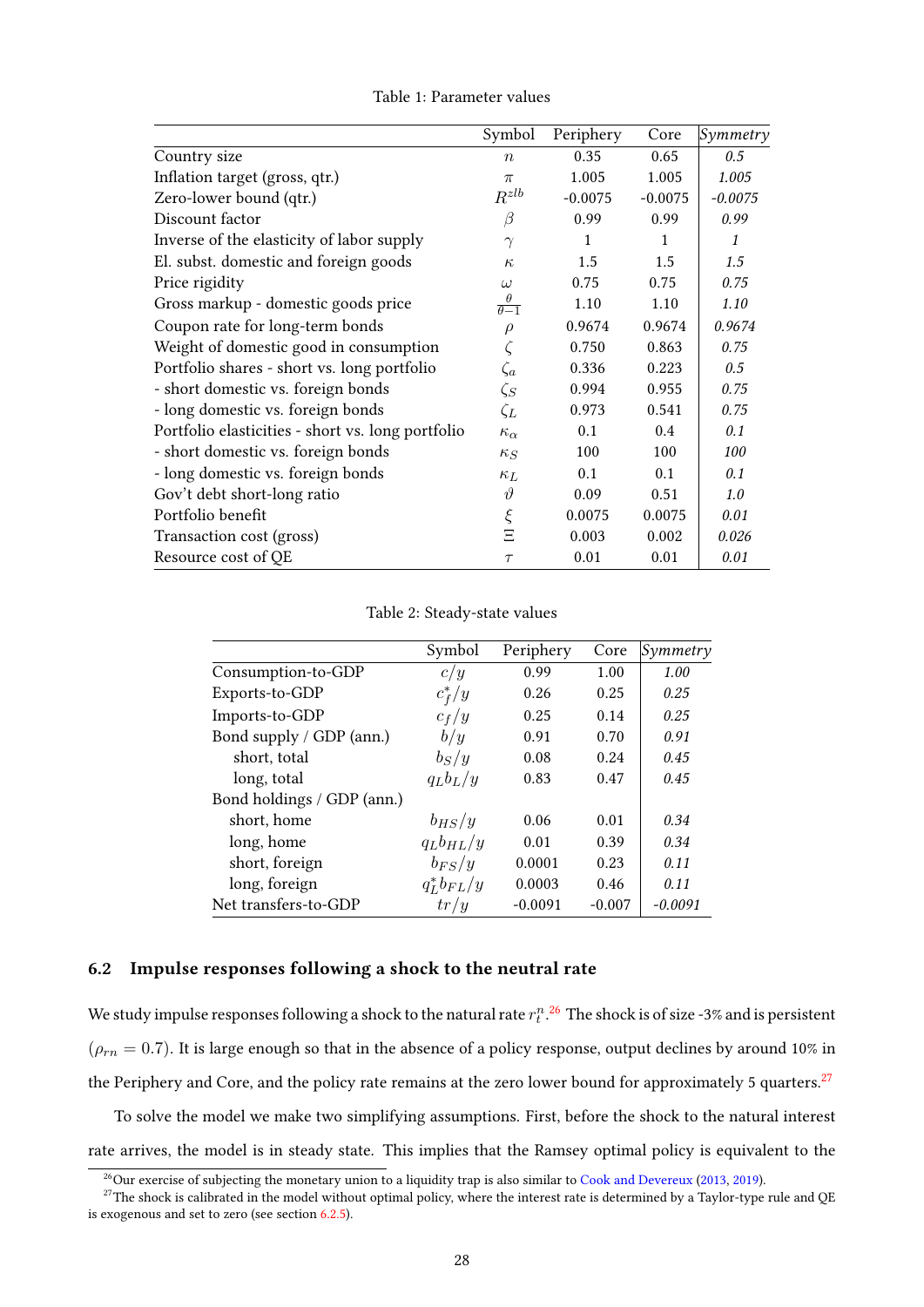optimal policy viewed from a timeless perspective. Moreover, we assume that the Ramsey planner has perfect foresight, so after the shock hits, its future path is known with certainty. This permits employing the "piece-wise linear" solution approach of [Guerrieri and Iacoviello](#page-46-14) [\(2015\)](#page-46-14) for dealing with the occasionally-binding zero lower bound constraint.

#### 6.2.1 Special case: symmetric union

Before presenting the results for the more general case of an asymmetric union, we start off with optimal policy in a symmetric union. The parameterization is standard and can be seen under the column labelled "Symmetry" in Table [1.](#page-27-0) This exercise allows us to clearly show the effectiveness of each instrument and compare our results to the other standard frameworks in the literature. Note that in this environment, there are no welfare gains from stabilization of the terms of trade.

We begin the analysis by showing how optimal policy under commitment affects the economy away from the ZLB. Figure [3](#page-29-0) plots impulse responses following a shock to the natural rate for three cases: i) optimal interest rate policy, ii) optimal QE policy, and iii) fully optimal policy where both the interest rate and asset purchases are chosen optimally.[28](#page-28-0)

When the interest rate is the only instrument available to the central bank (dotted red lines), the predictions of the model are similar to those from the canonical New Keynesian model with perfect asset substitutability. The optimal policy is to commit to setting the policy rate to perfectly track movements in the natural rate. Given that the policy rate is unconstrained by the ZLB, this completely stabilizes the output gap and inflation, and insulates the economy from the negative demand shock. In addition, given that the ratio of short-to-long-term bonds in portfolios is unchanged, the term premium is constant.

The optimal policy is starkly different when QE is the only instrument available to the central bank (solid black lines). Purchases of long-term government bonds lower the term premium due to the imperfect substitution between short- and long-term bonds. However, QE policy alone is ineffective and cannot stabilize output and inflation. This is because QE consumes real resources, and as a result, the central bank faces a trade-off between QE purchases and macroeconomic stabilization. This tradeoff leaves the economy prone to the negative demand shock, which reduces output and inflation on impact by about 1% and 0.5%, respectively.

Finally, the fully optimal policy (dashed blue lines) in the absence of the ZLB is identical to interest rate policy. The central bank sets the policy rate to perfectly track the natural rate, as explained above, and QE purchases are zero because they are costly.

Figure [4](#page-31-0) considers the same set of policies but when the policy rate is instead constrained by the ZLB. In

<span id="page-28-0"></span> $28$ In the experiment with only QE as the available instrument (case ii), we assume that the policy rate is determined according to a Taylor-type rule targeting average inflation in the union  $R_U^U = \rho_i R_{t-1}^U + (1 - \rho_i) \left( r_\pi \hat{\pi}_U^U + r_y \hat{y}_U^U \right) + \varepsilon_{r,t}$ , where  $\hat{\pi}_U^U =$  $n\hat{\pi}_t + (1 - n)\hat{\pi}_t^*$  and  $\hat{y}_t^U = n\hat{y}_t + (1 - n)\hat{y}_t^*$ , with  $\rho_i = 0.894$ ,  $r_\pi = 0.5$ , and  $r_y = 2.038$ , in line with the calibration from the EACLE model. For an evolvisit comparison between optimal policy and rules b EAGLE model. For an explicit comparison between optimal policy and rules-based policy see section [6.2.5.](#page-42-0)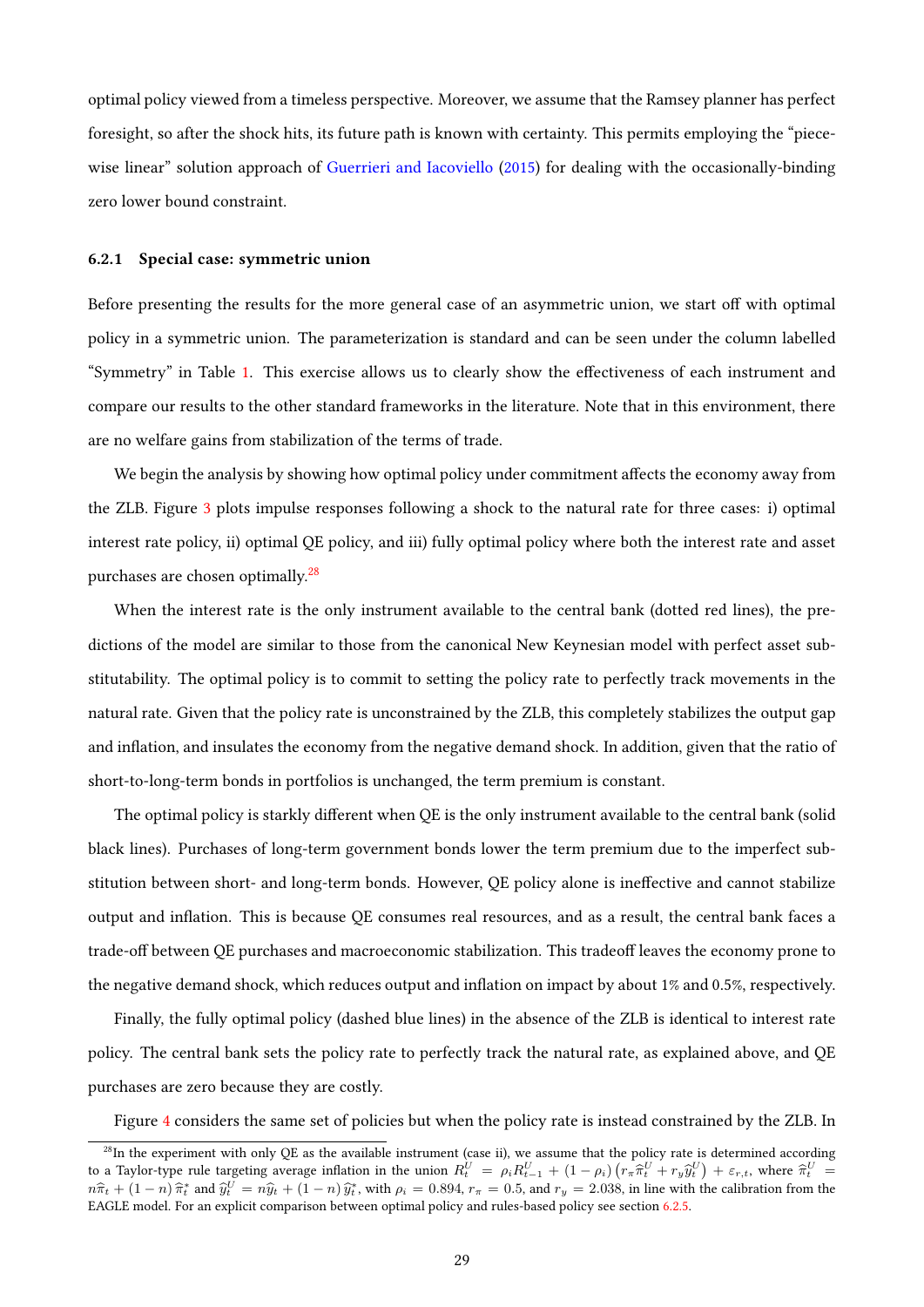<span id="page-29-0"></span>

Notes: Optimal QE policy (black solid line), optimal interest rate policy (dotted red line), and fully optimal policy (dashed blue line) following a -3% discount factor shock. Policy rate is not constrained by the ZLB.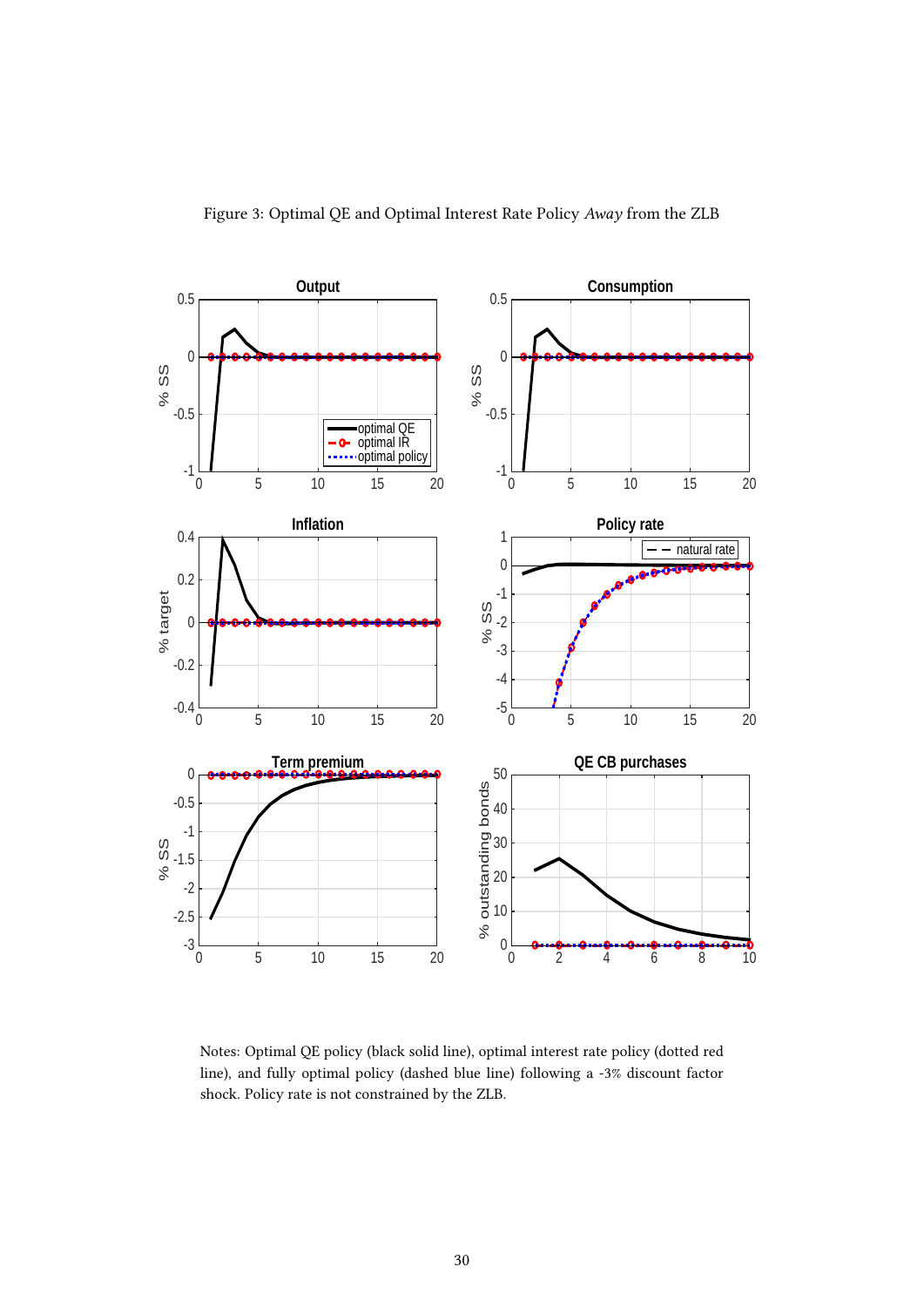this setting, optimal interest rate policy under commitment (dotted red lines) follows the standard predictions of the canonical New Keynesian model; that is, forward guidance as in [Eggertsson and Woodford](#page-46-0) [\(2003\)](#page-46-0). The central bank commits to keep the policy rate low at the exit from the liquidity trap (i.e., past 5 periods), affecting expectations of future short-term rates and engineering a boom in the short run. However, given that the interest rate cannot sufficiently decline because of the ZLB constraint, the effects of the shock are meaningful and the output gap and inflation fall by about  $3\%$  and  $1\%$ , respectively, on impact.

Optimal QE at the ZLB (solid black lines) is now relatively more effective than optimal interest rate policy. But, the relative gains of QE are not due to the change in effectiveness of QE; rather, they derive from interest rate policy being less effective at the ZLB. As can be seen, the central bank purchases the same amount of longterm bonds as when away from the ZLB (22% of outstanding bonds on impact), causing the term premium to decline and the output gap and inflation to fall by  $1\%$  and  $0.3\%$ , respectively, on impact, as in Figure [3.](#page-29-0)

When both instruments are available to the central bank (dashed blue lines) the fully optimal policy at the ZLB no longer resembles optimal interest rate policy. By using QE alongside interest rate policy, the planner is able to restore the term premium at lower levels, thus stimulating output and inflation. Given that both instruments are available, the amount of purchases required to stabilize the economy from the negative demand shock is less than with just QE (17% vs. 22% of outstanding bonds). At the same time, the policy rate is lifted from the ZLB earlier than with using interest rate policy alone (at 5 periods). However, given that QE is costly, the effect of the shock is still significant, with the output gap and inflation still declining, but by less than without QE (i.e., less than 3% and 1%, respectively, on impact).

How do the results change if we consider a different degree of QE costs? In Figure [5,](#page-32-0) we plot the impulse responses of the fully optimal policy for varying degrees of central bank transaction services,  $\tau$ . For  $\tau$  low (triangle, green lines) the central bank incurs negligible resource costs, which does not materially impact welfare when engaging in QE. In this way, purchases of long-term government bonds are optimally increased (30% of outstanding bonds on impact), which allow for the term premium to decline further. In parallel, setting the policy rate to perfectly track the natural rate, subject to the ZLB constraint, is optimal to (almost completely) stabilize the economy.

Instead, for  $\tau$  high (dashed purple line), purchases of long-term government bonds are particularly costly and reduce aggregate welfare meaningfully. The central bank purchases lower amounts of long-term bonds (5% on impact), which does not sufficiently lower the term premium. The insufficient expansion of activity has to be then compensated by keeping the interest rate low for longer (past 5 periods). Overall, this leaves the economy prone to the negative demand shock, where the output gap and inflation decline by about  $2\%$ and 0.7%, respectively, on impact.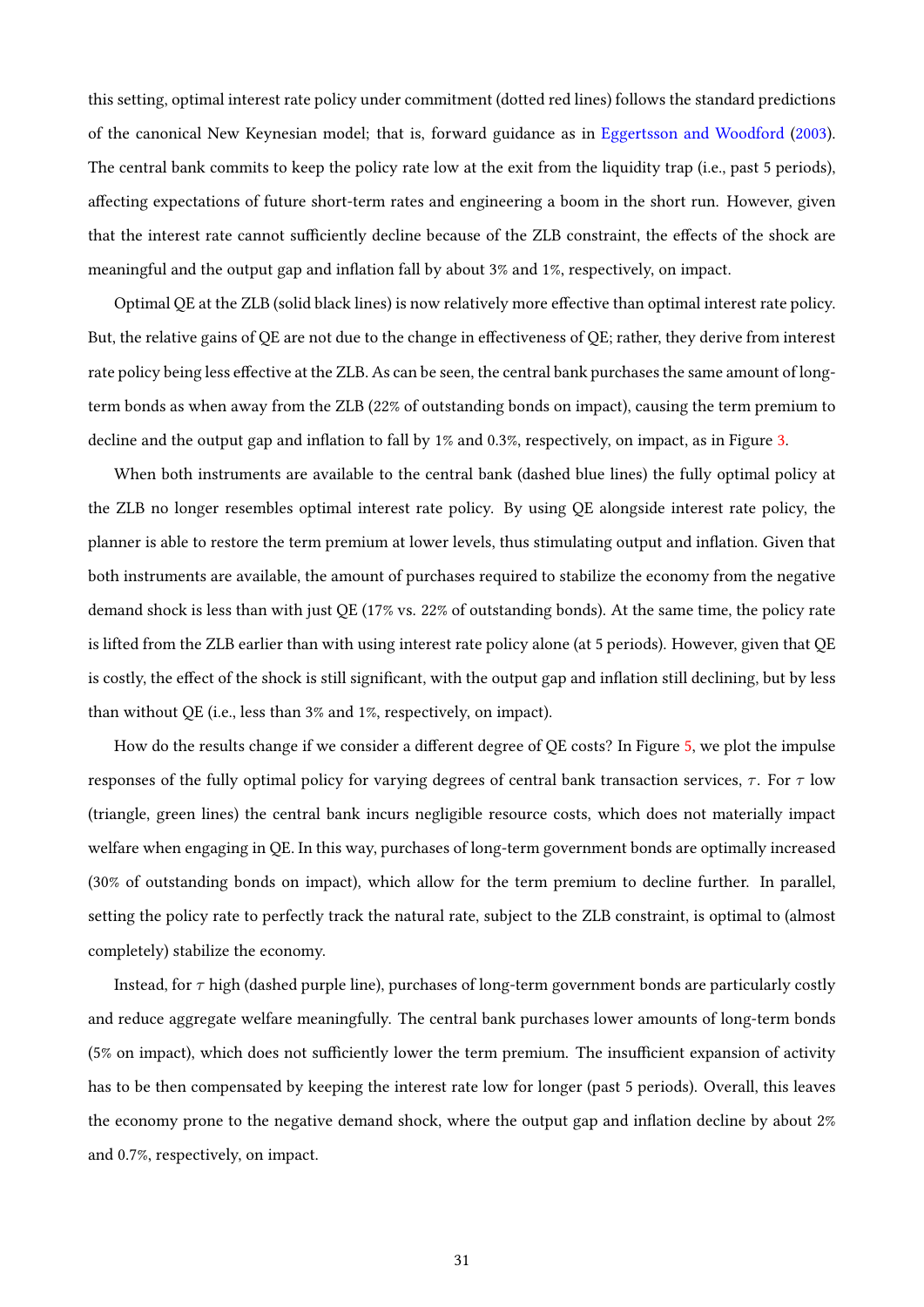<span id="page-31-0"></span>

Notes: Optimal QE policy (black solid line), optimal interest rate policy (dotted red line), and fully optimal policy (dashed blue line) following a -3% discount factor shock. Policy rate is constrained by the ZLB,  $R^{zlb} = -3$  percentage points (annualized).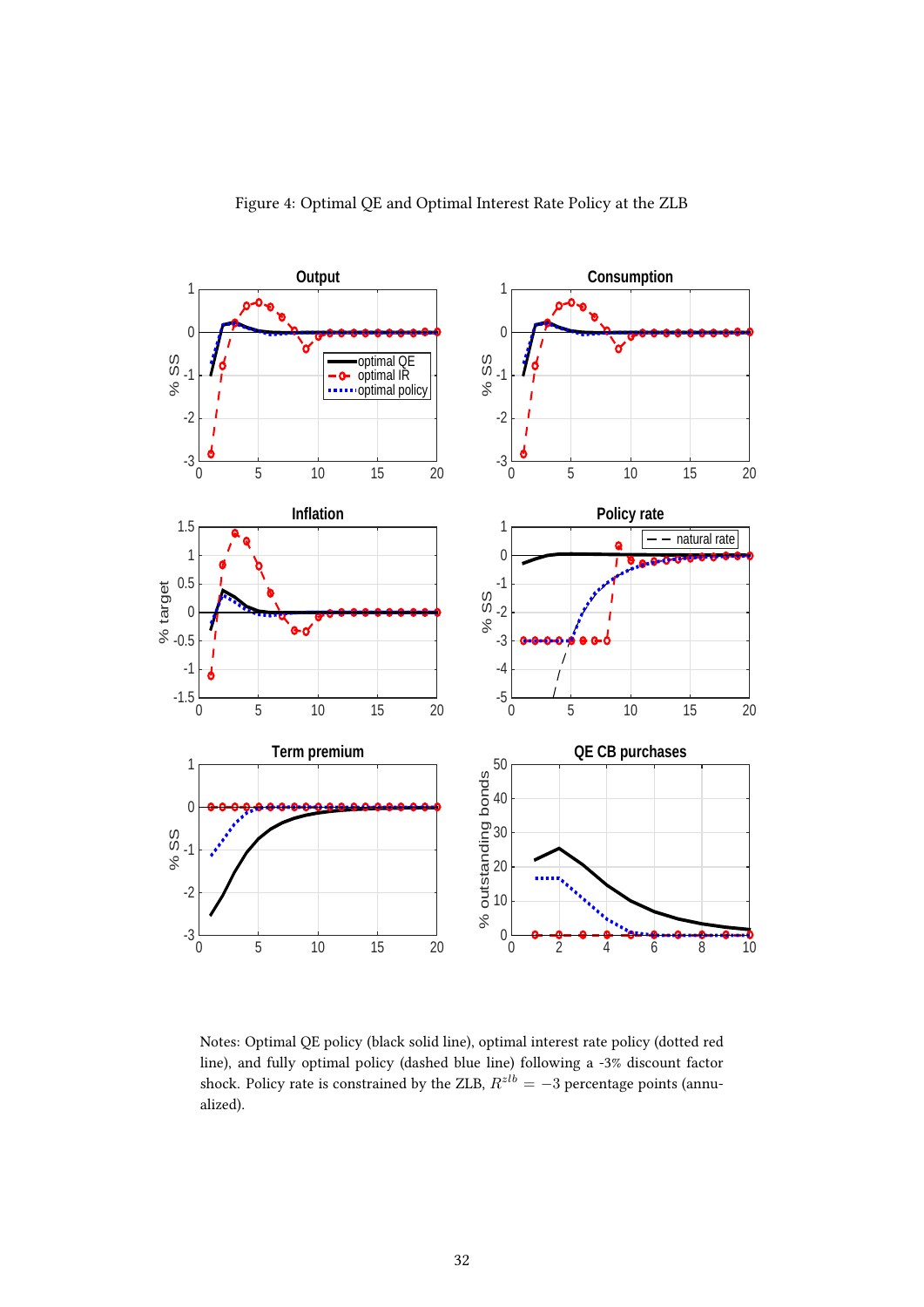<span id="page-32-0"></span>

Notes: Fully optimal policy for varying degrees of central bank transaction service cost,  $\tau$ , following a -3% discount factor shock.  $\tau = 0.0005$  (triangle, green line),  $\tau = 0.01$  (dotted blue line),  $\tau = 0.1$  (dashed purple line). Policy rate is constrained by the ZLB,  $R^{zlb} = -3$  percentage points (annualized).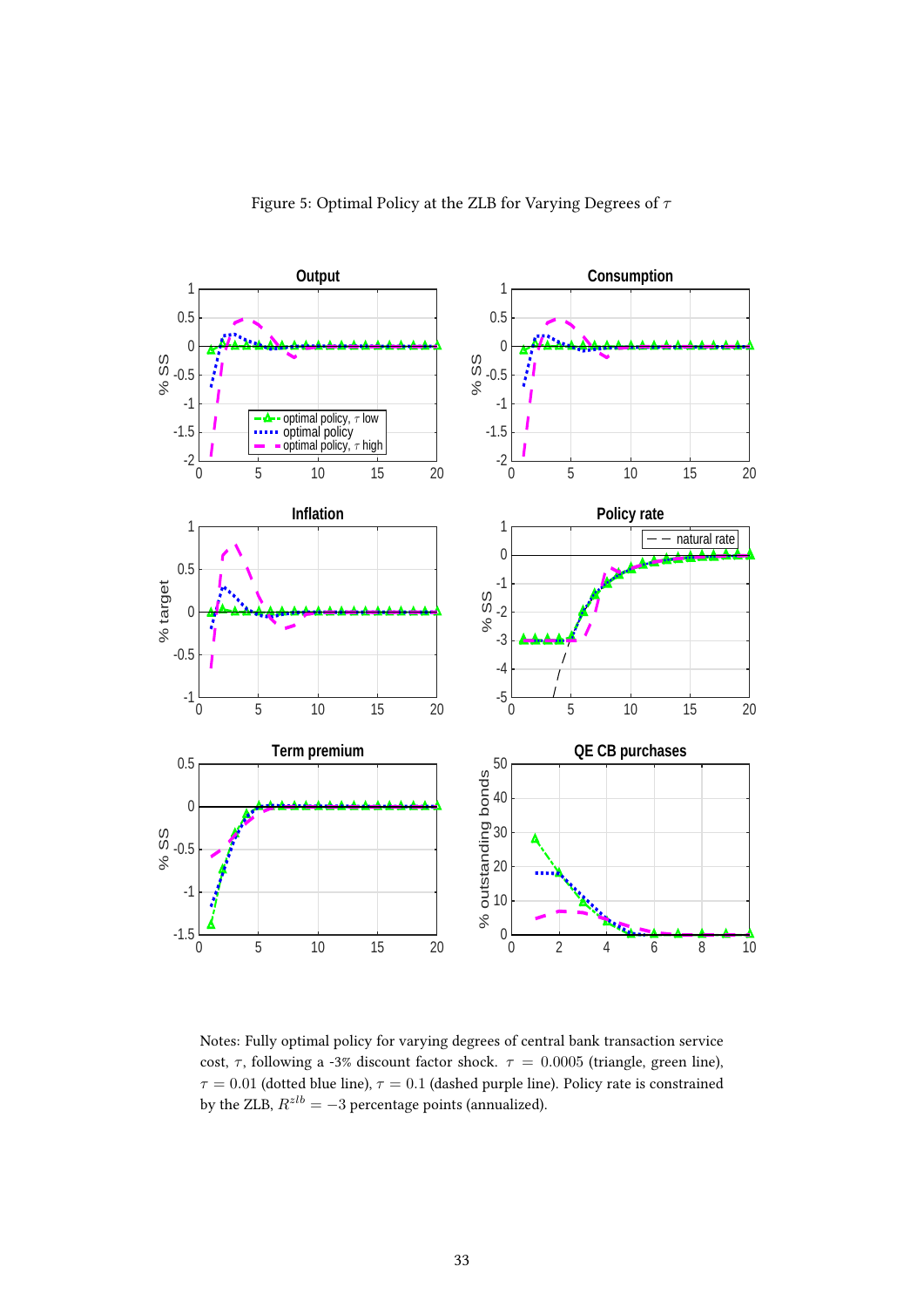### 6.2.2 The role of bond market asymmetries

We now discuss how bond market characteristics affect the optimal fraction of QE. The exercise involves deviating from perfect symmetry in only one dimension each time, while keeping all other remaining param-eters symmetric across regions. The solid blue (dotted red) lines in figures [6](#page-33-0) - [10](#page-36-0) represent how the optimal fraction varies for different values of each parameter under consideration in the Periphery (Core) for a given value of that parameter in the Core (Periphery). Since the union is otherwise symmetric, we only discuss the sensitivity in the Periphery; the inverse intuition will apply to the Core.

The optimal fraction is decreasing in  $\kappa_\alpha$  and increasing in  $\kappa_\alpha^*$ : Figure [6](#page-33-0) shows the role of the elasticity of substitution between short- and long-term sub-portfolios,  $\kappa_{\alpha}$ , on the optimal fraction of Periphery purchases. The optimal fraction decreases as  $\kappa_{\alpha}$  increases, i.e., the central bank chooses to purchase less Periphery bonds as the short-long friction decreases. Intuitively, higher  $\kappa_{\alpha}$  (weaker short-long friction) generates a smaller term premium effect from a given amount of Periphery purchases and a smaller marginal benefit for the union. Therefore, the central bank chooses to purchase less of those bonds. Conversely, lower  $\kappa_{\alpha}$  (a higher short-long friction) increases the fraction of Periphery purchases.



<span id="page-33-0"></span>

Notes: Optimal fraction at  $t = 0$  (as defined in eq. [3.17\)](#page-12-0) for varying degrees of the elasticity of substitution between short- and long-term bonds in the Periphery and Core. Solid blue line: varying  $\kappa_\alpha$  with  $\kappa_\alpha^* = 0.1$ . Dotted red line: varying  $\kappa_\alpha^*$  with  $\kappa_{\alpha} = 0.1.$ 

For  $\kappa_\alpha=\kappa_\alpha^*$ , the optimal fraction is constant in  $\kappa_L$  and  $\kappa_L^*$ . For  $\kappa_\alpha<\kappa_\alpha^*$ , the optimal fraction is decreasing in  $\kappa_L$  and  $\kappa_L^*$ . For  $\kappa_\alpha>\kappa_\alpha^*$ , the optimal fraction is increasing in  $\kappa_L$  and  $\kappa_L^*$ : Figure [7](#page-34-0) shows the role of substitution between home and foreign long-term bonds,  $\kappa_L$  and  $\kappa_L^*$ , on the optimal fraction of Periphery purchases. The impact of this home-foreign friction, however, crucially depends on whether the short-long substitution,  $\kappa_\alpha$ , is symmetric, or not, across regions. When  $\kappa_\alpha = \kappa_\alpha^*$  (thick lines), a change in  $\kappa_L$  or  $\kappa_L^*$  does not move the optimal fraction. This is because the optimal policy does not depend on the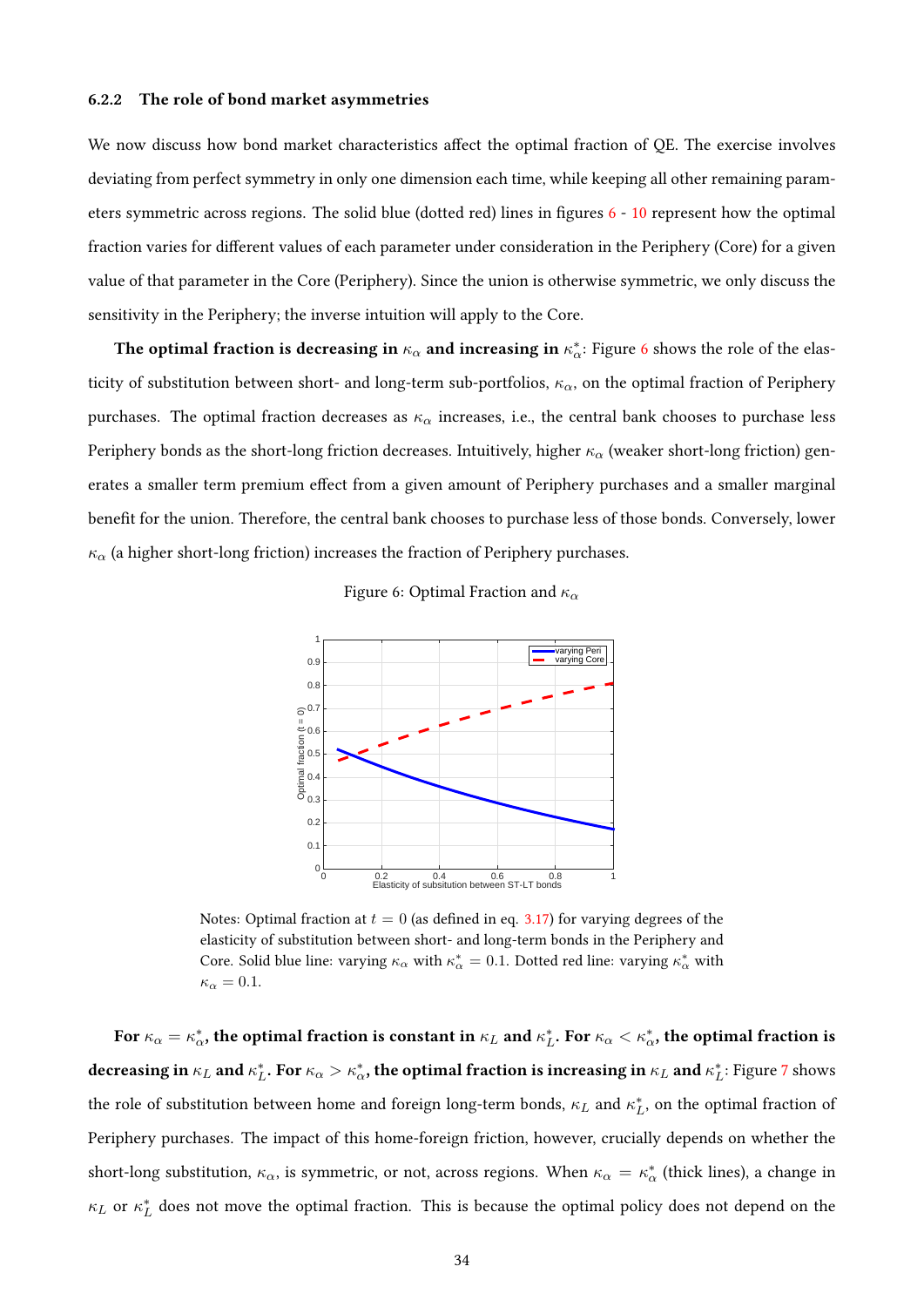<span id="page-34-0"></span>level of home-foreign substitution. When  $\kappa_\alpha<\kappa^*_\alpha$  (medium lines), we know from the previous discussion that the optimal fraction has to be higher, which implies an upward shift in the optimal fraction nexus. In this case, increasing  $\kappa_L$  and making Periphery and Core bonds more substitutable causes the central bank to become more indifferent between which bonds to purchase. Hence, it chooses to lower the optimal fraction of Periphery purchases. Conversely, in the case of  $\kappa_\alpha>\kappa^*_\alpha$  (thin lines), the optimal fraction is less than 0.5. By increasing  $\kappa_L$ , the marginal benefit from higher Core purchases falls and the optimal fraction increases.

Figure 7: Optimal Fraction and  $\kappa_L$ 



Notes: Optimal fraction at  $t = 0$  (as defined in eq. [3.17\)](#page-12-0) for varying degrees of the elasticity of substitution between domestic and foreign long-term bonds in the Periphery and Core. Solid blue line: varying  $\kappa_L$  with  $\kappa_L^*$  fixed at value in chart. Dotted red line: varying  $\kappa_L^*$  with  $\kappa_L$  fixed at value in chart.

The optimal fraction is not monotonic in  $\zeta_\alpha$  and  $\zeta_\alpha^*$ : Figure [8](#page-35-0) shows the role of short bias,  $\zeta_\alpha$  and  $\zeta^*_\alpha$ , on the optimal fraction of Periphery purchases. The impact on the optimal fraction is not monotonic in the short bias, which suggests different trade-offs operating in the optimal policy problem. Note that higher short bias has crucial implications for both the term premium and aggregate demand in the model. On the one hand, higher short bias implies less stimulus in the Periphery for a given amount of decline in the term premium. This is because aggregate demand in the Periphery now depends more on the short-term rate, which is binding at zero. On the other hand, higher short bias also implies a lower share of Periphery long-term debt. Here, the effect of the Periphery's long-term rate on the term premium is greater, ceteris paribus. The first effect dominates for  $\zeta_{\alpha} > 0.30$ , which makes the central bank more reluctant to purchase Periphery bonds as the marginal benefit is falling. For  $\zeta_\alpha < 0.30$ , however, the second effect dominates. Thus, by increasing purchases of Periphery bonds, the central bank can stabilize the union more due to the greater drop in term premia as  $\zeta_{\alpha}$  increases.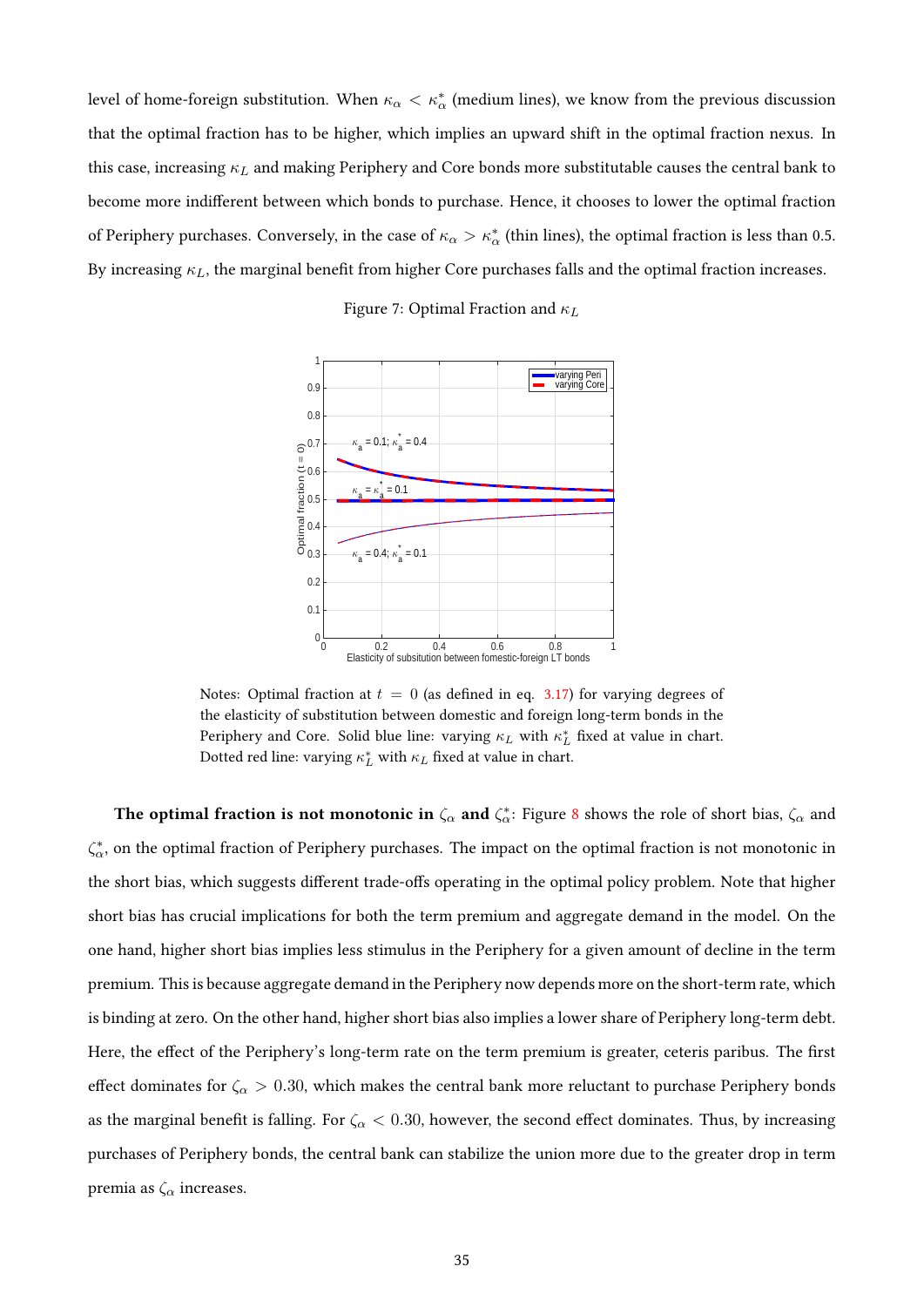# Figure 8: Optimal Fraction and  $\zeta_{\alpha}$

<span id="page-35-0"></span>

Notes: Optimal fraction at  $t = 0$  (as defined in eq. [3.17\)](#page-12-0) for varying degrees of the share of short-term bonds in the aggregate portfolio in the Periphery and Core. Solid blue line: varying  $\zeta_{\alpha}$  with  $\zeta_{\alpha}^* = 0.5$ . Dotted red line: varying  $\zeta_{\alpha}^*$  with  $\zeta_{\alpha} = 0.5$ .

The optimal fraction is increasing in  $\zeta_L$  and decreasing in  $\zeta_L^*$ : Figure [9](#page-35-1) shows the role of home bias,  $\zeta_L$  and  $\zeta_L^*$ , on the optimal fraction of Periphery purchases. Higher home bias,  $\zeta_L$ , increases the optimal purchases from the Periphery. Intuitively, higher home bias implies that the Periphery places a higher reliance on domestic rates. So, in order to stabilize the Periphery, the central bank now has to place a greater weight on that region. Otherwise, with the same amount of purchases, the Periphery would be disproportionately hit by the negative demand shock and such a policy would destabilize Periphery inflation and terms of trade.

Figure 9: Optimal Fraction and  $\zeta_L$ 

<span id="page-35-1"></span>

Notes: Optimal fraction at  $t = 0$  (as defined in eq. [3.17\)](#page-12-0) for varying degrees of the share of domestic bonds in the long-term sub-portfolio in the Periphery and Core. Solid blue line: varying  $\zeta_L$  with  $\zeta_L^* = 0.5$ . Dotted red line: varying  $\zeta_L^*$  with  $\zeta_L = 0.5$ .

### The optimal fraction is increasing in the share of Periphery government debt-to-GDP and de-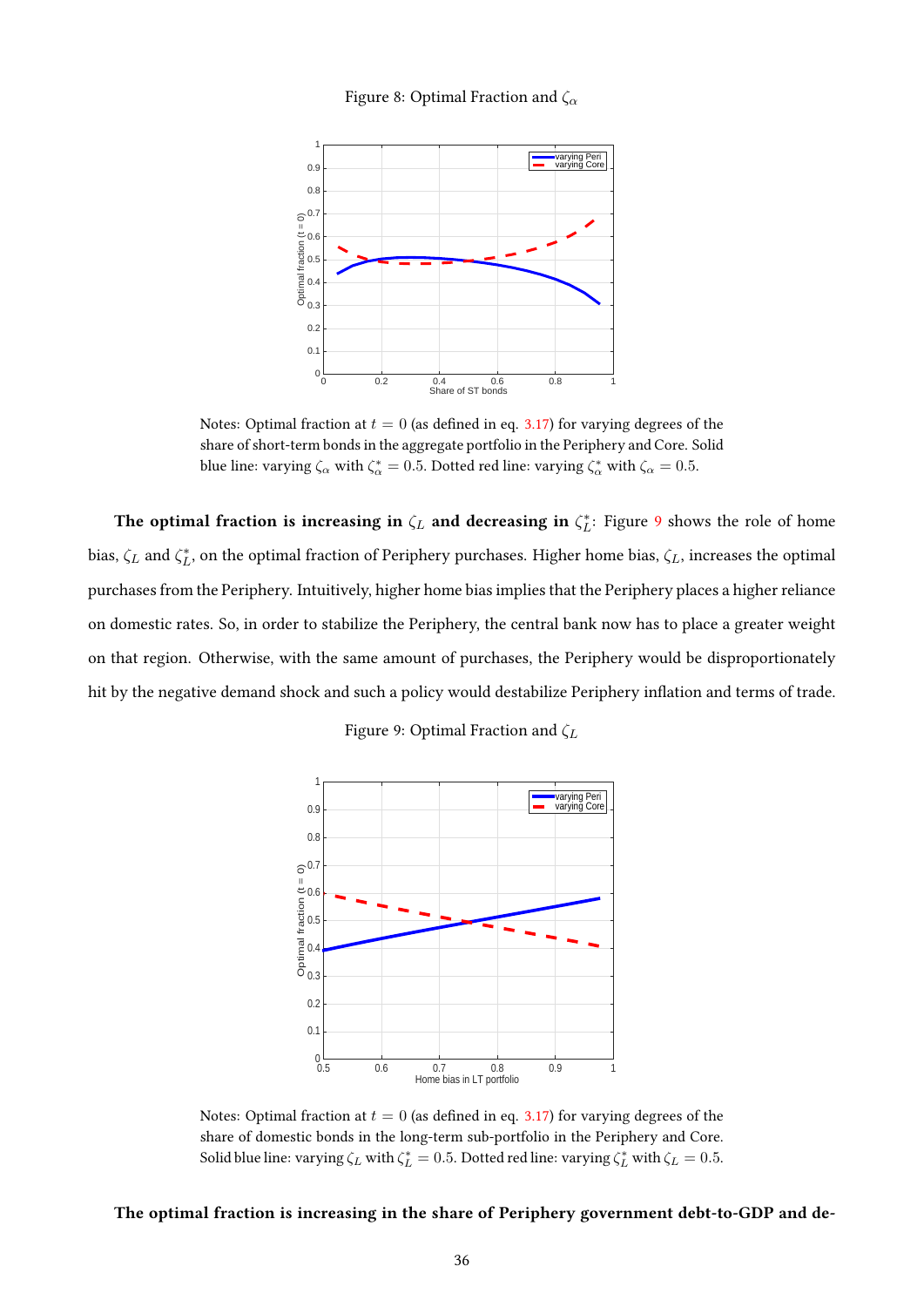creasing in the share of Core government debt-to-GDP: Figure [10](#page-36-0) shows the role of steady-state government debt-to-GDP (annualized),  $b/y$ , on the optimal fraction of Periphery purchases. Higher debt in the Periphery increases the optimal fraction. Higher debt implies a bigger market for Periphery bonds, which implies a larger share of Periphery bonds in private portfolios of each region. In order to achieve the same portfolio switching effect (the same change in portfolio shares), the central bank has to optimally place more weight on these bonds. At the same time, it is also cost-efficient to purchase more from a larger market since QE costs are scaled down by the size of the bond market. This result is also consistent with closed economy versions of portfolio rebalancing models in the literature: as debt size increases, the central bank has to increase its purchases to obtain the same financial and aggregate demand effects.

<span id="page-36-0"></span>Figure 10: Optimal Fraction and Steady-State Government Debt-to-GDP (%)



Notes: Optimal fraction at  $t = 0$  (as defined in eq. [3.17\)](#page-12-0) for varying degrees of debt-to-GDP (%) in the Periphery and Core. Solid blue line: varying debt-to-GDP in the Periphery with debt-to-GDP in the Core equal to 95%. Dotted red line: varying debt-to-GDP in the Core with debt-to-GDP in the Periphery set to 95%.

The optimal fraction is constant in  $\tau$ : Figure [11](#page-37-0) shows the role of the resource cost of QE on the optimal fraction of Periphery purchases. The optimal fraction does not depend on the resource cost. This is because the same cost applies to both regions, which are otherwise symmetric by construction.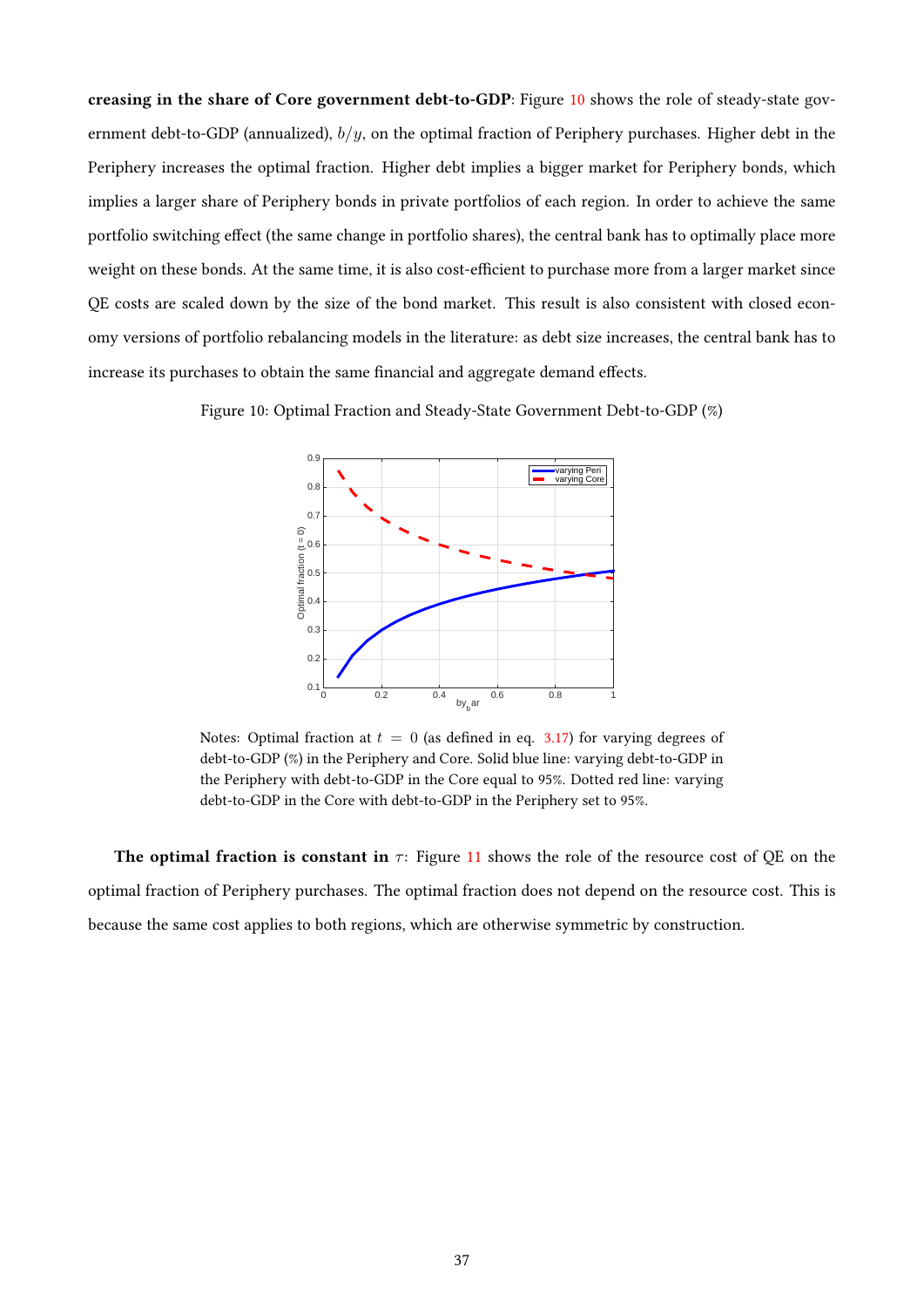#### Figure 11: Optimal Fraction and  $\tau$

<span id="page-37-0"></span>

Notes: Optimal fraction at  $t = 0$  (as defined in eq. [3.17\)](#page-12-0) for varying degrees of central bank transaction service cost,  $\tau$ .

The optimal fraction is increasing in country size  $n$ : Figure [12](#page-38-0) shows the role of country size,  $n$ , on the optimal fraction of Periphery purchases. Similar to the debt size, a higher country size also implies a larger market size for Periphery bonds and thus a larger fraction of these bonds in private portfolios. Therefore, the central bank can only stabilize union-wide macroeconomic variables by purchasing more from the larger region. However, also note that the optimal fraction is increasing non-linearly in country size. Specifically, for  $n < 0.5$  the optimal fraction increases more than proportionately to n. Instead, for  $n > 0.5$  the optimal fraction increases less than proportionately to  $n.^{29}$  $n.^{29}$  $n.^{29}$  This non-linearity arises because asset purchases exhibit decreasing marginal returns; in particular, as asset purchases increase, the marginal utility of consumption drops.<sup>[30](#page-37-2)</sup> From a welfare point of view, the central bank therefore finds it optimal to raise the optimal fraction at a decreasing rate, following the pattern imposed by the decreasing marginal utility of consumption.

Finally, it is interesting to note that in the absence of additional asymmetries, if we set  $n = 0.35$ , which represents the size of the Periphery relative to the Core, the optimal fraction in our model is close to the ECB capital key, which recall, allocates QE purchases according to country size only.

<span id="page-37-2"></span><span id="page-37-1"></span><sup>&</sup>lt;sup>29</sup>For  $n = 0.5$ , the optimal fraction coincides with the country size.

 $30$ To see this more clearly, consider the combined interest rate effect on private consumption given by equation [\(4.6\)](#page-16-0). A higher domestic country size increases the market size of domestic long-term bonds. As a result, the central bank needs to buy more of those bonds to achieve a given outcome. This means that private consumption increases further owing to a larger drop in  $PR_t$ .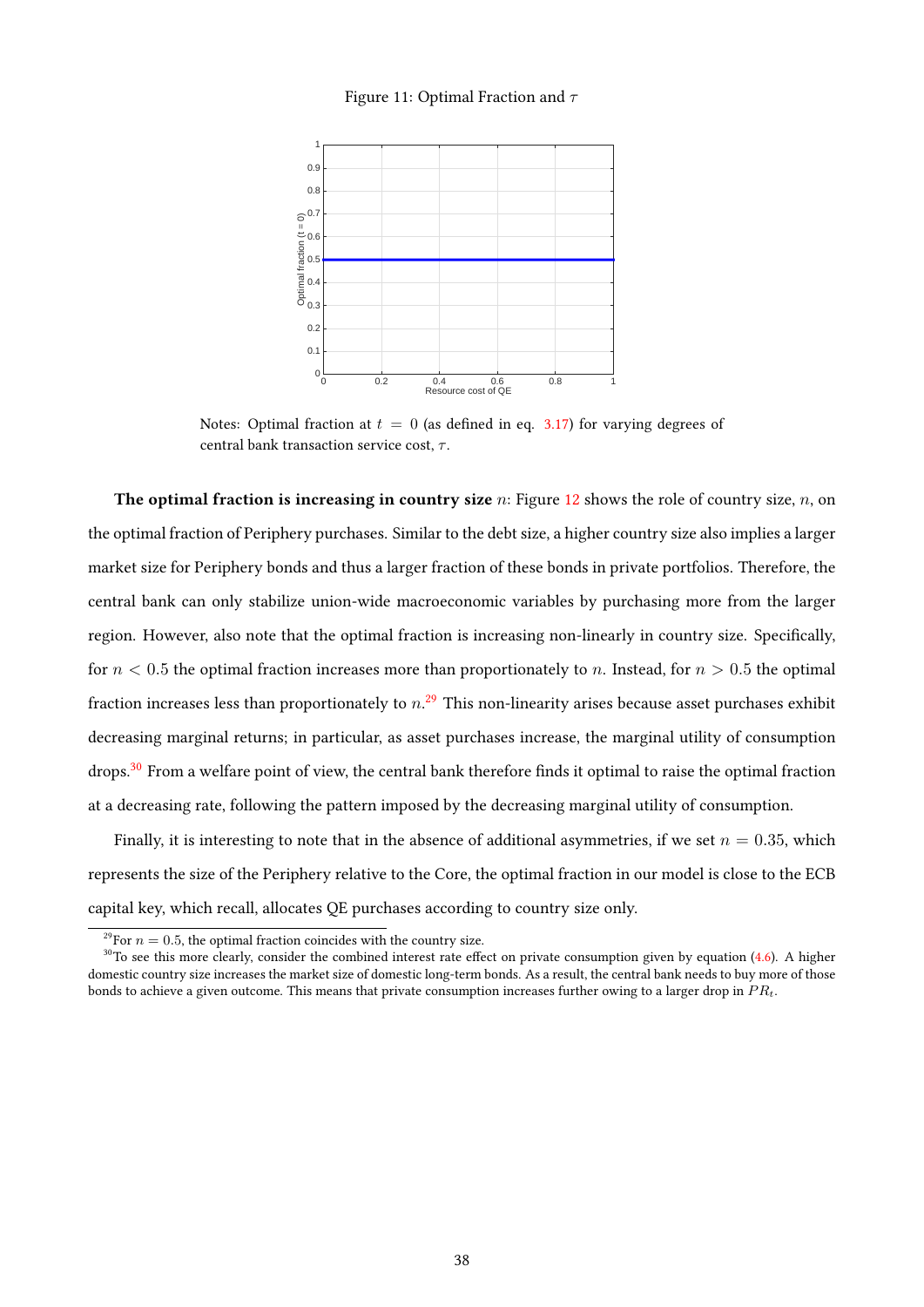#### Figure 12: Optimal Fraction and  $n$

<span id="page-38-0"></span>

Notes: Optimal fraction at  $t = 0$  (as defined in eq. [3.17\)](#page-12-0) for varying degrees of country size, n.

#### <span id="page-38-1"></span>6.2.3 General case: asymmetric union

We now relax the assumption of a symmetric union and calibrate each region according to the regional values in Table [1.](#page-27-0) Figure [13](#page-40-0) plots impulse responses in the Periphery (solid blue lines) and Core (dashed red lines) following a shock to the natural rate for the fully optimal policy, where both the interest rate and QE are available as instruments to the central bank. Besides the variables discussed before, the figure also illustrates the evolution of the terms of trade, as well as of the optimal fraction. Given the size of the Periphery (recall that  $n = 0.35$ ) if only region sizes were asymmetric but structural parameters remained identical,  $OF_t = 0.35$ for  $t \geq 0$ . To the extent that regions are structurally asymmetric, as is the case here, the optimal fraction does not necessarily have to be equal to the country size.

On aggregate, the fully optimal policy in the asymmetric union resembles the fully optimal policy in the symmetric union. The planner purchases long-term government bonds, thereby lowering the term premium and stimulating activity. In parallel, the policy rate reflects the principles of forward guidance, being lowered at the level implied by the ZLB and gradually lifted as the economy exits from the liquidity trap. On average, the union-wide output gap and inflation decline by about  $1.1\%$  and  $0.3\%$ , respectively, overshoot, and return to their baseline values by period 8.

Looking at the effects in each region in more detail yields a number of important observations. First, absolute QE purchases are higher in the Periphery than what country size implies. This can be seen by the response of the optimal fraction, which is around 0.57 for about 4 periods before converging to 0.35 in period 5. However, because steady-state government debt (% of annual GDP) is 70% in the Core while 91% in the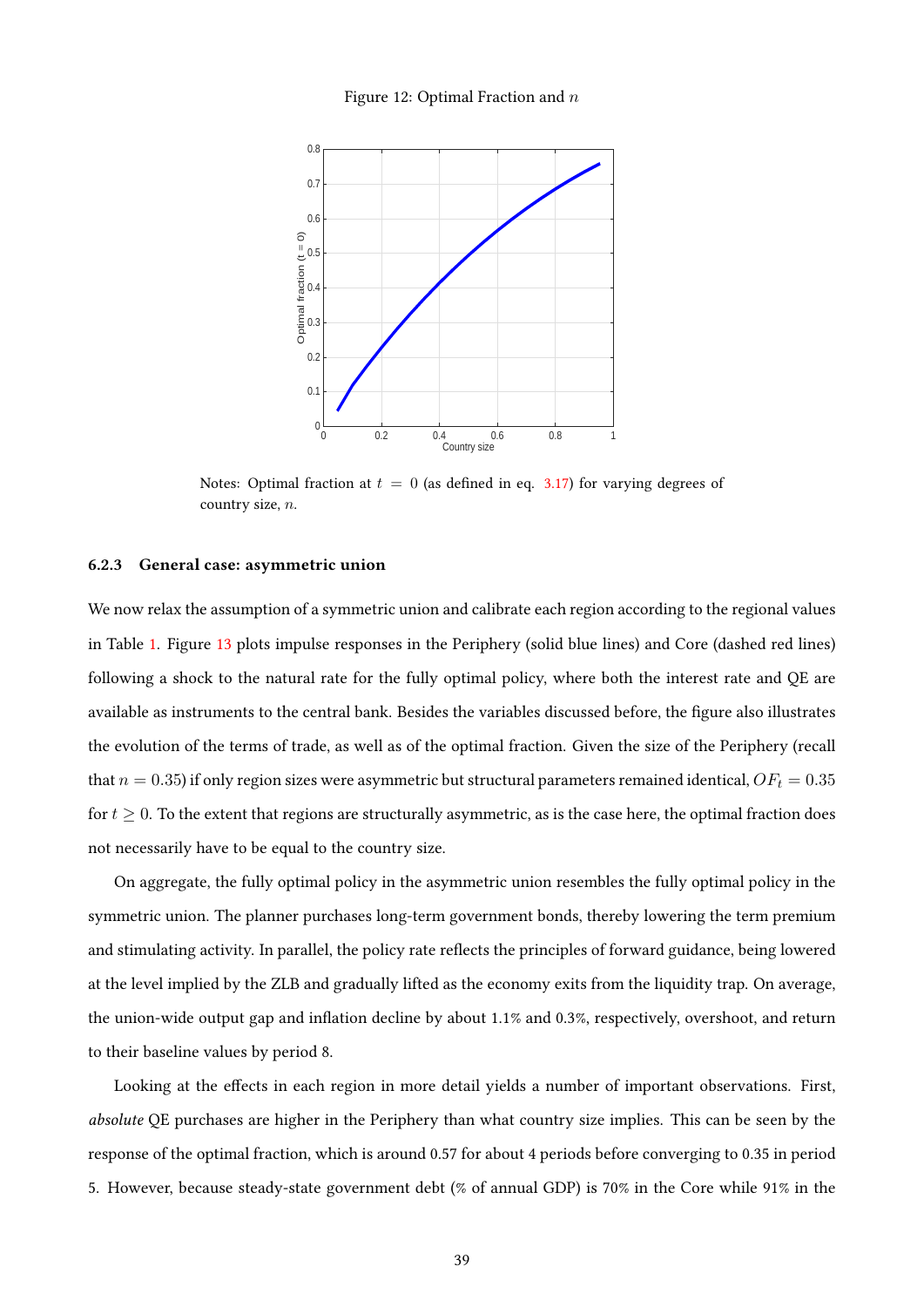Periphery, QE purchases, as a share of outstanding bonds, are only slightly higher in the Periphery relative to the Core (20% vs. 12% in period 2). Second, despite the larger QE purchases that the planner allocates to the Periphery, the term premium falls by more in the Core, albeit by a small amount. This also leads to the Core becoming more stabilized from the negative demand shock.

To understand these results consider the hypothetical case of a QE policy that follows country size (i.e., purchases of 35% of bonds from the Periphery). Such a policy implies relatively lower (higher) purchases of Periphery (Core) bonds. Since term premium spillovers are not perfect (because  $\kappa_L < \infty$ ), a smaller purchase from the Periphery would imply a smaller fall in its term premium. In addition, Periphery demand depends more on its domestic rates because of higher home bias in portfolios (recall that  $\zeta_S > \zeta_S^*$  and  $\zeta_L > \zeta_L^*$ ). A given amount of QE would therefore stabilize less (more) the Periphery (Core). If inflation falls by more in the Periphery, the terms of trade, defined as  $s_t = P_{h,t}/P_{f,t}$ , would also decline more on impact. Given that the welfare-theoretic loss function also attaches a positive weight to terms of trade stabilization, overall this policy is clearly suboptimal and the central bank instead chooses to increase the optimal fraction so that  $OF_t > 0.35.$  In fact, our calibration suggests that  $OF_t > 0.5$  for  $0 \leq t \leq 4.$ 

#### 6.2.4 Contribution of bond market asymmetries on the optimal fraction of QE

Taking as given the asymmetric calibration, we now discuss in more detail how each bond market characteristic contributes in shaping the optimal fraction. Specifically, we shut down key asymmetries one by one and see how the optimal fraction varies. Table [3](#page-39-0) shows the optimal fraction using different parametrizations of the model starting with the baseline case of section [6.2.3](#page-38-1) in column 2.

Column 3 shows the contribution of the asymmetry in the short-long friction,  $\kappa_{\alpha}$ , to the optimal fraction of Periphery purchases. If this parameter were equal in both the Periphery and the Core (i.e.,  $\kappa_a=\kappa^*_a=0.40$ ), the optimal fraction would be slightly lower (0.55) than in the baseline case (0.57, where  $\kappa_a = 0.1$ ). This result is consistent with our discussion in section [6.2.2,](#page-33-0) which implies a lower fraction when the short-long friction is decreased: a lower friction in the Periphery implies relatively less purchases from this region. Equivalently, a higher short-long friction for the Periphery in the baseline case contributes to a slightly higher fraction of Periphery bond purchases.

Table 3: Contribution of each asymmetry to the optimal fraction of QE

<span id="page-39-0"></span>

|                                        |      | Baseline $\kappa_{\alpha} = 0.40$ $\zeta_{\alpha} = 0.22$ $\zeta_{L} = 0.54$ $\frac{b}{u} = 0.7$ Implied by |      |      |      | Capital key |
|----------------------------------------|------|-------------------------------------------------------------------------------------------------------------|------|------|------|-------------|
| Optimal fraction of<br>Periphery bonds | 0.57 | 0.55                                                                                                        | 0.58 | 0.40 | 0.60 | 0.35        |

Notes: Baseline calibration,  $\kappa_{\alpha} = 0.10$ ,  $\kappa_{L} = 0.15$ ,  $\zeta_{\alpha} = 0.34$ ,  $\zeta_{L} = 0.97$ , and  $\frac{b}{y} = 0.91$ . The last column indicates the capital key, which is the ratio of Periphery bonds purchased by the ECB under a QE policy.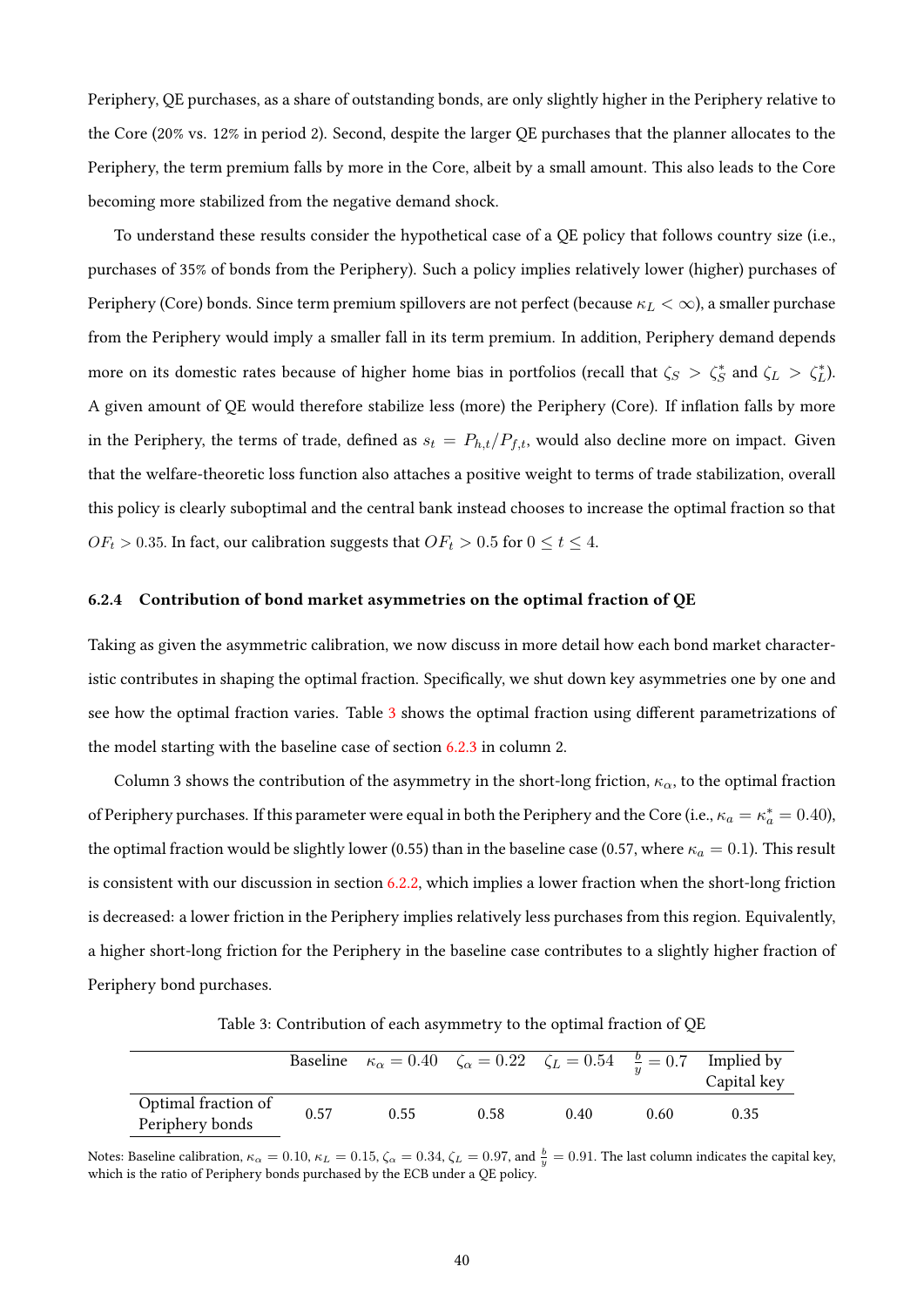<span id="page-40-0"></span>

Figure 13: Optimal Policy in the Periphery and Core

Notes: Fully optimal policy in the Periphery (solid blue lines) and Core (dashed red lines) following a -3% discount factor shock. Policy rate is constrained by the ZLB,  $R^{zlb} = -3$  percentage points (annualized). Terms of trade are defined as  $S_t =$  $P_{h,t}/P_{f,t}$ . Optimal fraction is defined as in eq. [3.17](#page-12-0)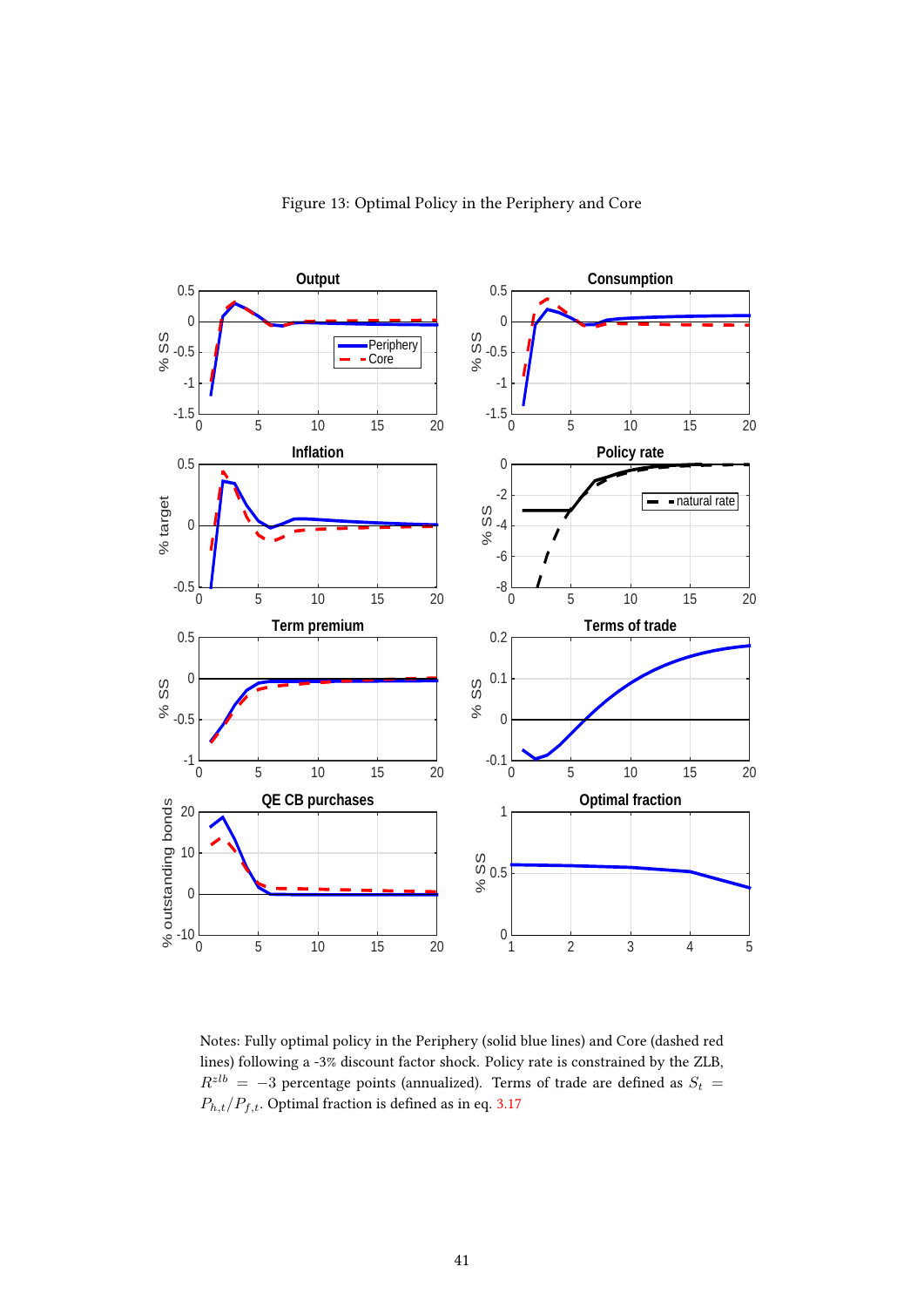Column 4 shows the contribution of the asymmetry in the short bias,  $\zeta_{\alpha}$ , to the optimal fraction of Periphery purchases. When short bias is equalized across the union ( $\zeta_{\alpha} = \zeta_{\alpha}^* = 0.22$ ), the optimal fraction increases to 0.58. Hence, asymmetries in short bias contribute to slightly lower the optimal fraction. Note that, in the baseline case, we have a higher short share for Periphery portfolios (0.34 vs. 0.22), implying that Periphery demand depends relatively more on short-term rates than does Core demand. A higher reliance on short-term rates in the Periphery lowers the marginal benefit of purchasing Periphery bonds, as discussed in the previous subsection; thereby, it implies a smaller fraction of Periphery bonds in the baseline case than in the case of symmetric short bias (0.57 vs. 0.58).

Column 5 shows the contribution of the asymmetry in the home bias,  $\zeta_L$ , to the optimal fraction of Periphery purchases. In the baseline calibration, we have a significant asymmetry between Periphery and Core home bias (0.97 vs. 0.54). By lowering home bias in the Periphery to its Core levels ( $\zeta_L = \zeta_L^* = 0.54$ ), the central bank reduces purchases from the Periphery and the optimal fraction declines from 0.57 to 0.40. As discussed previously, when home bias is lower, Periphery demand relies less on domestic rates and, thereby, the central bank can stimulate Periphery demand even with Core bond purchases, which results in a significantly smaller fraction of Periphery purchases. This result highlights the importance of home bias asymmetry on the optimal fraction in our model.

Column 6 shows the impact of government debt as a share of GDP on the optimal fraction. Note that in the baseline calibration, Periphery debt is much higher than Core debt (90% vs. 71%). When we equalize debt ratios across regions ( $\frac{b}{y}=\frac{b^*}{y^*}$  $\frac{b^*}{y^*}=0.71$ ), the optimal fraction increases to 0.60. This result is different than in section [6.2.2](#page-33-0) and the symmetric parametrization, where a larger debt size implied a higher fraction of Periphery purchases. The difference here lies in the fact that the Periphery portfolio is characterized by stronger home bias relative to the more balanced Core portfolio. Given a signicant asymmetry in portfolio home bias, a fall in Periphery steady-state government debt lowers the Periphery steady-state portfolio holdings signicantly, which implies a smaller weight on Periphery portfolio stabilization relative to the Core (see the weights in the loss function under proposition [1\)](#page-17-0). The central bank therefore optimally places a greater weight on Core portfolio stabilization and purchases less Core bonds and more Periphery bonds. This result highlights that under full asymmetry, the optimal fraction is not driven by the larger debt-to-GDP size for the Periphery but rather the very high home bias in Periphery portfolios.

Finally, column 7 reports the ECB's capital key for the fraction of Periphery bond purchases, which is 0.35. Clearly, this value is signicantly lower than in our baseline model (0.57). Therefore, our analysis suggests that portfolio asymmetries are important in driving the optimal fraction in the EA away from the capital key, which is primarily determined by economic size and population.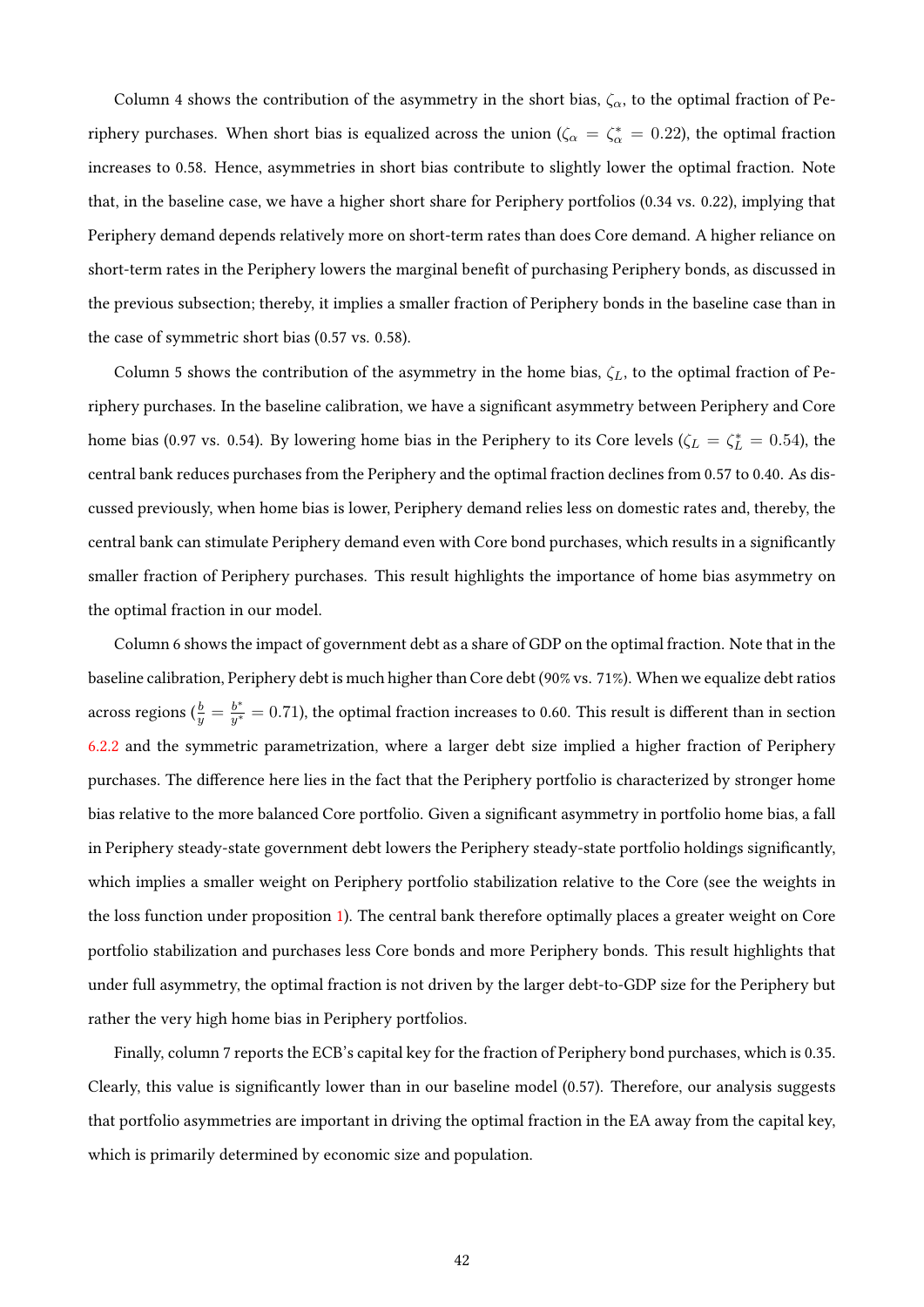#### <span id="page-42-2"></span>6.2.5 Optimal fraction vs. rule-based QE policy

We end this section by comparing the impulse responses under optimal policy to a model where only the interest rate is chosen optimally by the central bank. Instead, QE follows a predetermined rule based on the ECB's capital key. This exercise serves to illustrate more explicitly how different ways to allocate bond purchases across regions determine the effectiveness of QE.

Under a rule-based policy we assume that the central bank performs QE by allocating its purchases of bonds across countries according to the fixed share  $\varpi$ , which reflects the fraction of long-term bonds purchased from the Periphery. Conversely, the fraction  $1 - \varpi$  reflects the share of long-term bonds purchased from the Core. Consistent with the ECB's capital key, we set  $\varpi = 0.35$ .

<span id="page-42-1"></span>
$$
q_{L,t}b_{L,t}^{CB} = \varpi v_t (q_{L,t}b_{L,t} + q_{L,t}^* b_{L,t}^*)
$$
  
\n
$$
q_{L,t}^* b_{L,t}^{*CB} = (1 - \varpi) v_t (q_{L,t}b_{L,t} + \psi_t q_{L,t}^* b_{L,t}^*)
$$
\n(6.1)

 $v_t$  represents total long-term bonds issued in the union and follows an  $AR(1)$  stationary process,  $v_t =$  $\rho_v v_{t-1} + \epsilon_{v,t}$ . A positive shock to  $v_t$  represents the QE shock. We calibrate its size to be 10% of EA GDP and assume it is persistent with  $\rho_v$  equal to 0.95. This size is in line with the announcement of the ECB in January 2015, when the program was originally implemented.<sup>[31](#page-42-0)</sup>

Figure [14](#page-43-0) compares the rule-based QE policy with the fully optimal policy. Not surprisingly, the rule-based policy implies less stabilization for the union. Particularly, Periphery output, consumption, and inflation fall by more as a result of purchases less than optimal from this region. On the other hand, it generates a smaller drop in Core output, but bigger consumption and inflation booms in this region. Higher macroeconomic volatility for the Core also results in the terms of trade falling more than under optimal policy.

Notably, even though rule-based policy is sub-optimal, it succeeds in lowering term premia in both regions by more than the optimal policy. This is because a bigger drop in term premia generates a bigger consumption boom and higher inflation rates in the Core, which causes an earlier lift-off in the union policy rate from the ZLB. However, note that our calibration suggests a higher reliance on short-term rates for the Periphery than the Core (recall that  $\zeta_\alpha>\zeta_\alpha^*$ ). An earlier lift-off in short-term rates, therefore, implies less stabilization for the Periphery. This suggests that it is not only the extent of term premium declines that matter for stabilization policies in monetary unions, but also to what extent each region is sensitive to changes in the policy rate.

<span id="page-42-0"></span><sup>&</sup>lt;sup>31</sup>The qualitative predictions are robust to assuming an AR(2) specification in line with [Andrade](#page-44-0) et al., [2016;](#page-44-0) [Carlstrom](#page-45-0) et al., [2017;](#page-45-0) [Hohberger](#page-47-0) et al., [2019.](#page-47-0)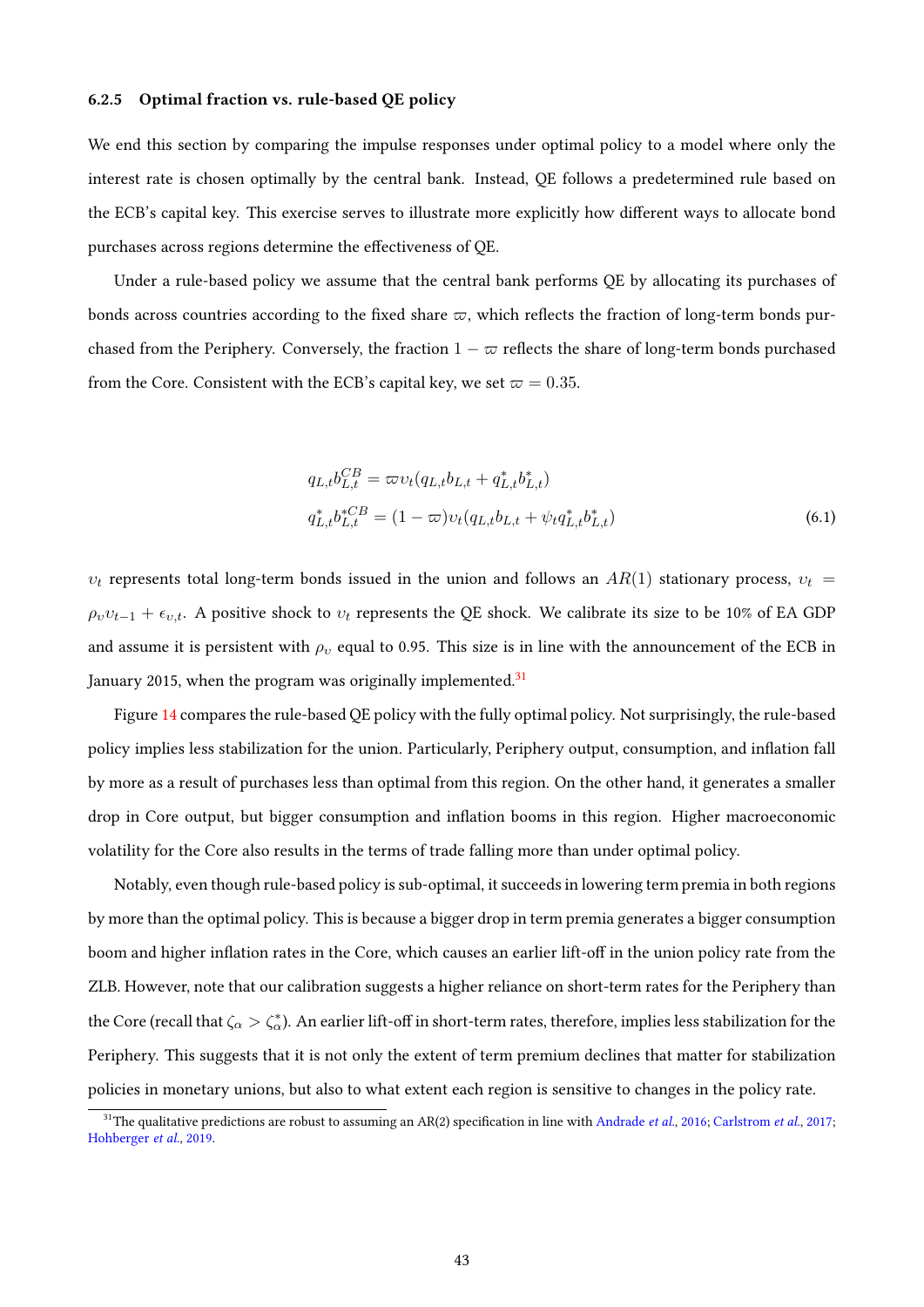<span id="page-43-0"></span>

Notes: Optimal interest rate policy with rule-based QE (as in eq. [6.1\)](#page-42-1) (solid lines) and fully optimal policy (dashed lines) in the Periphery (blue lines) and Core (red lines) following a -3% discount factor shock. Policy rate is constrained by the ZLB. Terms of trade are defined as  $S_t = P_{h,t}/P_{f,t}$ . Optimal fraction is defined as in eq. [3.17.](#page-12-0)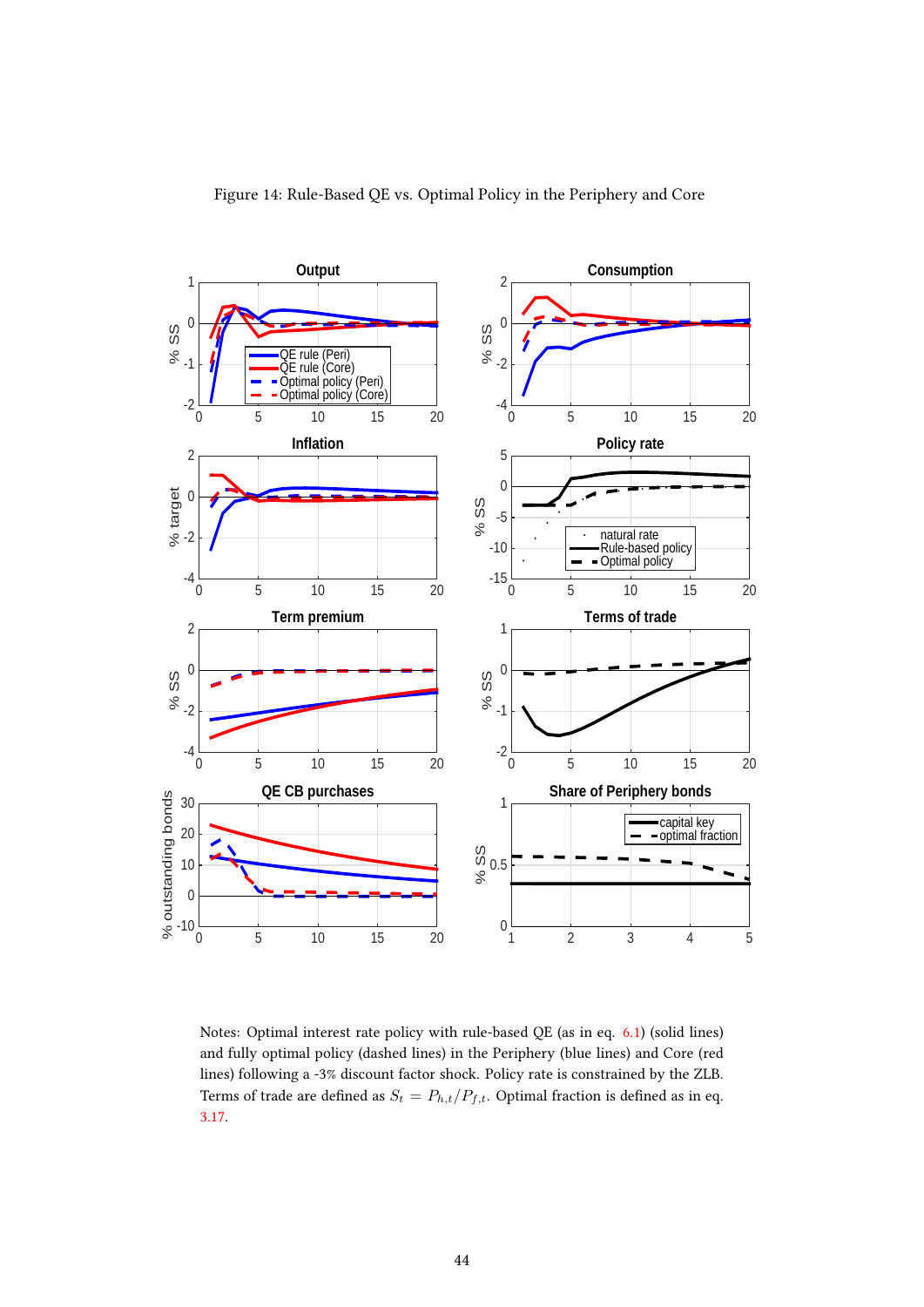## 7 Conclusion

This paper is motivated by two considerations. First, bond market characteristics are the crucial elements that affect the transmission of QE in an open economy, and we observe significant differences in these characteristics across the Periphery and Core of the EA: i) a striking difference in the degree of home bias across regions, ii) a steeper rise in the short share in the Core over time, and iii) a larger debt-to-GDP ratio in the Periphery. Second, in practice, the design of a QE policy in a monetary union requires a framework about the allocation of government bond purchases across regions. The current framework that is employed in the EA relies on allocating bond purchases according to each region's economic size and population. In light of these additional dimensions of heterogeneity, is this allocation optimally designed? And what does optimal monetary policy look like?

We have tackled these questions by building a two-region DSGE model of a monetary union where regions are asymmetric with respect to bond market characteristics. We characterized the optimal monetary policy as well as the optimal allocation of government bond purchases across regions. In our asymmetric model of a monetary union, an optimal QE policy under commitment does not only reflect different region sizes, but is also a function of those dimensions of portfolio heterogeneity. By calibrating our model to the euro area, we show that optimal QE favors purchases from the smaller region (Periphery instead of Core), given that the former faces stronger portfolio frictions. A fully optimal policy, consisting of both the short-term interest rate and QE, lifts the monetary union away from the zero lower bound faster than an optimal interest rate policy alone, which entails forward guidance.

Finally, we compare the model-consistent optimal policy, comprised by QE and interest rate setting, to a proxy of the actual policy in the EA. Our calibrated model predicts that central bank purchases of Peripheral debt according to the ECB's capital key (35%) lie below our model's optimal fraction (57%).

### References

- Alpanda, S. and Kabaca, S. (2020) International Spillovers of Large-Scale Asset Purchases, Journal of the European Economic Association, 18, 342–391.
- <span id="page-44-0"></span>Andrade, P., Breckenfelder, J., De Fiore, F., Karadi, P. and Tristani, O. (2016) The ECB's Asset Purchase Programme: An Early Assessment, Working Paper Series 1956, European Central Bank.
- Benigno, G. and Benigno, P. (2006) Designing Targeting Rules for International Monetary Policy Cooperation, Journal of Monetary Economics, 53, 473–506.
- Benigno, P. (2004) Optimal Monetary Policy in a Currency Area, Journal of International Economics, 63, 293– 320.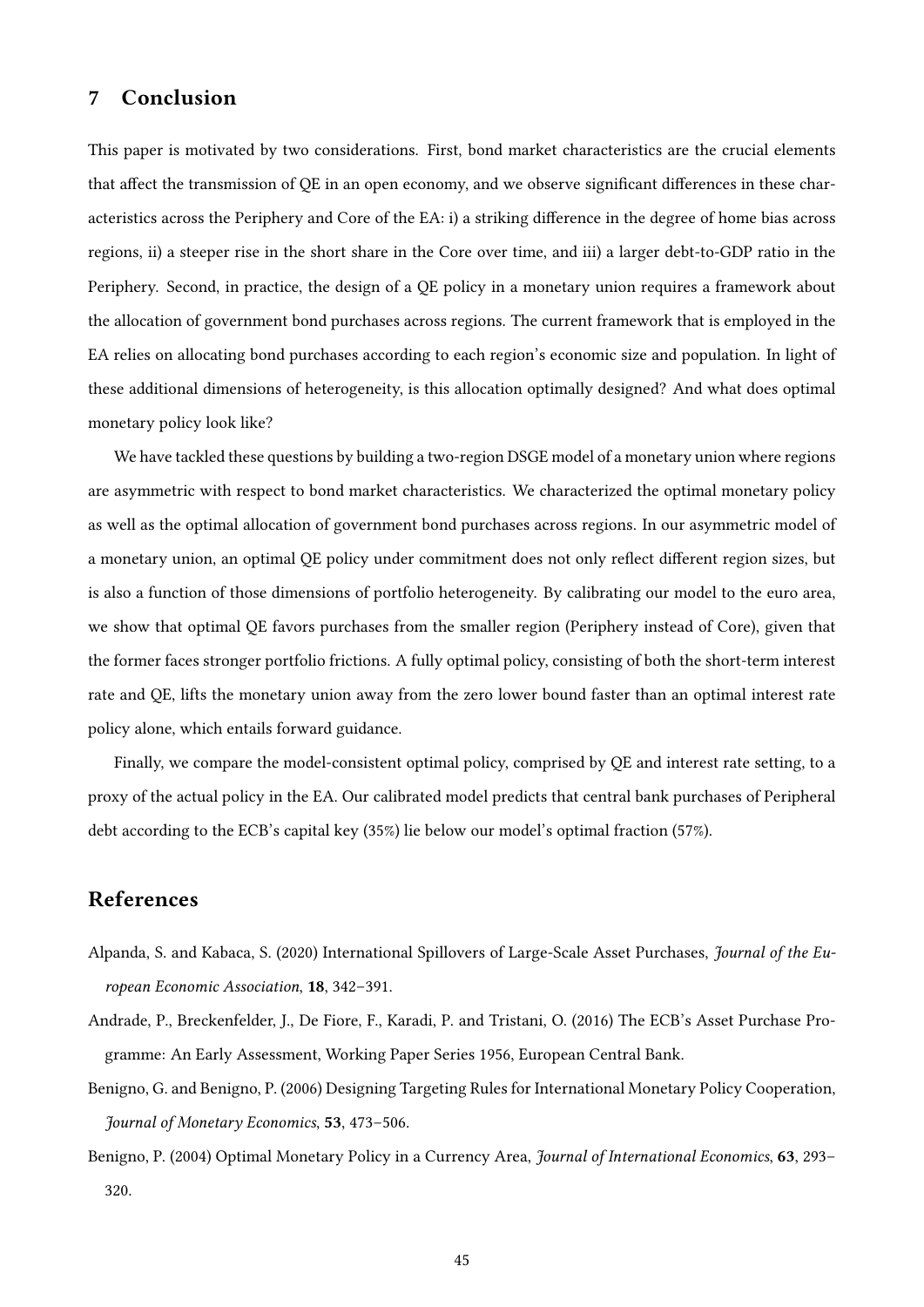- Benigno, P. (2009) Price Stability with Imperfect Financial Integration, Journal of Money, Credit and Banking, 41, 121–149.
- Benigno, P. and Lopez-Salido, J. D. (2006) Inflation Persistence and Optimal Monetary Policy in the Euro Area, Journal of Money, Credit and Banking, 38, 587–614.
- <span id="page-45-1"></span>Bhattarai, S., Chatterjee, A. and Park, W. Y. (2015a) Effects of US Quantitative Easing on Emerging Market Economies, Globalization Institute Working Papers 255, Federal Reserve Bank of Dallas.
- Bhattarai, S., Eggertsson, G. B. and Gafarov, B. (2015b) Time Consistency and the Duration of Government Debt: A Signalling Theory of Quantitative Easing, NBER Working Papers 21336, National Bureau of Economic Research, Inc.
- Bhattarai, S., Lee, J. W. and Park, W. Y. (2015c) Optimal Monetary Policy in a Currency Union with Interest Rate Spreads, Journal of International Economics, 96, 375–397.
- Bhattarai, S. and Neely, C. J. (2016) An Analysis of the Literature on International Unconventional Monetary Policy, Working Papers 2016-021, Federal Reserve Bank of St. Louis.
- Bletzinger, T. and von Thadden, L. (2018) Designing QE in a Fiscally Sound Monetary Union, Working Paper Series 2156, European Central Bank.
- Calvo, G. A. (1983) Staggered Prices in a Utility-Maximizing Framework, Journal of Monetary Economics, 12, 383 – 398.
- <span id="page-45-0"></span>Carlstrom, C. T., Fuerst, T. S. and Paustian, M. (2017) Targeting Long Rates in a Model with Segmented Markets, American Economic Journal: Macroeconomics, 9, 205–242.
- Chen, H., Curdia, V. and Ferrero, A. (2012) The Macroeconomic Effects of Large-scale Asset Purchase Programmes, Economic Journal, 122, 289–315.
- Coenen, G., Lombardo, G., Smets, F. and Straub, R. (2007) International Transmission and Monetary Policy Cooperation, in International Dimensions of Monetary Policy, National Bureau of Economic Research, Inc, NBER Chapters, pp. 157–192.
- Cook, D. and Devereux, M. B. (2013) The Optimal Currency Area in a Liquidity Trap, NBER Working Papers 19588, National Bureau of Economic Research, Inc.
- Cook, D. and Devereux, M. B. (2019) Fiscal Policy in a Currency Union at the Zero Lower Bound, Journal of Money, Credit and Banking, 51, 43–82.
- Corsetti, G., Dedola, L. and Leduc, S. (2010) Optimal Monetary Policy in Open Economies, in Handbook of Monetary Economics (Eds.) B. M. Friedman and M. Woodford, Elsevier, vol. 3 of Handbook of Monetary Economics, chap. 16, pp. 861–933.
- Corsetti, G. and Pesenti, P. (2005) International Dimensions of Optimal Monetary Policy, Journal of Monetary Economics, 52, 281–305.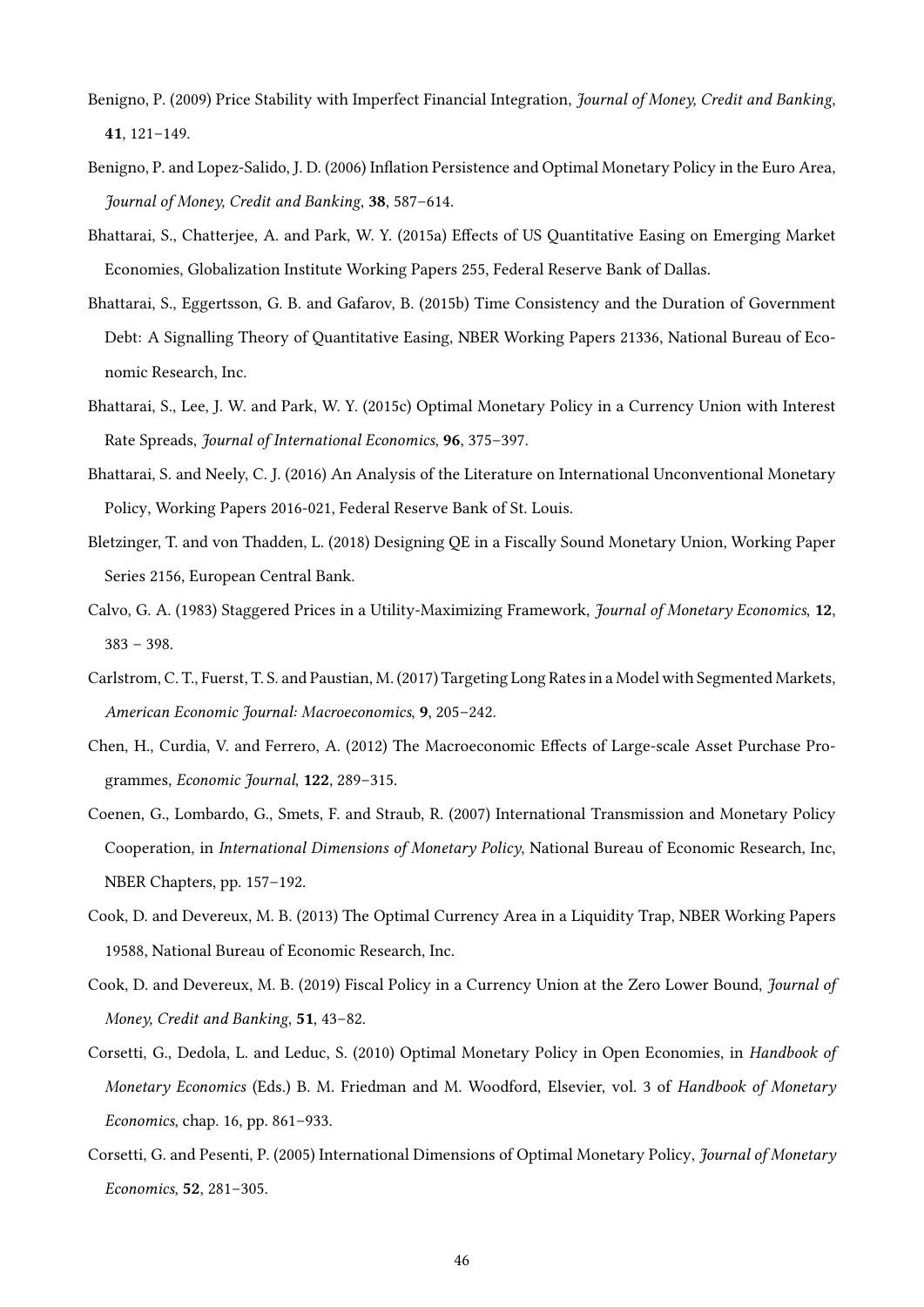- Cova, P., Pagano, P. and Pisani, M. (2019) Domestic and International Effects of the Eurosystem's Expanded Asset Purchase Programme: A Structural Model-Based Analysis, IMF Economic Review, 67, 315–348.
- Curdia, V. and Woodford, M. (2010) Credit Spreads and Monetary Policy, Journal of Money, Credit and Banking, 42, 3–35.
- Darracq Paries, M. and Kuhl, M. (2016) The Optimal Conduct of Central Bank Asset Purchases, Working Paper Series 1973, European Central Bank.
- <span id="page-46-2"></span>Demir, I., Eroglu, B. and Yildirim-Karaman, S. (2019) Heterogeneity of the Effects of Unconventional Monetary Policy on Yield Curves in the Euro Area, mimeo.
- Devereux, M. B., Engel, C. and Lombardo, G. (2020) Implementable Rules for International Monetary Policy Coordination, IMF Economic Review, 68, 108–162.
- Devereux, M. B. and Sutherland, A. (2007) Monetary Policy and Portfolio Choice Choice in an Open Economy Macro Model, Journal of the European Economic Association, 5, 491–499.
- Eggertsson, G. B. and Woodford, M. (2003) The Zero Bound on Interest Rates and Optimal Monetary Policy, Brookings Papers on Economic Activity, 34, 139–235.
- Engel, C. (2011) Currency Misalignments and Optimal Monetary Policy: A Reexamination, American Economic Review, 101, 2796–2822.
- Ferrero, A. (2009) Fiscal and Monetary Rules for a Currency Union, Journal of International Economics, 77,  $1-10.$
- Fiore, F. D. and Tristani, O. (2013) Optimal Monetary Policy in a Model of the Credit Channel, Economic Journal, 123, 906–931.
- Gali, J. and Monacelli, T. (2008) Optimal Monetary and Fiscal Policy in a Currency Union, Journal of International Economics, 76, 116–132.
- <span id="page-46-0"></span>Gambacorta, L., Hofmann, B. and Peersman, G. (2014) The Effectiveness of Unconventional Monetary Policy at the Zero Lower Bound: A Cross-Country Analysis, Journal of Money, Credit and Banking, 46, 615–642.
- <span id="page-46-1"></span>Gambetti, L. and Musso, A. (2017) The Macroeconomic Impact of the ECB's Expanded Asset Purchase Programme (APP), Working Paper Series 2075, European Central Bank.
- Gertler, M. and Karadi, P. (2011) A Model of Unconventional Monetary Policy, Journal of Monetary Economics, 58, 17–34.
- Gertler, M. and Karadi, P. (2013) QE 1 vs. 2 vs. 3. . . : A Framework for Analyzing Large-Scale Asset Purchases as a Monetary Policy Tool, International Journal of Central Banking, 9, 5–53.
- Guerrieri, L. and Iacoviello, M. (2015) OccBin: A Toolkit for Solving Dynamic Models with Occasionally Binding Constraints Easily, Journal of Monetary Economics, 70, 22–38.
- Harrison, R. (2012) Asset Purchase Policy at the Effective Lower Bound for Interest Rates, Bank of England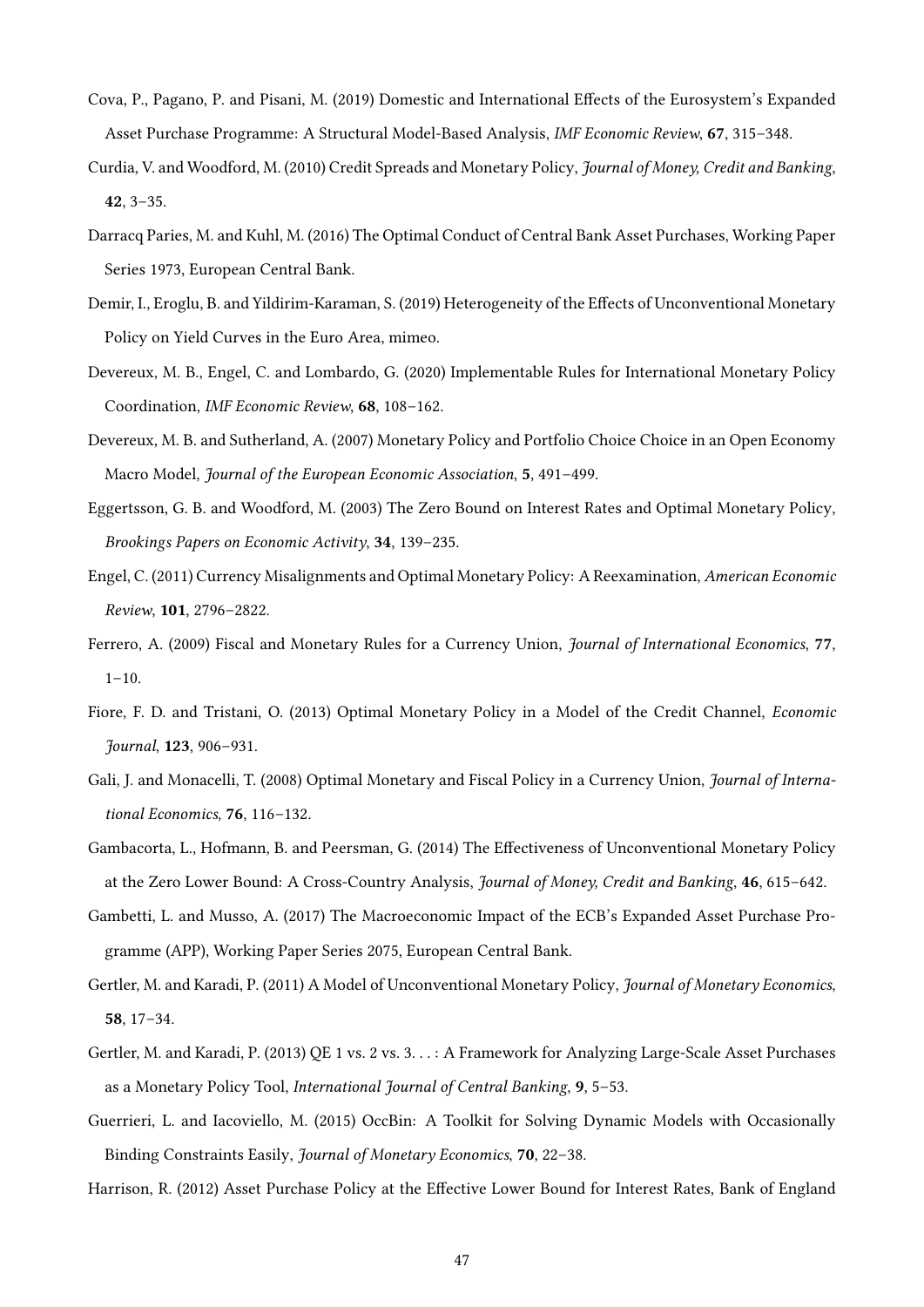Working Papers 444, Bank of England.

<span id="page-47-0"></span>Harrison, R. (2017) Optimal Quantitative Easing, Bank of England Working Papers 678, Bank of England.

- Hohberger, S., Priftis, R. and Vogel, L. (2019) The Macroeconomic Effects of Quantitative Easing in the Euro Area: Evidence from an Estimated DSGE Model, Journal of Economic Dynamics and Control, 108.
- Jacquinot, P., Pisani, M. and Gomes, S. (2010) The EAGLE. A Model for Policy Analysis of Macroeconomic Interdependence in the Euro Area, Working Paper Series 1195, European Central Bank.
- Kabaca, S. (2016) Quantitative Easing in a Small Open Economy: An International Portfolio Balancing Approach, Tech. rep., Bank of Canada Staff Working Paper.
- Karadi, P. and Nakov, A. (2020) Effectiveness and Addictiveness of Quantitative Easing, Journal of Monetary Economics, p. forthcoming.
- Kolasa, M. and Wesolowski, G. (2018) International Spillovers of Quantitative Easing, Working Paper Series 2172, European Central Bank.
- Lombardo, G. and Sutherland, A. (2006) Policy Instrument Choice and Non-coordinated Monetary Policy in Interdependent Economies, Journal of International Money and Finance, 25, 855–873.
- Mavromatis, K. (2018) U.S. Monetary Regimes and Optimal Monetary Policy in the Euro Area, Journal of Money, Credit and Banking, 50, 1441–1478.
- Mouabbi, S. and Sahuc, J. (2019) Evaluating the Macroeconomic Effects of the ECB's Unconventional Monetary Policies, Journal of Money, Credit and Banking, 51, 831–858.
- Pappa, E. (2004) Do The ECB and The Fed Really Need to Cooperate? Optimal Monetary Policy in a Two-Country World, Journal of Monetary Economics, 51, 753–779.
- Priftis, R. and Vogel, L. (2016) The Portfolio Balance Mechanism and QE in the Euro Area, Manchester School, 84, 84–105.
- Priftis, R. and Vogel, L. (2017) The Macroeconomic Effects of the ECB's Evolving QE Programme: A Model-Based Analysis, Open Economies Review, 28, 823–845.
- Tischbirek, A. (2018) Large-Scale Bond Purchases in a Currency Union with Segmentation in the Market for Government Debt, Journal of Economic Dynamics and Control, 95, 37–69.
- Vayanos, D. and Vila, J.-L. (2009) A Preferred-Habitat Model of the Term Structure of Interest Rates, CEPR Discussion Papers 7547, C.E.P.R. Discussion Papers.
- Woodford, M. (2001) Fiscal Requirements for Price Stability, NBER Working Papers 8072, National Bureau of Economic Research, Inc.
- Woodford, M. (2003) Interest and Prices: Foundations of a Theory of Monetary Policy, Princeton University Press.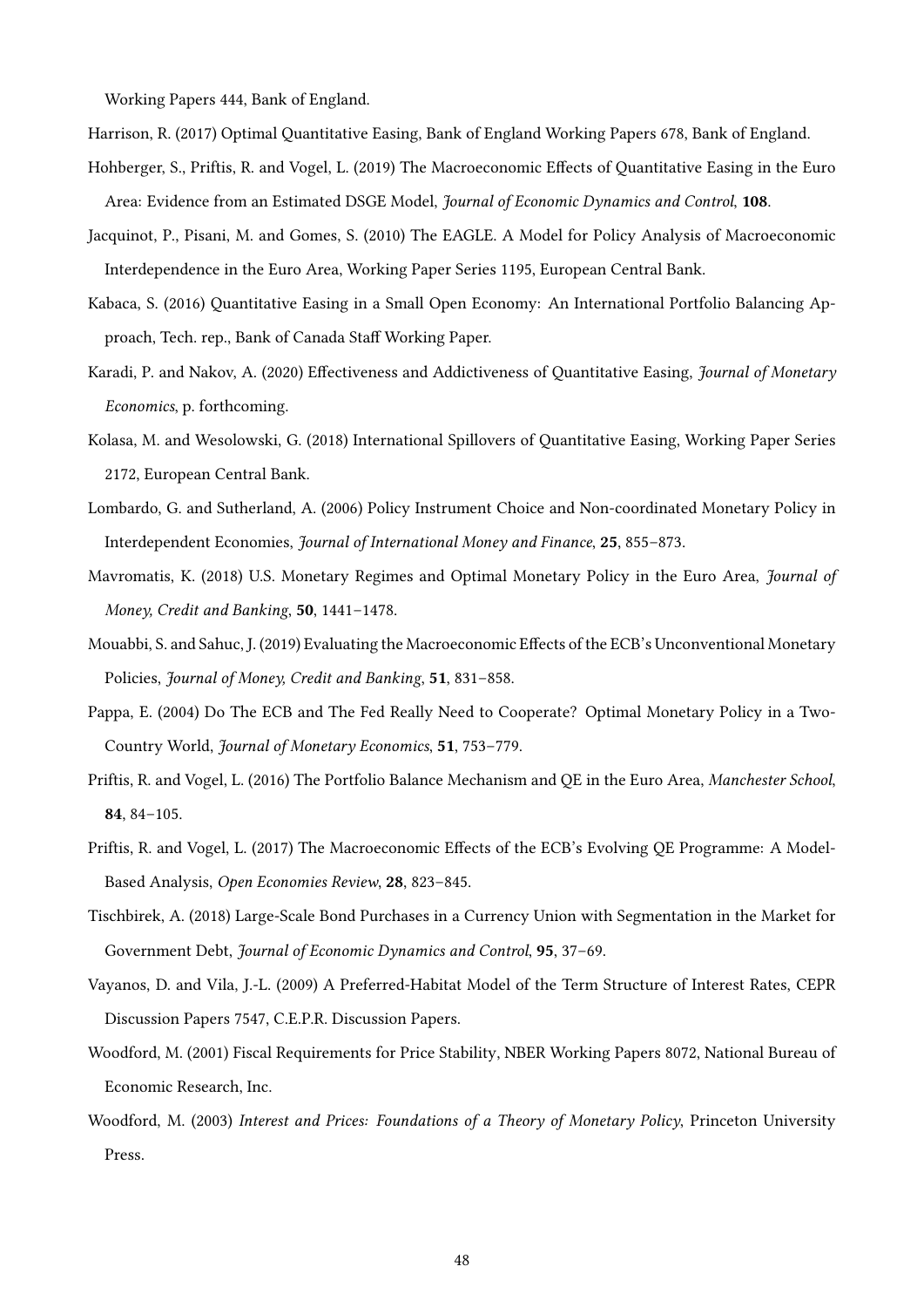# A Private Sector Equilibrium

For each region, we first obtain the first order conditions from each agent's problem, find the steady state, and then log-linearize those conditions around the steady state. After some manipulations, we arrive at the following set of conditions, which characterize the private sector's equilibrium.

Euler equation (IS curve):

$$
\hat{c}_t = E_t \hat{c}_{t+1} - (PR_t - E_t \hat{\pi}_{t+1} - r_t^n)
$$

$$
\hat{c}_t^* = E_t \hat{c}_{t+1}^* - (PR_t^* - E_t \hat{\pi}_{t+1}^* - r_{n,t}^*)
$$

where

$$
PR_t = \zeta_a \zeta_s \hat{R}_t + (1 - \zeta_a) \zeta_L \left( \hat{R}_t + \hat{T}_t \right) + \zeta_a (1 - \zeta_s) \hat{R}_t^U + (1 - \zeta_a) (1 - \zeta_L) \left( \hat{R}_t^U + \hat{T}_t^* \right)
$$
  
\n
$$
PR_t^* = \zeta_a^* \zeta_s^* \hat{R}_t^U + (1 - \zeta_a^*) \zeta_L^* \left( \hat{R}_t^U + \hat{T}_t^* \right) + \zeta_a^* (1 - \zeta_s^*) \hat{R}_t + (1 - \zeta_a^*) (1 - \zeta_L^*) \left( \hat{R}_t + \hat{T}_t \right)
$$
  
\n
$$
\hat{T}_t = \frac{R_L}{R_L - \rho} \hat{R}_{L,t} - \frac{\rho}{R_L - \rho} E_t \hat{R}_{L,t+1} - \hat{R}_t
$$
  
\n
$$
\hat{T}_t^* = \frac{R_L}{R_L - \rho^*} \hat{R}_{L,t}^* - \frac{\rho^*}{R_L - \rho^*} E_t \hat{R}_{L,t+1}^* - \hat{R}_t^U
$$

Note that we rescale the discount factor shock so that the shock is represented in deviations from the natural rate of interest. Given that productivity is constant in the model, this shock is the only factor that moves the natural rate.

New-Keynesian Phillips Curve:

$$
\widehat{\pi}_{h,t} = \beta E_t \widehat{\pi}_{h,t+1} + \frac{(1 - \omega)(1 - \beta \omega)}{\omega} \left[ \gamma \widehat{y}_t + \widehat{c}_t - (1 - \zeta) \widehat{s}_t \right]
$$

$$
\widehat{\pi}_{f,t}^* = \beta E_t \widehat{\pi}_{f,t+1}^* + \frac{(1 - \omega^*)(1 - \beta \omega^*)}{\omega^*} \left[ \gamma^* \widehat{y}_t^* + \widehat{c}_t^* + (1 - \zeta^*) \widehat{s}_t \right]
$$

Terms of trade:

$$
\widehat{s}_t - \widehat{s}_{t-1} = \left(\widehat{\pi}_{h,t} - \widehat{\pi}_{f,t}^*\right)
$$

Optimal allocation in short-term sub-portfolio:

$$
\widehat{R}_t - \widehat{R}_t^U = \left(\frac{\pi}{\beta R^U} - 1\right) \frac{1}{\kappa_S} \left[\widehat{b}_{HS,t} - \left((1 - \zeta - \zeta^*)\widehat{s}_t + \widehat{b}_{FS,t}\right)\right]
$$

$$
\frac{1}{\kappa_S^*} \left[\widehat{b}_{HS,t} - (1 - \zeta - \zeta^*)\widehat{s}_t\right) - \widehat{b}_{FS,t}^*\right] = \frac{1}{\kappa_S} \left[\widehat{b}_{HS,t} - \left((1 - \zeta - \zeta^*)\widehat{s}_t + \widehat{b}_{FS,t}\right)\right]
$$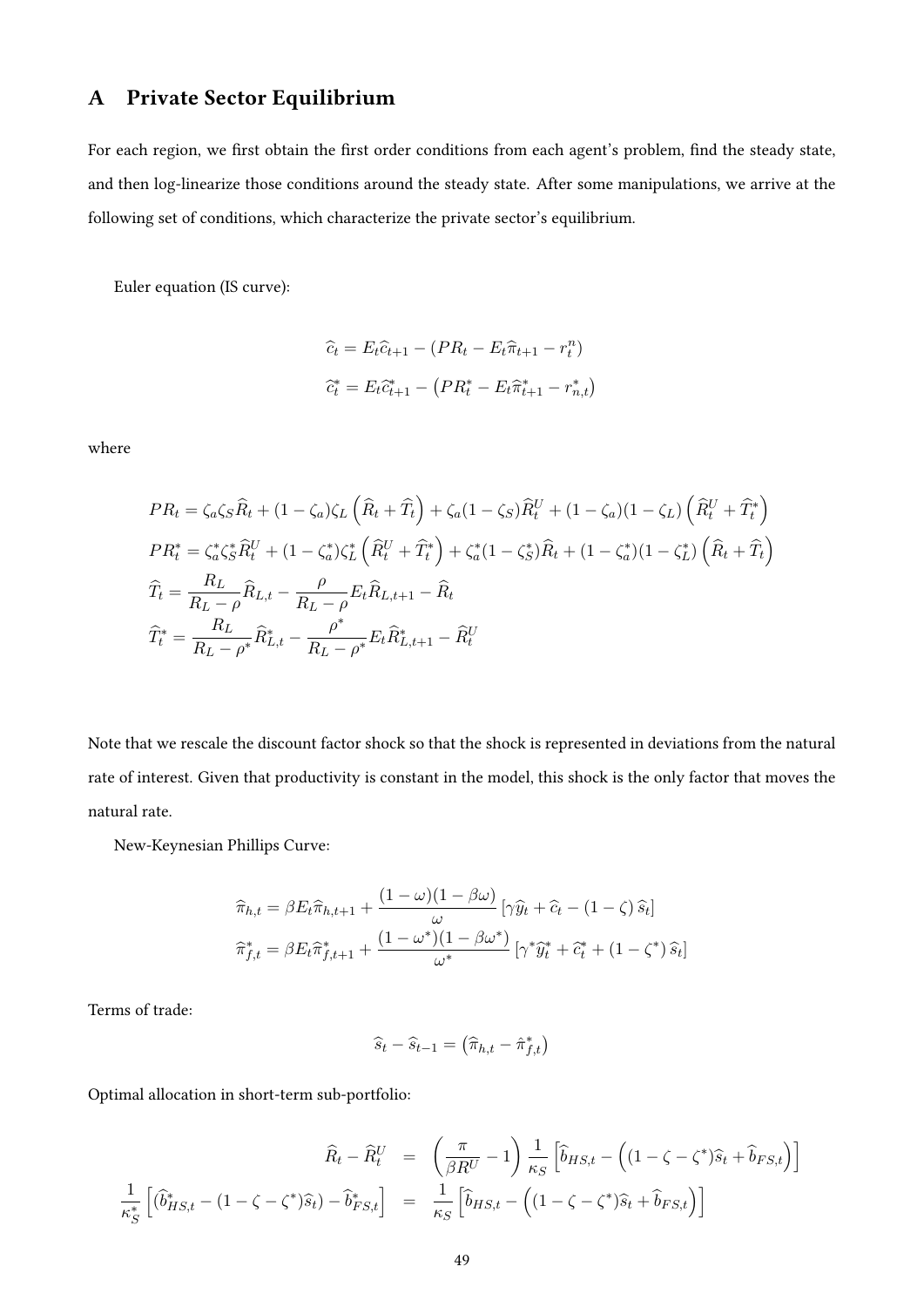Optimal allocation in long-term sub-portfolio:

$$
\left(\widehat{R}_t + \widehat{T}_t\right) - \left(\widehat{R}_t^U + \widehat{T}_t^*\right) = \left(\frac{\pi}{\beta R^U} - 1\right) \frac{1}{\kappa_L} \left[\widehat{q}\widehat{b}_{HL,t} - \left((1 - \zeta - \zeta^*)\widehat{s}_t + \widehat{q}\widehat{b}_{FL,t}\right)\right]
$$

$$
\frac{1}{\kappa_L^*} \left[\left(\widehat{q}\widehat{b}_{HL,t}^* - (1 - \zeta - \zeta^*)\widehat{s}_t\right) - \widehat{q}\widehat{b}_{FL,t}^*\right] = \frac{1}{\kappa_L} \left[\widehat{q}\widehat{b}_{HL,t} - \left((1 - \zeta - \zeta^*)\widehat{s}_t + \widehat{q}\widehat{b}_{FL,t}\right)\right]
$$

Optimal allocation between short- vs. long-term bonds:

$$
\widehat{T}_t = \left(\frac{\pi}{\beta R^U} - 1\right) \left[ -\frac{1}{\kappa_a} \left( \widehat{a}_{S,t} - \widehat{a}_{L,t} \right) - \frac{1}{\kappa_L} \left( \widehat{a}_{L,t} - \widehat{q}_{L,t} \right) + \frac{1}{\kappa_S} \left( \widehat{a}_{S,t} - \widehat{b}_{HS,t} \right) \right]
$$
\n
$$
\widehat{T}_t^* = \left( \frac{\pi}{\beta R^U} - 1 \right) \left[ -\frac{1}{\kappa_a^*} \left( \widehat{a}_{S,t}^* - \widehat{a}_{L,t}^* \right) - \frac{1}{\kappa_L^*} \left( \widehat{a}_{L,t}^* - \widehat{q}_{F,L,t}^* \right) + \frac{1}{\kappa_S^*} \left( \widehat{a}_{S,t}^* - \widehat{b}_{FS,t}^* \right) \right]
$$

Bonds market clearing for short-term bonds:

$$
\frac{b_{HS}/y}{b_S/y}\hat{b}_{HS,t} + (1 - \frac{b_{HS}/y}{b_S/y})\hat{b}_{HS,t}^* = \hat{q}b_{L,t}^{CB} \frac{1}{b_S}
$$

$$
\frac{b_{FS}^*/y^*}{b_S^*/y^*}\hat{b}_{FS,t}^* + (1 - \frac{b_{FS}^*/y^*}{b_S^*/y^*})\hat{b}_{FS,t} = \hat{q}b_{L,t}^{*CB} \frac{1}{b_S^*}
$$

Bonds market clearing for long-term bonds:

$$
-\frac{b_{HL}/y}{b_L/y} \hat{q} b_{HL,t} - (1 - \frac{b_{HL}/y}{b_L/y}) \hat{q} b_{HL,t}^* = \frac{1}{q_L b_L} \hat{q} b_{L,t}^{CB}
$$

$$
-\frac{b_{FL}^* / y^*}{b_L^* / y^*} \hat{q} b_{FL,t}^* - (1 - \frac{b_{FL}^* / y^*}{b_L^* / y^*}) \hat{q} b_{FL,t} = \frac{1}{q_L^* b_L^*} \hat{q} b_{L,t}^{*CB}
$$

Goods market clearing

$$
y_t = \zeta \frac{c_h}{y} \hat{c}_t + \left(1 - \zeta \frac{c_h}{y}\right) \hat{c}_t^* - \left[\zeta \frac{c_h}{y} \kappa \left(1 - \zeta\right) + \left(1 - \zeta \frac{c_h}{y}\right) \kappa^* \zeta^*\right] \hat{s}_t
$$
  

$$
y_t^* = \zeta^* \frac{c_f^*}{y^*} \hat{c}_t^* + \left(1 - \zeta^* \frac{c_f^*}{y^*}\right) \hat{c}_t + \left[\zeta^* \frac{c_f^*}{y^*} \kappa^* \left(1 - \zeta^*\right) + \left(1 - \zeta^* \frac{c_f^*}{y^*}\right) \kappa \zeta\right] \hat{s}_t
$$

Consumer price index (CPI) inflation:

$$
\widehat{\pi}_t = \zeta \widehat{\pi}_{h,t} + (1 - \zeta) \widehat{\pi}_{f,t}^*
$$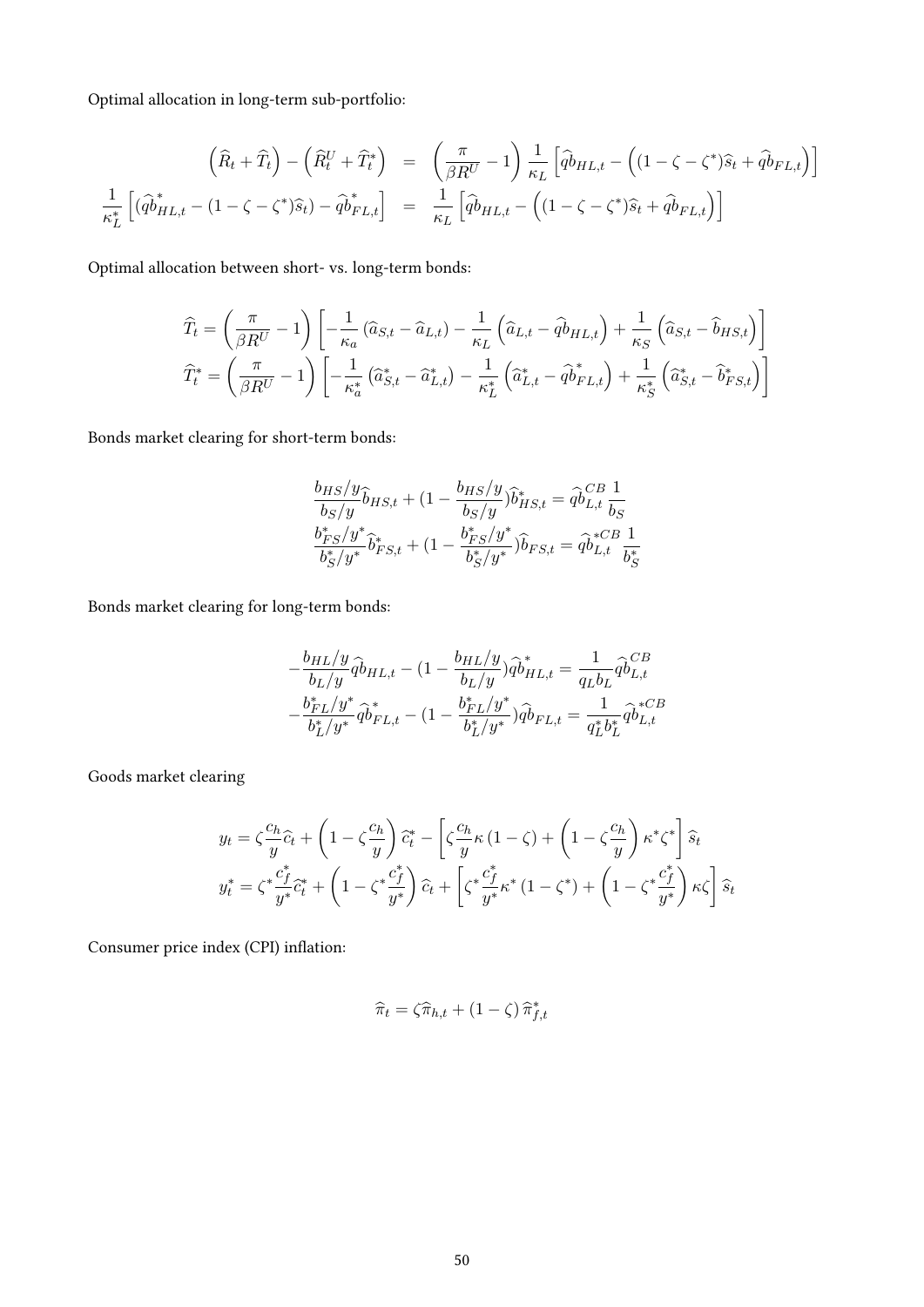Portfolio aggregates:

$$
\begin{aligned}\n\widehat{a}_t &= \zeta_a \widehat{a}_{S,t} + (1 - \zeta_a) \widehat{a}_{L,t} \\
\widehat{a}_t^* &= \zeta_a^* \widehat{a}_{S,t}^* + (1 - \zeta_a^*) \widehat{a}_{L,t}^* \\
\widehat{a}_{S,t} &= \zeta_s \widehat{b}_{HS,t} + (1 - \zeta_s) \left[ (1 - \zeta - \zeta^*) \widehat{s}_t + \widehat{b}_{FS,t} \right] \\
\widehat{a}_{S,t}^* &= \zeta_s^* \widehat{b}_{FS,t}^* + (1 - \zeta_s^*) \left[ \widehat{b}_{HS,t}^* - (1 - \zeta - \zeta^*) \widehat{s}_t \right] \\
\widehat{a}_{L,t} &= \zeta_L \widehat{a}_{H,L,t} + (1 - \zeta_L) \left[ (1 - \zeta - \zeta^*) \widehat{s}_t + \widehat{a}_{F,L,t} \right] \\
\widehat{a}_{L,t}^* &= \zeta_L^* \widehat{a}_{F,L,t}^* + (1 - \zeta_L^*) \left[ \widehat{a}_{H,L,t}^* - (1 - \zeta - \zeta^*) \widehat{s}_t \right]\n\end{aligned}
$$

Bond prices:

$$
\begin{aligned}\n\widehat{q}_{L,t}^* &= -\frac{\widehat{R}_{L,t}^*}{\left(1 - \frac{\rho^*}{R_L}\right)} \\
\widehat{q}_{L,t} &= -\frac{\widehat{R}_{L,t}}{\left(1 - \frac{\rho}{R_L}\right)}\n\end{aligned}
$$

Balance of payments:

$$
\frac{b_{FS}}{y} \left( (1 - \zeta - \zeta^*) \hat{s}_t + \hat{b}_{FS,t} \right) - \frac{R}{\pi} \frac{b_{FS}}{y} ((1 - \zeta - \zeta^*) \hat{s}_t + \hat{R}_{t-1}^U + \hat{b}_{FS,t-1} - \hat{\pi}_t^*) \n+ \frac{q_L^* b_{FL}}{y} \left( (1 - \zeta - \zeta^*) \hat{s}_t + \hat{q} \hat{b}_{FL,t} \right) - \frac{R}{\pi} \frac{q_L^* b_{FL}}{y} \left( (1 - \zeta - \zeta^*) \hat{s}_t + \hat{R}_{L,t}^* + \hat{q} \hat{b}_{FL,t-1} - \hat{q} \hat{b}_{L,t-1} - \hat{\pi}_t^* \right) \n- \frac{b_{HS}^*}{y^*} \frac{1 - n}{n} \left( \hat{b}_{HS,t}^* \right) + \frac{R}{\pi} \frac{b_{HS}^*}{y^*} \frac{1 - n}{n} \left( R_{t-1} + \hat{b}_{HS,t-1}^* - \hat{\pi}_t \right) \n- \frac{q_L b_{HL}^*}{y^*} \frac{1 - n}{n} \left( \hat{q} \hat{b}_{HL,t}^* \right) + \frac{R}{\pi} \frac{q_L b_{HL}^*}{y^*} \frac{1 - n}{n} \left( \hat{R}_{L,t} + \hat{q} \hat{b}_{HL,t-1} - \hat{q} \hat{b}_{LL-1} - \hat{\pi}_t \right) \n= \left( 1 - \zeta \frac{c}{y} \right) ((1 - \zeta) \hat{s}_t - \kappa^* \zeta^* \hat{s}_t + \hat{c}_t^*) + \left( 1 - \zeta^* \frac{c^*}{y^*} \right) \frac{1 - n}{n} \left( -\zeta \hat{s}_t + \kappa \zeta \hat{s}_t + \hat{c}_t \right)
$$

Lower bound for policy rate:

$$
\widehat{R}_t^U = R^{zlb}
$$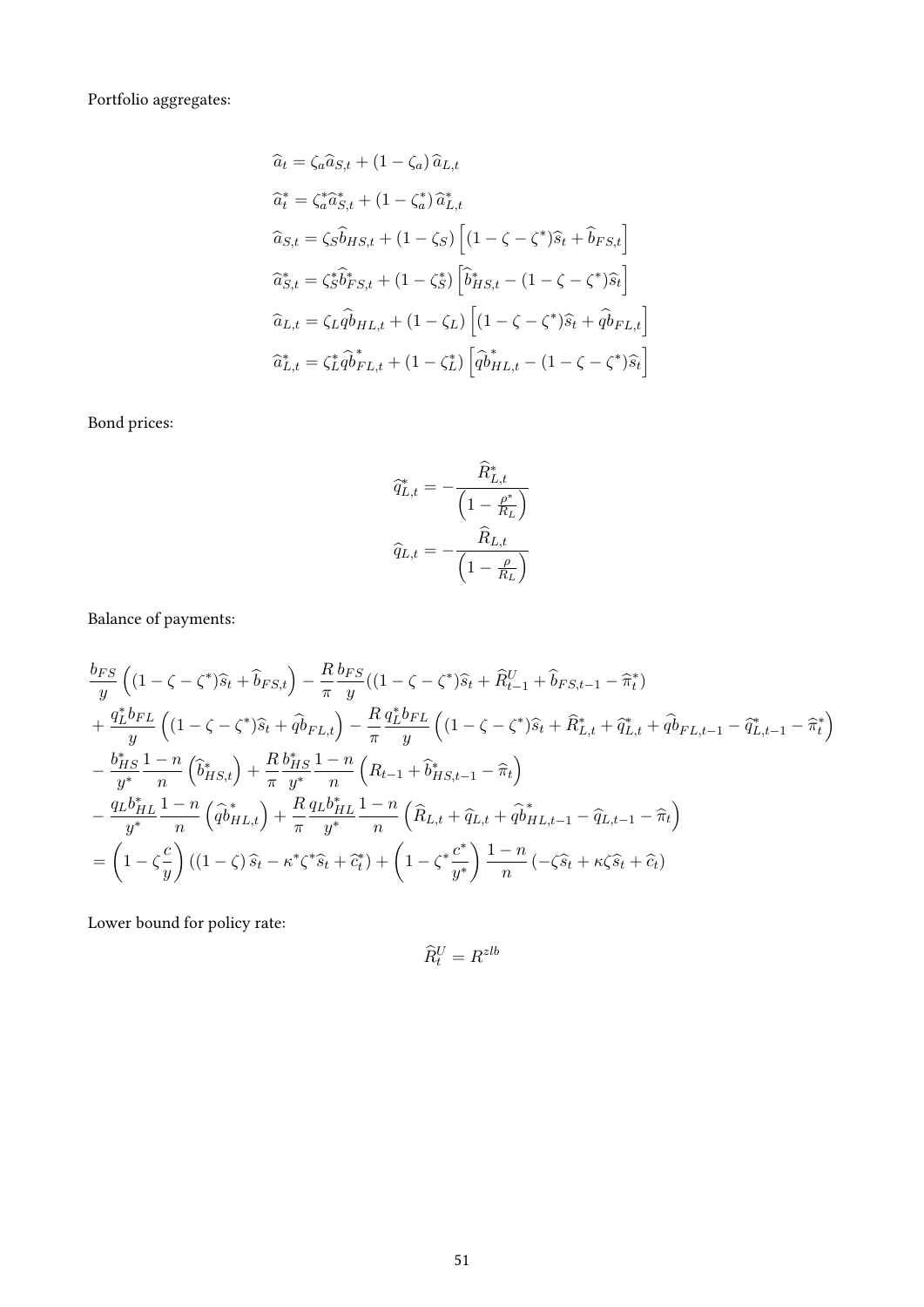## B Calibration of Elasticities

#### SVAR

For each region (Periphery = IT, ES, PT; Core = DE, FR, NL), the objective is to estimate the following system of equations:

$$
AY_t = \sum_{k=1}^{K} C_k Y_{t-k} + Bu_t
$$
 (B.1)

where  $Y_t$  is a vector of endogenous variables for a given quarter  $t$  and  $C_k$  is a matrix of the own- and crosseffects of the  $k^{th}$  lag of the variables on their current observations.  $B$  is a diagonal matrix so that  $u_t$  is a vector of orthogonal i.i.d. shocks to government expenditures such that  $Eu_t=0$  and  $E\left[u_tu_t^{'}\right]=I.$   $A$  is a matrix that allows for contemporaneous effects between the endogenous variables in  $Y_t.$  The specification is estimated using an OLS regression. OLS provides an estimate for the matrices  $A^{-1}C$ , but additional identification assumptions are necessary to estimate the coefficients in  $A$  and  $B$ .

#### Identifying a quantitative easing shock

 $Y_t$  contains these variables: GDP, CPI deflator, short share, home bias LT, term premium. Short share is defined as the share of short-term bond holdings to total bond holdings. Home bias  $LT$  is defined as the share of domestic long-term bond holdings to total long-term holdings. Data for GDP and the CPI deflator are obtained from Eurostat, while data for bond holdings is collected from the ECB's SHS. The term premium is defined as the yield on bonds of 10-year maturity and is available from IMF-IFS. The sample runs from 2013:Q4 - 2018:Q4 and is constrained by the availability of bond holdings data in the ECB SHS.

The specification is estimated using an OLS regression where GDP, the CPI deflator, short share, and home bias LT are in logs, while the term premium is in levels. We employ 2 lags of the endogenous variables given that our data is short.

Our focus is on the macroeconomic effects of QE using exogenous variation in portfolio holdings, on which we impose non-recursive short-run restrictions. This methodology has been widely used in the literature by e.g., [Gambacorta](#page-46-0) et al. [\(2014\)](#page-46-0) and [Gambetti and Musso](#page-46-1) [\(2017\)](#page-46-1), among others. The approach we take here is closest to [Bhattarai](#page-45-1) et al. [\(2015a\)](#page-45-1).

Table [4](#page-52-0) describes the identifying restrictions. Supply and demand shocks affect the real economy, determining variables like output and prices. The financial shock includes restrictions that the long-term interest rate adjusts contemporaneously to changes in output and prices. The QE shock is identified as an unanticipated exogenous disturbance, which increases the short share (i.e., the central bank purchases long-term bonds) and lowers the term premium. At the same time, prices are assumed to increase. All restrictions are intuitive and consistent with our model's predictions following an exogenous QE shock, as shown in section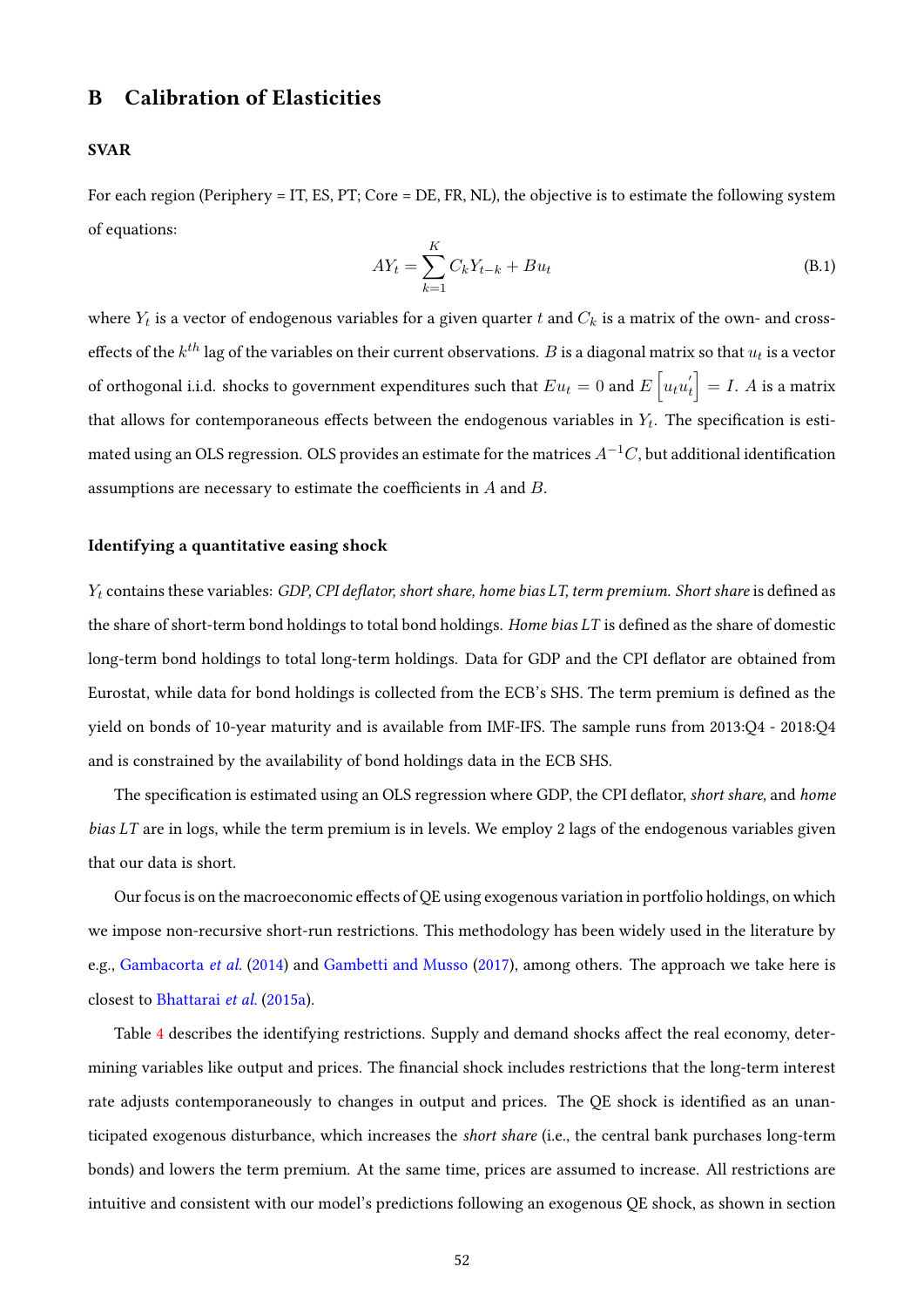<span id="page-52-0"></span>

|              |  | Supply shock Demand shock Financial shock QE shock |  |
|--------------|--|----------------------------------------------------|--|
| GDP          |  |                                                    |  |
| CPI deflator |  |                                                    |  |
| Short share  |  |                                                    |  |
| Home bias LT |  |                                                    |  |
| Term premium |  |                                                    |  |

Notes: Rows denote the variables in the VAR. Columns denote the identified shocks. Sign restrictions (+) are imposed for 1 quarter. Short share = share of short-term bond holdings to total bond holdings. Home bias  $LT$  = share of domestic long-term bond holdings to total long-term bond holdings. Term premium = yield on 10-year maturity bonds.

Estimation of the SVAR for each region yields the following results. Figure [15](#page-53-0) plots the impulse responses for the Periphery while Figure [16](#page-53-1) for the Core. We have scaled the responses of the variables to be consistent with a QE shock of size 5% of EA GDP. In both regions, GDP and inflation increase following a QE shock. The median effect on GDP is larger in the Periphery (10% vs. 4% on impact), but the median effect on prices is higher in the Core (1% vs. 2% on impact). The stronger effect on GDP in the Periphery follows from a larger decline in the term premium (200 bp vs. 100 bp). At the same time, the short share and home bias LT increase by less in the Periphery. Given that for an equal size of QE shock across regions, Periphery portfolios rebalance to a lesser degree than in Core, we can conclude that portfolio frictions are higher, and hence elasticities of substitution are lower, in the Periphery. This then translates to a stronger tranmission of QE in the Periphery.

Finally, Figure [16](#page-53-1) plots a weighted average of the impulse response following a QE shock for the EA as a whole, where the weights reflect the size of each region in the EA GDP and population; 35% of long-term bonds are purchased from the Periphery, and the remaining 65% from the Core. This is also the practice of the ECB ("capital key") when allocating long-term government bond purchases across countries.

#### Matching Impulse Responses in the Quantitative Model and in the Data

Given these responses from the QE shock in the data we then perform the following exercise. We set a fine grid for parameters  $\kappa_\alpha,\kappa^*_\alpha,\kappa_L,\kappa^*_L$  and select the parameterization that minimizes the distance between the impulse response functions in the model and in the data, on impact, for a QE shock of size 5% of EA GDP. We calibrate  $\kappa_\alpha,\kappa^*_\alpha,\kappa_L$ , and  $\kappa^*_L$  so that our model can capture four moments: i) an increase in the share of shortterm bonds to total bonds (short-share) in the Periphery by 10%, ii) a decline in the union-wide term premium by 145 basis points, iii) an increase in the share of domestic long-term bonds to total long-term bonds (home bias) in the Periphery by 1 pp., and iv) an increase in the share of domestic long-term bonds to total long-term bonds (home bias) in the Core by 4 pp. This term premium decline is slightly larger than the evidence from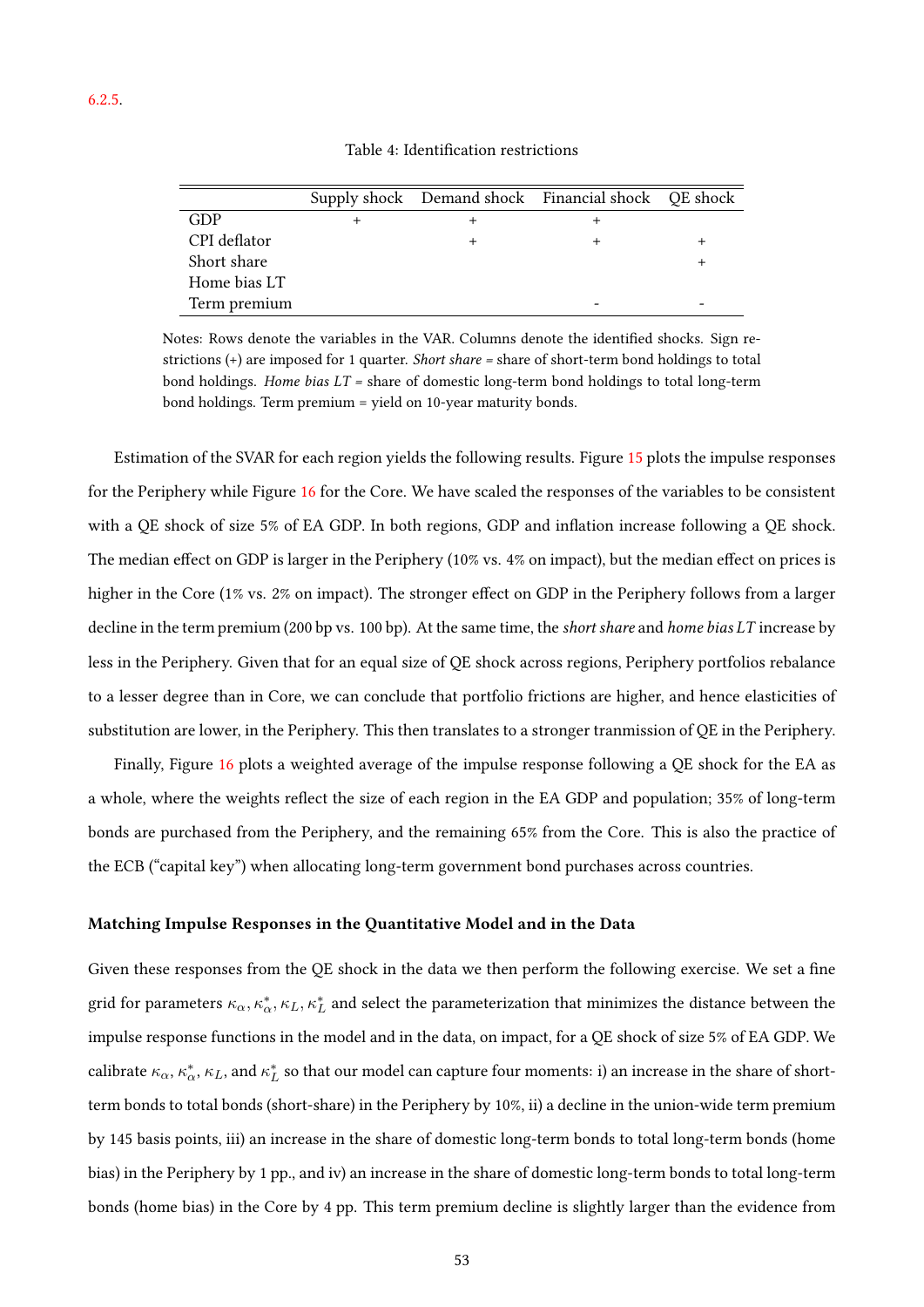

<span id="page-53-0"></span>

<span id="page-53-1"></span>Notes: SVAR identied with sign restrictions. (Scaled) impulse response functions in the Periphery to a quantitative easing shock of size 5% of EA GDP. Solid blue lines are median estimates. Dashed red lines correspond to error bands of one standard deviation. Black dotted lines are impulse responses from the calibrated theoretical model following a QE shock of size 5% of EA GDP, where the interest rate follows a Taylor rule.

Figure 16: SVAR: QE Shock in the Core



Notes: SVAR identified with sign restrictions. (Scaled) impulse response functions in the Core to a quantitative easing shock of size 5% of EA GDP. Solid blue lines are median estimates. Dashed red lines correspond to error bands of one standard deviation. Black dotted lines are impulse responses from the calibrated theoretical model following a QE shock of size 5% of EA GDP, where the interest rate follows a Taylor rule.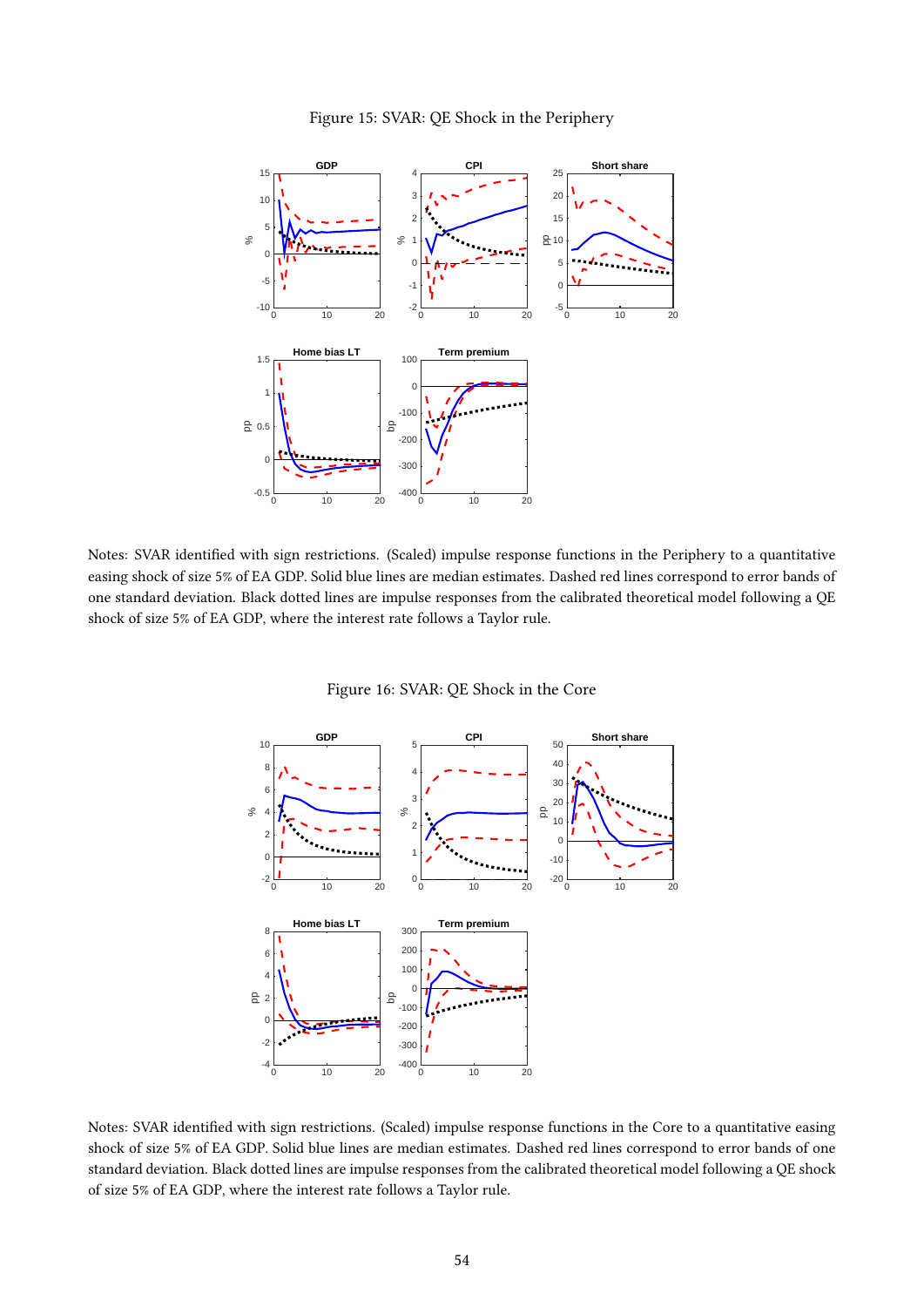#### Figure 17: SVAR: QE Shock in the EA



Notes: SVAR identied with sign restrictions. (Scaled) impulse response functions in the EA (weighted responses of Periphery and Core using  $n = 0.35$ ) to a quantitative easing shock of size 5% of EA GDP. Solid blue lines are median estimates. Dashed red lines correspond to error bands of one standard deviation. Black dotted lines are impulse responses from the calibrated theoretical model following a QE shock of size 5% of EA GDP, where the interest rate follows a Taylor rule.

DSGE-based studies of QE in the EA (see [Hohberger](#page-47-0) et al. [\(2019\)](#page-47-0) and references therein), but in line with the evidence in [Demir](#page-46-2) et al. [\(2019\)](#page-46-2), who find that following an unconventional monetary policy shock, bond returns decrease by around 150-200 basis points in Spain, Italy, and Portugal, and by around 50 basis points in Germany, France, and the Netherlands. The increases in the shares of domestic long-term bonds to total long-term bonds in both the Periphery and Core are small, especially when compared to changes in the short shares, so also in line with the evidence presented in section [2.](#page-5-0) The implied parameters from this exercise are as follows:  $\kappa_{\alpha} = 0.1$  ,  $\kappa_{\alpha}^{*} = 0.4$ ,  $\kappa_{L} = 0.1$ , and  $\kappa_{L}^{*} = 0.1$ .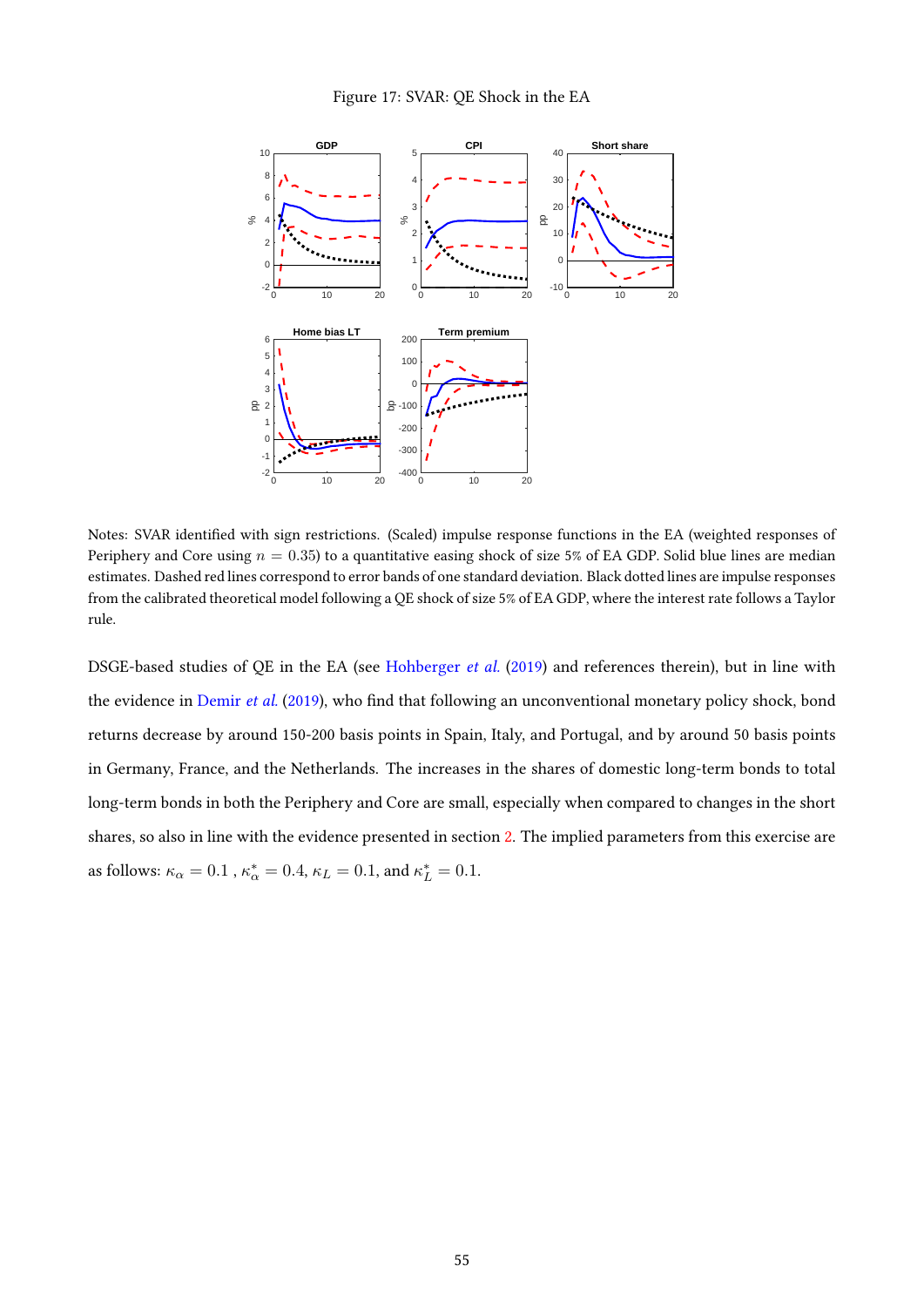## C Proof of Proposition [1](#page-17-0) (Welfare-Theoretic Loss Function)

We derive the welfare criterion for each country using a second order Taylor series expansion of the represen-tative household's utility function (eq. [3.1\)](#page-7-0) around the efficient steady state. We make use of the assumption that the planner has access to labor subsidies, making the steady state efficient and exhausting the distortions from monopolistic competition. The welfare measure is expressed in deviations from the flexible price equilibrium, which is also efficient, given the labor subsidy. Since the derivation steps are the same for both the Periphery and the Core, here we describe only the second order approximation of household utility in the Periphery.

The second order approximation of the welfare of the representative optimizing household receives the following form:

$$
W_t = U + U_c c \left(\hat{c}_t + \frac{1}{2} (1 + \frac{U_{cc}c}{U_c})\hat{c}_t^2\right) - U_l l \left(\hat{l}_t + \frac{1}{2} (1 + \frac{U_{ll}l}{U_l})\hat{l}_t^2\right)
$$
 (C.1)

where  $U_c = 1/c$ ,  $U_{cc} = c^{-2}$ ,  $U_l = l^{\gamma}$ , and  $U_{ll} = \gamma l^{\gamma-1}$ . Using the fact that  $\hat{y}_t(h) = \hat{z}_t + \hat{l}_t$  and approximating it up to a second order we receive the following expression for labor:

<span id="page-55-0"></span>
$$
\hat{l}_t = 1 + \frac{y(h)}{L} E_t(\hat{y}_t(h)) + a_t + \frac{y(h)}{2L} var(\hat{y}_t(h)) + a_t^2 - \frac{1}{2} \hat{L}_t^2
$$
\n(C.2)

The variance of  $\hat{y}_t(h)$  is related to the variance of the prices that producers face through the individual demand curve for each product in the following way:

<span id="page-55-4"></span><span id="page-55-3"></span>
$$
var(\hat{y}(h)) = \theta^2 var(\tilde{p}_t(h))
$$
\n(C.3)

and in turn, the variance of prices is related to inflation by:

<span id="page-55-5"></span>
$$
\sum_{t=0}^{\infty} \beta^t var(log(\tilde{p}_t(h)) = \frac{1}{(1 - \omega \beta)} \sum_{t=0}^{\infty} \beta^t \left[ \frac{\omega}{1 - \omega} \hat{\pi}_{h,t}^2 \right] + t.i.p. + O(||\xi||^3)
$$
 (C.4)

Additionally, note that for the home output the following relationship holds (and similarly for foreign output):

<span id="page-55-1"></span>
$$
\widehat{y}_t = E_t(\widehat{y}_t(h)) + \frac{1}{2} \left( \frac{\theta - 1}{\theta} \right) var(\widehat{y}_t(h)) + O(||\xi||^3)
$$
\n(C.5)

Using the above expression to substitute for  $E_t(\hat{y}_t(i))$  in equation [\(C.2\)](#page-55-0), we receive the following expression for  $\hat{L}_t$ :

<span id="page-55-2"></span>
$$
\hat{l}_t \approx 1 + \frac{y}{l}\hat{y}_t - \frac{1}{2\theta} \frac{y}{l} var(\hat{y}_t(h)) - \frac{1}{2}\hat{l}_t^2 + t.i.p.
$$
 (C.6)

The market clearing condition for home goods writes as follows:

$$
\frac{c_h}{y}\widehat{c}_{h,t} + \left(1 - \frac{c_h}{y}\right)\widehat{c}_{h,t}^* = \widehat{y}_t
$$
\n(C.7)

At the same time we know that  $\widehat{c}_{h,t}$  and  $\widehat{c}_{h,t}^*$  are specified as: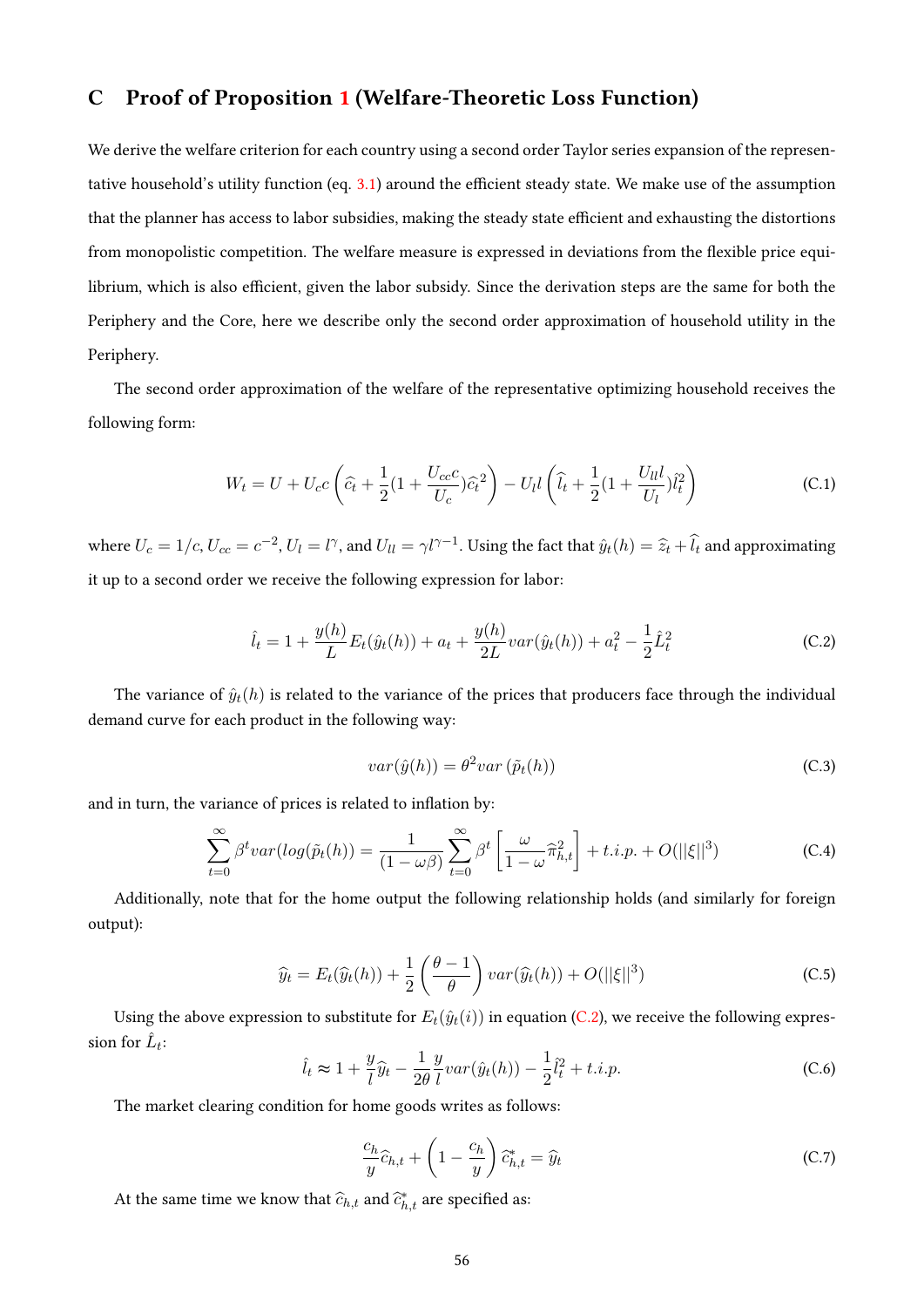$$
\widehat{c}_{h,t} = -\kappa (1 - \zeta) \widehat{s}_t + \widehat{c}_t, \qquad \qquad \widehat{c}_{h,t}^* = -\kappa^* \zeta^* \widehat{s}_t + \widehat{c}_t^* \qquad (C.8)
$$

Solving for  $E_t(\widehat{y}_t(h))$  in [\(C.5\)](#page-55-1) and substituting in [\(C.6\)](#page-55-2), we receive:

<span id="page-56-0"></span>
$$
\hat{l}_t = 1 + \frac{y}{l}\hat{y}_t + \frac{1}{2}\frac{1}{\theta}\frac{y}{l}var(\hat{y}_t(h)) - \frac{1}{2}\hat{l}_t^2 + \hat{z}_t + \hat{z}_t^2 + t.i.p.
$$
 (C.9)

Normalizing steady-state real wages,  $\bar{w}$ , to 1 and, from the FOC, the fact that  $U_c = U_l$  we may rewrite the loss function [\(C.1\)](#page-55-3) as follows:

$$
W_t = U + U_c \left\{ c(\hat{c}_t + \frac{1}{2}c(1 + \frac{U_{cc}c}{U_c})\hat{c}_t^2) - l\hat{l}_t - \frac{1}{2}l(1 + \frac{U_{ll}l}{U_l})\hat{l}_t^2 \right\}
$$
(C.10)

Substituting [\(C.9\)](#page-56-0) into [\(C.10\)](#page-56-1), and gathering the productivity terms in  $t.i.p.$  we obtain:

<span id="page-56-2"></span><span id="page-56-1"></span>
$$
W_t = U + U_c \left\{ (c\hat{c}_t + \frac{1}{2}c(1 + \frac{U_{cc}c}{U_c})\hat{c}_t^2) - \left[1 + y\hat{y}_t + \frac{1}{2}\frac{1}{\theta}yvar(\hat{y}_t(h)) - \frac{1}{2}y\hat{l}_t^2\right] - \frac{1}{2}y(1 + \frac{U_{ll}l}{U_l})\hat{l}_t^2 \right\} + t.i.p.
$$
\n(C.11)

Using [\(C.3\)](#page-55-4) and [\(C.4\)](#page-55-5) to substitute  $var(\hat{y}_t(h))$  in [\(C.11\)](#page-56-2), we receive:

$$
W_t = U + U_c \left\{ (c\hat{c}_t + \frac{1}{2}c(1 + \frac{U_{cc}C}{U_c})\hat{c}_t^2) - \left[1 + y\hat{y}_t + \frac{1}{2}\frac{1}{\theta}yvar(\hat{y}_t(h)) - \frac{1}{2}y\hat{l}_t^2\right] - \frac{1}{2}y(1 + \frac{U_{ll}}{U_l})\hat{l}_t^2 \right\} + t.i.p.
$$
\n(C.12)

At the steady state  $y = l$ , the expression above simplifies to: to:

<span id="page-56-4"></span>
$$
W_t = U + U_c \left\{ (c\hat{c}_t + \frac{1}{2}c(1 + \frac{U_{cc}C}{U_c})\hat{c}_t^2) - \left[1 + y\hat{y}_t + \frac{1}{2}y\frac{1}{\theta}var(\hat{y}_t(h)) - \frac{1}{2}y\hat{l}_t^2\right] - \frac{1}{2}y(1 + \frac{U_{ll}l}{U_l})\hat{l}_t^2 \right\} + t.i.p.
$$
\n(C.13)

From equations  $(C.3)$  and  $(C.4)$  we have:

<span id="page-56-3"></span>
$$
var(log(\widehat{y}_t(h)) = \theta^2 var(log(\widetilde{p}_t(h)) = \frac{\omega}{(1-\omega)(1-\omega\beta)} \widehat{\pi}_{h,t}^2 + t.i.p. + O(||\xi||^3)
$$
 (C.14)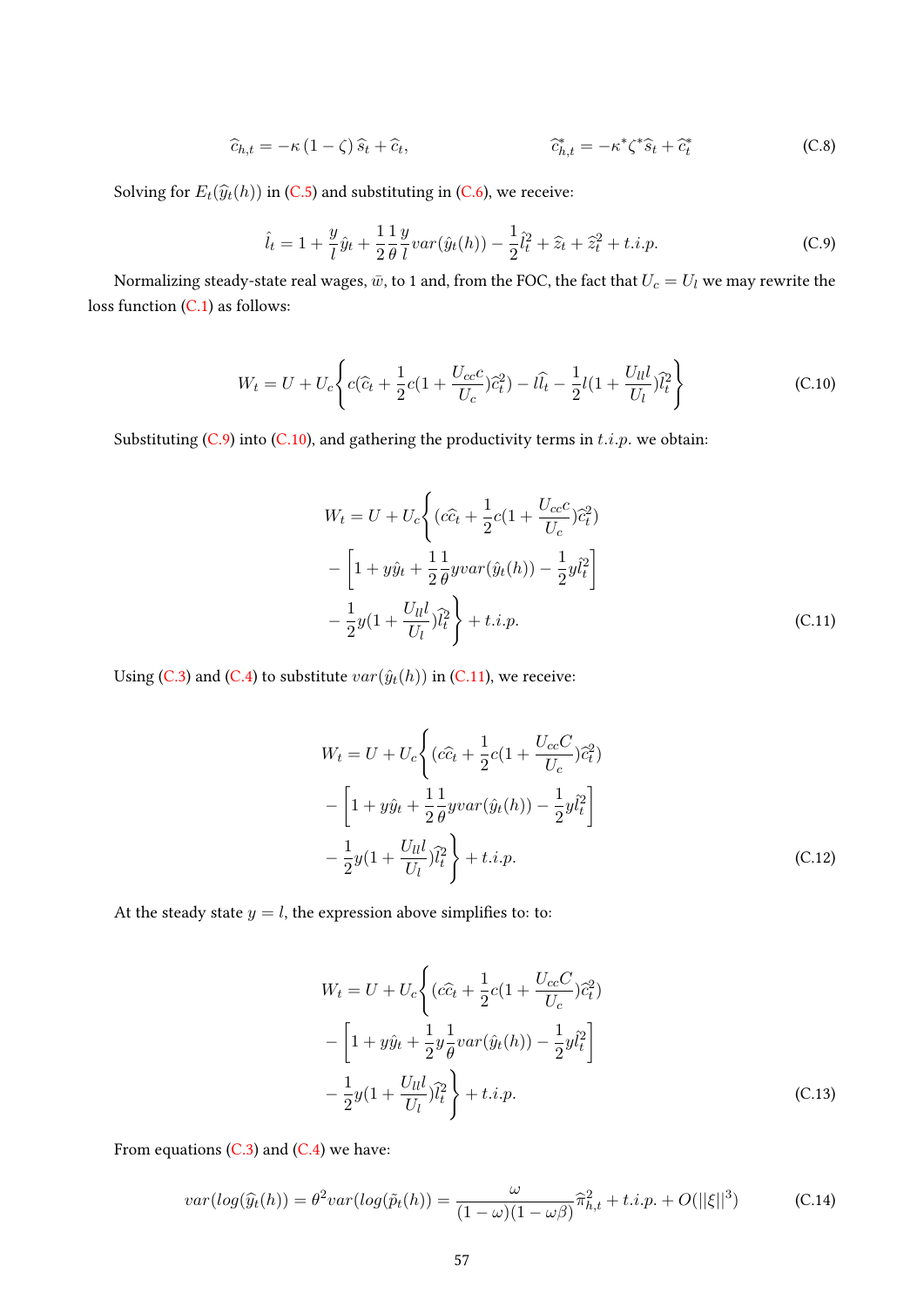Substituting  $(C.14)$  into  $(C.13)$ , we end up with:

$$
W_t = U + U_c \left\{ (c\hat{c}_t + \frac{1}{2}c(1 + \frac{U_{cc}C}{U_c})\hat{c}_t^2) - \left[1 + y\hat{y}_t - \frac{1}{2}y\theta \frac{\omega}{(1 - \omega)(1 - \omega\beta)}\hat{\pi}_{h,t}^2 - \frac{1}{2}y\hat{l}_t^2 \right] - \frac{1}{2}y(1 + \frac{U_{ll}l}{U_l})\hat{l}_t^2 \right\} + t.i.p. + O(||\xi||^3)
$$
\n(C.15)

Gathering terms and exploiting the production function to substitute out for labor  $l_t$ , we receive:

$$
W_t = U + U_c \left\{ (c\hat{c}_t + \frac{1}{2}c(1 + \frac{U_{cc}C}{U_c})\hat{c}_t^2) - y\hat{y}_t - \frac{1}{2}y\theta \frac{\omega}{(1 - \omega)(1 - \omega\beta)}\hat{\pi}_{h,t}^2 - \frac{1}{2}y(\frac{U_{ll}l}{U_l})\hat{y}_t^2 \right\} + t.i.p. + O(||\xi||^3)
$$
\n(C.16)

Note that:

<span id="page-57-0"></span>
$$
\frac{U_{cc}c}{U_c} = -1
$$
  
\n
$$
\frac{U_{ll}l}{U_l} = \gamma
$$
 (C.17)

Putting the above relationships into  $(C.16)$ , the latter simplifies further to:

$$
W_t = U - U_c \left\{ y\hat{y}_t - c\hat{c}_t + \frac{1}{2}y\theta \frac{\omega}{(1 - \omega)(1 - \omega\beta)} \hat{\pi}_{h,t}^2 + \frac{1}{2}y\gamma \hat{y}_t^2 \right\} + t.i.p. + O(||\xi||^3)
$$
 (C.18)

A similar expression holds for the Core:

$$
W_t^* = U - U_{c^*}^* \left\{ y^* \hat{y}_t^* - c^* \hat{c}_t^* + \frac{1}{2} y^* \theta^* \frac{\omega^*}{(1 - \omega^*) (1 - \omega^*)} \left( \hat{\pi}_{f,t}^* \right)^2 + \frac{1}{2} y^* \gamma \left( \hat{y}_t^* \right)^2 \right\} + t.i.p. + O(||\xi||^3)
$$
\n(C.19)

We assume that the social planner takes the sum of the welfares of the two regions where each welfare is weighed by the region size,  $n$  and  $1 - n$ , respectively:

$$
W_t^u = W_t + W_t^* \tag{C.20}
$$

which leads to the aggregate welfare function: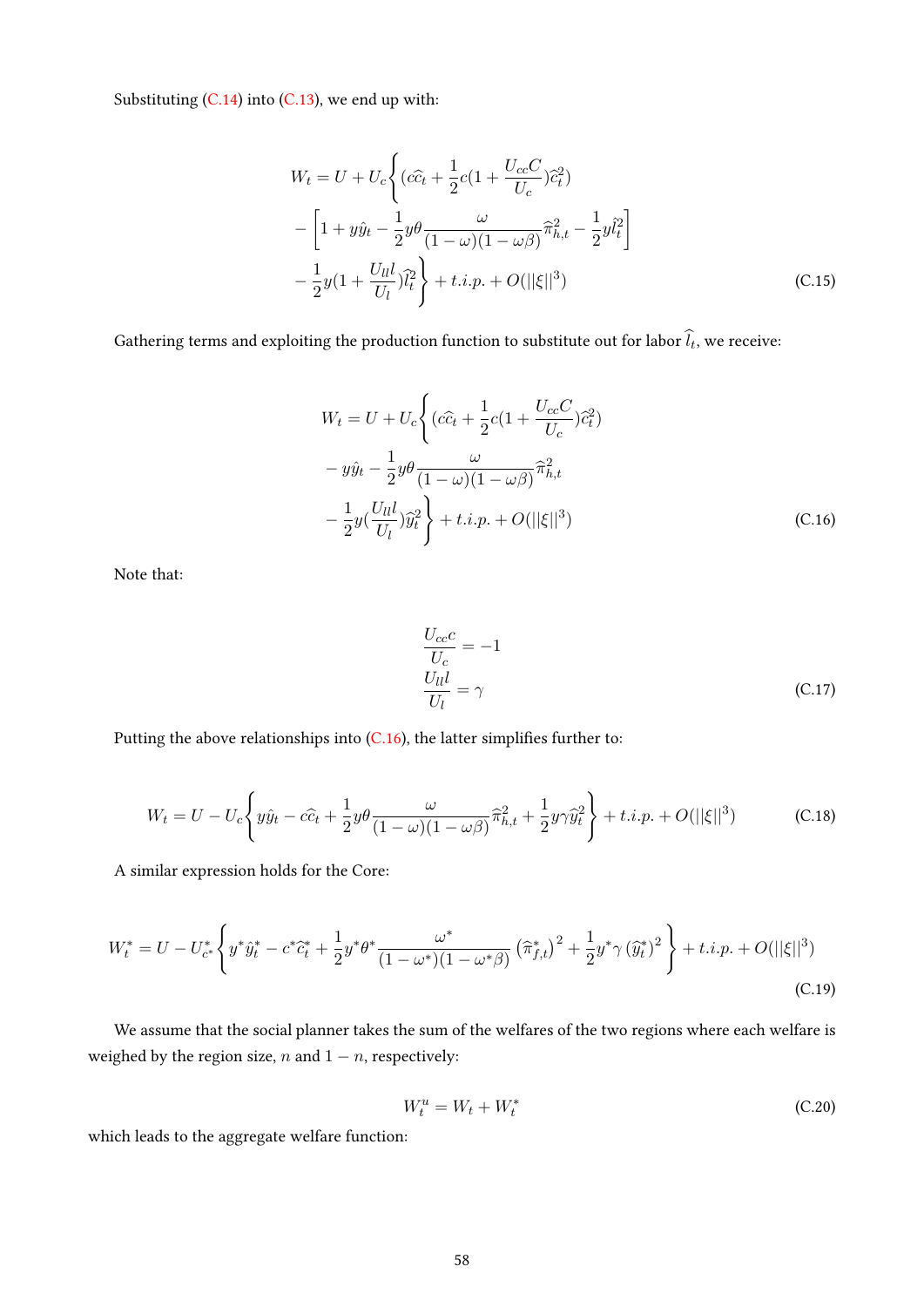$$
W_{t}^{u} = -\frac{1}{2}U_{c^{+}}^{*}(y+y^{*})\left\{\frac{1}{2}(1-n)^{2}(\hat{y}_{t}^{*})^{2} + \frac{1}{2}n^{2}\hat{y}_{t}^{2} + \frac{1}{2}(1-n)^{2}\left(1-\frac{c^{*2}}{y^{*2}}-\frac{(\Xi^{*}-\xi^{*}\alpha^{*})^{2}}{y^{*2}}\right)(1-\zeta-\zeta^{*})^{2}\hat{s}_{t}^{2}
$$
  

$$
-\frac{1}{2}\frac{c^{*2}}{y^{*2}}(1-n)^{2}(\hat{c}_{t}^{*})^{2} - \frac{1}{2}\frac{c^{2}}{y^{2}}n^{2}\hat{c}_{t}^{2} - \frac{1}{2}\frac{\xi^{2}\alpha^{2}}{y^{2}}n^{2}\hat{c}_{t}^{2} - \frac{1}{2}\frac{\xi^{*2}\alpha^{*2}}{y^{*2}}(1-n)^{2}\hat{\alpha}_{t}^{*2}
$$
  

$$
+n(1-n)\hat{y}_{t}\hat{y}_{t}^{*} - \left(\frac{c^{*}-\Xi^{*}+\xi^{*}\alpha^{*}}{y^{*}}\right)\frac{c^{*}}{y^{*}}(1-n)^{2}(1-\zeta-\zeta^{*})\hat{s}_{t}\hat{c}_{t}^{*}
$$
  

$$
-\left(\frac{c^{*}-\Xi^{*}+\xi^{*}\alpha^{*}}{y^{*}}\right)\frac{c}{y}n(1-n)(1-\zeta-\zeta^{*})\hat{s}_{t}\hat{c}_{t} + \left(\frac{c^{*}-\Xi^{*}+\xi^{*}\alpha^{*}}{y^{*}}\right)\frac{\xi\alpha}{y}n(1-n)(1-\zeta-\zeta^{*})\hat{s}_{t}\hat{\alpha}_{t}
$$
  

$$
+\left(\frac{c^{*}-\Xi^{*}+\xi^{*}\alpha^{*}}{y^{*}}\right)\frac{\xi^{*}\alpha^{*}}{y^{*}}(1-n)^{2}(1-\zeta-\zeta^{*})\hat{s}_{t}\hat{\alpha}_{t}^{*} - \frac{c}{y^{*}}\frac{c^{*}}{y^{*}}n(1-n)\hat{c}_{t}\hat{\alpha}_{t}^{*}
$$
  

$$
-\frac{c^{*}}{y^{*}}\frac{\xi\alpha}{y}n(1-n)\hat{c}_{t}^{*}\hat{\alpha}_{t} - \frac{c^{*}}{y^{*}}\
$$

Finally, letting  $\psi_t = (1 - \zeta - \zeta^*) \hat{s}_t$ , and imposing  $\Xi^* - \xi^* \alpha^* = 0$ , the aggregate welfare function can be simplified to:

$$
L_{t} = -\frac{1}{2} \frac{U_{c^{*}}^{*}}{y + y^{*}} \left\{ \Phi_{y} (\hat{y}_{t})^{2} + \Phi_{y^{*}} (\hat{y}_{t}^{*})^{2} + \Phi_{\pi^{h}} (\hat{\pi}_{h,t})^{2} + \Phi_{\pi^{f^{*}}} (\hat{\pi}_{f,t}^{*})^{2} + \Phi_{s} (\hat{\psi}_{t})^{2} \right.
$$
  

$$
- \Phi_{c^{*}} (\hat{c}_{t}^{*})^{2} - \Phi_{c} (\hat{c}_{t})^{2} - \Phi_{a} (\hat{\alpha}_{t})^{2} - \Phi_{a^{*}} (\hat{\alpha}_{t}^{*})^{2} + \frac{\tau n}{2} \left( \frac{\hat{q} \hat{b}_{L,t}^{cb}}{q_{L} b_{L}} \right)^{2} + \frac{\tau (1 - n)}{2} \left( \frac{\hat{q} \hat{b}_{L,t}^{*,cb}}{q_{L}^{*} b_{L}^{*}} \right)^{2}
$$
(C.22)  

$$
+ \Omega_{ij} \sigma_{ij,t} \right\} + t.i.p. + O(||\xi||^{3})
$$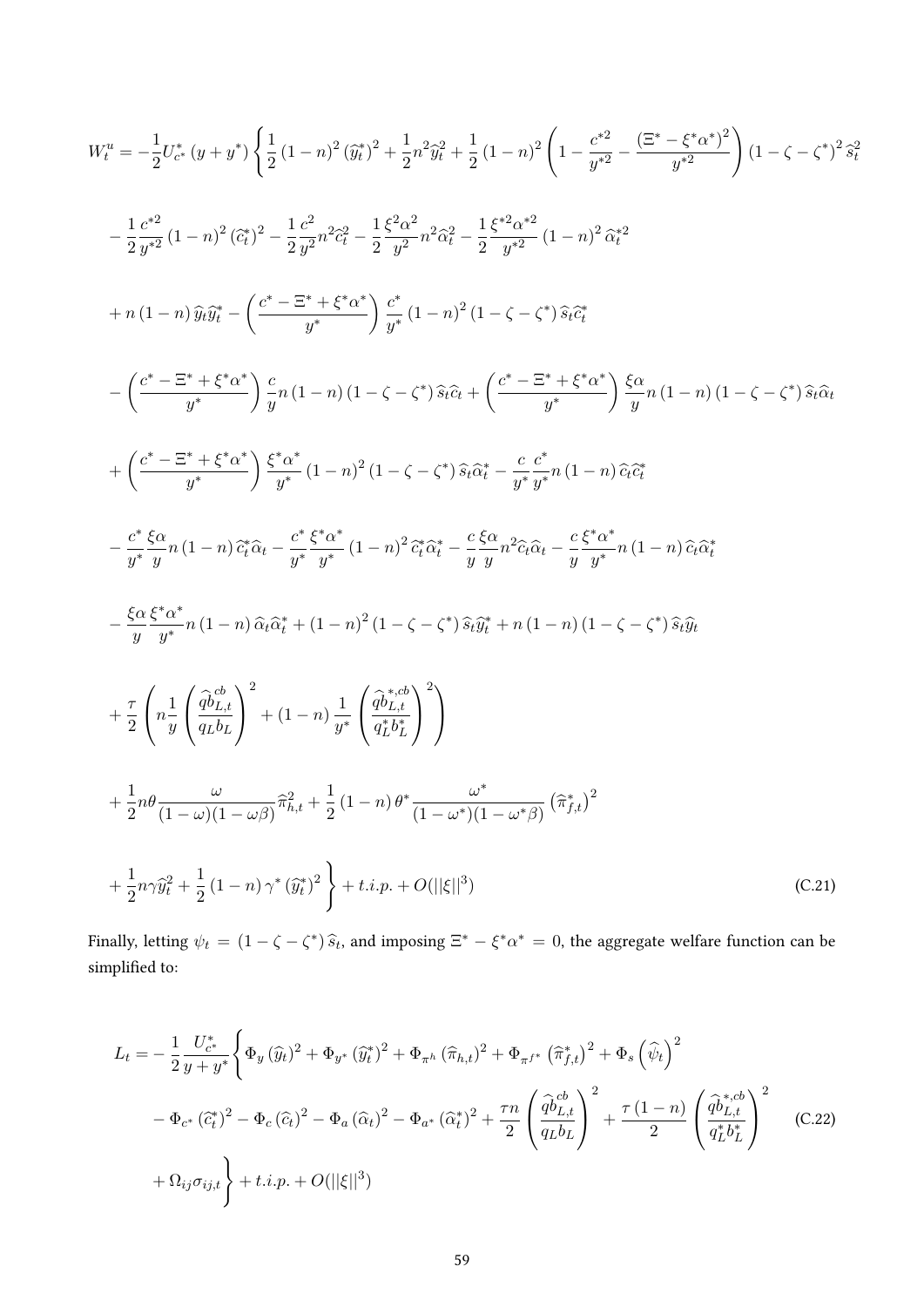where,

$$
\Phi_y = \frac{n}{2} \left( n y^2 + \gamma \left( y + y^* \right) \right); \quad \Phi_{y^*} = \frac{(1-n)}{2} \left( (1-n) \left( y^* \right)^2 + \gamma^* \left( y + y^* \right) \right)
$$
\n
$$
\Phi_{\pi^h} = \frac{n(y+y^*)}{2} \frac{\theta \omega}{(1-\omega)(1-\omega\beta)}; \quad \Phi_{\pi^{f^*}} = \frac{(1-n)(y+y^*)}{2} \frac{\theta^* \omega^*}{(1-\omega^*)(1-\omega^*\beta)}
$$
\n
$$
\Phi_s = \frac{(1-n)^2}{2} \left( \left( y^* \right)^2 - \left( c^* \right)^2 \right) \left( 1 - \zeta - \zeta^* \right)
$$
\n
$$
\Phi_c = \frac{n^2}{2} c^2; \quad \Phi_{c^*} = \frac{(1-n)^2}{2} c^{*2}; \quad \Phi_a = \frac{n^2}{2} \xi^2 \alpha^2; \quad \Phi_{a^*} = \frac{(1-n)^2}{2} \xi^{*2} \alpha^{*2} \text{ and where } \Omega_{ij} \text{ and } \sigma_{ij,t} \text{ are}
$$

matrices of coefficients and covariance terms, respectively, for  $i, j = \{\hat{c}_t, \hat{c}_t^*, s_t, \hat{y}_t, \hat{y}_t^*, \hat{a}_t, \hat{a}_t^*\}$ , when  $i \neq j$ .

# D Proof of Proposition [2](#page-20-0)

It is straightforward to obtain the derivatives.

## E Proof of Proposition [3](#page-22-0)

When the short-term interest rate is away from the zero lower bound,  $\lambda_t^{zlb} = 0$ . Combining the first order conditions with respect to inflation in the Periphery,  $\hat{\pi}_{h,t}$ , and the Core,  $\hat{\pi}_{f,t}$ , the FOCs with respect to outputs,  $\widehat{y}_t, \widehat{y}_t^*$ , and solving for the Lagrange multipliers  $\lambda_t^3, \lambda_t^4$ , and  $\lambda_t^5$  we receive the following expression:

$$
\varpi_y \hat{y}_t + \varpi_y^* \hat{y}_t^* =
$$
  

$$
- \varpi_{\pi_h} \hat{\pi}_{h,t} - \varpi_{\pi_f} \hat{\pi}_{f,t}^* + \varpi_y \hat{y}_{t-1} + \varpi_y^* \hat{y}_{t-1}^* + \Omega_t
$$
  
(E.1)

where  $\Omega_t$  captures terms irrelevant to the trade-off between prices and outputs. Iterating [\(E.1\)](#page-59-0) backwards, we end up with:

<span id="page-59-0"></span>
$$
\varpi_y \hat{y}_t + \varpi_y^* \hat{y}_t^* =
$$
  
- 
$$
\varpi_{\pi_h} \hat{p}_{h,t} - \varpi_{\pi_f} \hat{p}_{f,t}^* + \Omega_t
$$
 (E.2)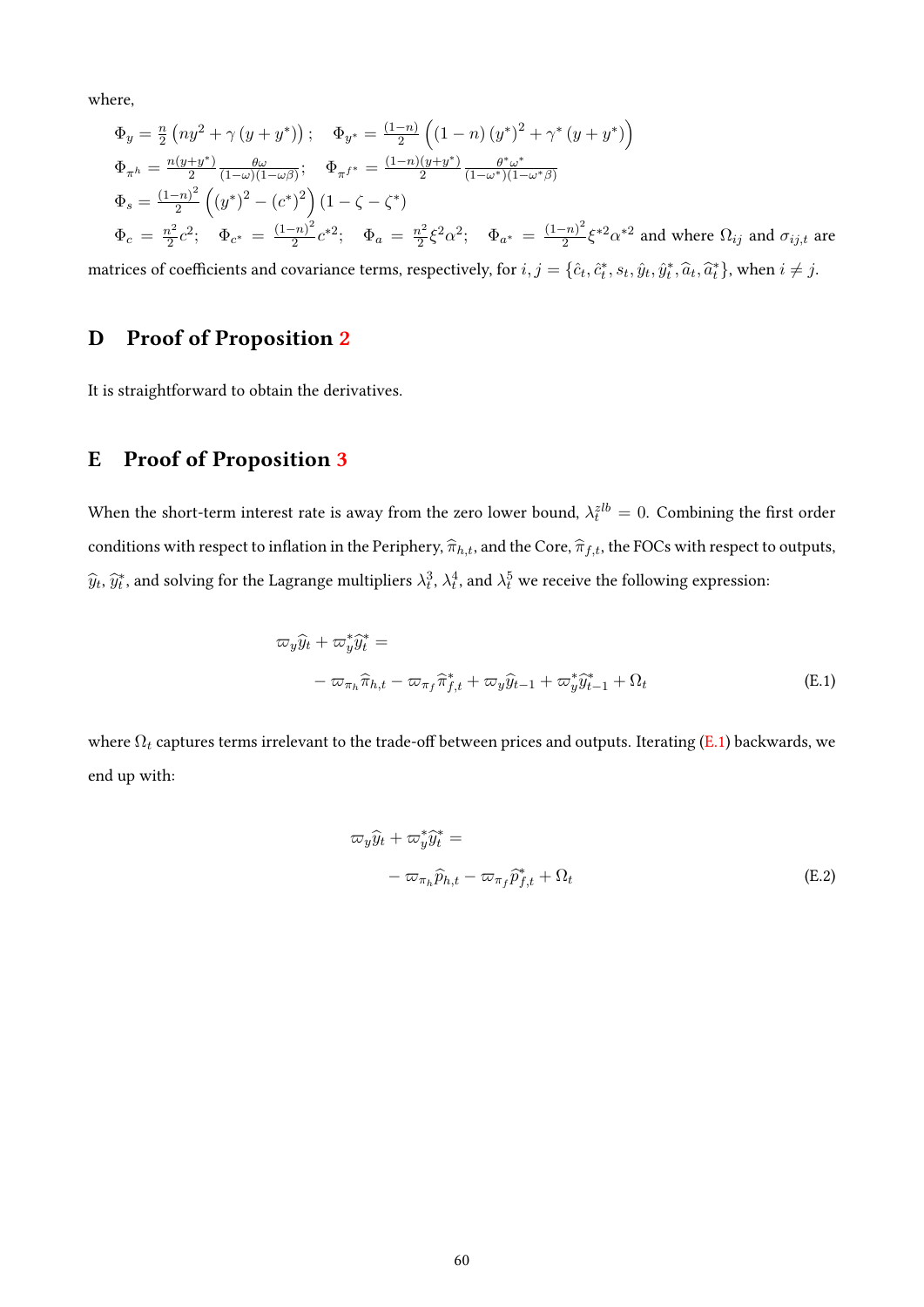where

$$
\varpi_y = \left(\frac{U_{c^*}^*}{y + y^*}\right) \left(\frac{\omega}{(1 - \omega)(1 - \omega\beta)\gamma}\Phi_y + yy^* \frac{\omega^* n (1 - n)}{(1 - \omega^*)(1 - \omega^*\beta)\gamma^*}\right)
$$
  

$$
\varpi_y^* = \left(\frac{U_{c^*}^*}{y + y^*}\right) \left(\frac{\omega^*}{(1 - \omega^*)(1 - \omega^*\beta)\gamma^*}\Phi_{y^*} + yy^* \frac{\omega n (1 - n)}{(1 - \omega)(1 - \omega\beta)\gamma}\right)
$$
  

$$
\varpi_{\pi_{h,t}} = \left(\frac{U_{c^*}^*}{y + y^*}\right) \left(\Phi_{\pi_h} + yy^* n (1 - n) (1 - \zeta - \zeta^*) \left(\frac{\omega n}{(1 - \omega)(1 - \omega\beta)\gamma} + \frac{\omega^* (1 - n)}{(1 - \omega^*)(1 - \omega^*\beta)\gamma^*}\right)\right)
$$
  

$$
\varpi_{\pi_{f,t}} = \left(\frac{U_{c^*}^*}{y + y^*}\right) \left(\Phi_{\pi_f} + yy^* (1 - n)^2 (1 - \zeta - \zeta^*) \left(\frac{\omega n}{(1 - \omega)(1 - \omega\beta)\gamma} + \frac{\omega^* (1 - n)}{(1 - \omega^*)(1 - \omega^*\beta)\gamma^*}\right)\right)
$$

# F Proof of Proposition [4](#page-22-1)

Solving the FOC with respect to central bank purchases of Peripheral and Core long-term bonds,  $\widehat{qb}_{L,t}^{CB}$  and  $\widehat{qb}^{*,CB}_{L,t}$ , for  $\lambda^8_t$  and  $\lambda^9_t$ , respectively, we receive:

$$
\lambda_t^8 = -q_L b_L \frac{U_{c^*}^*}{2(y + y^*)} \tau n \hat{q} \hat{b}_{L,t}^{CB} + \frac{q_L b_L}{b_S} \lambda_t^6
$$
 (F.1)

<span id="page-60-0"></span>
$$
\lambda_t^9 = -q_L^* b_L^* \frac{U_{c^*}^*}{2(y+y^*)} \tau (1-n) \hat{q} b_{L,t}^{*,CB} + \frac{q_L^* b_L^*}{b_S^*} \lambda_t^6
$$
 (F.2)

Solving the FOCs with respect to  $\alpha_{S,t},$   $\alpha_{S,t}^*$ ,  $\alpha_{L,t}$  and  $\alpha_{S,t}^*$  for  $\lambda_t^{25}$ ,  $\lambda_t^{26}$ ,  $\lambda_t^{27}$ , and  $\lambda_t^{28}$ , plugging them into the FOC with respect to  $\widehat{s}_t$  and solving for  $\widehat{s}_t$ , we receive the following expression:

$$
\hat{s}_t = -\frac{\varphi}{\tilde{\Phi}_s} \frac{b_{HL}/y}{b_L/y} \kappa_L \tau n \hat{q} \hat{b}_{L,t}^C + \frac{\varphi^*}{\tilde{\Phi}_s} \frac{b_{FL}^*/y^*}{b_L^*/y^*} \kappa_L^* \tau (1 - n) \hat{q} \hat{b}_{L,t}^{*CB}
$$
\n
$$
-\frac{1}{\tilde{\Phi}_s} \left[ (1 - \zeta_S) \zeta_\alpha + (1 - \zeta_L) (1 - \zeta_\alpha) \right] \lambda_t^{23} + \frac{1}{\tilde{\Phi}_s} \left[ (1 - \zeta_S^*) \zeta_\alpha^* + (1 - \zeta_L^*) (1 - \zeta_\alpha^*) \right] \lambda_t^{24}
$$
\n
$$
+\frac{1}{\tilde{\Phi}_s} (\varphi^* - \varphi) \Omega_t \tag{F.3}
$$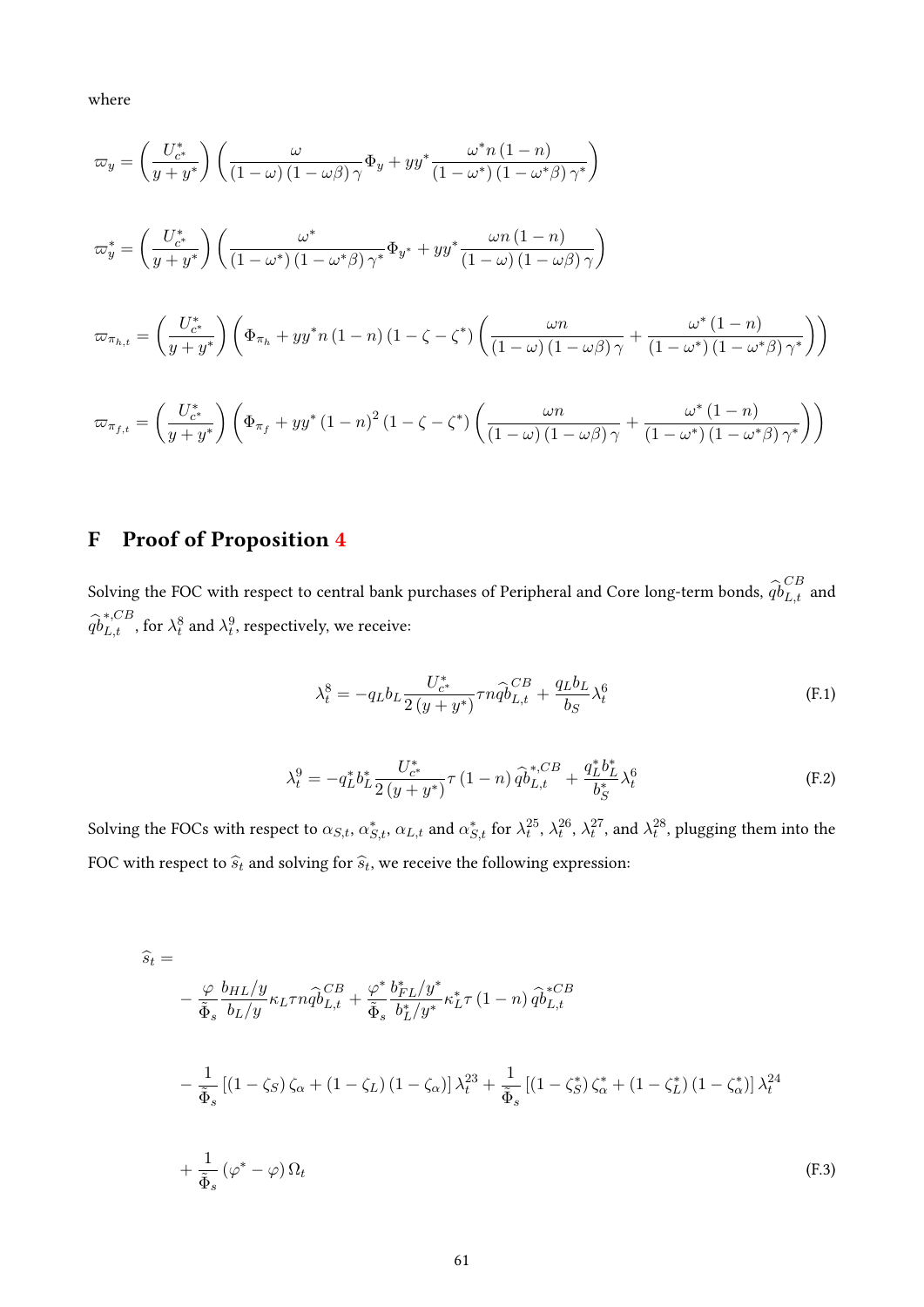where

$$
\varphi = (1 - \zeta_S) \frac{\kappa_S - \kappa_\alpha}{\kappa_S \kappa_\alpha} - (1 - \zeta_L) \frac{\kappa_L - \kappa_\alpha}{\kappa_L \kappa_\alpha} \tag{F.4}
$$

$$
\varphi^* = (1 - \zeta_S^*) \frac{\kappa_S^* - \kappa_\alpha^*}{\kappa_S^* \kappa_\alpha^*} - (1 - \zeta_L^*) \frac{\kappa_L^* - \kappa_\alpha^*}{\kappa_L^* \kappa_\alpha^*} \tag{F.5}
$$

$$
\tilde{\Phi}_s = (\zeta + \zeta^* - 1) \frac{(1-n)^2}{2} ((y^*)^2 - (c^*)^2)
$$
\n(F.6)

where  $\Omega_t$  stands for the rest of the terms, which are irrelevant to the trade-off between terms of trade and union central bank purchases of Peripheral long-term bonds.

Clearly, for  $\kappa_S > \kappa_\alpha > \kappa_L$  and  $\kappa_S^* > \kappa_\alpha^* > \kappa_L^*$  or  $(1 - \zeta_S) \frac{\kappa_S - \kappa_\alpha}{\kappa_S \kappa_\alpha}$  $\frac{\kappa_S - \kappa_\alpha}{\kappa_S \kappa_\alpha} > (1 - \zeta_L) \frac{\kappa_L - \kappa_\alpha}{\kappa_L \kappa_\alpha}$  $\frac{\kappa_L - \kappa_\alpha}{\kappa_L \kappa_\alpha}, (1 - \zeta_S^*) \frac{\kappa_S^* - \kappa_\alpha^*}{\kappa_S^* \kappa_\alpha^*} >$  $(1-\zeta_L^*)\, \frac{\kappa_L^*-\kappa_\alpha^*}{\kappa_L^* \kappa_\alpha^*}$  and for home bias in consumption,  $\zeta,\, \zeta^*>1/2$ 

$$
\frac{\partial \widehat{s}_t}{\partial \widehat{q}^{CB}_{L,t}} < 0 \qquad \frac{\partial \widehat{s}_t}{\partial \widehat{q}^{*,CB}_{L,t}} > 0
$$

However, under symmetry and symmetric central bank asset purchases  $\left(\widehat{qb}^{CB}_{L,t}=\widehat{qb}^{*CB}_{L,t}\right)$ , and  $\varphi=\varphi^*$ , the terms of trade is equal to its steady state. As a result, there is no trade-off between central asset purchases in the Periphery and the terms of trade.

## G Proof of Proposition [5](#page-23-0)

From equation [\(F.3\)](#page-60-0), we have that the terms of trade  $\widehat{s}_t$  depends on Lagrange multipliers  $\lambda_t^{23}$  and  $\lambda_t^{24}$ , which are the multipliers on the aggregate portfolios in the Periphery and the Core, respectively,  $\widehat{\alpha}_t$  and  $\widehat{\alpha}_t^*$ . Substituting the FOCs with respect to  $\hat{\alpha}_t$  and  $\hat{\alpha}_t^*$  from the optimal monetary policy problem we receive the following expression: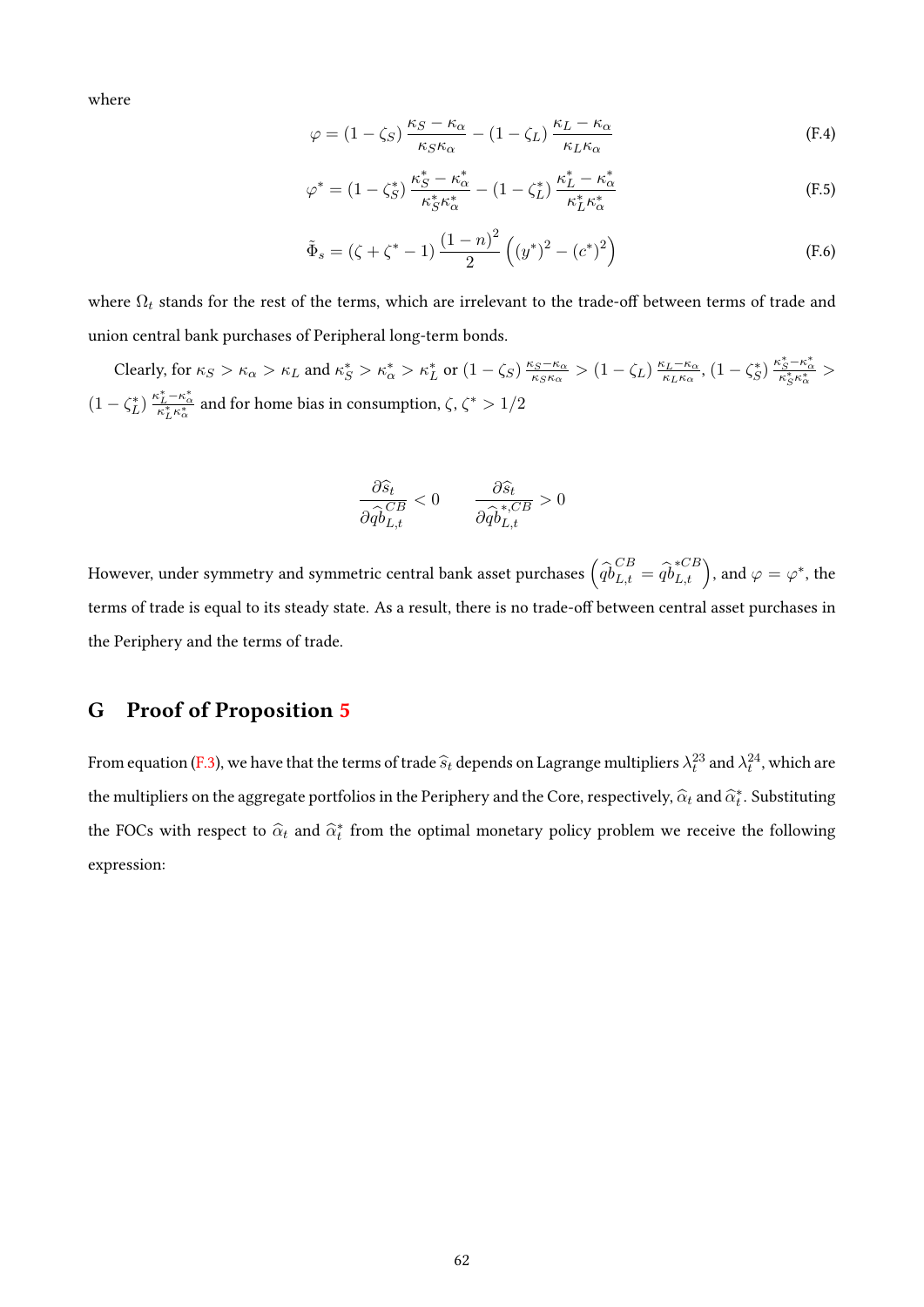$$
\hat{s}_t = -\frac{\varphi}{\tilde{\Phi}_s} \frac{b_{HL}/y}{b_L/y} \tau n \hat{q} \delta_{L,t}^{CB} + \frac{\varphi^*}{\tilde{\Phi}_s} \frac{b_{FL}^* / y^*}{b_L^* / y^*} \tau (1 - n) \hat{q} \delta_{L,t}^{*CB}
$$
\n
$$
-\frac{1}{\tilde{\Phi}_s} \left\{ \left[ (1 - \zeta_S) \zeta_\alpha + (1 - \zeta_L) (1 - \zeta_\alpha) \right] \Phi_\alpha + \left[ (1 - \zeta_S^*) \zeta_\alpha^* + (1 - \zeta_L^*) (1 - \zeta_\alpha^*) \right] n (1 - n) \xi \alpha \xi^* \alpha^* \right\} \hat{\alpha}_t
$$
\n
$$
+\frac{1}{\tilde{\Phi}_s} \left\{ \left[ (1 - \zeta_S^*) \zeta_\alpha^* + (1 - \zeta_L^*) (1 - \zeta_\alpha^*) \right] \Phi_\alpha^* + \left[ (1 - \zeta_S) \zeta_\alpha + (1 - \zeta_L) (1 - \zeta_\alpha) \right] n (1 - n) \xi \alpha \xi^* \alpha^* \right\} \hat{\alpha}_t^*
$$
\n
$$
+\frac{1}{\tilde{\Phi}_s} (\varphi^* - \varphi) \tilde{\Omega}_t \tag{G.1}
$$

where the  $\tilde{\Omega}_t$  captures terms unrelated to the relation between portfolios and the terms of trade or QE purchases.

# H Proof of Proposition [6](#page-24-0)

Combining the FOCs with respect to  $\hat{q}_{L,t}^{CB}$ ,  $\hat{q}_{L,t}^{*CB}$ ,  $\hat{c}_t$ ,  $\hat{\tau}_t$ ,  $\hat{\pi}_{h,t}$ ,  $\hat{\pi}_{f,t}$ ,  $\hat{\alpha}_t$ ,  $\hat{\alpha}_t^*$ ,  $\hat{\alpha}_{L,t}$ ,  $\hat{\alpha}_{L,t}^*$ ,  $\hat{R}_{L,t}$ ,  $\hat{R}_{L,t}^*$  and solving for  $\widehat{qb}^{CB}_{L,t}$  ,  $\widehat{qb}^{*CB}_{L,t}$  , we receive the following expression: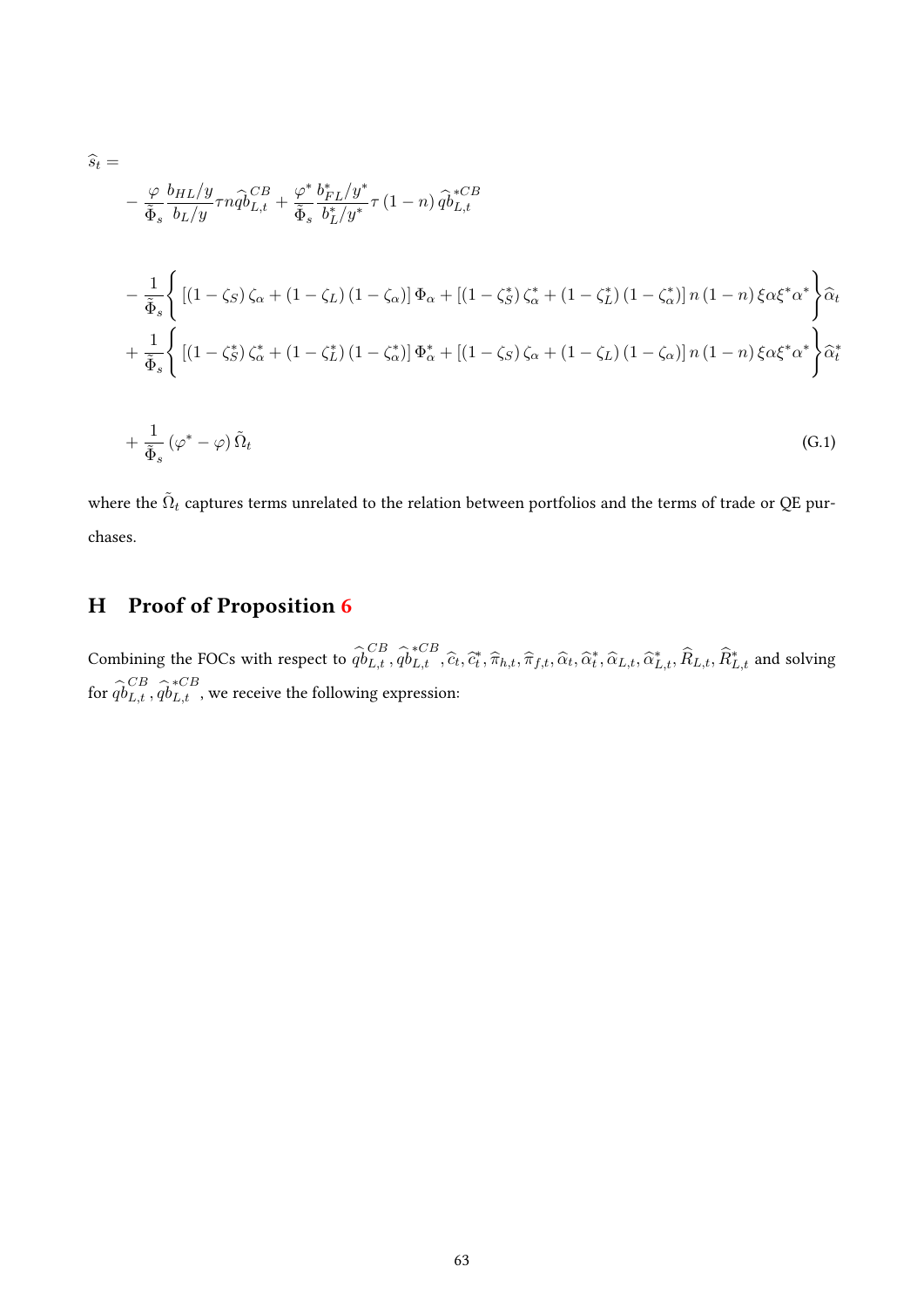$$
\left(\frac{b_{HL}/y}{b_{L}/y}q_{Lb}L\frac{U_{e^*}^*}{2(y+y^*)}\right)\pi\hat{q}\hat{b}_{L,t}^{CB} - \left(1 - \frac{\kappa_L}{\kappa_{\alpha}}\right)\kappa_L^* \Upsilon\left(\frac{b_{FL}/y^*}{b_{L}/y^*}q_{Lb}^*b_{L}^* \frac{U_{e^*}^*}{2(y+y^*)}\right)(1-n)\hat{q}\hat{b}_{L,t}^{CB}
$$
\n
$$
= -\gamma \frac{U_{e^*}^*}{2(y+y^*)}\left\{-2\Phi_{e}\hat{c}_{t} - n\left(1-n\right)c^*c\left(1-\zeta-\zeta^*\right)\hat{s}_{t} - n\left(1-n\right)c^*c\hat{c}_{t}^* - n^2c\xi\hat{\alpha}\hat{c}_{t}\right\}
$$
\n
$$
-n\left(1-n\right)c\xi^*\alpha^*\hat{\alpha}^*\right\}
$$
\n
$$
+ \kappa_L\left(1-\zeta_{\alpha}\right)\frac{U_{e^*}^*}{2(y+y^*)}\left\{-2\Phi_{a}\hat{\alpha}_{t}+n\left(1-n\right)c^*\xi\alpha\left(1-\zeta-\zeta^*\right)\hat{s}_{t} - n\left(1-n\right)c^*\xi\hat{\alpha}\hat{c}_{t}^* - n^2c\xi\hat{\alpha}\hat{c}_{t}\right\}
$$
\n
$$
-n\left(1-n\right)c\xi\alpha^*\hat{\alpha}^*\hat{\alpha}^*\right\}
$$
\n
$$
-\gamma\frac{c}{y}\frac{\left(1-\omega\right)\left(1-\omega\beta\right)}{\omega}\frac{U_{e^*}^*}{(y+y^*)}\Phi_{\pi^k}\hat{\pi}_{h,t} - \gamma\frac{c}{y}\left(\lambda_t^1 + \frac{\zeta}{1-\zeta}\lambda_t^{19} + \frac{y}{c}\left(1-\zeta^*\frac{c^*}{y^*}\right)\lambda_t^{20}\right)}{-\gamma\frac{c}{y}\frac{\left(1-\omega\right)\left(1-\omega\beta\right)}{\omega}\left(\lambda_t^5 + \zeta\lambda_t^{21} + \left(1-\zeta^*)\lambda_t^{22}\right)}
$$
\n
$$
+ \gamma^*\frac{U_{e^*}^*}{2(y+y^*)}\left\{-2\Phi_{e^*}\hat{c}^*t - \left
$$

In the expression above, the multipliers  $\lambda_t^1, \lambda_t^2, \lambda_t^{19}, \lambda_t^{20} = 0$ , and hence optimal QE, are independent of output fluctuations outside the ZLB. At the ZLB, we substitute  $\lambda_t^{19}$  and  $\lambda_t^{20}$  for the FOCs with respect to Peripheral and Core output, respectively. In this case, a trade-off between Peripheral (Core) asset purchases and Peripheral (Core) output stabilization arises.

Using the definition for  $\Phi_{\pi^h}$  and  $\Phi_{\pi^{f^*}}$ , the coefficients on  $\widehat \pi_{h,t}$  and  $\widehat \pi_{f,t},$  respectively, are: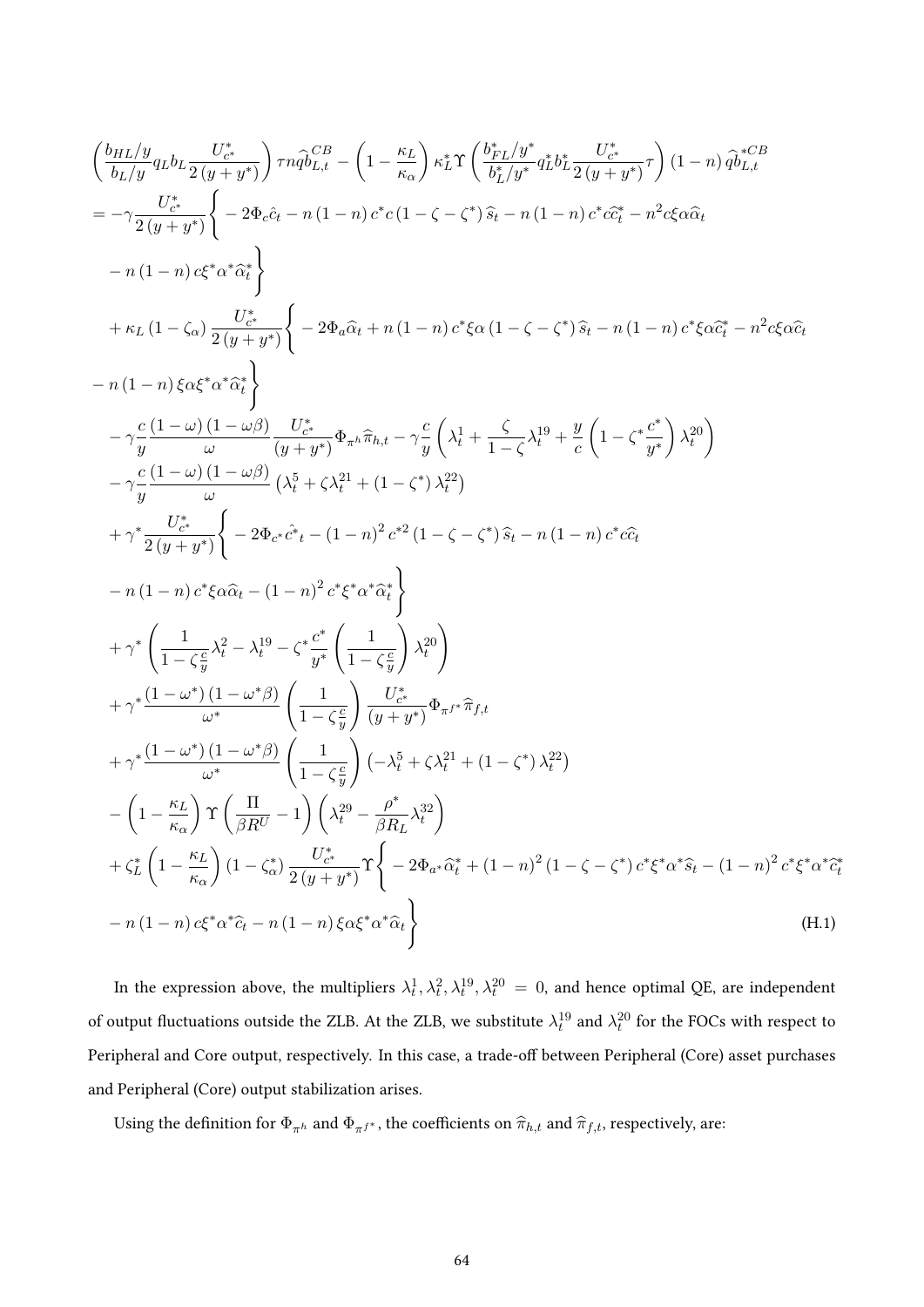$$
n\gamma \frac{c}{y} \frac{U_{c^*}^*}{2} > 0
$$
  

$$
(1-n)\gamma \frac{1}{1-\zeta \frac{c}{y}} \frac{U_{c^*}^*}{2} > 0
$$

which indicate that purchases of long-term Peripheral bonds relative to purchases of Core long-term bonds depend negatively on inflation in the Periphery,  $\hat{\pi}_{h,t}$ , and positively on inflation at the Core,  $\hat{\pi}_{f,t}$ .

Finally, gathering terms we receive the following coefficient next to Peripheral consumption:

$$
-\frac{U_{c^*}^*}{2\left(y+y^*\right)}\left[-\gamma n^2c^2+\kappa_L\left(1-\zeta_\alpha\right)c\xi\alpha n^2+\gamma^*cc^*n\left(1-n\right)+\zeta_L^*\left(1-\frac{\kappa_L}{\kappa_\alpha}\right)\left(1-\zeta_\alpha\right)\Upsilon c\xi^*\alpha^*n\left(1-n\right)\right]<0
$$

which is negative. As a result, a rise in private consumption in the Periphery, ceteris paribus, requires a drop in purchases of Peripheral long-term bonds relative to Core long-term bonds.

## I Proof of Proposition [7](#page-24-1)

It is straightforward to derive the first order derivatives with respect to  $\omega$  and  $\omega^*$  from Proposition [6.](#page-24-0)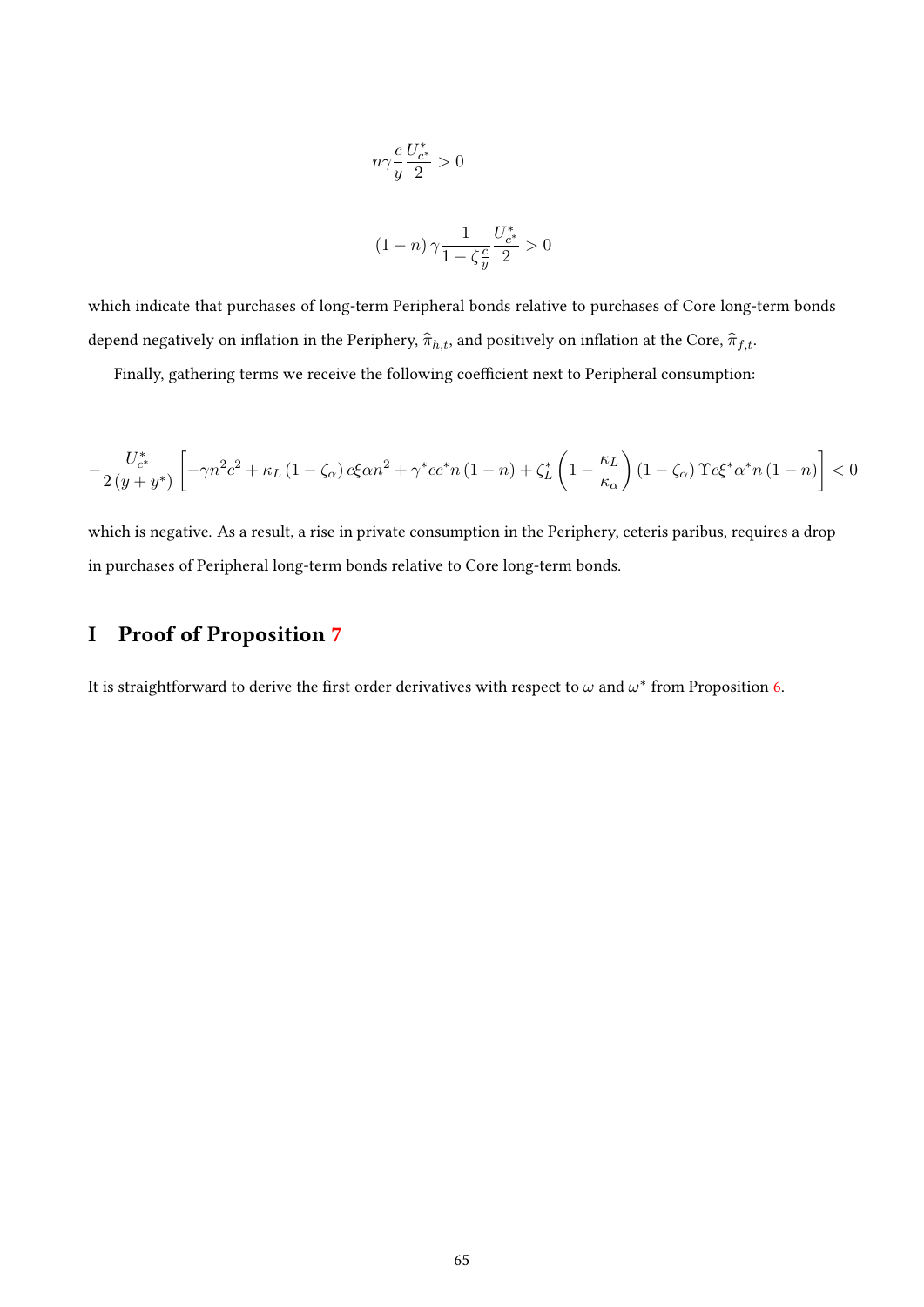# J Optimal Quantitative Easing Under Commitment

# J.1 Optimal Policy

Note that, we assume:  $\Xi^*-\xi^*\alpha^*=0$ . Also, for the purposes of the welfare-theoretic loss function definition, recall that  $\psi_t = (1 - \zeta - \zeta^*) \hat{s}_t$ .

$$
L_{t} = -\frac{1}{2} \frac{U_{c^{*}}^{*}}{y + y^{*}} \left\{ \Phi_{y} \left( \hat{y}_{t} \right)^{2} + \Phi_{y^{*}} \left( \hat{y}_{t}^{*} \right)^{2} + \Phi_{\pi^{h}} \left( \hat{\pi}_{h,t} \right)^{2} + \Phi_{\pi^{f^{*}}} \left( \hat{\pi}_{f,t}^{*} \right)^{2} + \Phi_{s} \left( \psi_{t} \right)^{2} \right.
$$
  
\n
$$
- \Phi_{c^{*}} \left( \hat{c}_{t}^{*} \right)^{2} - \Phi_{c} \left( \hat{c}_{t} \right)^{2} - \Phi_{a} \left( \hat{\alpha}_{t} \right)^{2} - \Phi_{a^{*}} \left( \hat{\alpha}_{t}^{*} \right)^{2} + \frac{\tau n}{2} \left( \frac{\hat{q} \hat{b}_{L,t}^{cb}}{q_{L} b_{L}} \right)^{2} + \frac{\tau (1 - n)}{2} \left( \frac{\hat{q} \hat{b}_{L,t}^{*,cb}}{q_{L}^{*} b_{L}^{*}} \right)^{2}
$$
  
\n
$$
+ n (1 - n) \left[ y y^{*} \left( \hat{y}_{t} \hat{y}_{t}^{*} \right) - c^{*} c \left( \psi_{t} \hat{c}_{t} \right) + c^{*} \xi \alpha \left( \psi_{t} \hat{\alpha}_{t} \right) - c c^{*} \left( \hat{c}_{t} \hat{c}_{t}^{*} \right) - c^{*} \xi \alpha \left( \hat{c}_{t}^{*} \hat{\alpha}_{t} \right)
$$
  
\n
$$
- c \xi^{*} \alpha^{*} \left( \hat{c}_{t} \hat{\alpha}_{t}^{*} \right) - \xi \alpha \xi^{*} \alpha^{*} \left( \hat{\alpha}_{t} \hat{\alpha}_{t}^{*} \right) + y y^{*} \left( \psi_{t} \hat{y}_{t} \right) \right]
$$
  
\n
$$
+ (1 - n)^{2} \left[ c^{*} \xi^{*} \alpha^{*} \left( \psi_{t} \hat{\alpha}_{t}^{*} \right) - (c^{*})^{2} \left( \psi_{t} \hat{c}_{t}^{*} \right) - c^{*} \xi^{*} \alpha^{*} \left( \hat{c}_{t}
$$

where

$$
\Phi_y = \frac{n}{2} \left( n y^2 + \gamma \left( y + y^* \right) \right); \qquad \Phi_{y^*} = \frac{(1 - n)}{2} \left( (1 - n) y^{*,2} + \gamma^* \left( y + y^* \right) \right)
$$
\n
$$
\Phi_{\pi^h} = \frac{n \left( y + y^* \right)}{2} \frac{\theta \omega}{(1 - \omega)(1 - \omega \beta)}; \qquad \Phi_{\pi^{f^*}} = \frac{(1 - n) \left( y + y^* \right)}{2} \frac{\theta^* \omega^*}{(1 - \omega^*) (1 - \omega^*) \beta};
$$
\n
$$
\Phi_s = \frac{(1 - n)^2}{2} \left( (y^*)^2 - (c^*)^2 \right) \left( 1 - \zeta - \zeta^* \right)
$$
\n
$$
\Phi_c = \frac{n^2}{2} c^2; \qquad \Phi_{c^*} = \frac{(1 - n)^2}{2} c^{*2}
$$
\n
$$
\Phi_a = \frac{n^2}{2} \xi^2 \alpha^2; \qquad \Phi_{a^*} = \frac{(1 - n)^2}{2} \xi^{*2} \alpha^{*2}
$$

Note that the steady-state shares of consumption, output, and portfolio holdings are:

$$
c = \left[1 - \Psi + \frac{(1-n)\Psi^*\delta_2^* - n\Psi\delta_1^*}{n(\delta_2\delta_2^* - \delta_1\delta_1^*)}\right]^{\frac{\gamma}{\gamma+1}} (1-\phi)^{\frac{1}{\gamma+1}}
$$
  

$$
c^* = 1 \left[-\Psi^* + \frac{n}{(1-n)\delta_2^*} \left(\Psi - \delta_1 \frac{(1-n)\Psi^*\delta_2^* - n\Psi\delta_1^*}{n(\delta_2\delta_2^* - \delta_1\delta_1^*)}\right)\right]^{\frac{\gamma^*}{\gamma^*+1}} (1-\phi^*)^{\frac{1}{\gamma^*+1}}
$$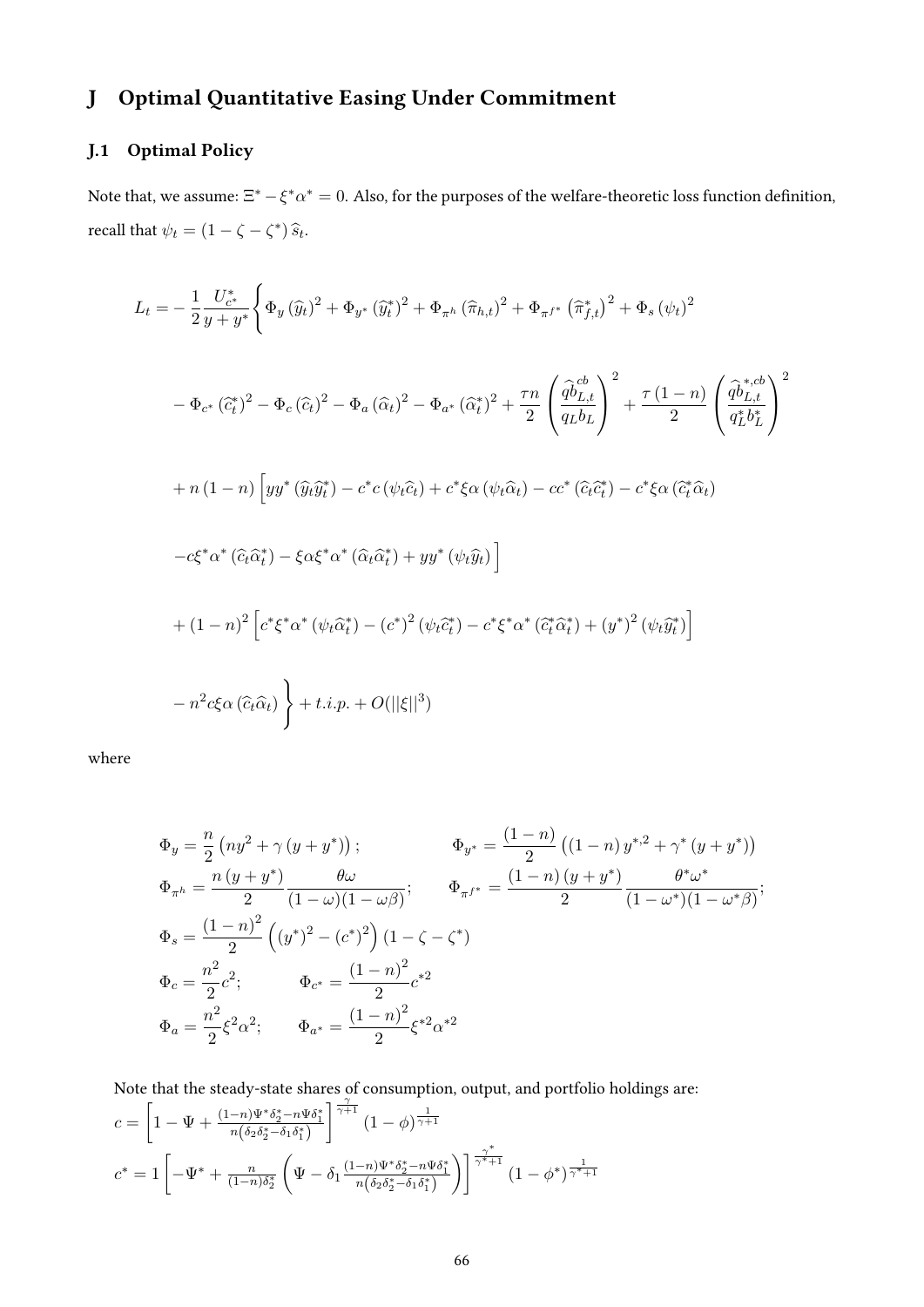$$
y = \left(\frac{1-\phi}{c}\right)^{\frac{1}{\gamma}} \text{ and } y^* = \left(\frac{1-\phi^*}{c^*}\right)^{\frac{1}{\gamma^*}}
$$
  
\n
$$
a = \frac{\overline{\pi}}{\overline{R} - \overline{\pi}} \left(\frac{(1-n)\Psi^* \delta_2^* - n\Psi \delta_1^*}{n(\delta_2 \delta_2^* - \delta_1 \delta_1^*)}\right) \left(\frac{1-\phi}{c}\right)^{\frac{1}{\gamma}}
$$
  
\n
$$
a^* = \frac{n\overline{\pi}}{(1-n)(\overline{R} - \overline{\pi})\delta_2^*} \left(\Psi - \delta_1 \frac{(1-n)\Psi^* \delta_2^* - n\Psi \delta_1^*}{n(\delta_2 \delta_2^* - \delta_1 \delta_1^*)}\right) \left(\frac{1-\phi^*}{c^*}\right);
$$
  
\nwhere  
\n
$$
\delta_1 = \zeta_S \zeta_\alpha + \zeta_L (1 - \zeta_\alpha)
$$
  
\n
$$
\delta_2 = (1 - \zeta_S) \zeta_\alpha + (1 - \zeta_L) (1 - \zeta_\alpha)
$$
  
\n
$$
\delta_1^* = \zeta_S^* \zeta_\alpha^* + \zeta_L^* (1 - \zeta_\alpha^*)
$$
  
\n
$$
\delta_2^* = (1 - \zeta_S^*) \zeta_\alpha^* + (1 - \zeta_L^*) (1 - \zeta_\alpha^*)
$$

The private sector equilibrium conditions enter as constraints into the policymakers' problem. The Lagrangian of the optimal policy problem takes the form: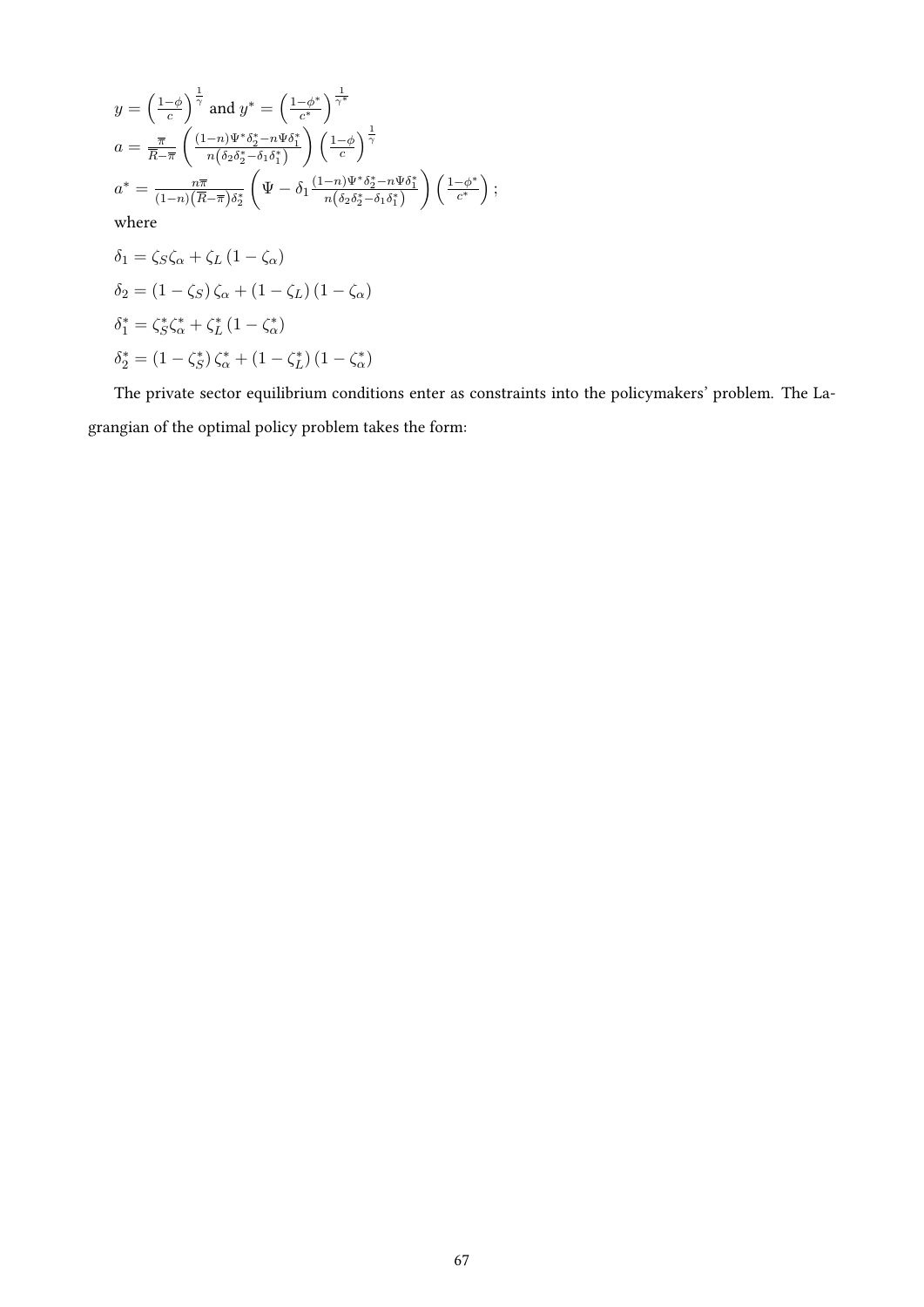$$
\begin{split} &\mathcal{L}=\frac{1}{2}E_{0}\sum_{t=0}^{\infty}\beta^{t}L_{t}\\ &-E_{0}\sum_{t=0}^{\infty}\beta^{t} \lambda_{t}^{1}\left\{\hat{c}_{t}-\hat{c}_{t+1}+(PR_{t}-E_{t}\hat{\pi}_{t+1}-r_{t}^{n})\right\}\\ &-E_{0}\sum_{t=0}^{\infty}\beta^{t} \lambda_{t}^{2}\left\{\hat{c}_{t}^{*}-\hat{c}_{t+1}^{*}+ (PR_{t}^{*}-E_{t}\hat{\pi}_{t+1}^{*}-r_{n,t}^{*})\right\}\\ &-E_{0}\sum_{t=0}^{\infty}\beta^{t} \lambda_{t}^{3}\left\{\hat{\pi}_{h,t}-\beta E_{t}\hat{\pi}_{h,t+1}-\frac{(1-\omega)(1-\beta\omega)}{\omega}\left[\gamma\hat{y}_{h}+\hat{c}_{t}-(1-\zeta)\hat{s}_{t}\right]\right\}\\ &-E_{0}\sum_{t=0}^{\infty}\beta^{t} \lambda_{t}^{4}\left\{\hat{\pi}_{f,t}^{*}-\beta E_{t}\hat{\pi}_{f,t+1}^{*}-\frac{(1-\omega^{*})(1-\beta\omega^{*})}{\omega^{*}}\left[\gamma^{*}\hat{y}_{t}^{*}+\hat{c}_{t}^{*}+(1-\zeta^{*})\hat{s}_{t}\right]\right\}\\ &-E_{0}\sum_{t=0}^{\infty}\beta^{t} \lambda_{t}^{5}\left\{\hat{s}_{t}-\hat{s}_{t-1}-(\hat{\pi}_{h,t}-\hat{\pi}_{f,t}^{*})\right\}\\ &-E_{0}\sum_{t=0}^{\infty}\beta^{t} \lambda_{t}^{5}\left\{\frac{\delta_{HS}/y}{\delta_{S}/y}\hat{b}_{HS,t}+(1-\frac{\delta_{HS}/y}{\delta_{S}/y})\hat{b}_{HS,t}-\hat{\phi}_{L,t}^{CIB}\frac{1}{\delta_{S}}\right\}\\ &-E_{0}\sum_{t=0}^{\infty}\beta^{t} \lambda_{t}^{5}\left\{\frac{\delta_{HS}/y}{\delta_{S}/y}\hat{b}_{HS,t}+(1-\frac{\delta_{HS}/y}{\delta_{S}/y})\hat{b}_{HS,t}-\hat{\phi}_{L,t}^{CIB}\frac{1}{\delta_{S}}\right\}\\ &-E_{0}\sum_{t=0}^{\infty}\beta^{t} \lambda_{t}^{3}\left\{\frac{\delta_{HS}/y}{\delta_{S
$$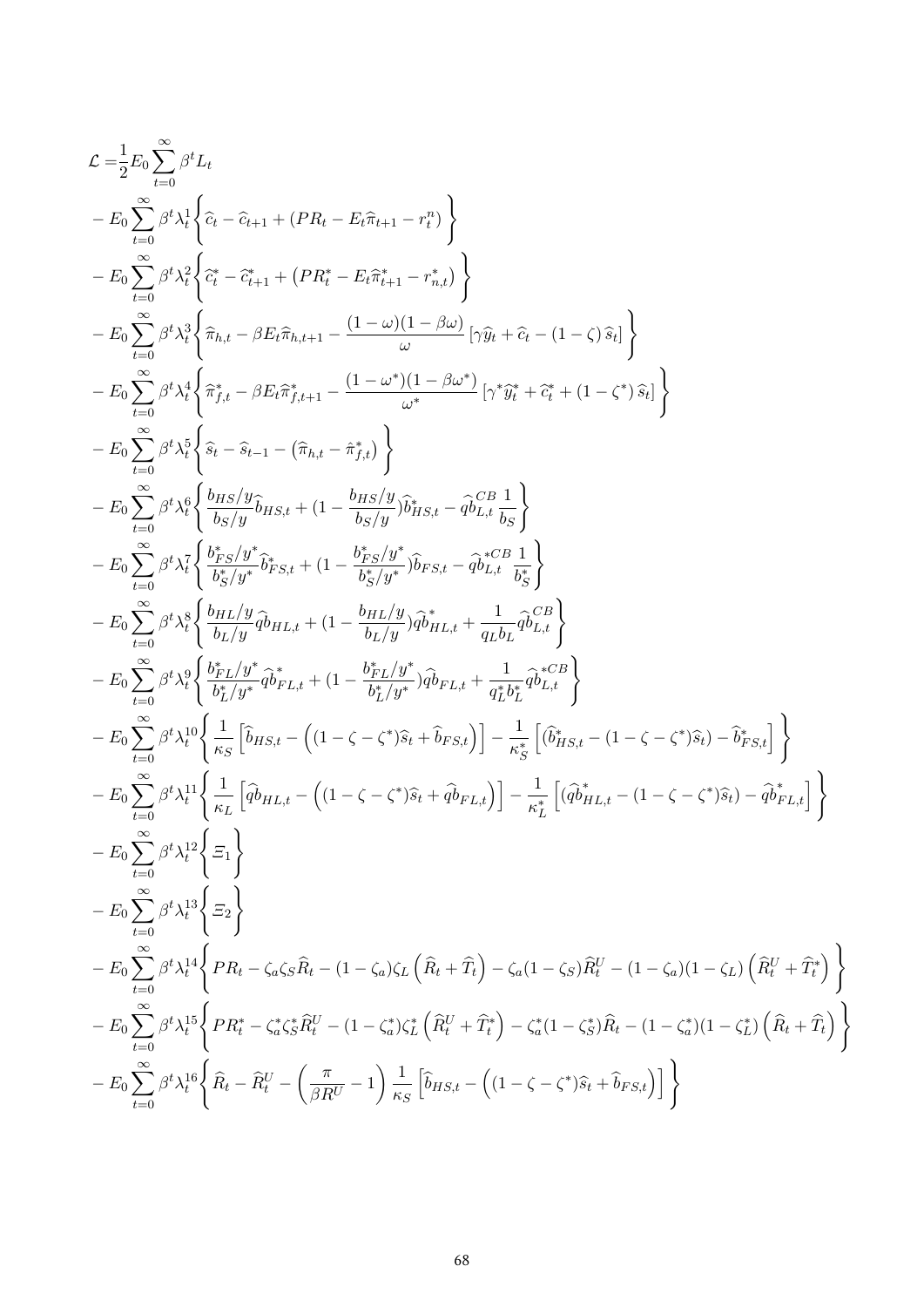$$
-E_0 \sum_{t=0}^{\infty} \beta^t \lambda_t^{17} \left\{ \hat{T}_t - \left( \frac{\pi}{\beta R^U} - 1 \right) \begin{bmatrix} -\frac{1}{n_c} \left( \hat{a}_{L,t} - \hat{q}_{L,t} \right) \\ -\frac{1}{n_c} \left( \hat{a}_{L,t} - \hat{q}_{H,L,t} \right) \\ +\frac{1}{n_c} \left( \hat{a}_{S,t} - \hat{a}_{L,t} \right) \end{bmatrix} \right\}
$$
  
\n
$$
-E_0 \sum_{t=0}^{\infty} \beta^t \lambda_t^{18} \left\{ \hat{T}_t^* - \left( \frac{\pi}{\beta R^U} - 1 \right) \begin{bmatrix} -\frac{1}{n_c^+} \left( \hat{a}_{S,t}^* - \hat{q}_{L,t} \right) \\ -\frac{1}{n_c^+} \left( \hat{a}_{S,t}^* - \hat{q}_{L,t} \right) \\ +\frac{1}{n_c^+} \left( \hat{a}_{S,t}^* - \hat{q}_{S,t} \right) \end{bmatrix} \right\}
$$
  
\n
$$
-E_0 \sum_{t=0}^{\infty} \beta^t \lambda_t^{19} \left\{ y_t - \zeta \frac{c}{y} \hat{c}_t - \left( 1 - \zeta \frac{c}{y} \right) \hat{c}_t^* + \left[ \zeta \frac{c}{y} \kappa (1 - \zeta) + \left( 1 - \zeta \frac{c}{y} \right) \kappa^* \zeta^* \right] \hat{s}_t \right\}
$$
  
\n
$$
-E_0 \sum_{t=0}^{\infty} \beta^t \lambda_t^{21} \left\{ \hat{\pi}_t - \zeta \frac{c}{y} \hat{c}_t^* - \left( 1 - \zeta^+ \frac{c}{y} \right) \hat{c}_t - \left[ \zeta \frac{c}{y} \kappa (1 - \zeta) + \left( 1 - \zeta^+ \frac{c}{y} \right) \kappa \zeta^* \right] \hat{s}_t \right\}
$$
  
\n
$$
-E_0 \sum_{t=0}^{\infty} \beta^t \lambda_t^{21} \left\{ \hat{\pi}_t - \zeta \hat{\pi}_{t,t} - (1 - \zeta^+) \hat{\pi}_{t
$$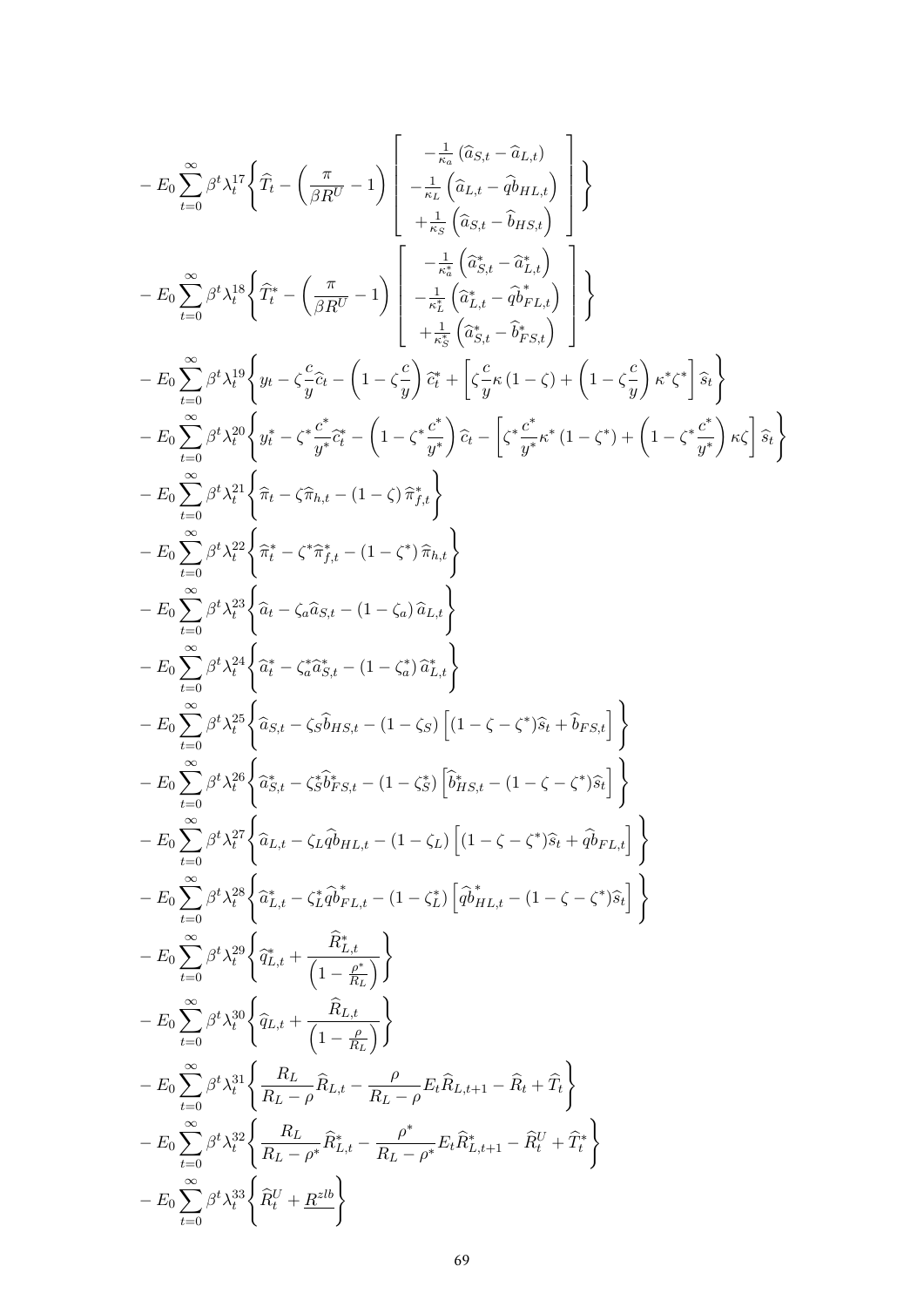where  $\left\{\lambda^1_t\right\},\left\{\lambda^2_t\right\},...\left\{\lambda^{33}_t\right\}$  are the sequence of Lagrange multipliers, and where

$$
E_1 = \begin{bmatrix} -\frac{1}{\kappa_a} (\hat{a}_{S,t} - \hat{a}_{L,t}) \\ -\frac{1}{\kappa_L} (\hat{a}_{L,t} - \hat{q} \hat{b}_{HL,t}) \\ +\frac{1}{\kappa_S} (\hat{a}_{S,t} - \hat{b}_{HS,t}) \end{bmatrix} - \begin{bmatrix} -\frac{1}{\kappa_a^*} (\hat{a}_{S,t}^* - \hat{a}_{L,t}^*) \\ -\frac{1}{\kappa_L^*} (\hat{a}_{L,t}^* - \hat{q} \hat{b}_{FL,t}^*) \\ +\frac{1}{\kappa_s^*} (\hat{a}_{S,t}^* - \hat{b}_{FS,t}^*) \end{bmatrix} \\ - \frac{1}{\kappa_L} [\hat{q} \hat{b}_{HL,t} - ((1 - \zeta - \zeta^*) \hat{s}_t + \hat{q} \hat{b}_{FL,t})] \\ + \frac{1}{\kappa_S} (\hat{b}_{HS,t} - ((1 - \zeta - \zeta^*) \hat{s}_t + \hat{b}_{FS,t}))
$$

and

$$
\begin{split}\n\Xi_{2} &= \frac{b_{FS}}{y} \left( (1 - \zeta - \zeta^{*}) \hat{s}_{t} + \hat{b}_{FS,t} \right) - \frac{R}{\pi} \frac{b_{FS}}{y} ((1 - \zeta - \zeta^{*}) \hat{s}_{t} + \hat{R}_{t-1}^{U} + \hat{b}_{FS,t-1} - \hat{\pi}_{t}^{*}) \\
&+ \frac{q_{L}^{*} b_{FL}}{y} \left( (1 - \zeta - \zeta^{*}) \hat{s}_{t} + \hat{q} \hat{b}_{FL,t} \right) - \frac{R}{\pi} \frac{q_{L}^{*} b_{FL}}{y} \left( (1 - \zeta - \zeta^{*}) \hat{s}_{t} + \hat{R}_{L,t}^{*} + \hat{q} \hat{b}_{FL,t-1} - \hat{q} \hat{b}_{L,t-1} - \hat{\pi}_{t}^{*} \right) \\
&- \frac{y^{*}}{y} \frac{b_{HS}^{*}}{y^{*}} \frac{1 - n}{n} \left( \hat{b}_{HS,t}^{*} \right) + \frac{R}{\pi} \frac{y^{*}}{y} \frac{b_{HS}^{*}}{y^{*}} \frac{1 - n}{n} \left( R_{t-1} + \hat{b}_{HS,t-1}^{*} - \hat{\pi}_{t} \right) \\
&- \frac{y^{*}}{y} \frac{q_{L} b_{HL}^{*}}{y^{*}} \frac{1 - n}{n} \left( \hat{q} \hat{b}_{HL,t}^{*} \right) + \frac{R}{\pi} \frac{y^{*}}{y} \frac{q_{L} b_{HL}^{*}}{y^{*}} \frac{1 - n}{n} \left( \hat{R}_{L,t} + \hat{q} \hat{b}_{HL,t-1} - \hat{q} \hat{b}_{L,t-1} - \hat{\pi}_{t} \right) \\
&- \left( 1 - \zeta \frac{c}{y} \right) \left( (1 - \zeta) \hat{s}_{t} - \kappa^{*} \zeta^{*} \hat{s}_{t} + \hat{c}_{t}^{*} \right) + (1 - \zeta) \frac{c}{y} \left( - \zeta \hat{s}_{t} + \kappa \zeta \hat{s}_{t} + \hat{c}_{t} \right)\n\end{split}
$$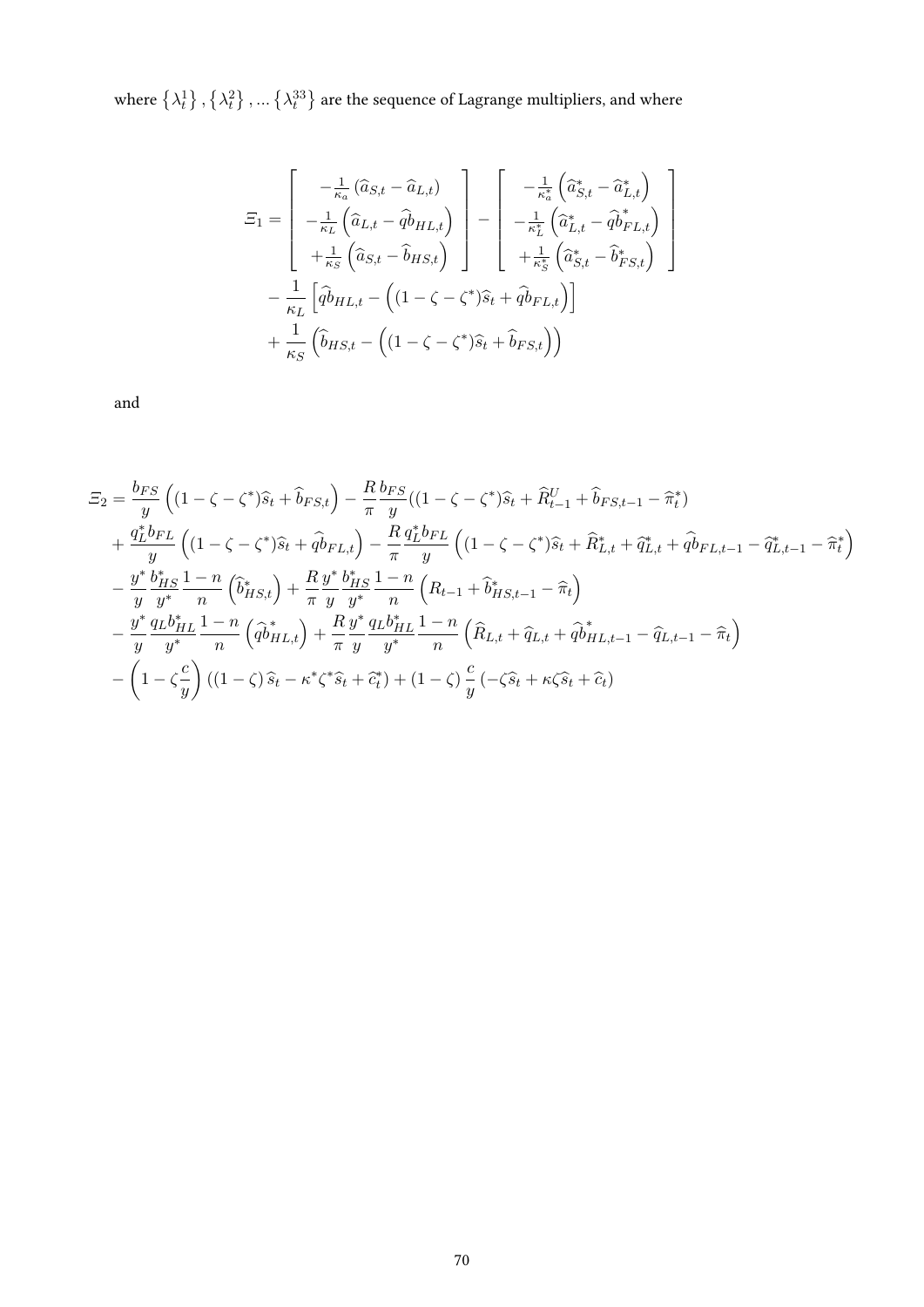# J.2 FOCs

First order conditions for the optimal policy problem are given as:

$$
\partial \hat{c}_t: \qquad 0 = -\frac{U_{c^*}^*}{2(y + y^*)} \left\{ -2\Phi_c \hat{c}_t + n(1 - n) \left[ -c^* c\psi_t - c c^* \hat{c}_t^* - c \xi^* \alpha^* \hat{\alpha}_t^* \right] - n^2 c \xi \alpha \hat{\alpha}_t \right\} \n- \lambda_t^1 + \frac{1}{\beta} \lambda_{t-1}^1 + \lambda_t^3 \frac{(1 - \omega)(1 - \beta\omega)}{\omega} + \lambda_t^{13} (1 - \zeta) \frac{c}{y} + \lambda_t^{19} \zeta \frac{c}{y} + \lambda_t^{20} \left( 1 - \zeta^* \frac{c^*}{y^*} \right)
$$

$$
\partial \hat{c}_t^* : \qquad 0 = -\frac{U_{c^*}^*}{2(y + y^*)} \left\{ -2\Phi_{c^*} \hat{c}_t^* + n(1 - n) \left[ -cc^* \hat{c}_t - c^* \xi \alpha \hat{\alpha}_t \right] + (1 - n)^2 \left[ -\left( c^* \right)^2 \psi_t - c^* \xi^* \alpha^* \hat{\alpha}_t^* \right] \right\}
$$

$$
- \lambda_t^2 + \frac{1}{\beta} \lambda_{t-1}^2 + \lambda_t^4 \frac{(1 - \omega^*)(1 - \beta \omega^*)}{\omega^*} + \lambda_t^{13} \left( 1 - \zeta \frac{c}{y} \right) + \lambda_t^{19} \left( 1 - \zeta \frac{c}{y} \right) + \lambda_t^{20} \zeta^* \frac{c^*}{y^*}
$$

$$
\partial \hat{\pi}_{h,t} : \qquad 0 = -\frac{U_{c^*}^*}{2\left(y + y^*\right)} \left\{ 2\Phi_{\pi^h} \hat{\pi}_{h,t} \right\} - \lambda_t^3 + \lambda_{t-1}^3 + \lambda_t^5 + \zeta \lambda_t^{21} + \lambda_t^{22} \left(1 - \zeta^*\right)
$$

$$
\partial \hat{\pi}_{f,t} : \qquad 0 = -\frac{U_{c^*}^*}{2(y+y^*)} \left\{ 2\Phi_{\pi f^*} \hat{\pi}_{f,t} \right\} - \lambda_t^4 + \lambda_{t-1}^4 - \lambda_t^5 + (1-\zeta)\lambda_t^{21} + \zeta^* \lambda_t^{22}
$$

$$
\partial s_{t}: \qquad 0 = -\frac{U_{c}^{*}}{2(y+y^{*})} \Biggl\{ (1-\zeta-\zeta^{*}) \left[ 2\Phi_{s}\hat{s}_{t} + n(1-n) \left( -cc^{*}\hat{c}_{t} + c^{*}\xi\alpha\hat{\alpha}_{t} + yy^{*}\hat{y}_{t} \right) \right. \\ \left. + (1-n)^{2} \left( c^{*}\xi^{*}\alpha^{*}\hat{\alpha}_{t}^{*} - (c^{*})^{2}\hat{c}_{t}^{*} + (y^{*})^{2}\hat{y}_{t}^{*} \right) \right] \Biggr\} - \lambda_{t}^{3} \frac{(1-\omega)(1-\beta\omega)}{\omega} (1-\zeta) \\ - \lambda_{t}^{4} \frac{(1-\omega^{*})(1-\beta\omega^{*})}{\omega^{*}} (1-\zeta^{*}) - \lambda_{t}^{5} + \beta\lambda_{t+1}^{5} + \lambda_{t}^{10} \frac{1}{\kappa_{S}} (1-\zeta-\zeta^{*}) \\ - \lambda_{t}^{10} \frac{1}{\kappa_{S}^{*}} (1-\zeta-\zeta^{*}) + \lambda_{t}^{11} \frac{1}{\kappa_{L}} (1-\zeta-\zeta^{*}) - \lambda_{t}^{11} \frac{1}{\kappa_{L}^{*}} (1-\zeta-\zeta^{*}) \\ - \lambda_{t}^{12} \frac{1}{\kappa_{L}} (1-\zeta-\zeta^{*}) + \lambda_{t}^{12} \frac{1}{\kappa_{S}} (1-\zeta-\zeta^{*}) - \lambda_{t}^{13} \frac{b_{FS}}{y} (1-\zeta-\zeta^{*}) + \lambda_{t}^{13} \frac{R}{\pi} \frac{b_{FS}}{y} (1-\zeta-\zeta^{*}) \\ - \lambda_{t}^{13} \frac{q_{L}^{*}b_{FL}}{y} (1-\zeta-\zeta^{*}) + \lambda_{t}^{13} \frac{R}{\pi} \frac{q_{L}^{*}b_{FL}}{y} (1-\zeta-\zeta^{*}) + \lambda_{t}^{13} \left( 1-\zeta\frac{c}{y} \right) (1-\zeta) - \lambda_{t}^{13} \left( 1-\zeta\frac{c}{y} \right) \kappa^{*}\zeta^{*} \\ + \lambda_{t}^{13} \left( 1-\zeta\frac{c}{y} \right) \zeta - \lambda_{t}^{13
$$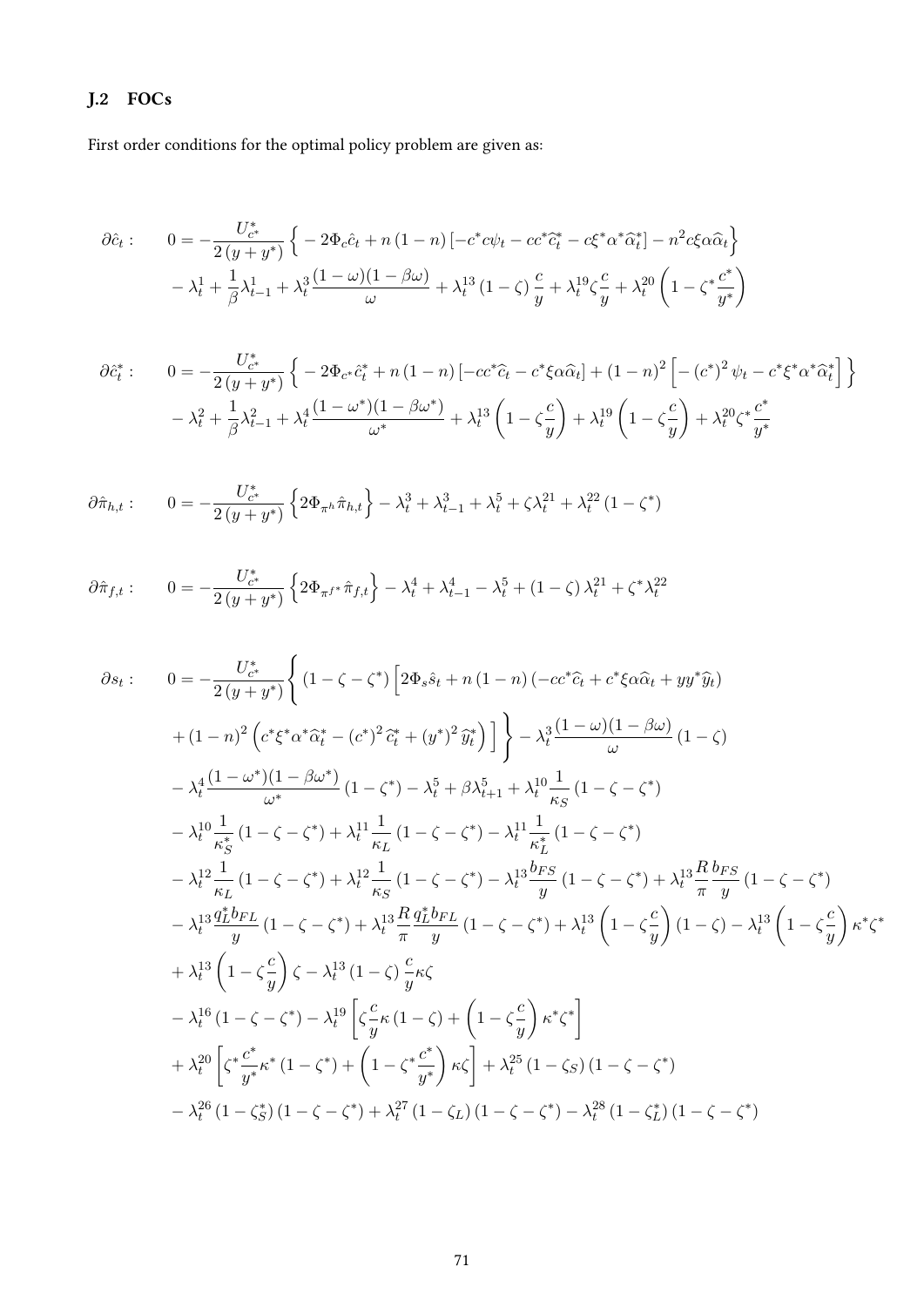$$
\partial \hat{R}^U_t: \qquad 0 = \beta \lambda_{t+1}^{13} \frac{R}{\pi} \frac{b_{FS}}{y} + \lambda_t^{14} \left[ \zeta_a (1 - \zeta_S) + (1 - \zeta_a)(1 - \zeta_L) \right] + \lambda_t^{15} \left[ \zeta_a^* \zeta_S^* + (1 - \zeta_a^*) \zeta_L^* \right] + \lambda_t^{16} + \lambda_t^{32} - \lambda_t^{33}
$$

$$
\partial \widehat{\dot{q}}_{L,t}^{CB} : \qquad 0 = -\frac{U_{c^*}^*}{2(y + y^*)} \left\{ \frac{\tau n \widehat{\dot{q}}_{L,t}^{cb}}{q_L b_L} \right\} + \frac{\lambda_t^6}{b_S} - \frac{\lambda_t^8}{q_L b_L}
$$

$$
\partial \widehat{\phi}_{L,t}^{*CB} : \qquad 0 = -\frac{U_{c^*}^*}{2(y + y^*)} \left\{ \frac{\tau (1 - n) \widehat{\phi}_{L,t}^{*,cb}}{q_L^* b_L^*} \right\} + \frac{\lambda_t^7}{b_S^*} - \frac{\lambda_t^9}{q_L^* b_L^*}
$$

$$
\partial \widehat{b}_{HS,t} : \qquad 0 = -\lambda_t^6 \frac{b_{HS}/y}{b_S/y} - \frac{\lambda_t^{10}}{\kappa_S} + \frac{\lambda_t^{12}}{\kappa_S} - \frac{\lambda_t^{12}}{\kappa_S} + \left(\frac{\pi}{\beta R^U} - 1\right) \frac{\lambda_t^{16}}{\kappa_S} - \left(\frac{\pi}{\beta R^U} - 1\right) \frac{\lambda_t^{17}}{\kappa_S} + \lambda_t^{25} \zeta_S
$$

$$
\hat{\partial b}_{FS,t}:\qquad 0=-\lambda_t^7(1-\frac{b_{FS}^*/y^*}{b_S^*/y^*})+\frac{\lambda_t^{10}}{\kappa_S}+\frac{\lambda_t^{12}}{\kappa_S}-\lambda_t^{13}\frac{b_{FS}}{y}+\beta\lambda_{t+1}^{13}\frac{R}{\pi}\frac{b_{FS}}{y}-\left(\frac{\pi}{\beta R^U}-1\right)\frac{\lambda_t^{16}}{\kappa_S}+\lambda_t^{25}\left(1-\zeta_S\right)
$$

$$
\partial \widehat{\phi}_{HL,t}:\qquad 0=-\lambda_t^8\frac{b_{HL}/y}{b_L/y}-\frac{\lambda_t^{11}}{\kappa_L}-\frac{\lambda_t^{12}}{\kappa_L}+\frac{\lambda_t^{12}}{\kappa_L}+\left(\frac{\pi}{\beta R^U}-1\right)\frac{\lambda_t^{17}}{\kappa_L}+\lambda_t^{27}\zeta_L
$$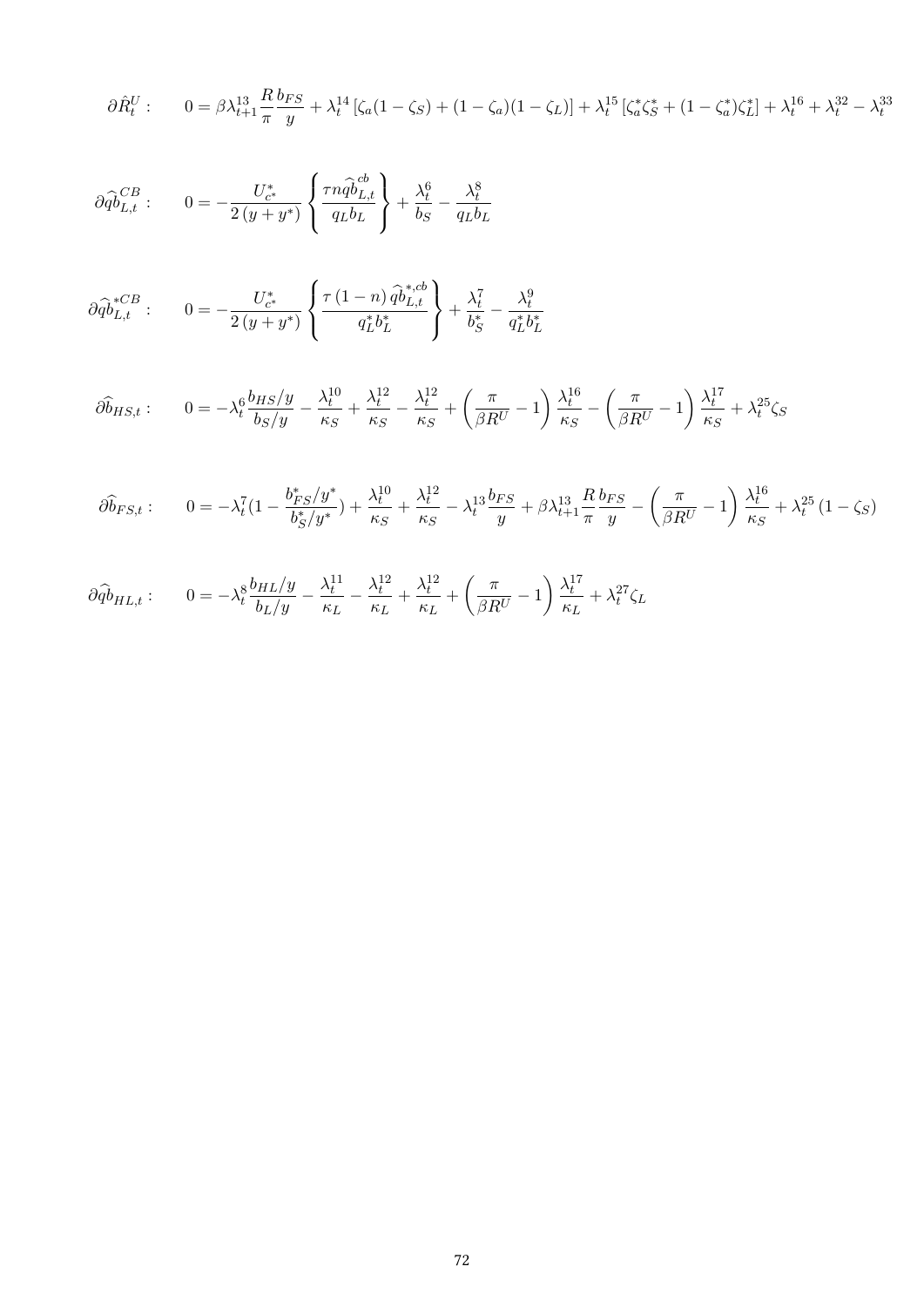$$
\partial \widehat{\phi}_{FL,t}: \qquad 0 = -\lambda_t^9 (1 - \frac{b_{FL}^* / y^*}{b_L^* / y^*}) + \frac{\lambda_t^{11}}{\kappa_L} - \frac{\lambda_t^{12}}{\kappa_L} - \frac{q_L^* b_{FL}}{y} \lambda_t^{13} + \beta \frac{R}{\pi} \frac{q_L^* b_{FL}}{y} \lambda_{t+1}^{13} + \lambda_t^{27} (1 - \zeta_L)
$$

$$
\partial \widehat{b}_{HS,t}^* : \qquad 0 = -\lambda_t^6 \left(1 - \frac{b_{HS}/y}{b_S/y}\right) + \frac{\lambda_t^{10}}{\kappa_S^*} + \frac{y^*}{y} \frac{b_{HS}^*}{y^*} \frac{1 - n}{n} \lambda_t^{13} - \beta \frac{R}{\pi} \frac{y^*}{y} \frac{b_{HS}^*}{y^*} \frac{1 - n}{n} \lambda_{t+1}^{13} + \lambda_t^{26} \left(1 - \zeta_S^*\right)
$$

$$
\partial \widehat{b}^*_{FS,t}: \qquad 0=-\lambda_t^7\frac{b^*_{FS}/y^*}{b^*_S/y^*}-\frac{\lambda_t^{10}}{\kappa_S^*}-\frac{\lambda_t^{12}}{\kappa_S^*}-\left(\frac{\pi}{\beta R^U}-1\right)\frac{\lambda_t^{18}}{\kappa_S^*}+\lambda_t^{26}\zeta_S^*
$$

$$
\partial \widehat{\phi}_{HL,t}^* : \qquad 0 = -\lambda_t^8 \left(1 - \frac{b_{HL}/y}{b_L/y}\right) + \frac{\lambda_t^{11}}{\kappa_L^*} + \frac{y^*}{y} \frac{q_L b_{HL}^*}{y^*} \frac{1 - n}{n} \lambda_t^{13} - \beta \frac{R}{\pi} \frac{y^*}{y} \frac{q_L b_{HL}^*}{y^*} \frac{1 - n}{n} \lambda_{t+1}^{13} + \lambda_t^{28} \left(1 - \zeta_L^*\right)
$$

$$
\partial \widehat{\phi}_{FL,t}^* : \qquad 0 = -\lambda_t^9 \frac{b_{FL}^*/y^*}{b_L^*/y^*} - \frac{\lambda_t^{11}}{\kappa_L^*} + \frac{\lambda_t^{12}}{\kappa_L^*} + \left(\frac{\pi}{\beta R^U} - 1\right) \frac{\lambda_t^{18}}{\kappa_L^*} + \lambda_t^{28} \zeta_L^*
$$

$$
\partial PR_t: \qquad 0 = -\lambda_t^1 - \lambda_t^{14}
$$

$$
\partial PR_t^* : \qquad 0 = -\lambda_t^2 - \lambda_t^{15}
$$

$$
\partial \hat{R}_t: \qquad 0 = -\beta \frac{R}{\pi} \frac{y^*}{y} \frac{b_{HS}^*}{y^*} \frac{1-n}{n} \lambda_{t+1}^{13} + \lambda_t^{14} \left[ \zeta_a \zeta_S + (1-\zeta_a)\zeta_L \right] + \lambda_t^{15} \left[ \zeta_a^*(1-\zeta_S^*) + (1-\zeta_a^*)(1-\zeta_L^*) \right] - \lambda_t^{16} + \lambda_t^{31}
$$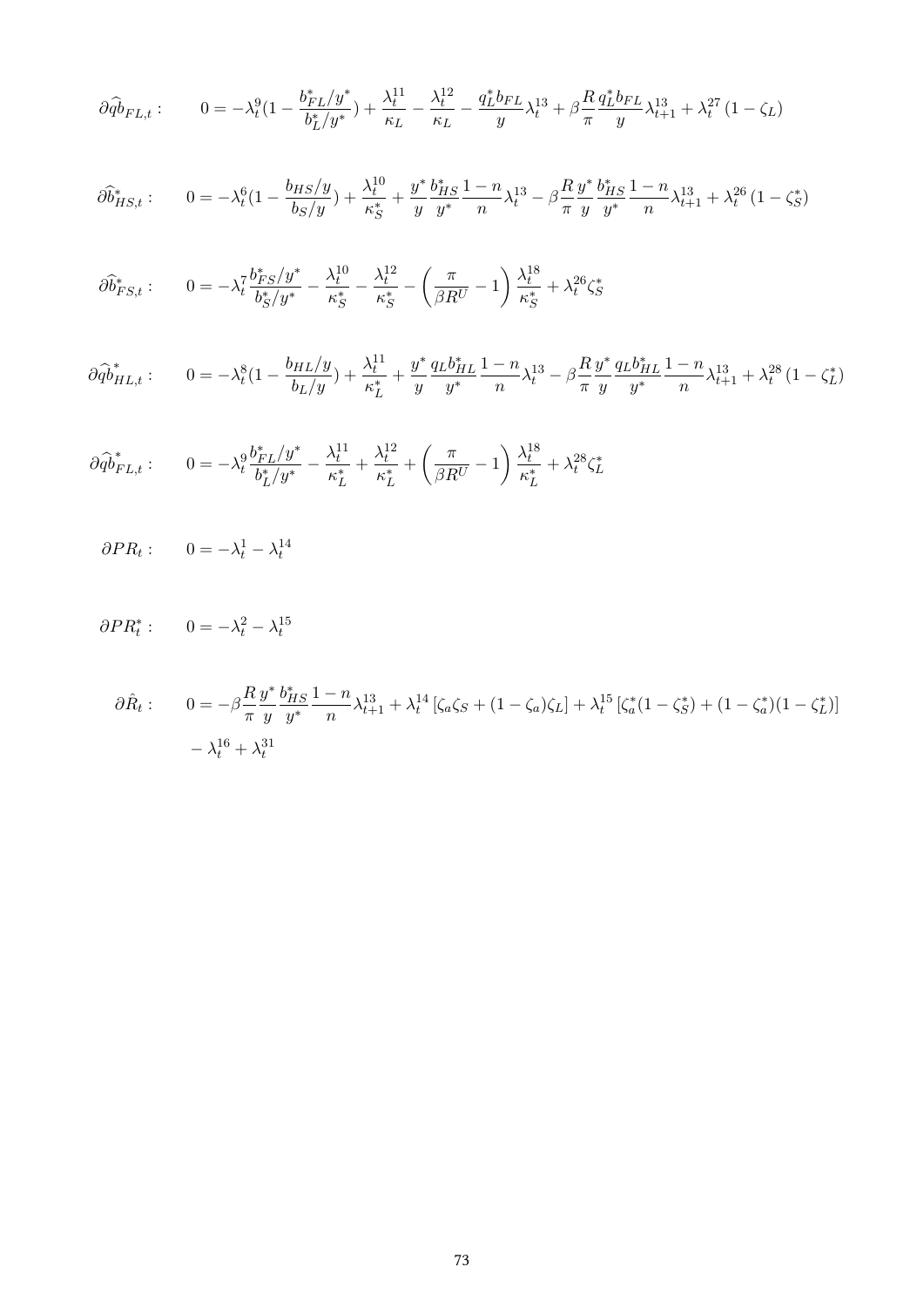$$
\partial \hat{T}_t: \qquad 0 = \lambda_t^{14} (1 - \zeta_a) \zeta_L + \lambda_t^{15} (1 - \zeta_a^*) (1 - \zeta_L^*) - \lambda_t^{17} - \lambda_t^{31}
$$

$$
\partial \hat{T}_t^* : 0 = \lambda_t^{14} (1 - \zeta_a)(1 - \zeta_L) + \lambda_t^{15} (1 - \zeta_a^*) \zeta_L^* - \lambda_t^{18} - \lambda_t^{32}
$$

$$
\partial \hat{y}_t: \qquad 0 = -\frac{U_{c^*}^*}{2\left(y + y^*\right)} \left\{ 2\Phi_y \hat{y}_t + n\left(1 - n\right) \left[ y y^* \hat{y}_t^* + y y^* \hat{\psi}_t \right] \right\} + \lambda_t^3 \frac{(1 - \omega)(1 - \beta\omega)}{\omega} \gamma - \lambda_t^{19}
$$

$$
\partial \hat{y}_t^* : \qquad 0 = -\frac{U_{c^*}^*}{2\left(y + y^*\right)} \left\{ 2\Phi_{y^*} \hat{y}_t^* + n\left(1 - n\right) \left[ y y^* \hat{y}_t \right] + \left(1 - n\right)^2 y y^* \psi_t \right\} + \lambda_t^4 \frac{(1 - \omega^*) (1 - \beta \omega^*)}{\omega^*} \gamma^* - \lambda_t^{20}
$$

$$
\partial \hat{\pi}_t: \qquad 0 = \frac{\lambda_t^1}{\beta} + \lambda_t^{13} \left[ \frac{R}{\pi} \frac{y^*}{y} \frac{b_{HS}^*}{y^*} \frac{1-n}{n} + \frac{R}{\pi} \frac{y^*}{y} \frac{q_L b_{HL}^*}{y^*} \frac{1-n}{n} \right] - \lambda_t^{21}
$$

$$
\partial \hat{\pi}_t^* : \qquad 0 = \frac{\lambda_t^2}{\beta} - \lambda_t^{13} \left[ \frac{R}{\pi} \frac{b_{FS}}{y} + \frac{R}{\pi} \frac{q_L^* b_{FL}}{y} \right] - \lambda_t^{22}
$$

$$
\partial \widehat{a}_t: \qquad 0 = -\frac{U_{c^*}^*}{2\left(y + y^*\right)} \left\{ -2\Phi_a \widehat{\alpha}_t + n\left(1 - n\right) \left[c^* \xi \alpha \widehat{\psi}_t - c^* \xi \alpha \widehat{c}_t^* - \xi \alpha \xi^* \alpha^* \widehat{\alpha}_t^*\right] - n^2 c \xi \alpha \widehat{c}_t\right\}
$$

$$
-\lambda_t^{23}
$$

$$
\partial \hat{a}_t^* : \qquad 0 = -\frac{U_{c^*}^*}{2\left(y + y^*\right)} \left\{ -2\Phi_{a^*} \hat{\alpha}_t^* + n\left(1 - n\right) \left[ -c\xi^* \alpha^* \hat{c}_t - \xi \alpha \xi^* \alpha^* \hat{\alpha}_t \right] + (1 - n)^2 \left[ c^* \xi^* \alpha^* \hat{\psi}_t - c^* \xi^* \alpha^* \hat{c}_t^* \right] \right\}
$$

$$
- \lambda_t^{24}
$$